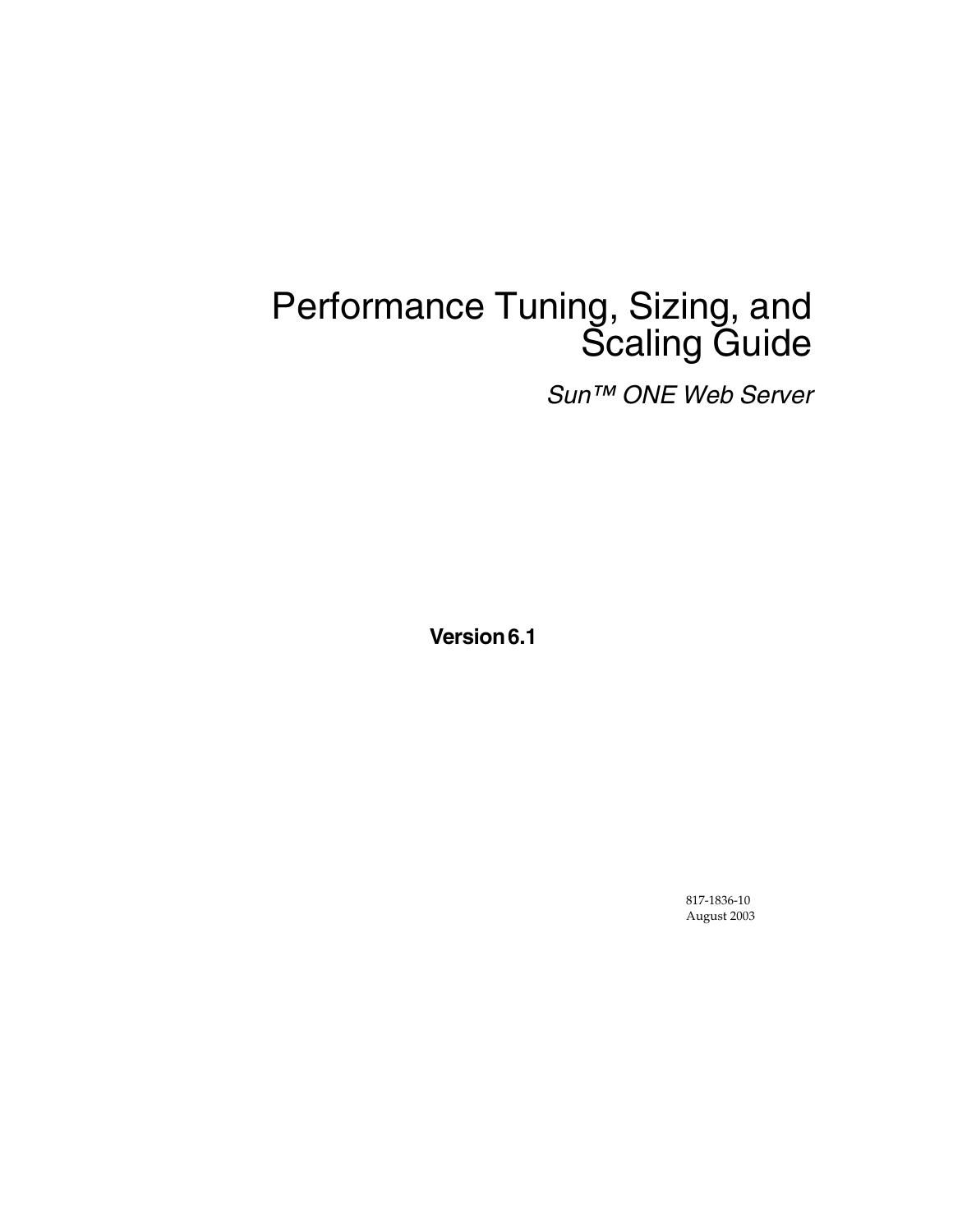Sun Microsystems, Inc. 4150 Network Circle Santa Clara, CA 95054 U.S.A.

Copyright 2003 Sun Microsystems, Inc. All rights reserved.

Sun, Sun Microsystems, the Sun logo, Java, JavaServer Pages, JSP, J2EE, JDBC, NetBeans, Solaris, Sun Fire, Sun ONE, iPlanet, and all Sun, Java, and Sun ONE based trademarks and logos are trademarks or registered trademarks of Sun Microsystems, Inc. in the United States and other countries.

UNIX is a registered trademark in the United States and other countries, exclusively licensed through X/Open Company, Ltd.

Netscape is a trademark or registered trademark of Netscape Communications Corporation in the United States and other countries.

Federal Acquisitions: Commercial Software—Government Users Subject to Standard License Terms and Conditions

The product described in this document is distributed under licenses restricting its use, copying, distribution, and decompilation. No part of the product or this document may be reproduced in any form by any means without prior written authorization of Sun Microsystems, Inc. and its licensors, if any.

THIS DOCUMENTATION IS PROVIDED "AS IS" AND ALL EXPRESS OR IMPLIED CONDITIONS, REPRESENTATIONS AND WARRANTIES, INCLUDING ANY IMPLIED WARRANTY OF MERCHANTABILITY, FITNESS FOR A PARTICULAR PURPOSE OR NON-INFRINGEMENT, ARE DISCLAIMED, EXCEPT TO THE EXTENT THAT SUCH DISCLAIMERS ARE HELD TO BE LEGALLY INVALID.

Copyright 2003 Sun Microsystems, Inc. Tous droits réservés.

Sun, Sun Microsystems, le logo Sun, Java, JavaServer Pages, JSP, J2EE, JDBC, NetBeans, Solaris, Sun Fire, Sun ONE, et iPlanet sont des marques de fabrique ou des marques déposées de Sun Microsystems, Inc. aux Etats-Unis et d'autre pays.

UNIX est une marque enregistree aux Etats-Unis et dans d'autres pays et licenciée exclusivement par X/Open Company Ltd.

Netscape est une marque de Netscape Communications Corporation aux Etats-Unis et dans d'autres pays.

\_\_\_\_\_\_\_\_\_\_\_\_\_\_\_\_\_\_\_\_\_\_\_\_\_\_\_\_\_\_\_\_\_\_\_\_\_\_\_\_\_\_\_\_\_\_\_\_\_\_\_\_\_\_\_\_\_\_\_\_\_\_\_\_\_\_\_\_\_\_\_\_\_\_\_\_\_\_\_\_\_\_\_\_\_\_\_\_

Le produit décrit dans ce document est distribué selon des conditions de licence qui en restreignent l'utilisation, la copie, la distribution et la décompilation. Aucune partie de ce produit ni de ce document ne peut être reproduite sous quelque forme ou par quelque moyen que ce soit sans l'autorisation écrite préalable de Sun Microsystems, Inc. et, le cas échéant, de ses bailleurs de licence.

CETTE DOCUMENTATION EST FOURNIE "EN L'ÉTAT", ET TOUTES CONDITIONS EXPRESSES OU IMPLICITES, TOUTES REPRÉSENTATIONS ET TOUTES GARANTIES, Y COMPRIS TOUTE GARANTIE IMPLICITE D'APTITUDE À LA VENTE, OU À UN BUT PARTICULIER OU DE NON CONTREFAÇON SONT EXCLUES, EXCEPTÉ DANS LA MESURE OÙ DE TELLES EXCLUSIONS SERAIENT CONTRAIRES À LA LOI.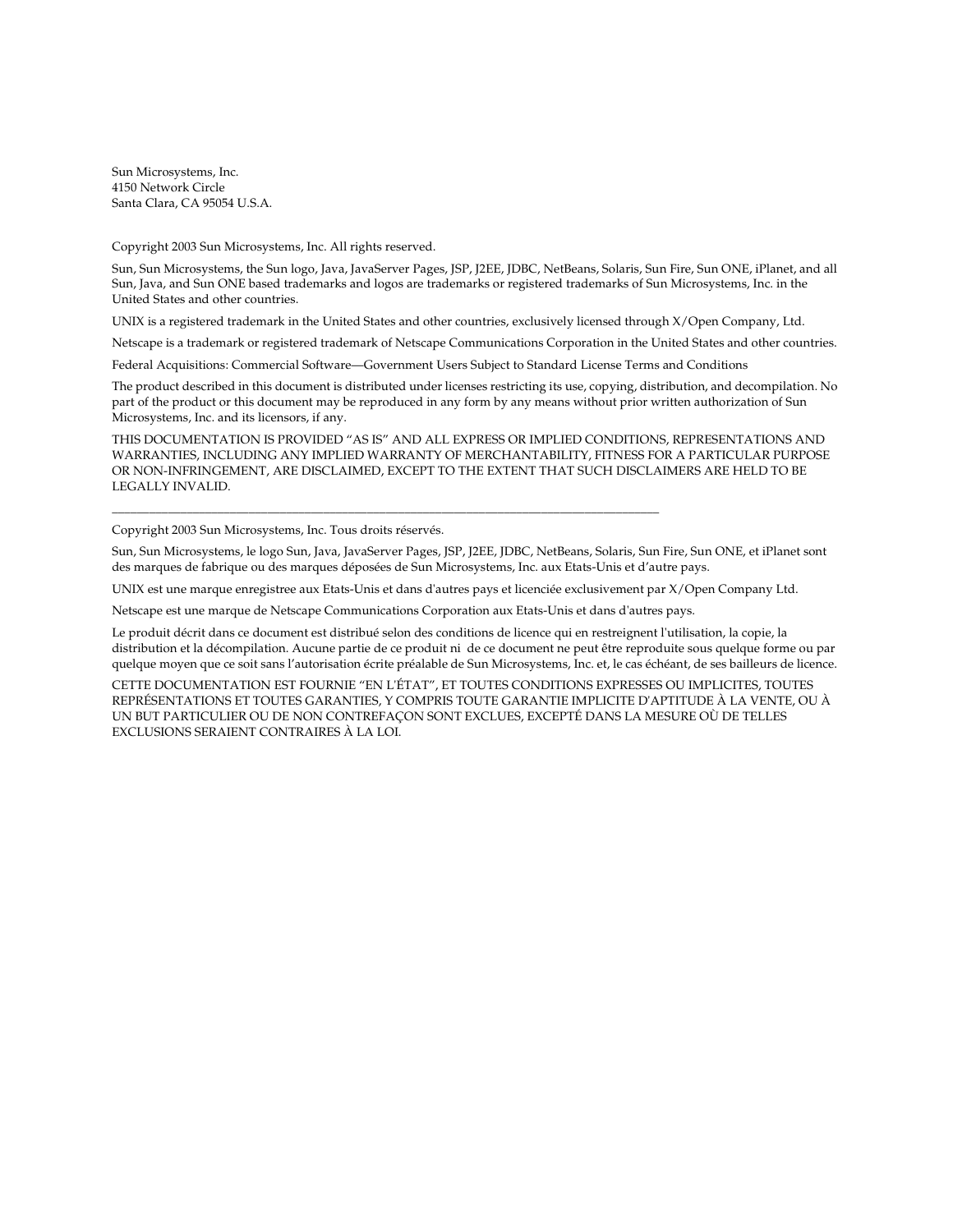# **Contents**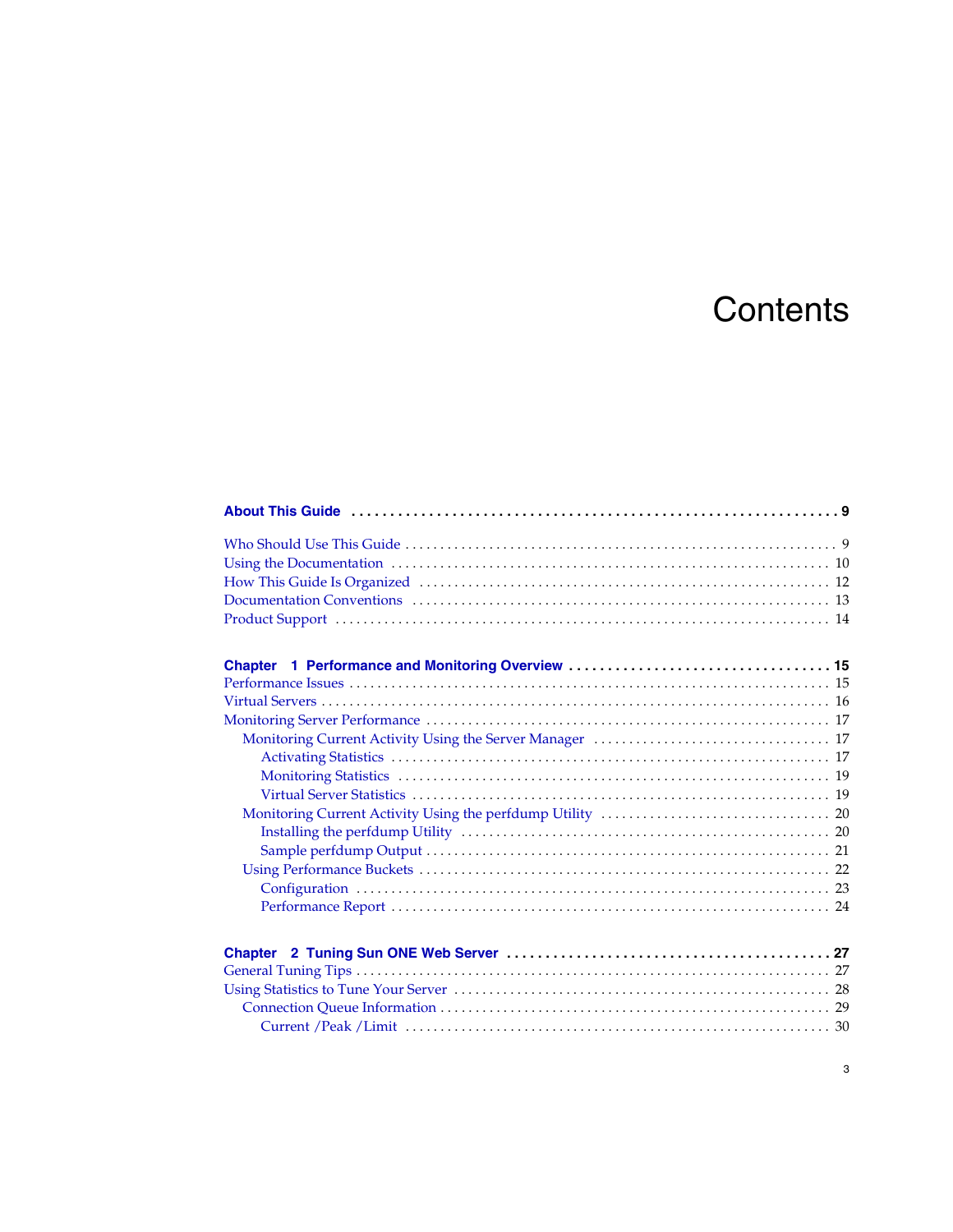| CacheEntries (CurrentCacheEntries / MaxCacheEntries)  43 |  |
|----------------------------------------------------------|--|
|                                                          |  |
|                                                          |  |
|                                                          |  |
|                                                          |  |
|                                                          |  |
|                                                          |  |
|                                                          |  |
|                                                          |  |
|                                                          |  |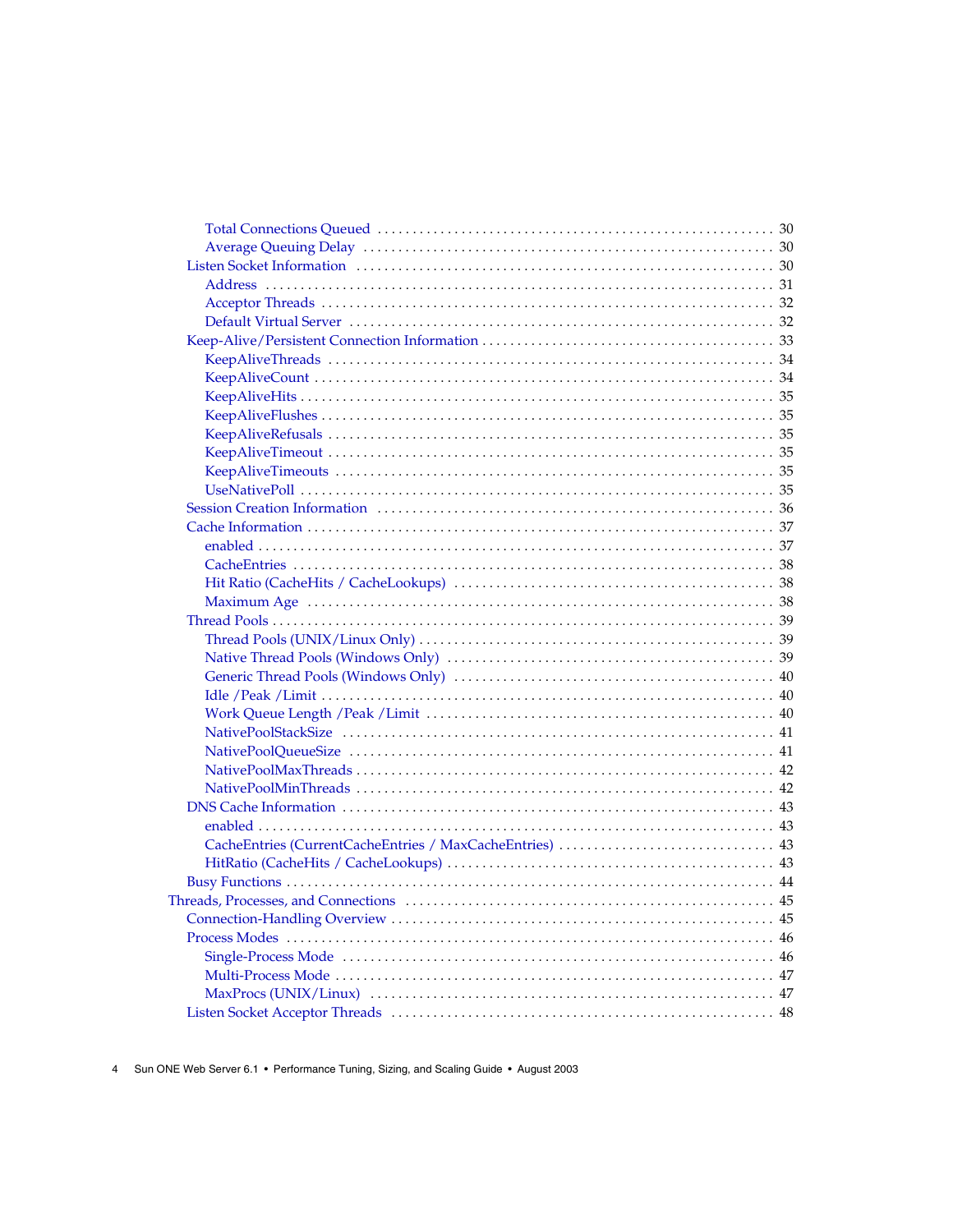| Using the nocache Parameter (and according to the non- |  |
|--------------------------------------------------------|--|
|                                                        |  |
|                                                        |  |
|                                                        |  |
|                                                        |  |
|                                                        |  |
|                                                        |  |
|                                                        |  |
|                                                        |  |
|                                                        |  |
|                                                        |  |
|                                                        |  |
|                                                        |  |
|                                                        |  |
|                                                        |  |
|                                                        |  |
|                                                        |  |
|                                                        |  |
|                                                        |  |
|                                                        |  |
|                                                        |  |
|                                                        |  |
|                                                        |  |
|                                                        |  |
|                                                        |  |
|                                                        |  |
|                                                        |  |
|                                                        |  |
|                                                        |  |
|                                                        |  |
|                                                        |  |
|                                                        |  |
|                                                        |  |
|                                                        |  |
|                                                        |  |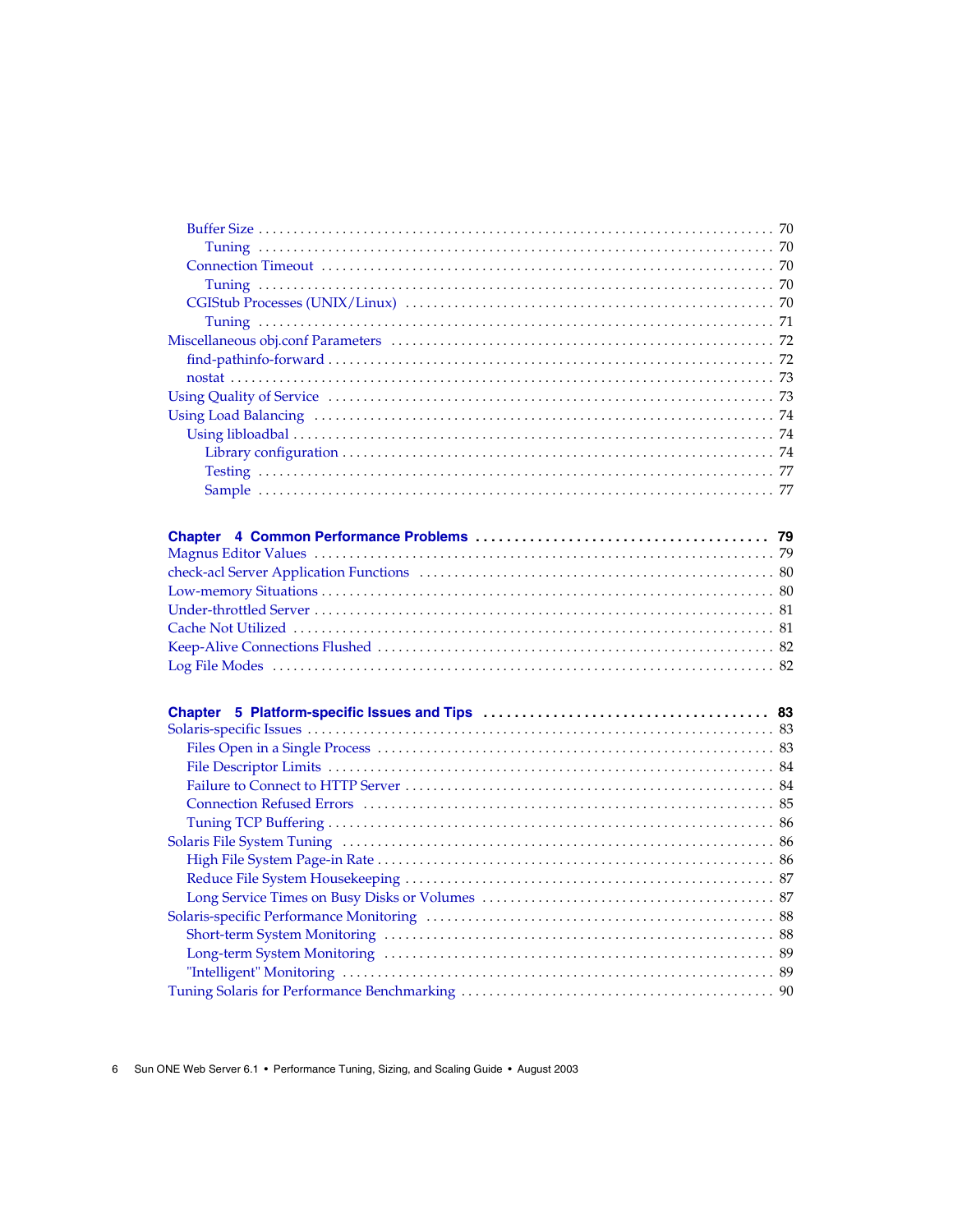|--|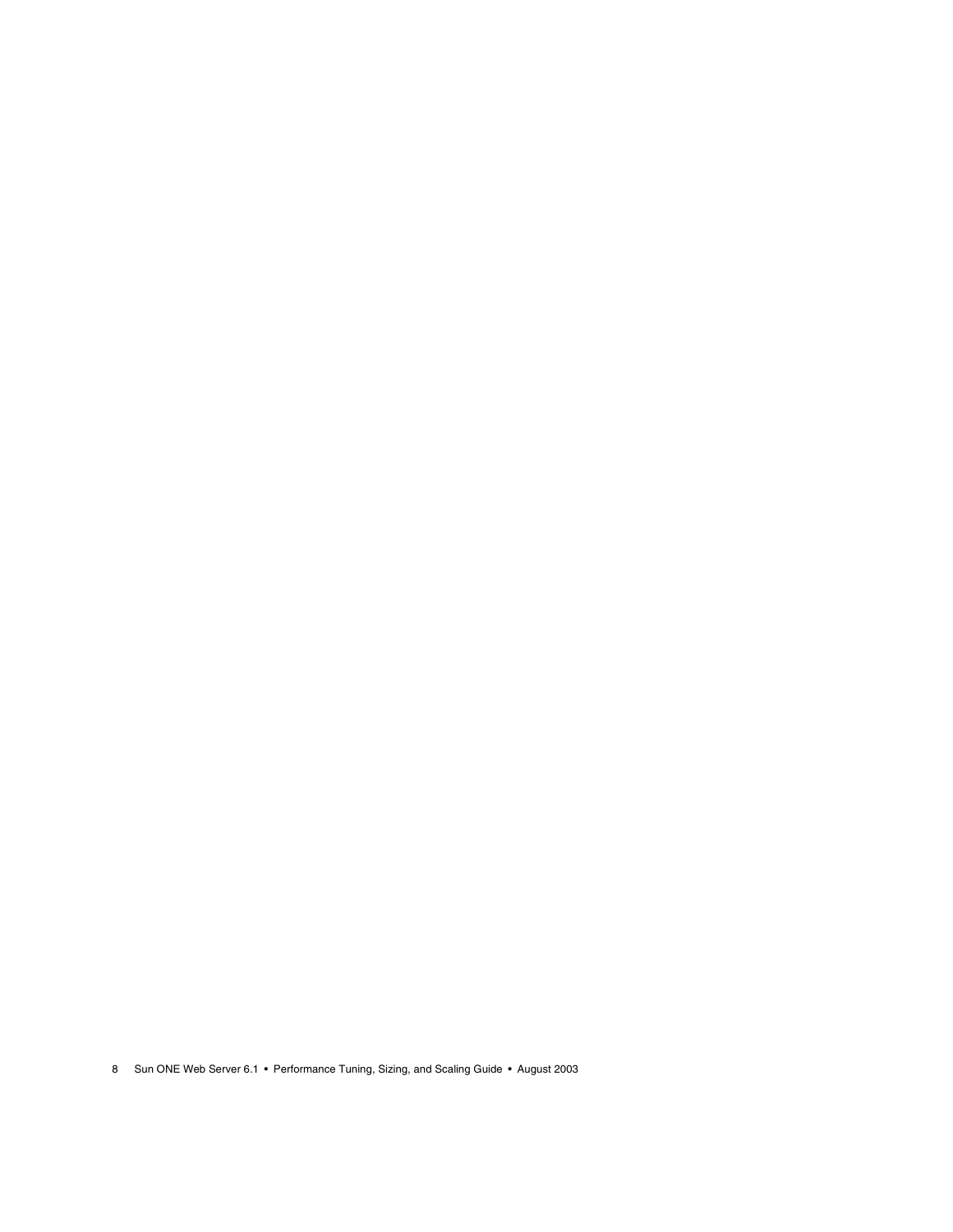# About This Guide

<span id="page-8-0"></span>This guide discusses adjustments you can make that may improve the performance of Sun™ Open Net Environment (Sun ONE) Web Server 6.1. The guide provides tuning, scaling, and sizing tips and suggestions; possible solutions to common performance problems; and data from scalability studies. It also addresses miscellaneous configuration and platform-specific issues, and describes the perfdump performance utility and tuning parameters that are built into the server.

This preface contains the following topics:

- [Who Should Use This Guide](#page-8-1)
- [Using the Documentation](#page-9-0)
- [How This Guide Is Organized](#page-11-0)
- [Documentation Conventions](#page-12-0)
- [Product Support](#page-13-0)

# <span id="page-8-1"></span>Who Should Use This Guide

This guide is intended for advanced administrators only. Be sure to read this guide and other relevant server documentation before making any changes. Be very careful when tuning your server, and always back up your configuration files before making any changes.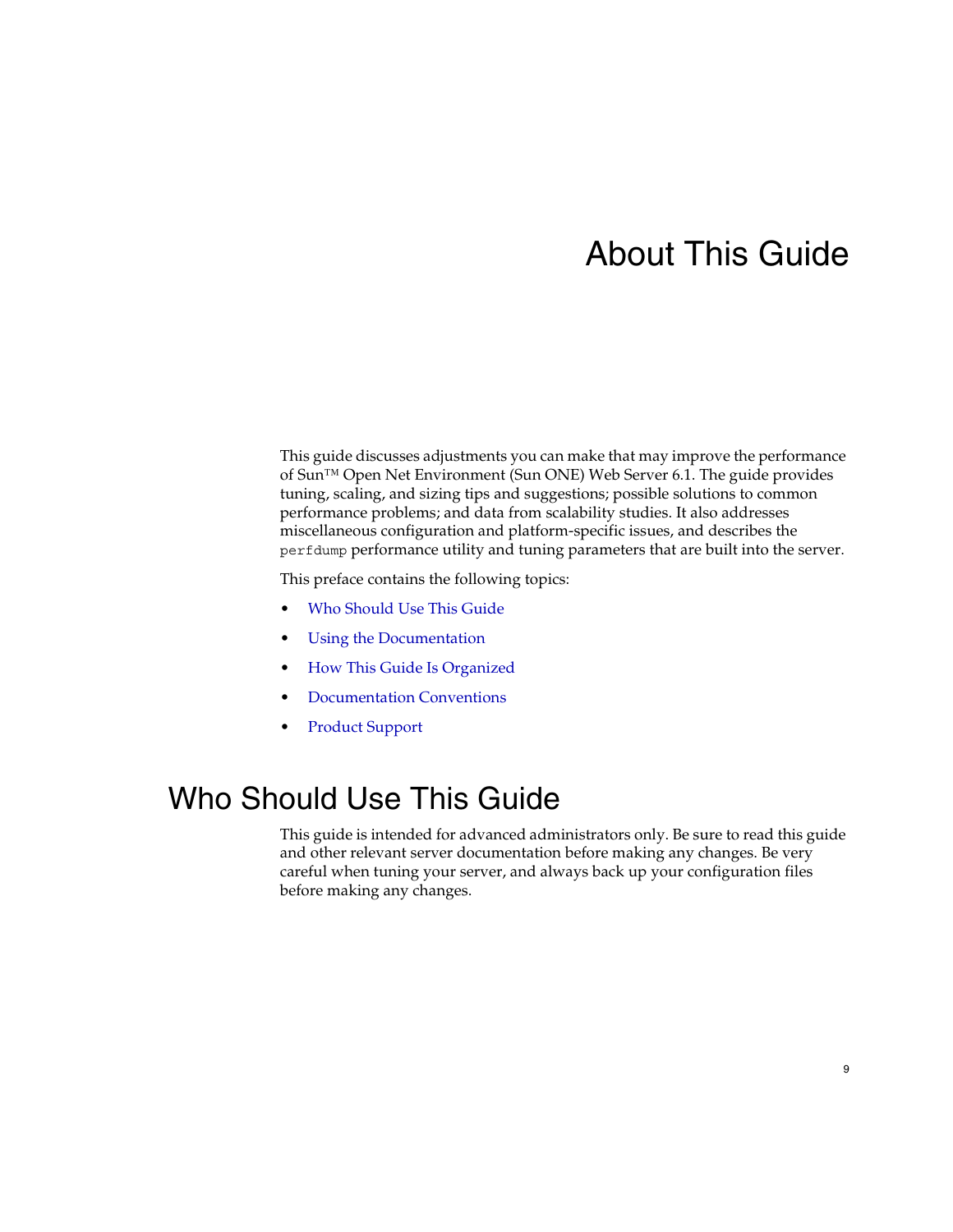# <span id="page-9-0"></span>Using the Documentation

The Sun ONE Web Server manuals are available as online files in PDF and HTML formats from the following location:

<http://docs.sun.com/prod/sunone>

The following table lists the tasks and concepts described in the Sun ONE Web Server manuals.

| <b>For Information About</b>                                                                                                                                | See the Following                |
|-------------------------------------------------------------------------------------------------------------------------------------------------------------|----------------------------------|
| Late-breaking information about the<br>software and documentation                                                                                           | Release Notes                    |
| Getting started with Sun ONE Web Server,<br>including hands-on exercises that<br>introduce server basics and features<br>(recommended for first-time users) | <b>Getting Started Guide</b>     |
| Performing installation and migration<br>tasks:                                                                                                             | Installation and Migration Guide |
| Installing Sun ONE Web Server and its<br>various components, supported<br>platforms, and environments                                                       |                                  |
| Migrating from Sun ONE Web Server<br>٠<br>4.1 or 6.0 to Sun ONE Web Server 6.1                                                                              |                                  |

#### **Table 1 Sun ONE Web Server Documentation Roadmap**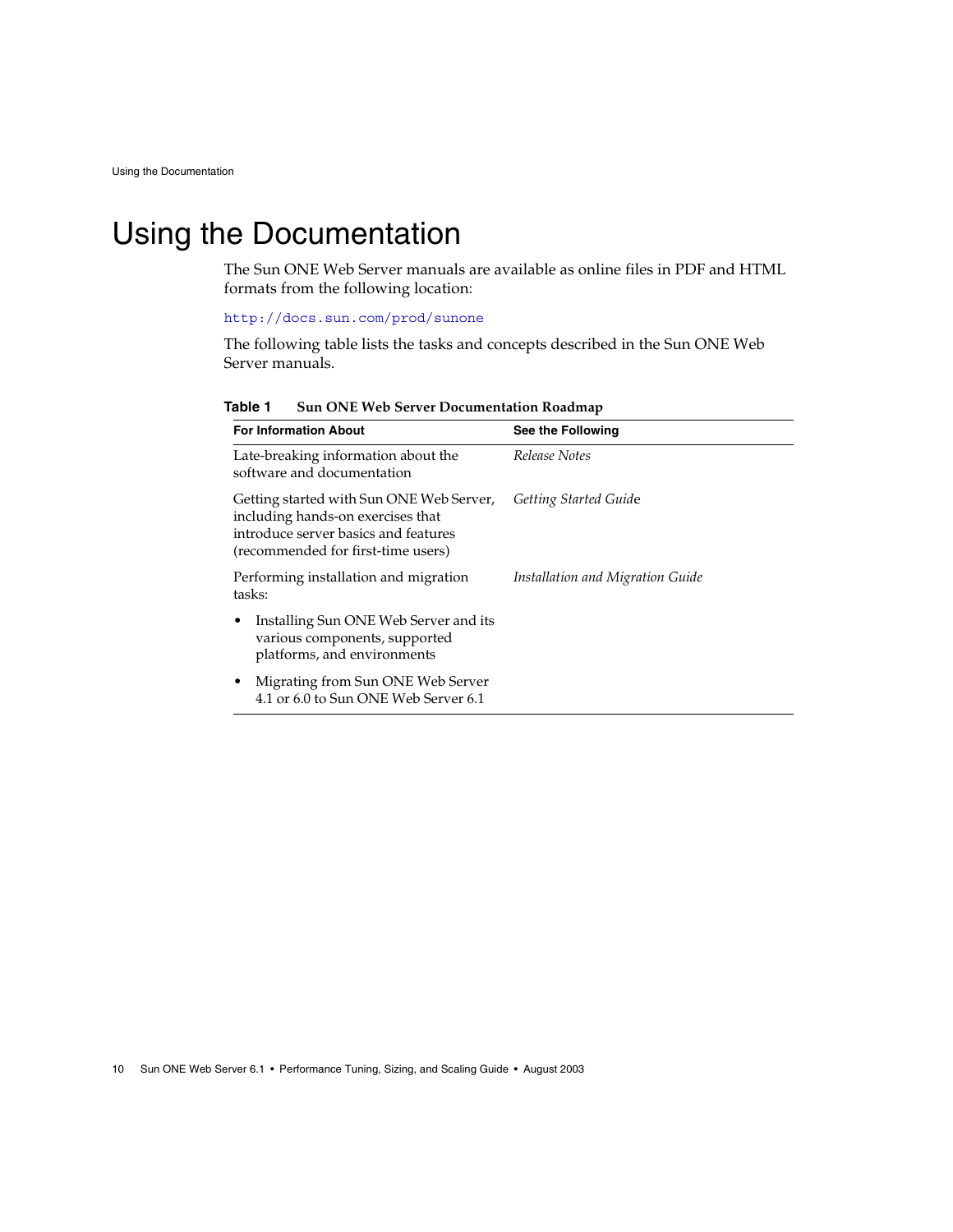| <b>For Information About</b>                                                                          | See the Following     |
|-------------------------------------------------------------------------------------------------------|-----------------------|
| Performing the following administration<br>tasks:                                                     | Administrator's Guide |
| Using the Administration and<br>command-line interfaces                                               |                       |
| Configuring server preferences                                                                        |                       |
| Using server instances                                                                                |                       |
| Monitoring and logging server activity                                                                |                       |
| Using certificates and public key<br>cryptography to secure the server                                |                       |
| Configuring access control to secure<br>the server                                                    |                       |
| Using Java™ 2 Platform, Enterprise<br>Edition (J2EE™ platform) security<br>features                   |                       |
| Deploying applications                                                                                |                       |
| Managing virtual servers                                                                              |                       |
| Defining server workload and sizing<br>the system to meet performance needs                           |                       |
| Searching the contents and attributes<br>of server documents, and creating a<br>text search interface |                       |
| Configuring the server for content<br>compression                                                     |                       |
| Configuring the server for web<br>publishing and content authoring<br>using WebDAV                    |                       |
| Using programming technologies and<br>APIs to do the following:                                       | Programmer's Guide    |
| Extend and modify Sun ONE Web<br>Server                                                               |                       |
| Dynamically generate content in<br>response to client requests                                        |                       |
| Modify the content of the server                                                                      |                       |

| Table 1<br><b>Sun ONE Web Server Documentation Roadmap</b> |  |
|------------------------------------------------------------|--|
|------------------------------------------------------------|--|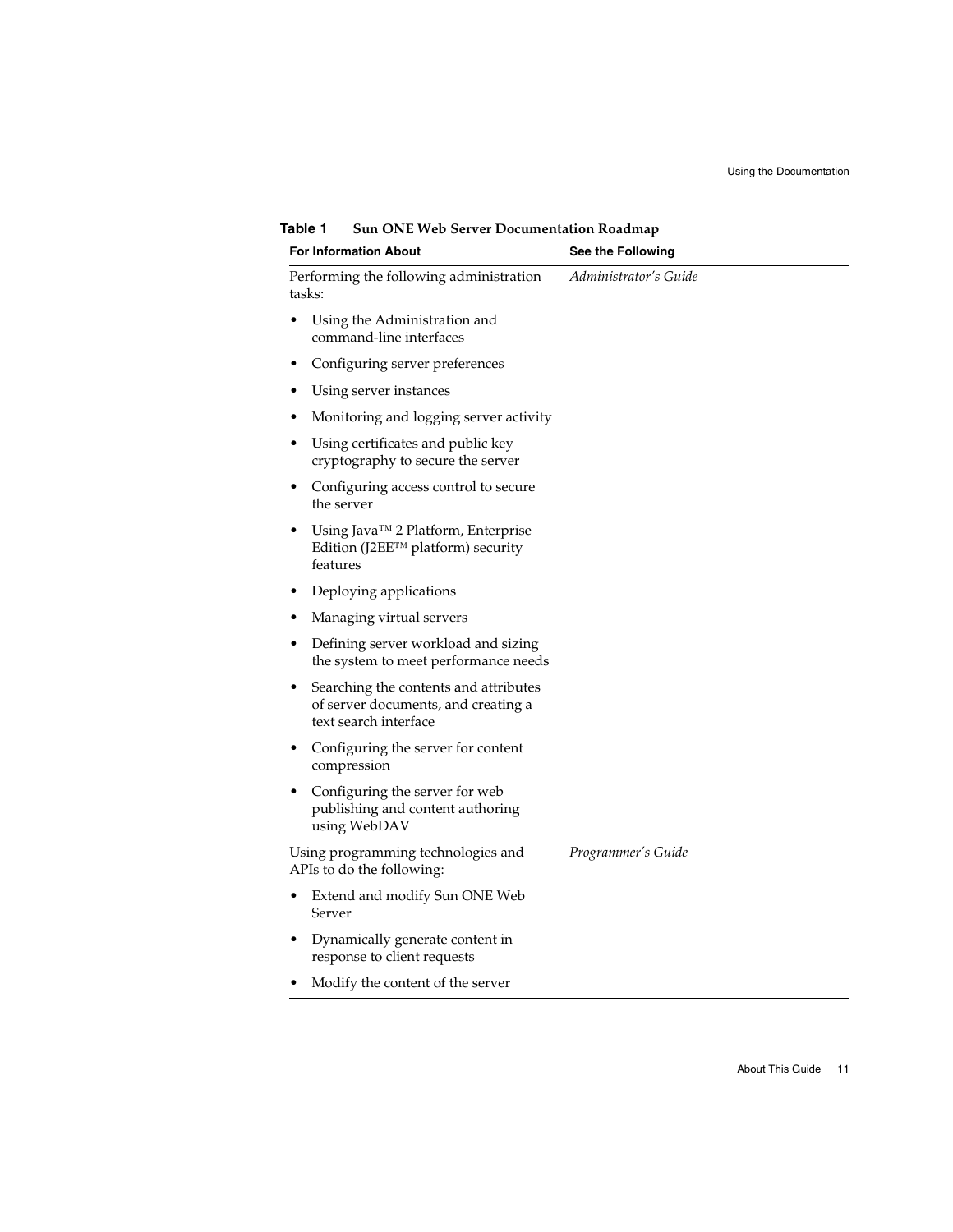| <b>For Information About</b>                                                                          | See the Following                                     |
|-------------------------------------------------------------------------------------------------------|-------------------------------------------------------|
| Creating custom Netscape Server<br>Application Programmer's Interface<br>(NSAPI) plugins              | NSAPI Programmer's Guide                              |
| Implementing servlets and JavaServer<br>Pages <sup>™</sup> (JSP™) technology in Sun ONE<br>Web Server | <i>Programmer's Guide to Web Applications</i>         |
| Editing configuration files                                                                           | Administrator's Configuration File Reference<br>Guide |
| Tuning Sun ONE Web Server to optimize<br>performance                                                  | Performance Tuning, Sizing, and Scaling<br>Guide      |

**Table 1 Sun ONE Web Server Documentation Roadmap**

# <span id="page-11-0"></span>How This Guide Is Organized

This guide is organized as follows:

• [Chapter 1, "Performance and Monitoring Overview"](#page-14-3)

This chapter provides a general discussion of server performance considerations, and more specific information about monitoring server performance.

• [Chapter 2, "Tuning Sun ONE Web Server"](#page-26-3)

This chapter describes specific adjustments you can make that may improve Sun ONE Web Server performance.

• [Chapter 3, "Miscellaneous Performance Topics"](#page-68-3)

This chapter describes miscellaneous performance topics, including discussion of magnus.conf and obj.conf settings that can be used to improve server performance.

• [Chapter 4, "Common Performance Problems"](#page-78-3)

This chapter discusses common web site performance problems, and offers tips and solutions.

• [Chapter 5, "Platform-specific Issues and Tips"](#page-82-4)

This chapter provides platform-specific tuning tips.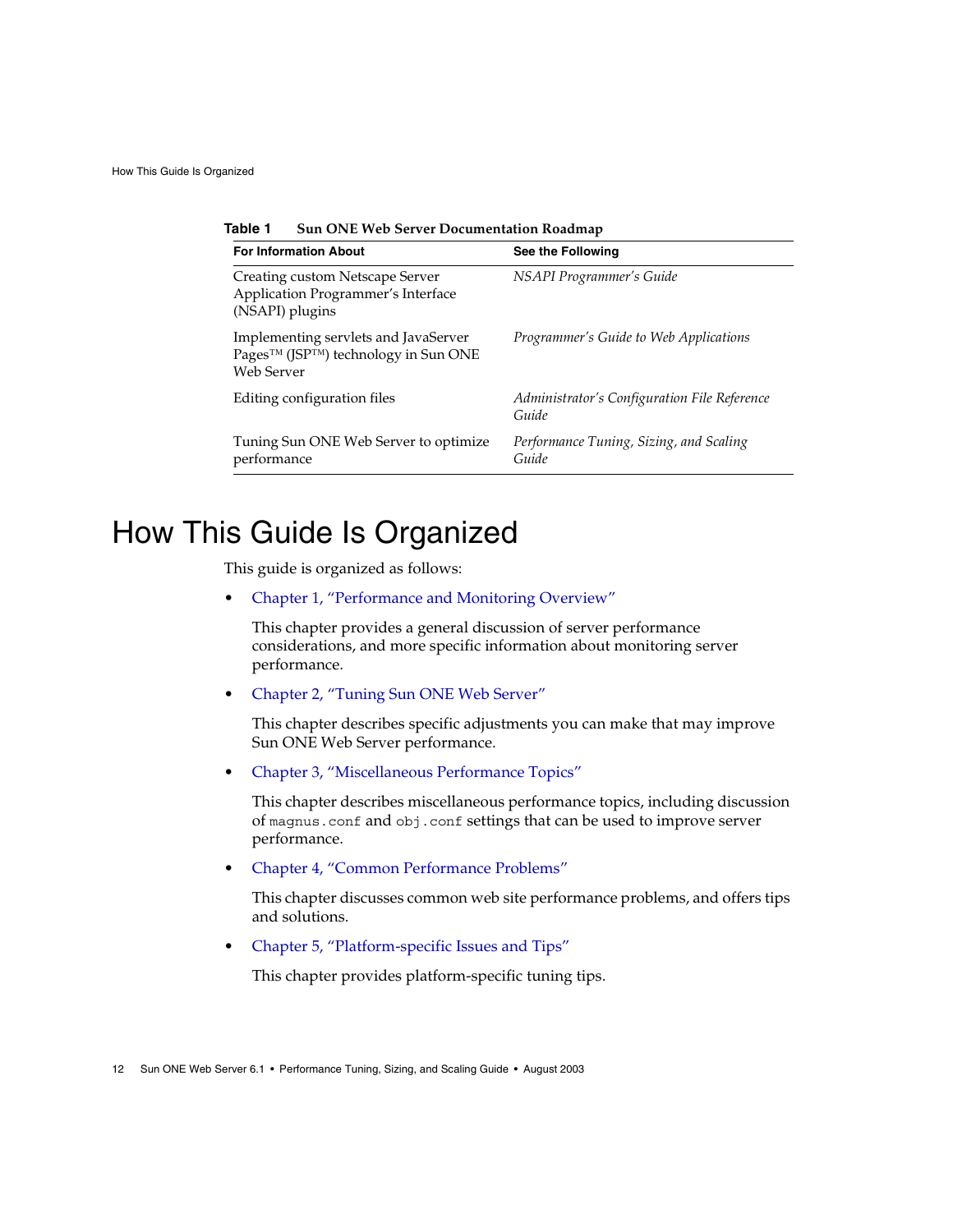#### • [Chapter 6, "Sizing and Scaling Your Server"](#page-92-4)

This chapter examines the subsystems of your server, and provides recommendations for optimal performance.

• [Chapter 7, "Scalability Studies"](#page-94-3)

This chapter describes the results of scalability studies. You can use these studies as examples of how you might configure your system to best take advantage of Sun ONE Web Server's strengths.

# <span id="page-12-0"></span>Documentation Conventions

This section describes the types of conventions used throughout this guide.

**• File and directory paths**

These are given in UNIX® format (with forward slashes separating directory names). For Windows versions, the directory paths are the same, except that backslashes are used to separate directories.

• **URLs** are given in the format:

http://*server*.*domain*/*path*/*file*.html

In these URLs, *server* is the server name where applications are run; *domain* is your Internet domain name; *path* is the server's directory structure; and *file* is an individual file name. Italic items in URLs are placeholders.

- **Font conventions** include:
	- ❍ The monospace font is used for sample code and code listings, API and language elements (such as function names and class names), file names, path names, directory names, and HTML tags.
	- ❍ *Italic* monospace type is used for code variables.
	- Italic type is also used for book titles, emphasis, variables and placeholders, and words used in the literal sense.
	- ❍ **Bold** type is used as either a paragraph lead-in or to indicate words used in the literal sense.
- **Installation root directories** are indicated by *install\_dir* in this guide.

By default, the location of *install\_dir* is as follows:

❍ On UNIX-based platforms: /opt/SUNWwbsvr/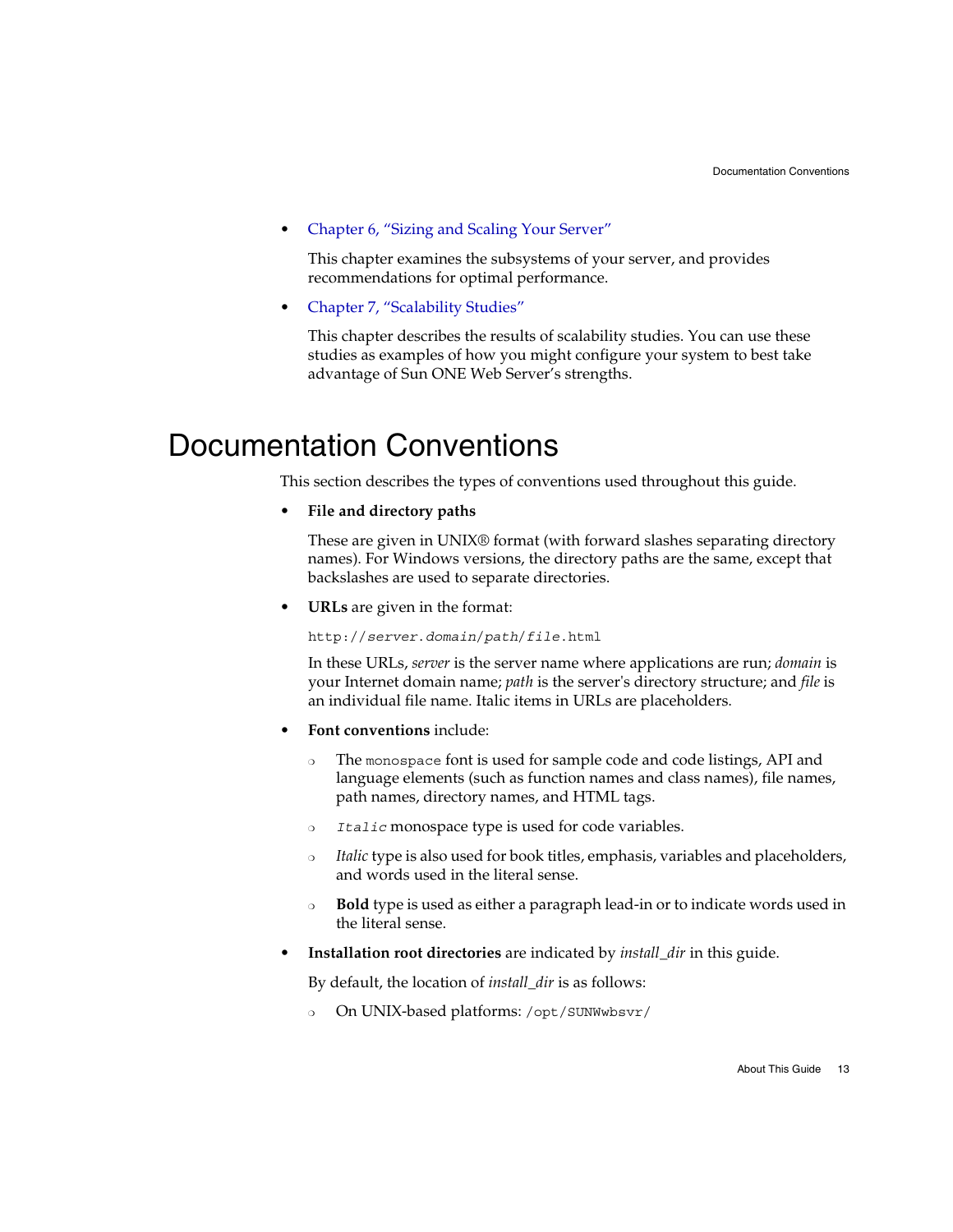❍ On Windows: C:\Sun\WebServer6.1

# <span id="page-13-0"></span>Product Support

If you have problems with your system, contact customer support using one of the following mechanisms:

• The online support web site at:

<http://www.sun.com/supportraining/>

• The telephone dispatch number associated with your maintenance contract

Please have the following information available prior to contacting support. This helps to ensure that our support staff can best assist you in resolving problems:

- Description of the problem, including the situation where the problem occurs and its impact on your operation.
- Machine type, operating system version, and product version, including any patches and other software that might be affecting the problem.
- Detailed steps on the methods you have used to reproduce the problem.
- Any error logs or core dumps.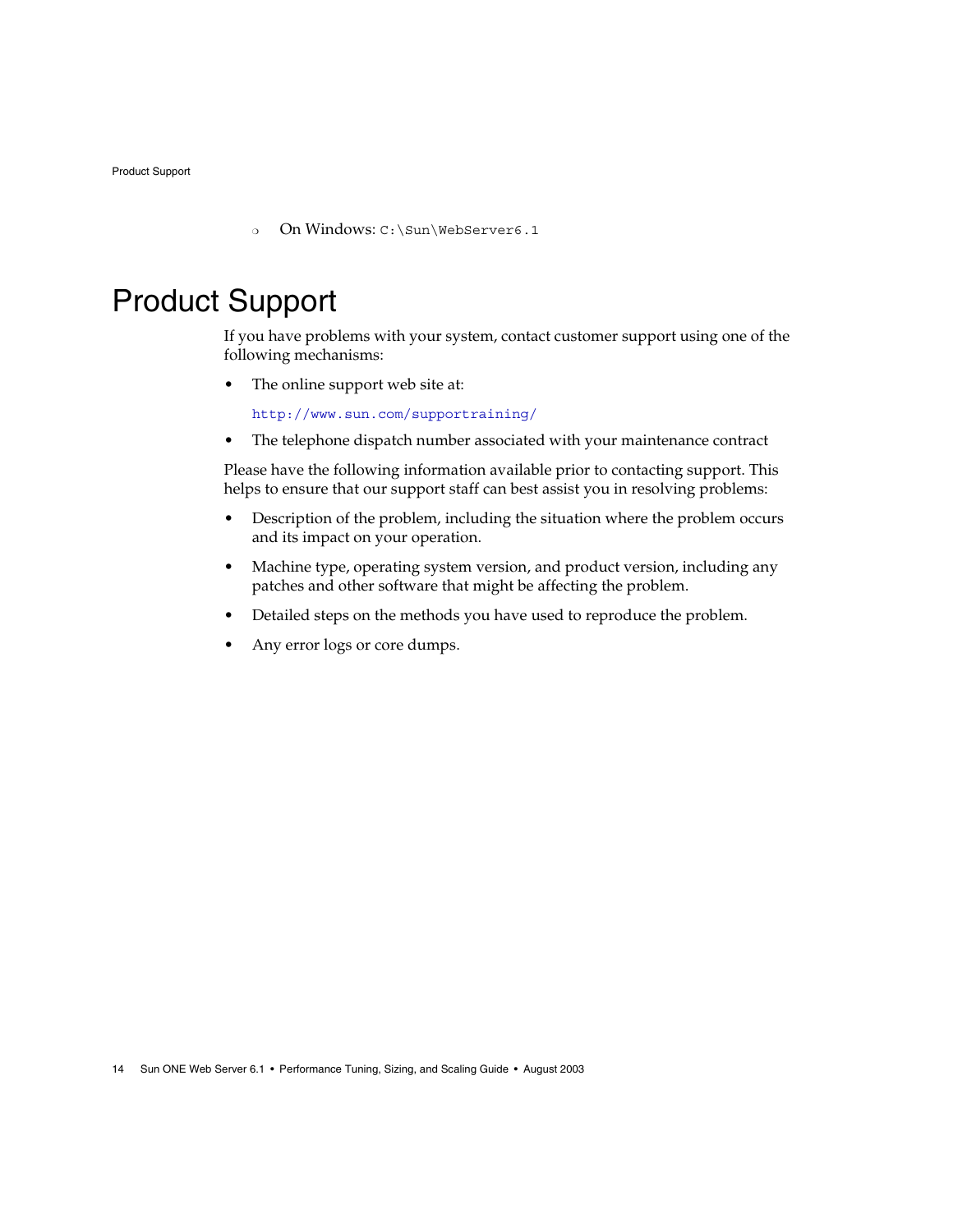# <span id="page-14-3"></span><span id="page-14-1"></span><span id="page-14-0"></span>Performance and Monitoring **Overview**

Sun ONE Web Server is designed to meet the needs of the most demanding, high-traffic sites in the world. It runs flexibly on UNIX, Linux, and Windows, and can serve both static and dynamically generated content. Sun ONE Web Server can also run in SSL mode, enabling the secure transfer of information.

This guide helps you to define your server workload and size a system to meet your performance needs. Your environment is unique, however, so the impacts of the suggestions provided here also depend on your specific environment. Ultimately you must rely on your own judgement and observations to select the adjustments that are best for you.

This chapter provides a general discussion of server performance considerations, and more specific information about monitoring server performance.

This chapter includes the following topics:

- [Performance Issues](#page-14-2)
- [Virtual Servers](#page-15-0)
- **[Monitoring Server Performance](#page-16-0)**

# <span id="page-14-2"></span>Performance Issues

The first step toward sizing your server is to determine your requirements. Performance means different things to users than to webmasters. Users want fast response times (typically less than 100 milliseconds), high availability (no "connection refused" messages), and as much interface control as possible. Webmasters and system administrators, on the other hand, want to see high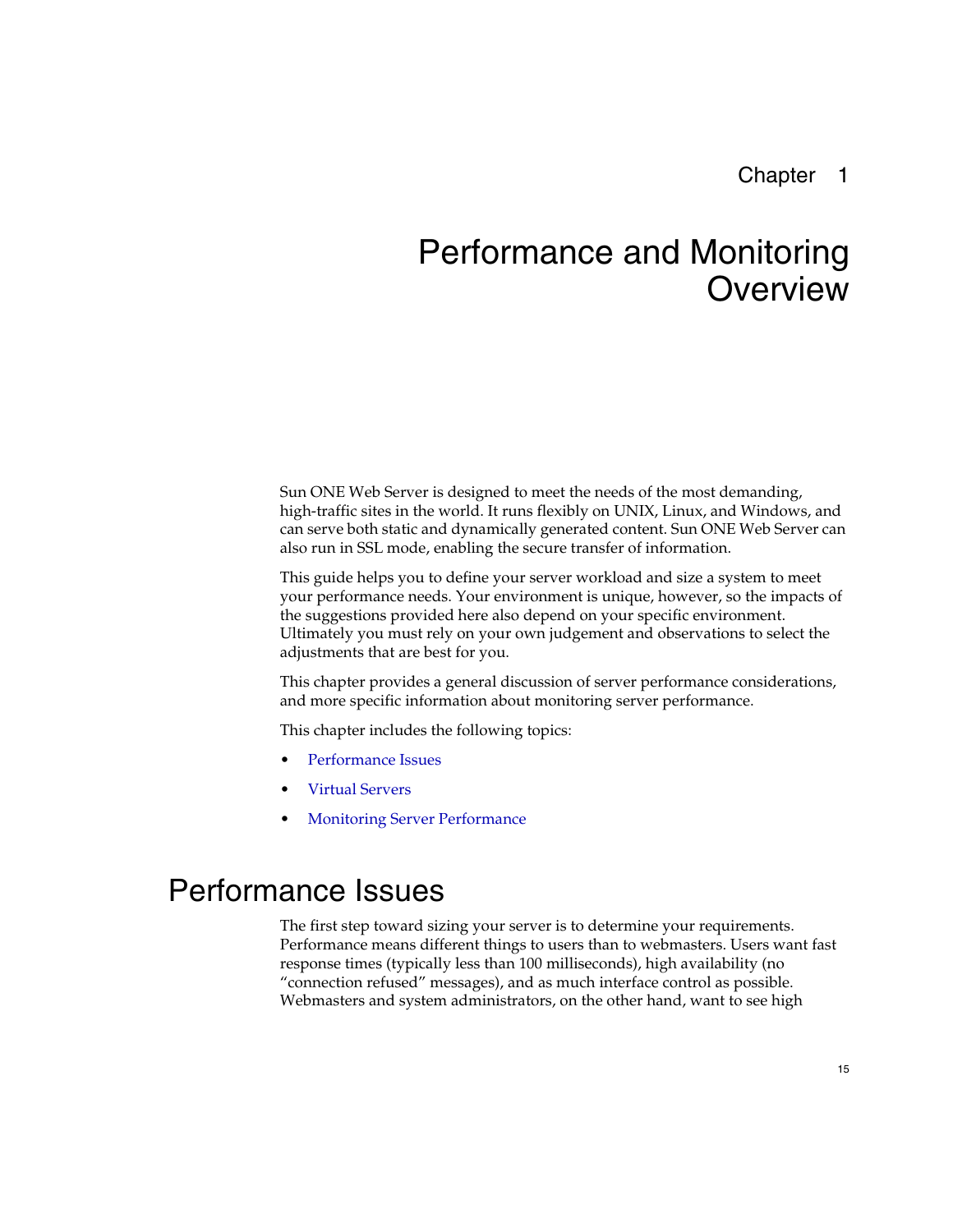connection rates, high data throughput, and uptime approaching 100%. In addition, for virtual servers the goal might be to provide a targeted level of performance at different price points. You need to define what performance means for your particular situation.

Here are some areas to consider:

- The number of peak concurrent users
- Security requirements

Encrypting your Sun ONE Web Server's data streams with SSL makes an enormous difference to your site's credibility for electronic commerce and other security conscious applications, but it can also seriously impact your CPU load. SSL always has a significant impact on throughput, so for best performance minimize your use of SSL, or consider using a multi-CPU server to handle it.

- The size of the document tree
- Dynamic versus static content

The content you serve affects your server's performance. A Sun ONE Web Server delivering mostly static HTML can run much faster than a server that must execute CGIs for every query.

# <span id="page-15-0"></span>Virtual Servers

Virtual servers add another layer to the performance improvement process. Certain settings are tunable for the entire server, while others are based on an individual virtual server. You can also use the quality of service (QOS) features to set resource utilization constraints for an individual virtual server or class of virtual servers. For example, you can use QOS features to limit the number of connections allowed for a virtual server or class of virtual servers.

For more information about using the quality of service features, see the Sun ONE Web Server 6.1 *Administrator's Guide*.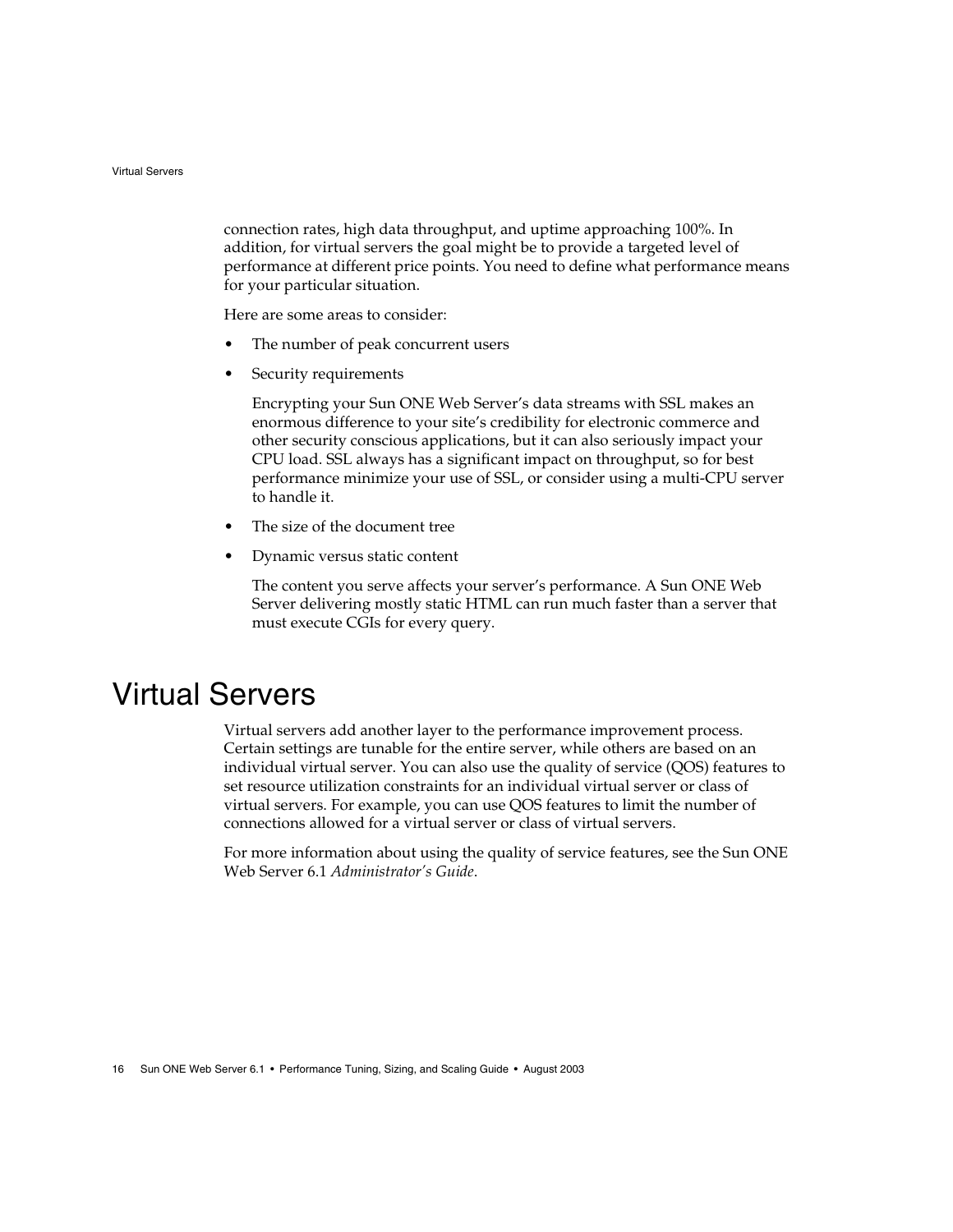# <span id="page-16-0"></span>Monitoring Server Performance

Making the adjustments described in this guide without measuring their effects doesn't make sense. If you don't measure the system's behavior before and after making a change, you won't know whether the change was a good idea, a bad idea, or merely irrelevant. You can monitor the performance of Sun ONE Web Server in several different ways, as discussed in the following topics:

- [Monitoring Current Activity Using the Server Manager](#page-16-1)
- [Monitoring Current Activity Using the perfdump Utility](#page-19-0)
- [Using Performance Buckets](#page-21-0)

#### **See Also**

[General Tuning Tips](#page-26-4) [Solaris-specific Performance Monitoring](#page-87-2)

# <span id="page-16-1"></span>Monitoring Current Activity Using the Server Manager

You can monitor many performance statistics through the Server Manager user interface, and through stats-xml. Once statistics are activated, you can monitor the following areas:

- **Connections**
- DNS
- Keep-alive
- Cache
- Virtual Server

## <span id="page-16-2"></span>Activating Statistics

You must activate statistics on Sun ONE Web Server before you can monitor performance. This can be done through the Server Manager, or by editing the obj.conf and magnus.conf files.

**CAUTION** When you activate statistics/profiling, statistics information is made available to any user of your server.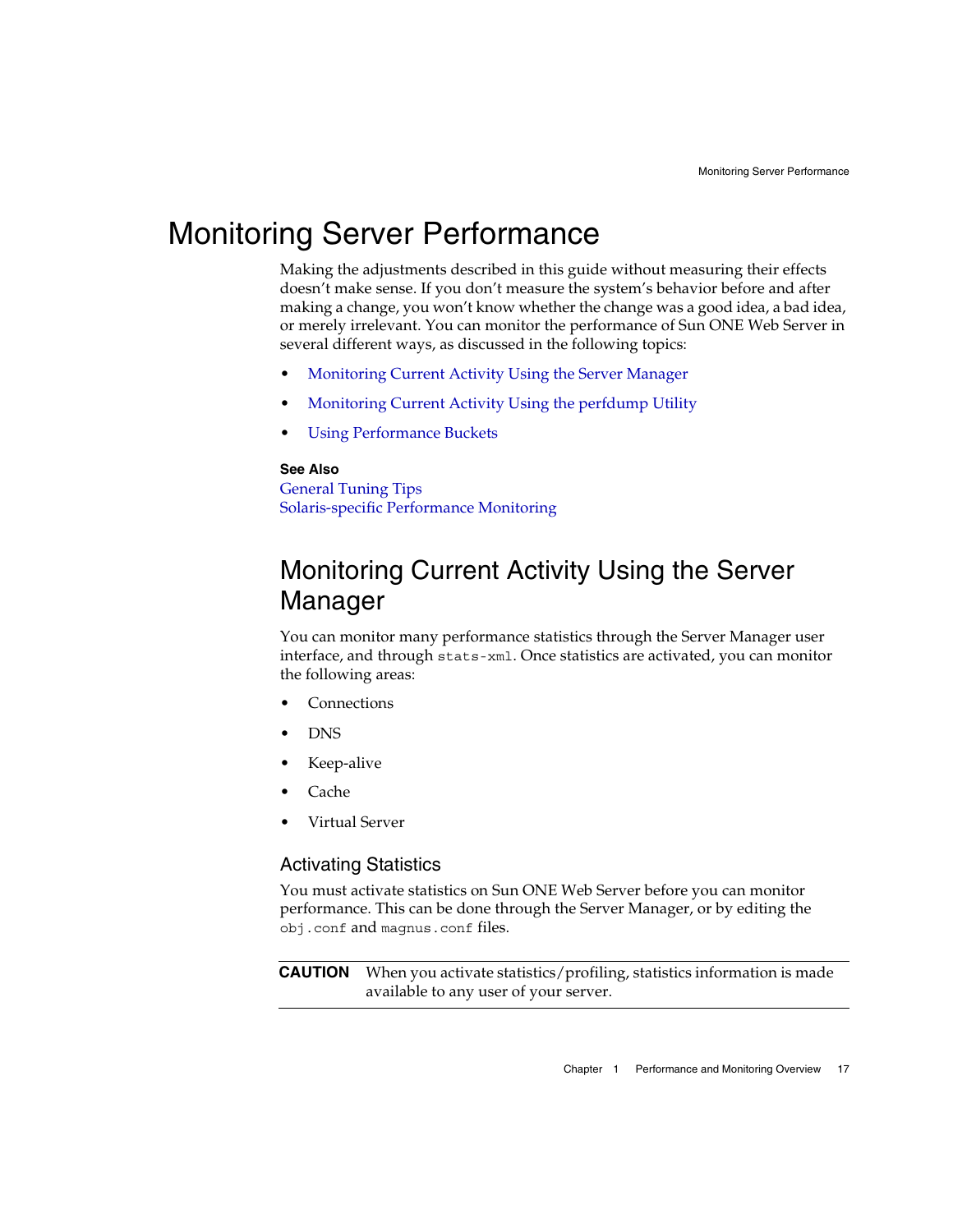#### *Activating Statistics from the Server Manager*

To activate statistics from the user interface:

**1.** From the Server Manager, click the Monitor tab, and then click Monitor Current Activity.

The Enable Statistics/profiling page displays.

- **2.** Select Yes to activate statistics/profiling.
- **3.** Click OK, click Apply, and then click the Apply Changes button to activate statistics/profiling.

#### *Activating Statistics with stats-xml*

You can also activate statistics directly by editing the  $obj$  conf and magnus.conf files. Users who create automated tools or write customized programs for monitoring and tuning may prefer to work directly with stats-xml.

To activate statistics using stats-xml:

**1.** Under the default object in obj.conf, add the following line:

NameTrans fn="assign-name" from="/stats-xml/\*" name="stats-xml"

**2.** Add the following Service function to obj.conf:

```
<Object name="stats-xml"> 
Service fn="stats-xml" 
</Object>
```
**3.** Add the stats-init SAF to magnus.conf.

Here's an example of stats-init in magnus.conf:

```
Init fn="stats-init" update-interval="5" virtual-servers="2000" 
profiling="yes"
```
The above example shows you can also designate the following:

- **update-interval.** The period in seconds between statistics updates. A higher setting (less frequent) will be better for performance. The minimum value is 1; the default value is 5.
- **virtual-servers.** The maximum number of virtual servers for which you track statistics. This number should be set equal to or higher than the number of virtual servers configured. Smaller numbers result in lower memory usage. The minimum value is 1; the default is 1000.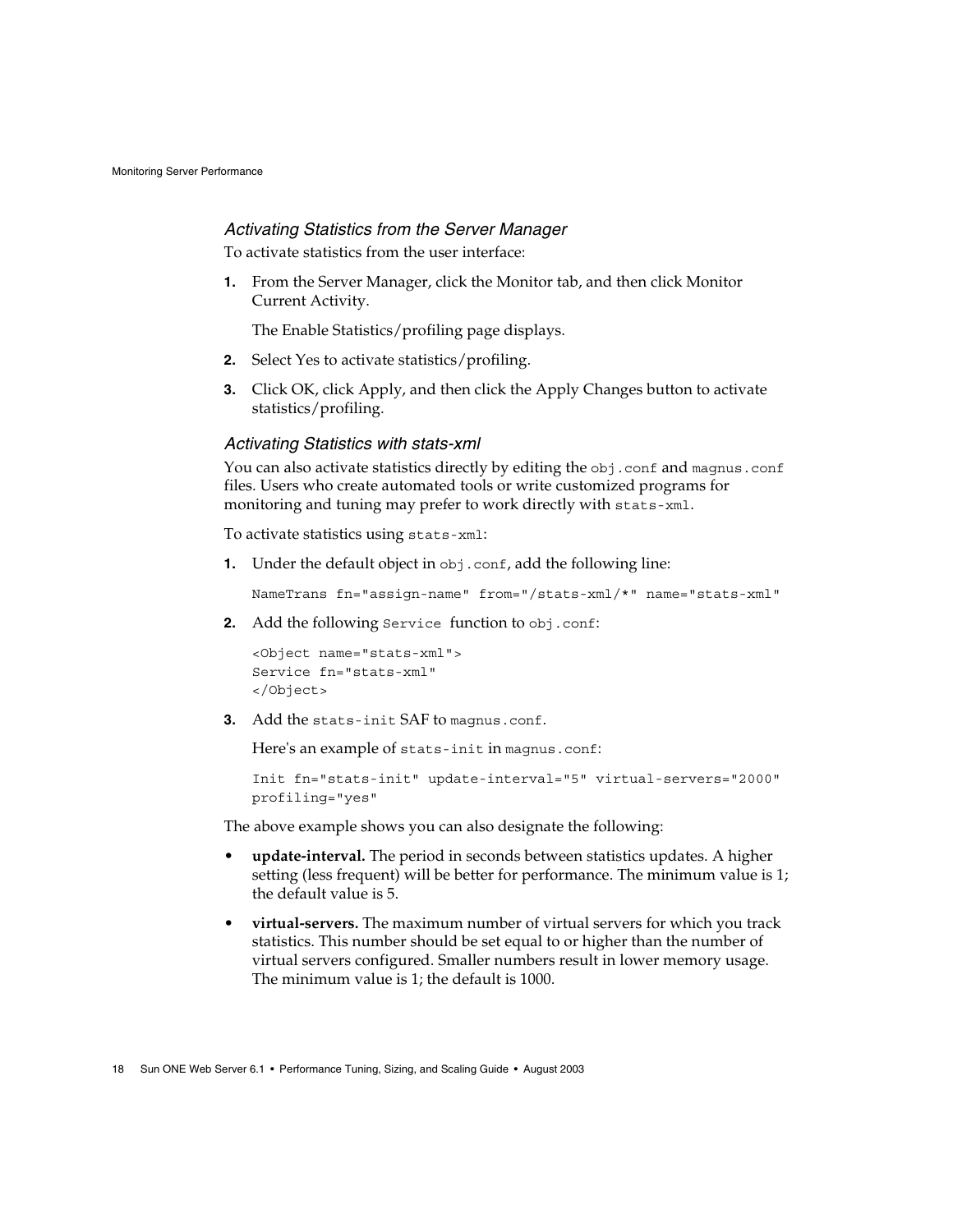• **profiling.** Activate NSAPI performance profiling. The default is "no," which results in slightly better server performance. However, if you activate statistics through the user interface, profiling is turned on by default.

### <span id="page-18-0"></span>Monitoring Statistics

Once you've activated statistics, you can get a variety of information on how your server instance and your virtual servers are running. The statistics are broken up into functional areas.

To monitor statistics from the Server Manager:

- **1.** From the Server Manager, click the Monitor tab, and then click Monitor Current Activity.
- **2.** Make sure that statistics/profiling is activated ("Yes" is selected and applied for "Activate Statistics/Profiling?").
- **3.** From the drop-down list, select a refresh interval.

This is the interval, in seconds, that updated statistics will be displayed on your browser.

- **4.** From the drop-down list, select the type of web server statistics to display.
- **5.** Click Submit.

A page appears displaying the type of statistics you selected. The page is updated every 5-15 seconds, depending on the refresh interval. All pages will display a bar graph of activity, except for Connections.

**6.** Select the process ID from the drop-down list.

You can view current activity through the Server Manager, but these categories are not fully relevant for tuning your server. The perfdump statistics are recommended for tuning your server. For more information, see ["Using Statistics to Tune Your](#page-27-1)  [Server" on page 28.](#page-27-1)

### <span id="page-18-1"></span>Virtual Server Statistics

Virtual server statistics can be viewed from the Server Manager. You can choose to display statistics for the server instance, for an individual virtual server, or for all. This information is not provided through perfdump.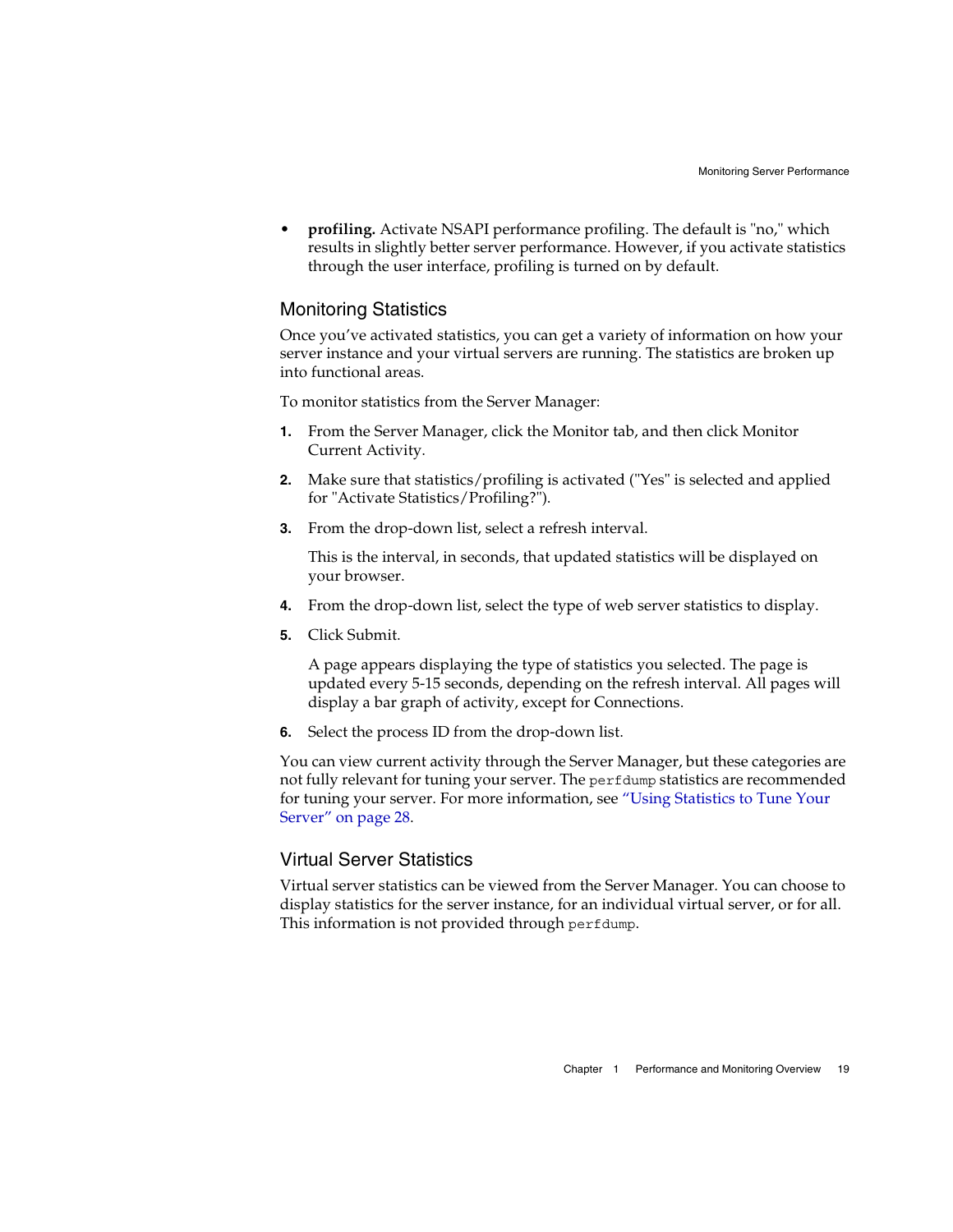# <span id="page-19-2"></span><span id="page-19-0"></span>Monitoring Current Activity Using the perfdump **Utility**

The perfdump utility is a Server Application Function (SAF) built into Sun ONE Web Server that collects various pieces of performance data from the Web Server internal statistics and displays them in ASCII text. The perfdump utility allows you to monitor a greater variety of statistics than those available through the Server Manager.

With perfdump, the statistics are unified. Rather than monitoring a single process, statistics are multiplied by the number of processes, which gives you a more accurate view of the server as a whole.

## <span id="page-19-1"></span>Installing the perfdump Utility

To install perfdump, make the following modifications in obj.conf:

**1.** Add the following object to your  $\circ$ bj.conf file after the default object:

```
<Object name="perf">
Service fn="service-dump"
</Object>
```
**2.** Add the following to the default object:

NameTrans fn=assign-name from="/.perf" name="perf"

Make sure that the .perf NameTrans directive is specified before the document-root NameTrans directive in the default object.

**3.** If not already activated, activate stats-xml.

For more information, see ["Activating Statistics" on page 17.](#page-16-2)

- **4.** Restart your server software.
- **5.** Access perfdump by entering this URL:

http://*yourhost*/.perf

You can request the perfdump statistics and specify how frequently (in seconds) the browser should automatically refresh. The following example sets the refresh to every 5 seconds:

http://*yourhost*/.perf?refresh=5

#### **See Also**

["Using Statistics to Tune Your Server"](#page-27-1)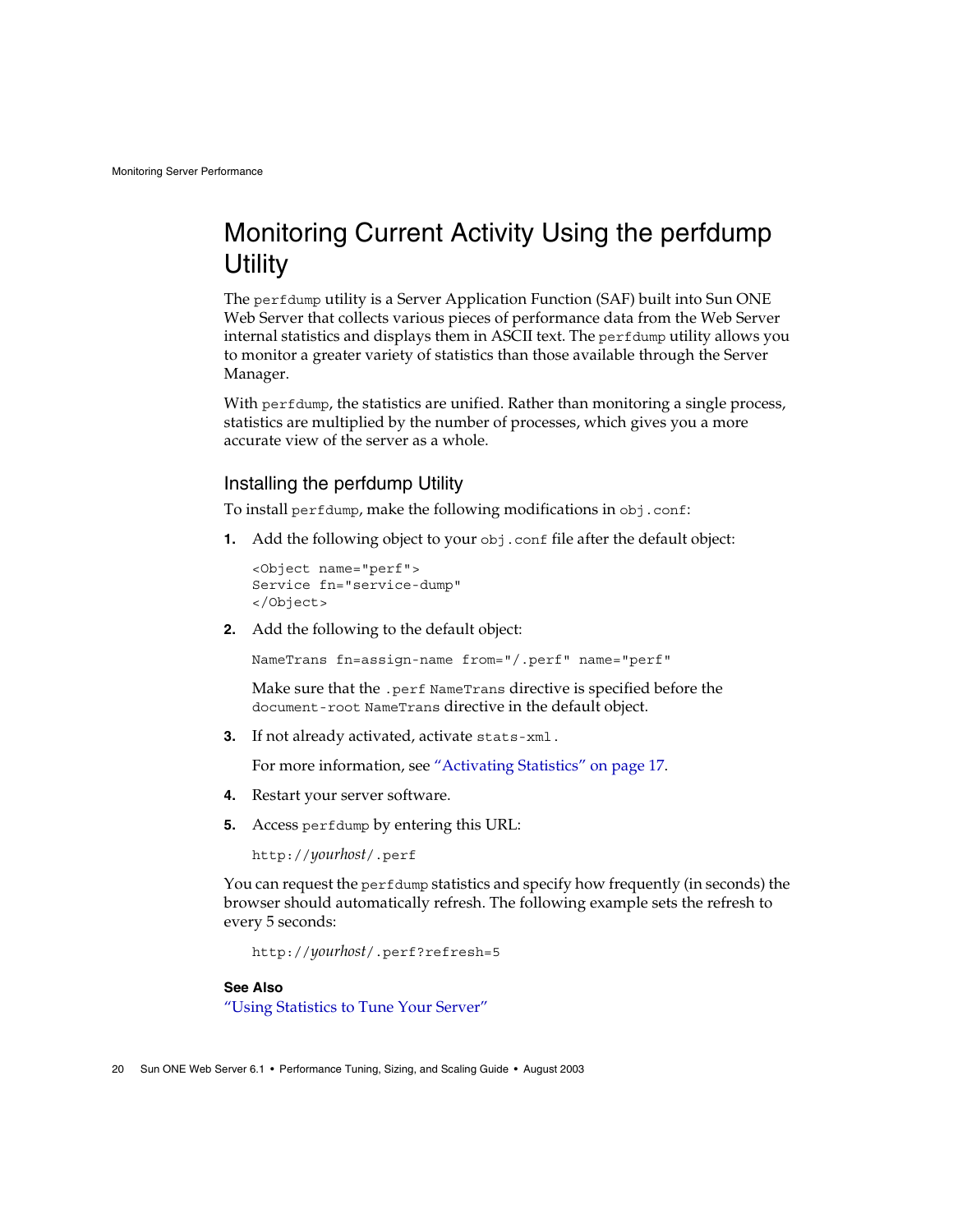#### <span id="page-20-0"></span>Sample perfdump Output

The following is sample perfdump output:

```
------------------------------------------------------------
webservd pid: 2408
ConnectionQueue:
----------------------------------
Current/Peak/Limit Queue Length 0/0/4096
Total Connections Queued 0
Average Queueing Delay 0.00 milliseconds
ListenSocket ls1:
------------------------
Address http://0.0.0.0:8080
Acceptor Threads 1
Default Virtual Server https-iws-files2.red.iplanet.com
KeepAliveInfo:
--------------------
KeepAliveCount 0/256
KeepAliveHits 0
KeepAliveFlushes 0
KeepAliveRefusals 0
KeepAliveTimeouts 0
KeepAliveTimeout 30 seconds
SessionCreationInfo:
------------------------
Active Sessions 1
Total Sessions Created 48/128
CacheInfo:
------------------
enabled yes
CacheEntries 0/1024
Hit Ratio 0/0 ( 0.00%)
Maximum Age 30
Native pools:
----------------------------
NativePool:
Idle/Peak/Limit 1/1/128
Work Queue Length/Peak/Limit 0/0/0
```
Server DNS cache disabled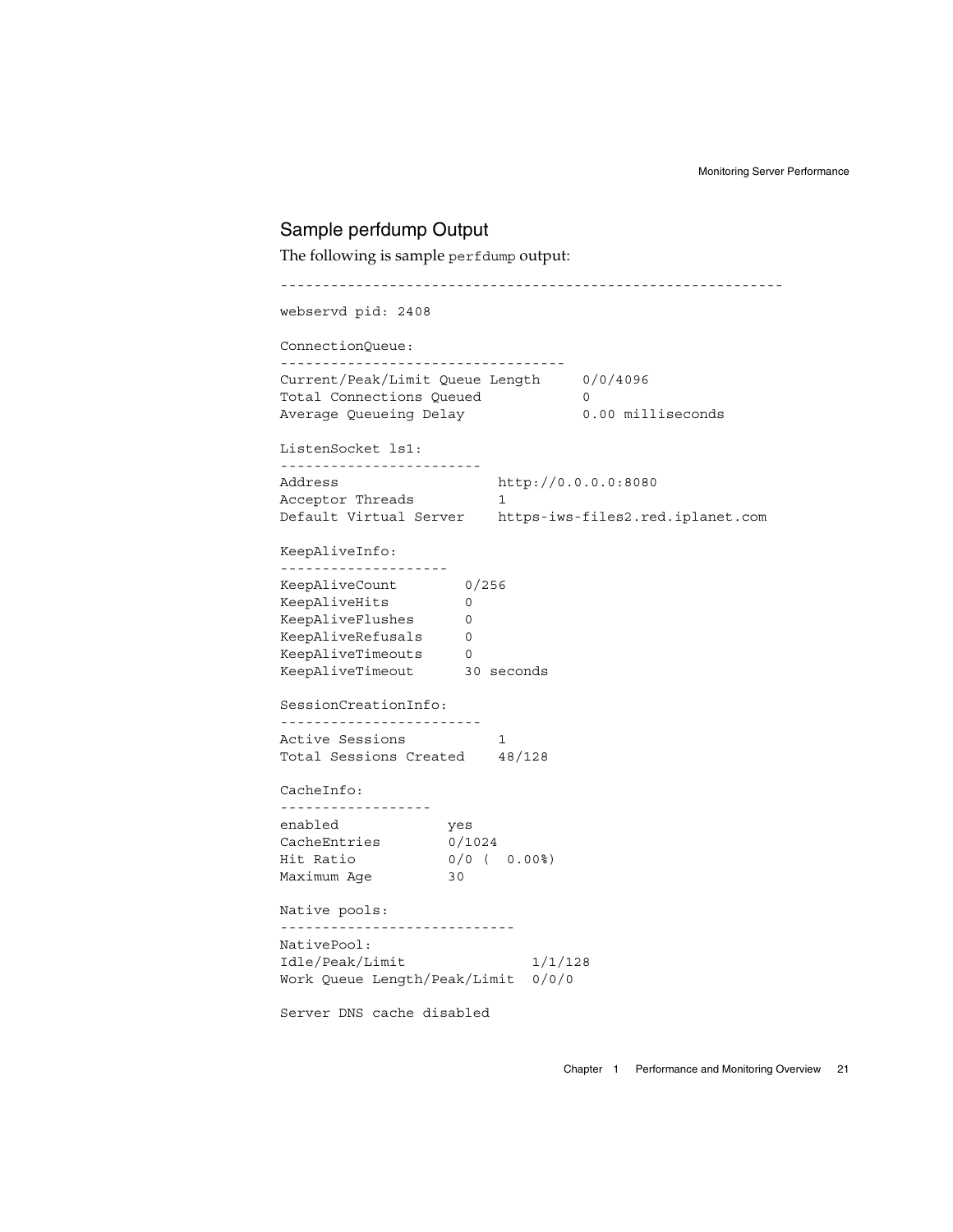Async DNS disabled Performance Counters: ------------------------------------------------ Average Total Percent Total number of requests: 0 Request processing time: 0.0000 0.0000 default-bucket (Default bucket) Number of Requests: 0 ( 0.00%) Number of Invocations: 0 ( 0.00%) Latency: 0.0000 0.0000 (0.00%) Function Processing Time: 0.0000 0.0000 ( 0.00%) Total Response Time: 0.0000 0.0000 ( 0.00%) Sessions: ---------------------------- Process Status Function 2408 response service-dump ------------------------------------------------------------

## <span id="page-21-0"></span>Using Performance Buckets

Performance buckets allow you to define buckets and link them to various server functions. Every time one of these functions is invoked, the server collects statistical data and adds it to the bucket. For example, send-cgi and NSServletService are functions used to serve the CGI and Java servlet requests respectively. You can either define two buckets to maintain separate counters for CGI and servlet requests, or create one bucket that counts requests for both types of dynamic content. The cost of collecting this information is little and impact on the server performance is usually negligible. This information can later be accessed using the perfdump utility. The following information is stored in a bucket:

- **Name of the bucket.** This name is used for associating the bucket with a function.
- **Description.** A description of the functions that the bucket is associated with.
- **Number of requests for this function.** The total number of requests that caused this function to be called.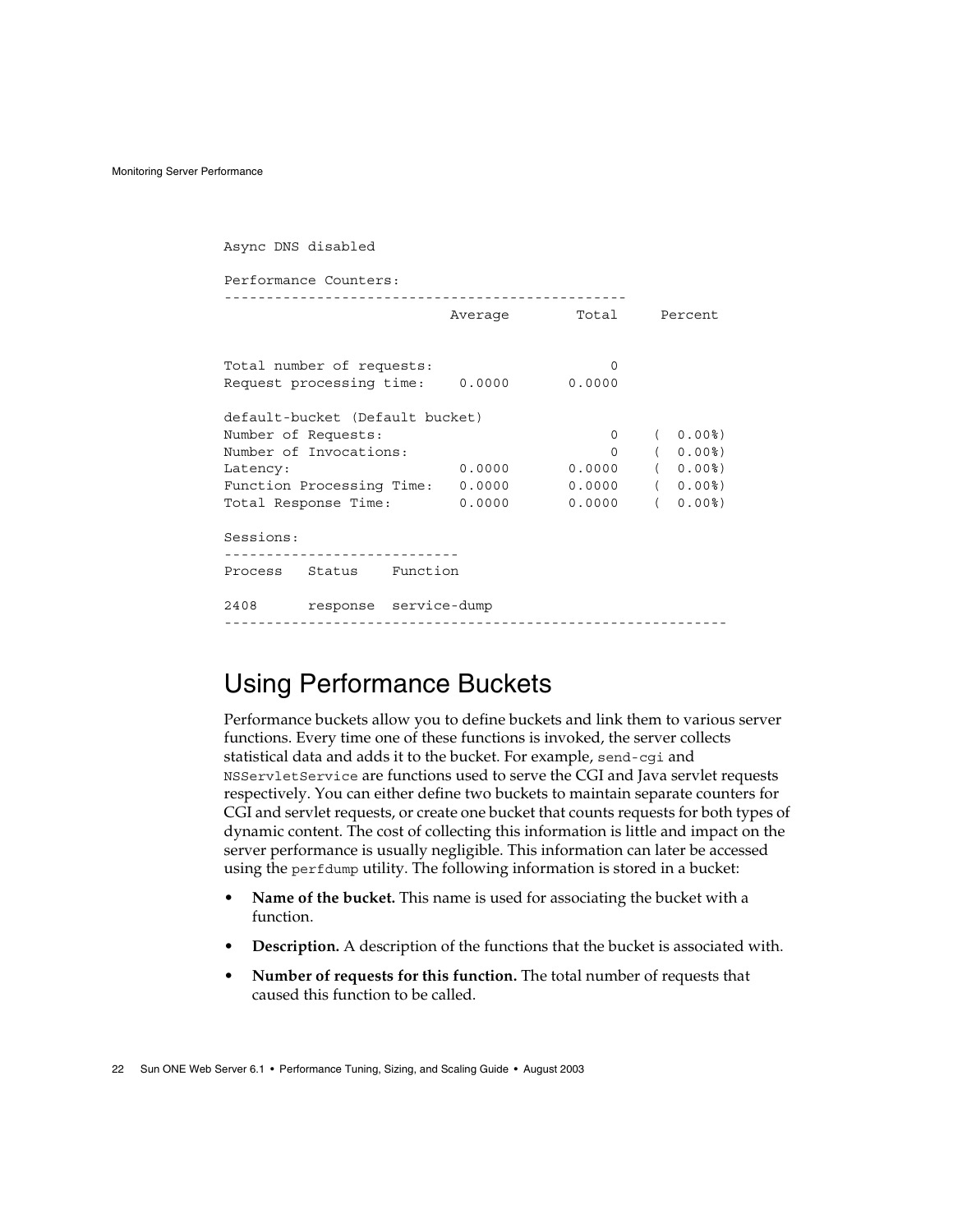- **Number of times the function was invoked.** This number may not coincide with the number of requests for the function because some functions may be executed more than once for a single request.
- **Function latency or the dispatch time.** The time taken by the server to invoke the function.
- **Function time.** The time spent in the function itself.

The default-bucket is predefined by the server. It records statistics for the functions not associated with any user-defined bucket.

## <span id="page-22-0"></span>Configuration

You must specify all configuration information for performance buckets in the magnus.conf and obj.conf files. Only the default bucket is automatically enabled.

First, you must enable performance measurement as described in ["Monitoring](#page-19-0)  [Current Activity Using the perfdump Utility" on page 20.](#page-19-0)

The following examples show how to define new buckets in magnus.conf:

```
Init fn="define-perf-bucket" name="acl-bucket" description="ACL 
bucket"
Init fn="define-perf-bucket" name="file-bucket" 
description="Non-cached responses"
Init fn="define-perf-bucket" name="cgi-bucket" description="CGI 
Stats"
```
The example above creates three buckets: acl-bucket, file-bucket, and cgi-bucket. To associate these buckets with functions, add bucket=*bucket-name* to the obj.conf function for which you wish to measure performance.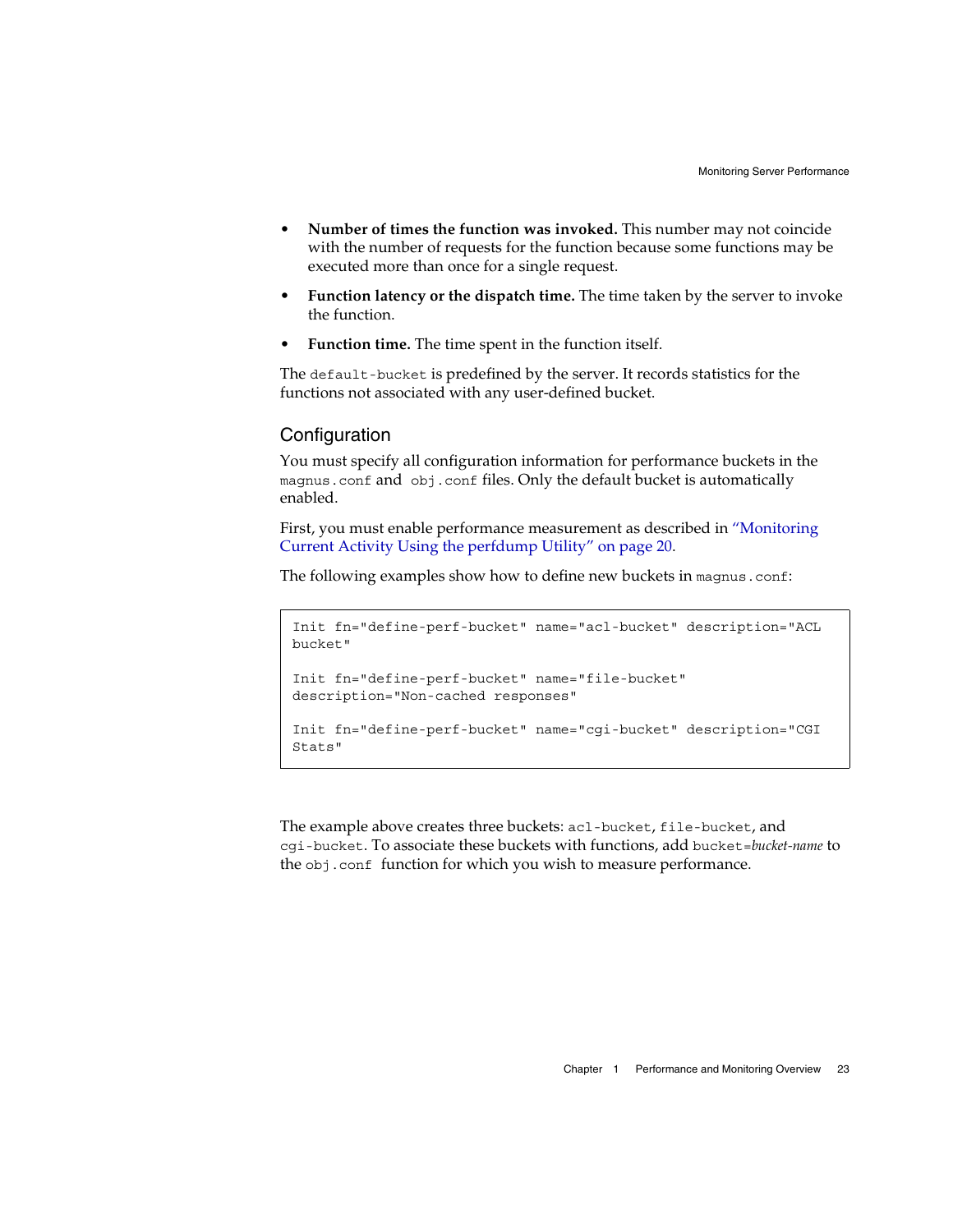#### **Example**

```
PathCheck fn="check-acl" acl="default" bucket="acl-bucket"
...
Service method="(GET|HEAD|POST)" type="*~magnus-internal/*" 
fn="send-file" bucket="file-bucket"
...
<Object name="cgi">
ObjectType fn="force-type" type="magnus-internal/cgi"
Service fn="send-cgi" bucket="cgi-bucket"
</Object>
```
### <span id="page-23-0"></span>Performance Report

The server statistics in buckets can be accessed using the perfdump utility. The performance buckets information is located in the last section of the report returned by perfdump.

The report contains the following information:

- Average, Total, and Percent columns give data for each requested statistic.
- Request Processing Time is the total time required by the server to process all requests it has received so far.
- Number of Requests is the total number of requests for the function.
- Number of Invocations is the total number of times that the function was invoked. This differs from the number of requests in that a function could be called multiple times while processing one request. The percentage column for this row is calculated in reference to the total number of invocations for all of the buckets.
- Latency is the time in seconds Sun ONE Web Server takes to prepare for calling the function.
- Function Processing Time is the time in seconds Sun ONE Web Server spent inside the function. The percentage of Function Processing Time and Total Response Time is calculated with reference to the total Request Processing Time.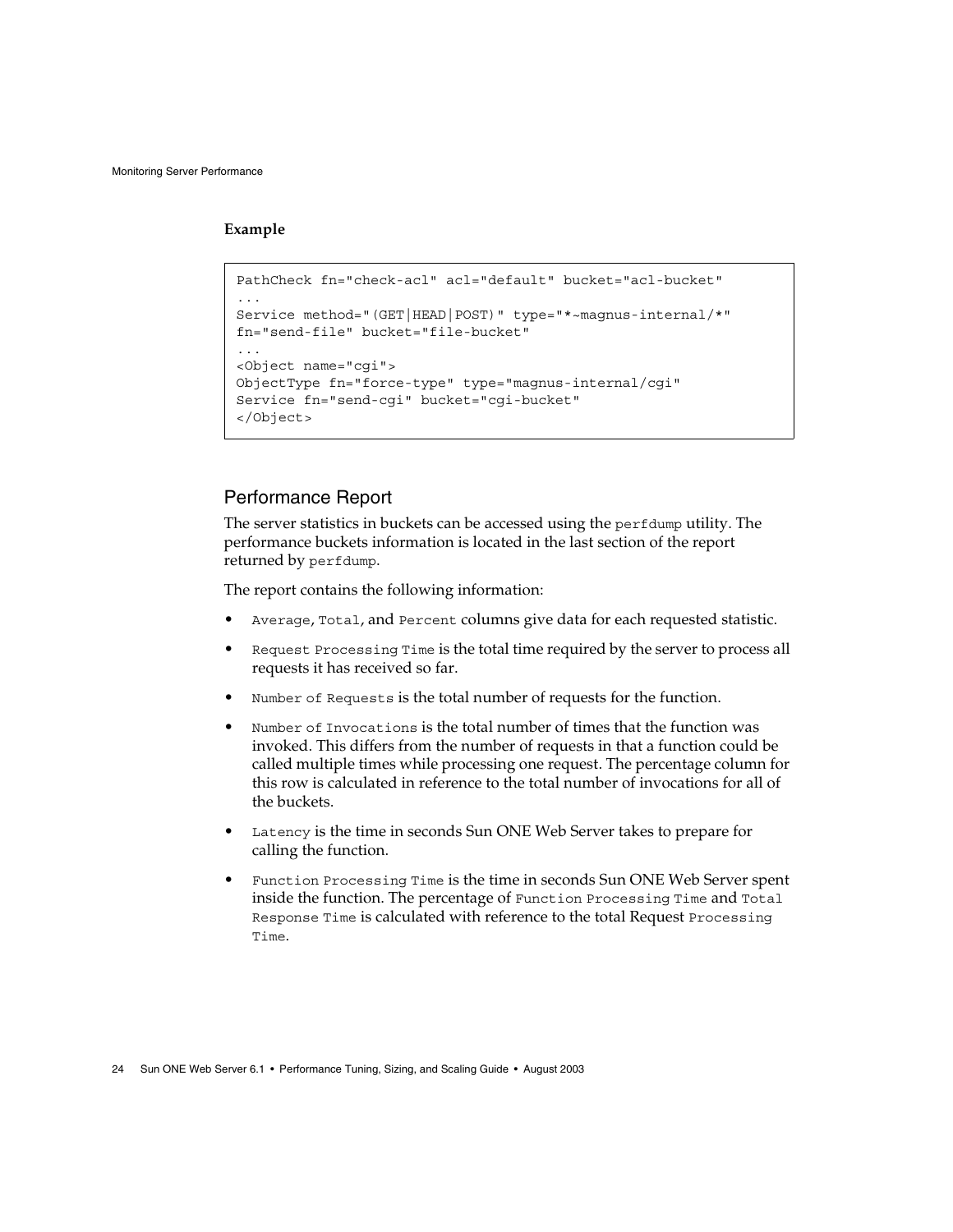• Total Response Time is the sum in seconds of Function Processing Time and Latency.

The following is an example of the performance bucket information available through perfdump:

|                                 | Average | Total    | Percent   |
|---------------------------------|---------|----------|-----------|
|                                 |         |          |           |
| Total number of requests:       |         | ∩        |           |
| Request processing time:        | 0.0000  | 0.0000   |           |
| default-bucket (Default bucket) |         |          |           |
| Number of Requests:             |         | $\Omega$ | $0.00$ \, |
| Number of Invocations:          |         | $\Omega$ | $0.00$ \, |
| Latency:                        | 0.0000  | 0.0000   | $0.00$ \, |
| Function Processing Time:       | 0.0000  | 0.0000   | $0.00$ \, |
| Total Response Time:            | 0.0000  | 0.0000   | $0.00$ \, |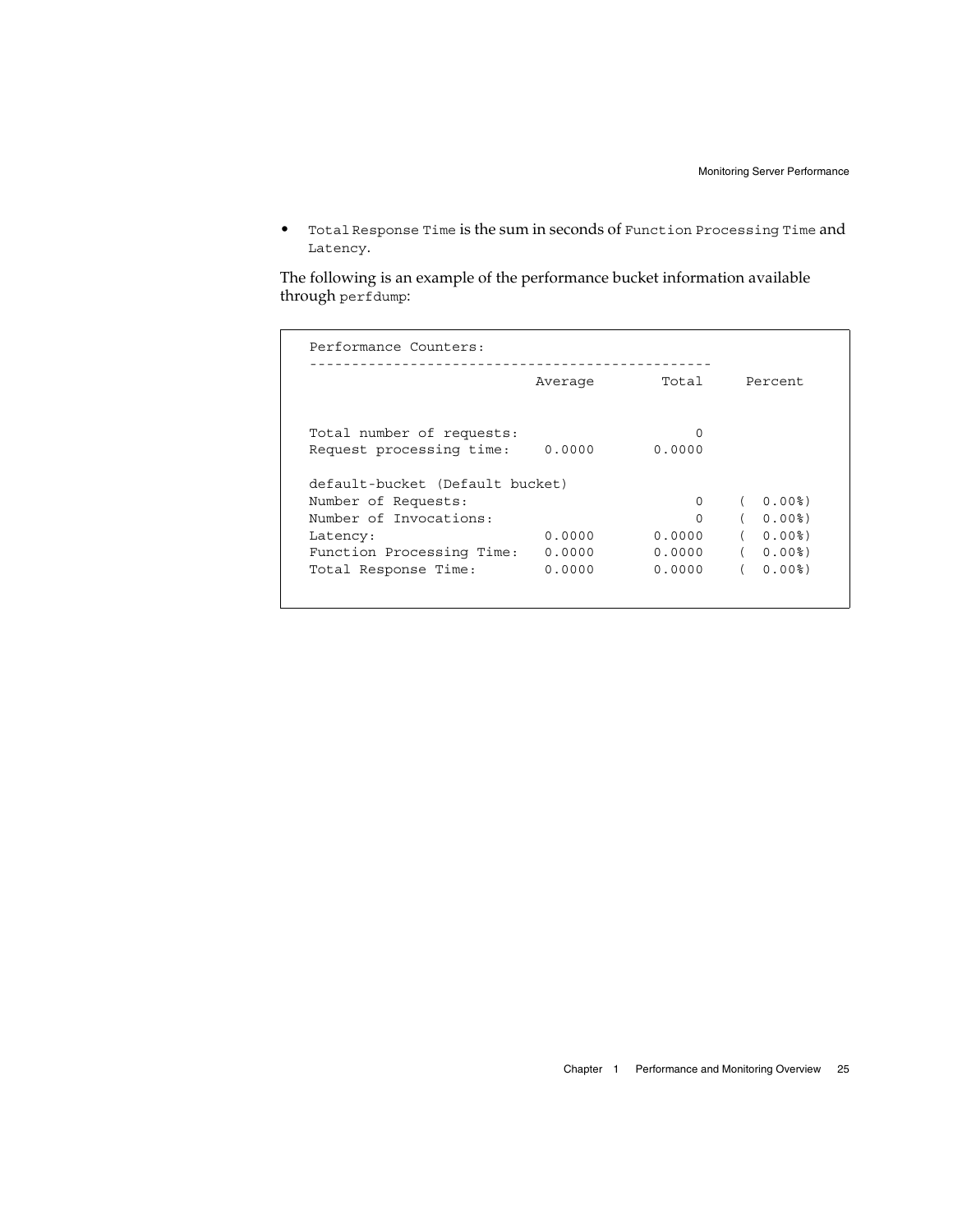Monitoring Server Performance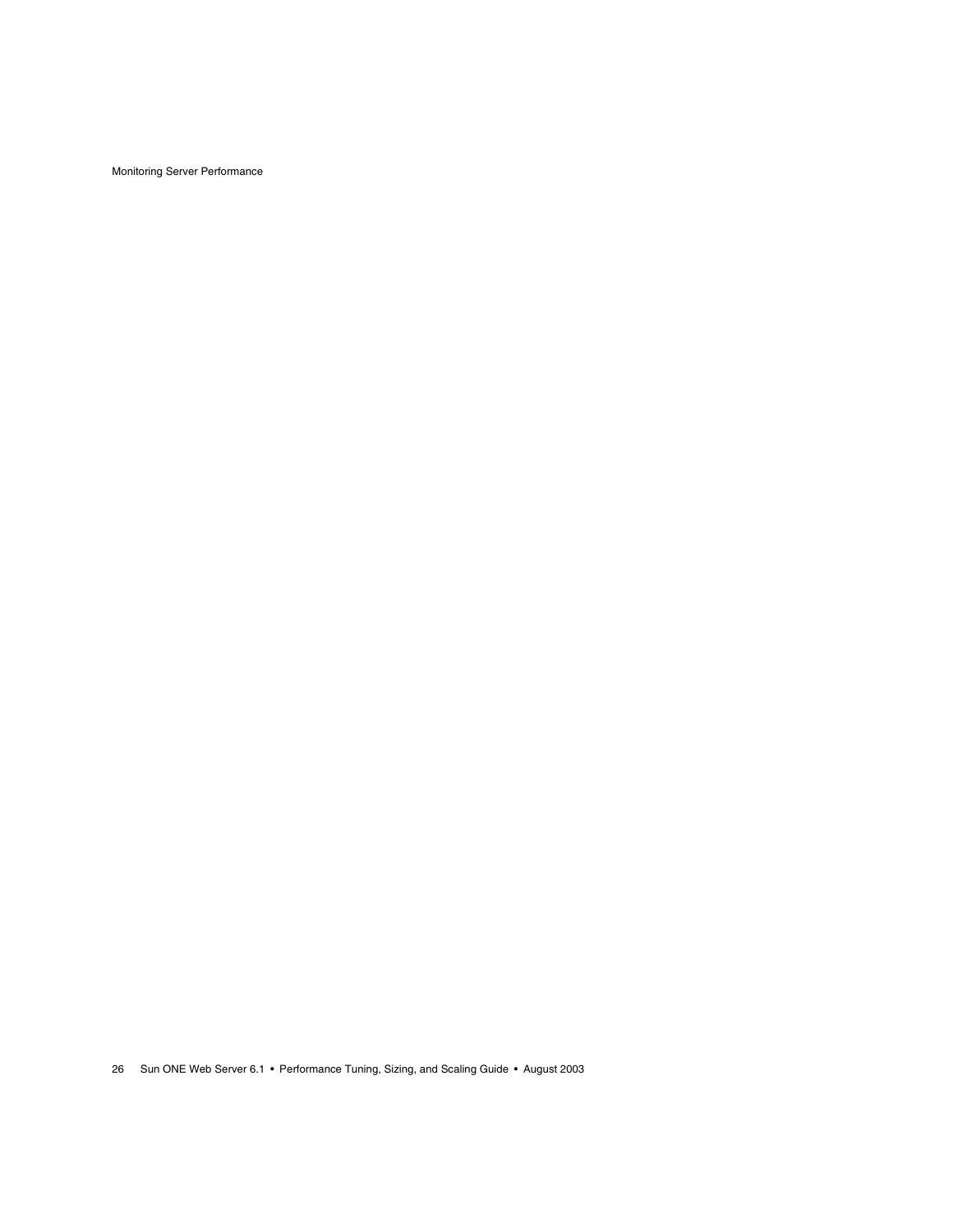# <span id="page-26-3"></span><span id="page-26-1"></span><span id="page-26-0"></span>Tuning Sun ONE Web Server

This chapter describes specific adjustments you can make that may improve Sun ONE Web Server performance. The chapter includes the following topics:

- [General Tuning Tips](#page-26-2)
- [Using Statistics to Tune Your Server](#page-27-0)
- [Threads, Processes, and Connections](#page-44-0)
- [Tuning the File Cache](#page-52-0)
- [Tuning the ACL User Cache](#page-58-0)
- [Tuning Java Web Applications Performance](#page-60-2)

**CAUTION** Be very careful when tuning your server. Always back up your configuration files before making any changes.

# <span id="page-26-4"></span><span id="page-26-2"></span>General Tuning Tips

As you tune your server it is important to remember that your specific environment is unique. The impacts of the suggestions provided in this guide will vary, depending on your specific environment. Ultimately you must rely on your own judgement and observations to select the adjustments that are best for you.

As you work to optimize performance, keep the following guidelines in mind:

**• Work Methodically**

As much as possible, make one adjustment at a time. Measure your performance before and after each change, and rescind any change that doesn't produce a measurable improvement.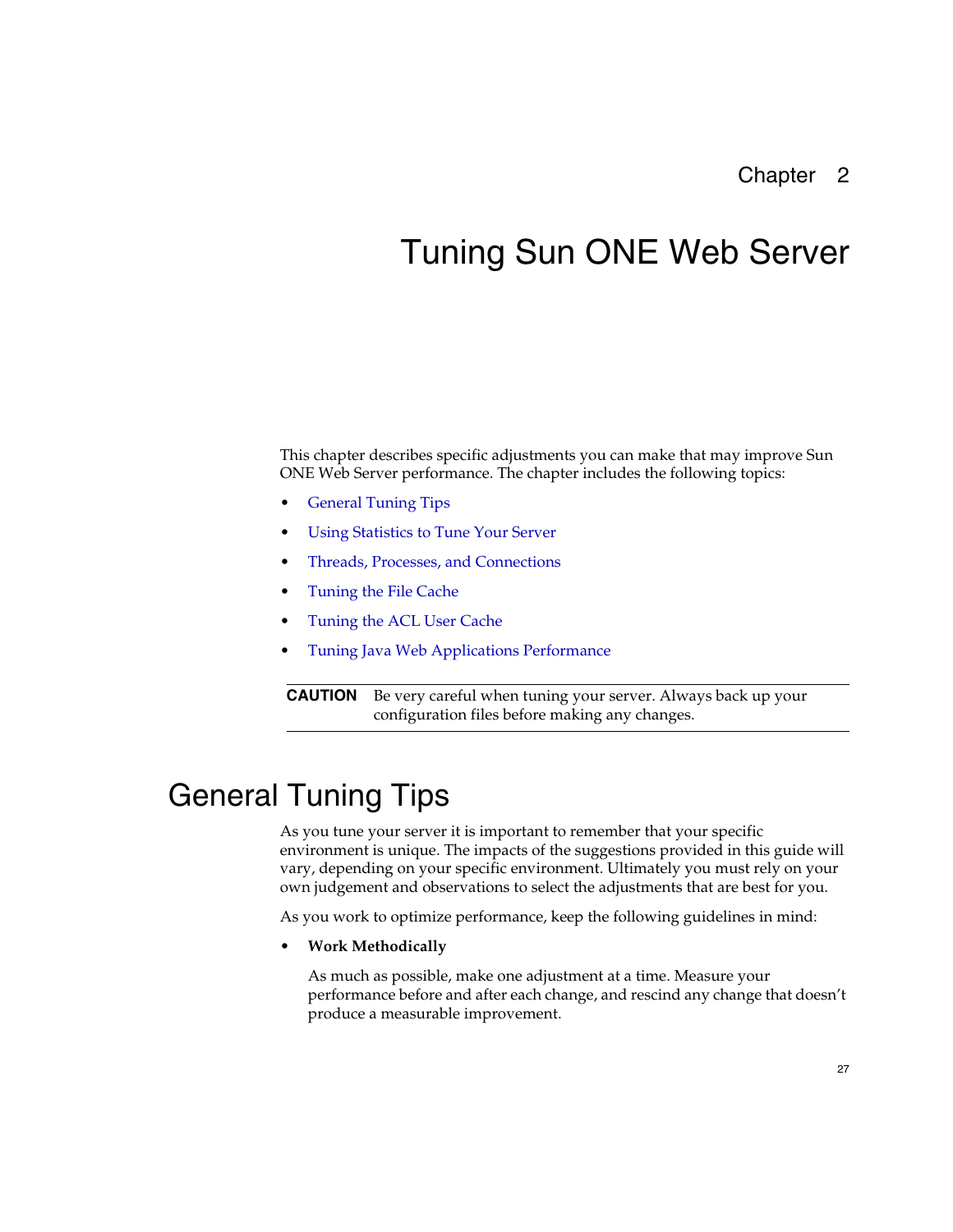#### **• Adjust Gradually**

When adjusting a quantitative parameter, make several stepwise changes in succession, rather than trying to make a drastic change all at once. Different systems face different circumstances, and you may leap right past your system's best setting if you change the value too rapidly.

**• Start Fresh**

At each major system change, be it a hardware or software upgrade or deployment of a major new application, review all previous adjustments to see whether they still apply. After a Solaris upgrade, it is strongly recommended that you start over with an unmodified /etc/system file.

#### **• Stay Informed**

Read the Sun ONE Web Server and Solaris release notes whenever you upgrade your system. The release notes often provide updated information about specific adjustments.

# <span id="page-27-1"></span><span id="page-27-0"></span>Using Statistics to Tune Your Server

This section describes the information available through the perfdump utility, and discusses how to tune some parameters to improve your server's performance.

The default tuning parameters are appropriate for all sites except those with very high volume. The only parameters that large sites may regularly need to change are RqThrottle, MaxKeepAliveConnections, and KeepAliveTimeout, which are tunable from magnus.conf and the Server Manager.

The perfdump utility monitors statistics in the following categories, which are described in this section:

- [Connection Queue Information](#page-28-0)
- [Listen Socket Information](#page-29-3)
- [Keep-Alive/Persistent Connection Information](#page-32-0)
- **[Session Creation Information](#page-35-0)**
- [Cache Information](#page-36-0)
- [Thread Pools](#page-38-0)
- [DNS Cache Information](#page-42-0)
- **[Busy Functions](#page-43-0)**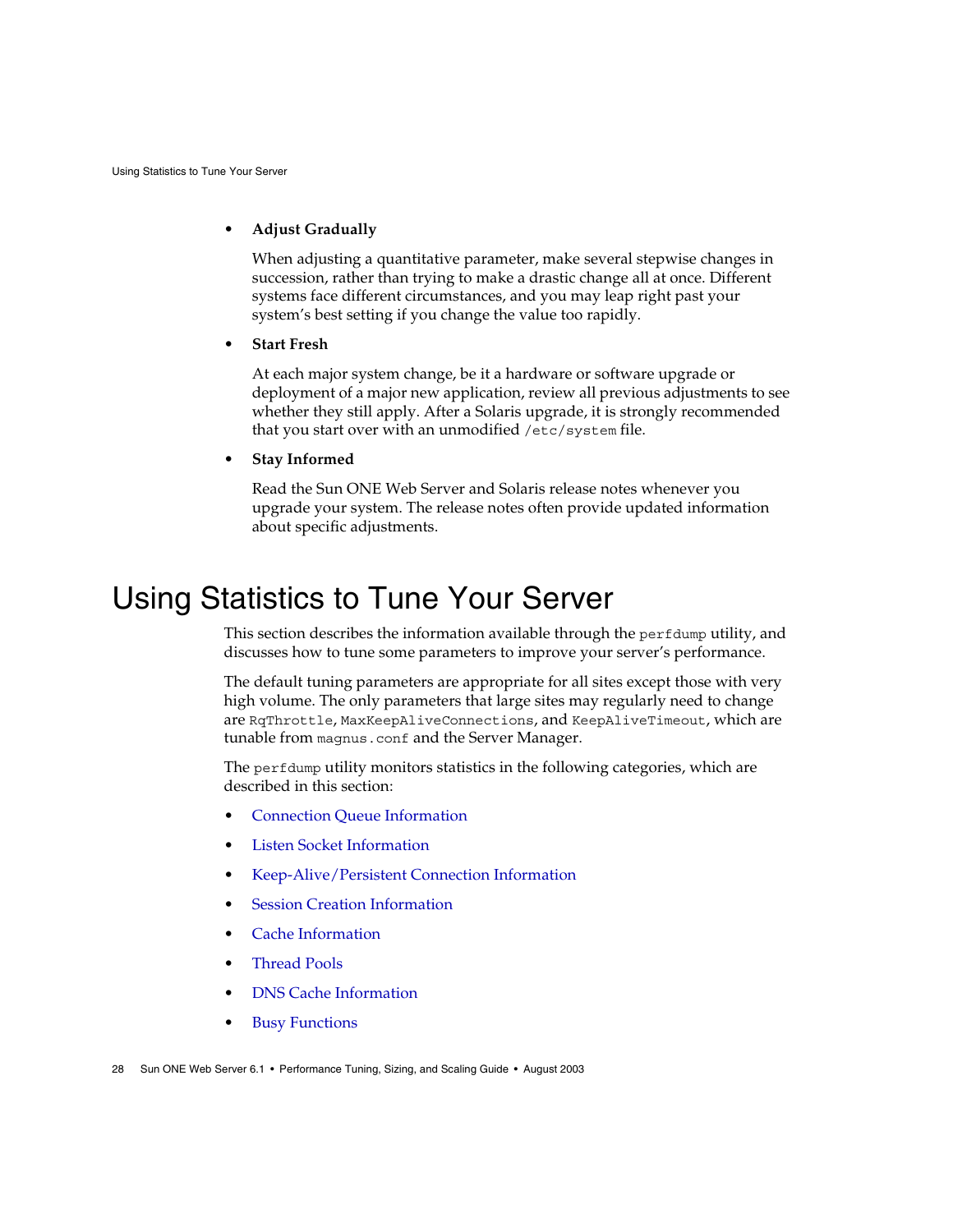**NOTE** For general information about perfdump, see ["Monitoring Current](#page-19-2)  [Activity Using the perfdump Utility" on page 20.](#page-19-2)

Once you have viewed the statistics you need, you can tune various aspects of your server's performance using:

- The magnus.conf file
- The Server Manager Preferences tab

The Server Manager Preferences tab includes many interfaces for setting values for server performance, including the Performance Tuning page and the File Cache Configuration page.

The Magnus Editor allows you to set values for numerous directives in the following categories, which are accessible from the drop-down list:

- DNS Settings
- SSL Settings
- Performance Settings
- CGI Settings
- Keep-Alive Settings
- Logging Settings
- Language Settings

## <span id="page-28-0"></span>Connection Queue Information

Connection queue information shows the number of sessions in the queue, and the average delay before the connection is accepted.

Following is an example of how these statistics are displayed in perfdump:

```
ConnectionQueue:
----------------------------------
Current/Peak/Limit Queue Length 0/0/4096
Total Connections Queued 0
Average Queueing Delay 0.00 milliseconds
```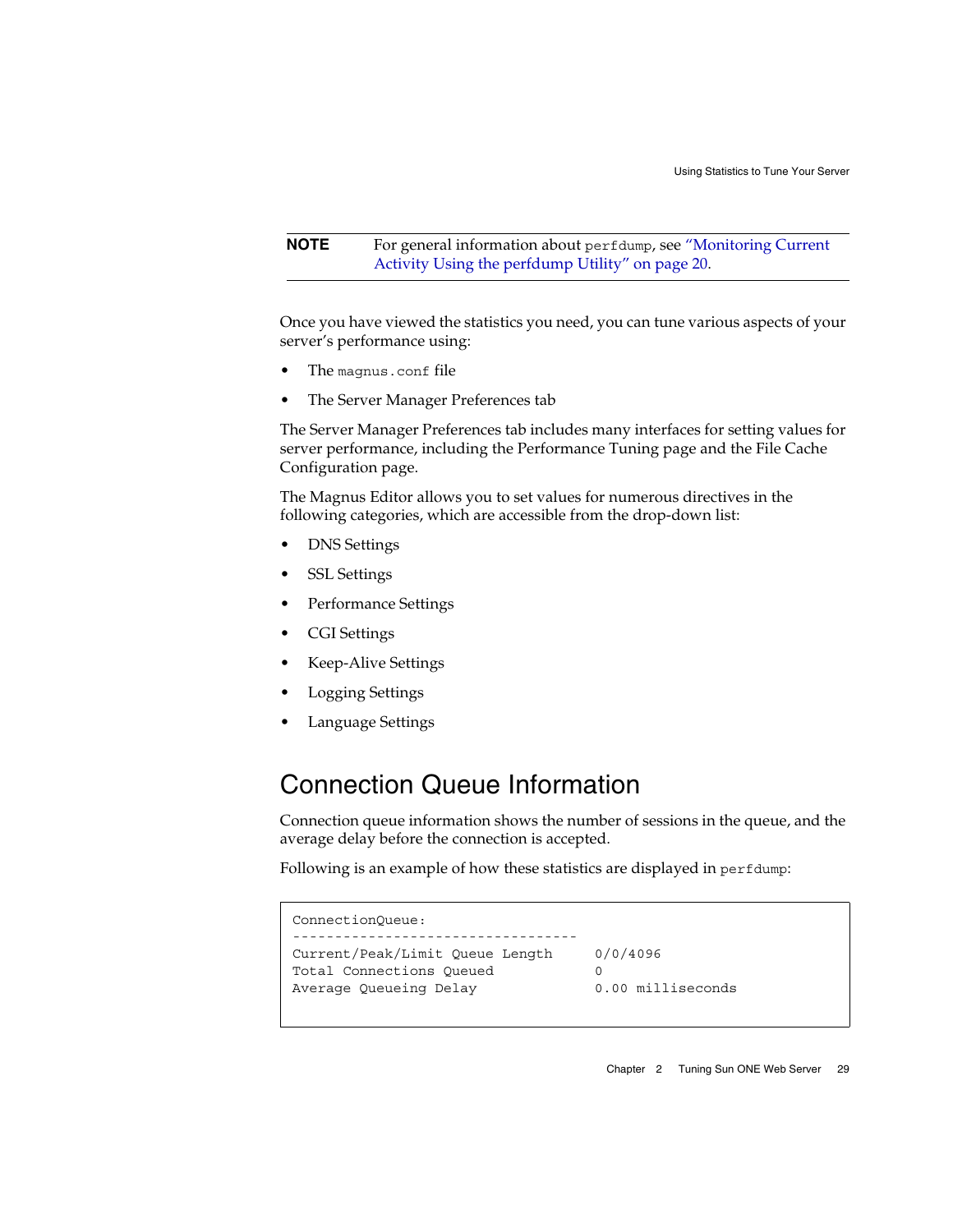### <span id="page-29-0"></span>Current /Peak /Limit

Current/Peak/Limit queue length shows, in order:

- The number of connections currently in the queue
- The largest number of connections that have been in the queue simultaneously
- The maximum size of the connection queue

#### *Tuning*

If the peak queue length is close to the limit, you may wish to increase the maximum connection queue size to avoid dropping connections under heavy load.

You can increase the connection queue size by:

- Setting or changing the value of ConnQueueSize in the Magnus Editor of the Server Manager
- Editing the ConnQueueSize directive in magnus.conf

## <span id="page-29-1"></span>Total Connections Queued

Total Connections Queued is the total number of times a connection has been queued. This includes newly accepted connections and connections from the keep-alive system.

This setting is not tunable.

## <span id="page-29-2"></span>Average Queuing Delay

Average Queueing Delay is the average amount of time a connection spends in the connection queue. This represents the delay between when a request connection is accepted by the server and when a request processing thread (also known as a session) begins servicing the request.

This setting is not tunable.

# <span id="page-29-3"></span>Listen Socket Information

The following listen socket information includes the IP address, port number, number of acceptor threads, and the default virtual server for the listen socket. For tuning purposes, the most important field in the listen socket information is the number of acceptor threads.

You can have many listen sockets enabled for virtual servers, but at least one will be enabled for your default server instance (usually http://0.0.0.0:80).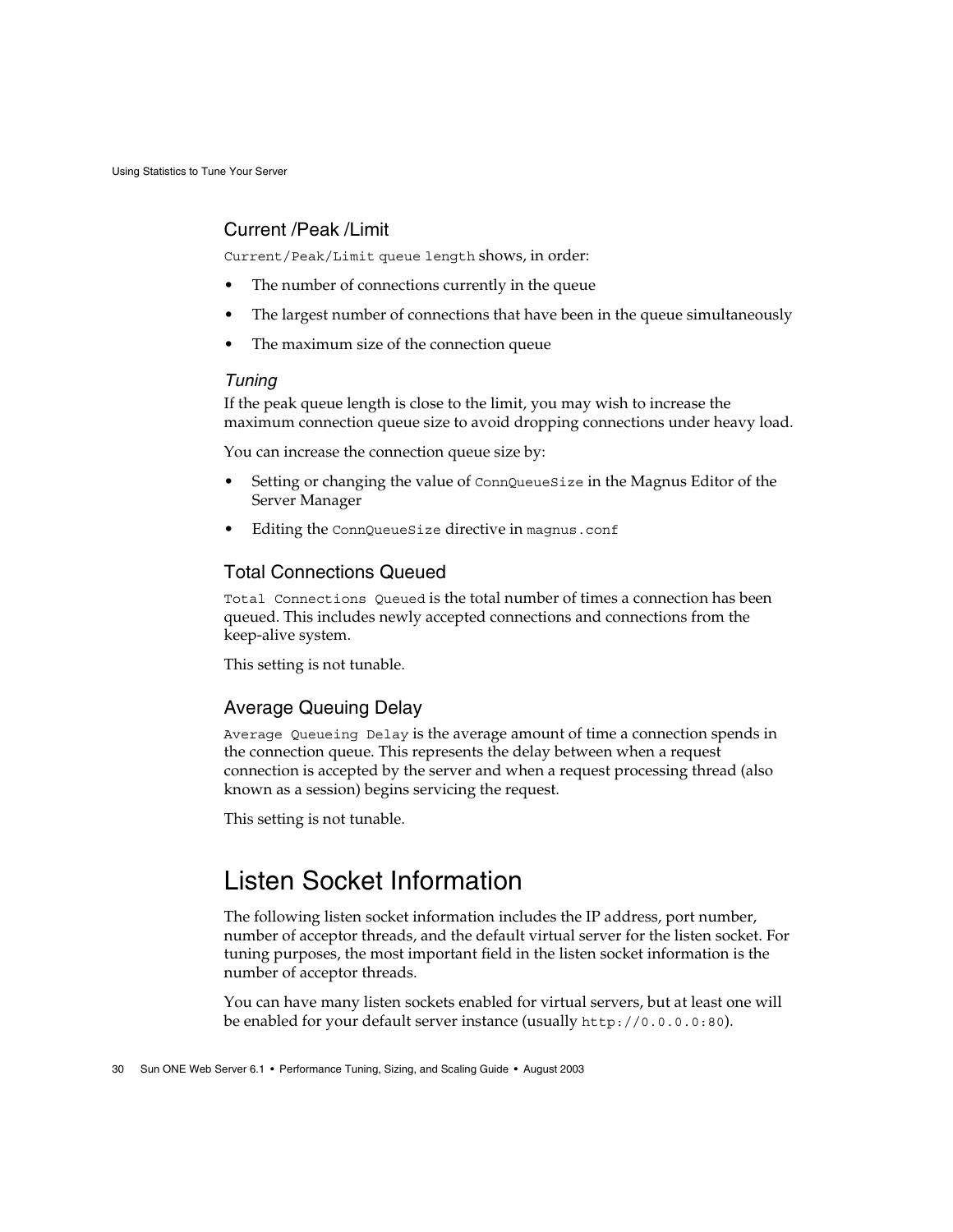```
ListenSocket ls1:
------------------------
Address http://0.0.0.0:8080
Acceptor Threads 1
Default Virtual Server https-iws-files2.red.iplanet.com
```
#### *Tuning*

You can create listen sockets through the Server Manager, and edit much of a listen socket's information. For more information about adding and editing listen sockets, see the Sun ONE Web Server 6.1 *Administrator's Guide*.

If you have created multiple listen sockets, perfdump displays all of them.

Set the TCP/IP listen queue size for all listen sockets by:

- Editing the ListenQ parameter in magnus.conf
- Setting or changing the ListenQ value in the Magnus Editor of the Server Manager
- Entering the value in the Listen Queue Size field of the Performance Tuning page of the Server Manager

#### <span id="page-30-0"></span>Address

The Address field contains the base address that this listen socket is listening on. It contains the IP address and the port number.

If your listen socket listens on all IP addresses for the machine, the IP part of the address is 0.0.0.0.

#### *Tuning*

This setting is tunable when you edit a listen socket. If you specify an IP address other than 0.0.0.0, the server will make one less system call per connection. Specify an IP address other than 0.0.0.0 for best possible performance.

For more information about adding and editing listen sockets, see the Sun ONE Web Server 6.1 *Administrator's Guide*.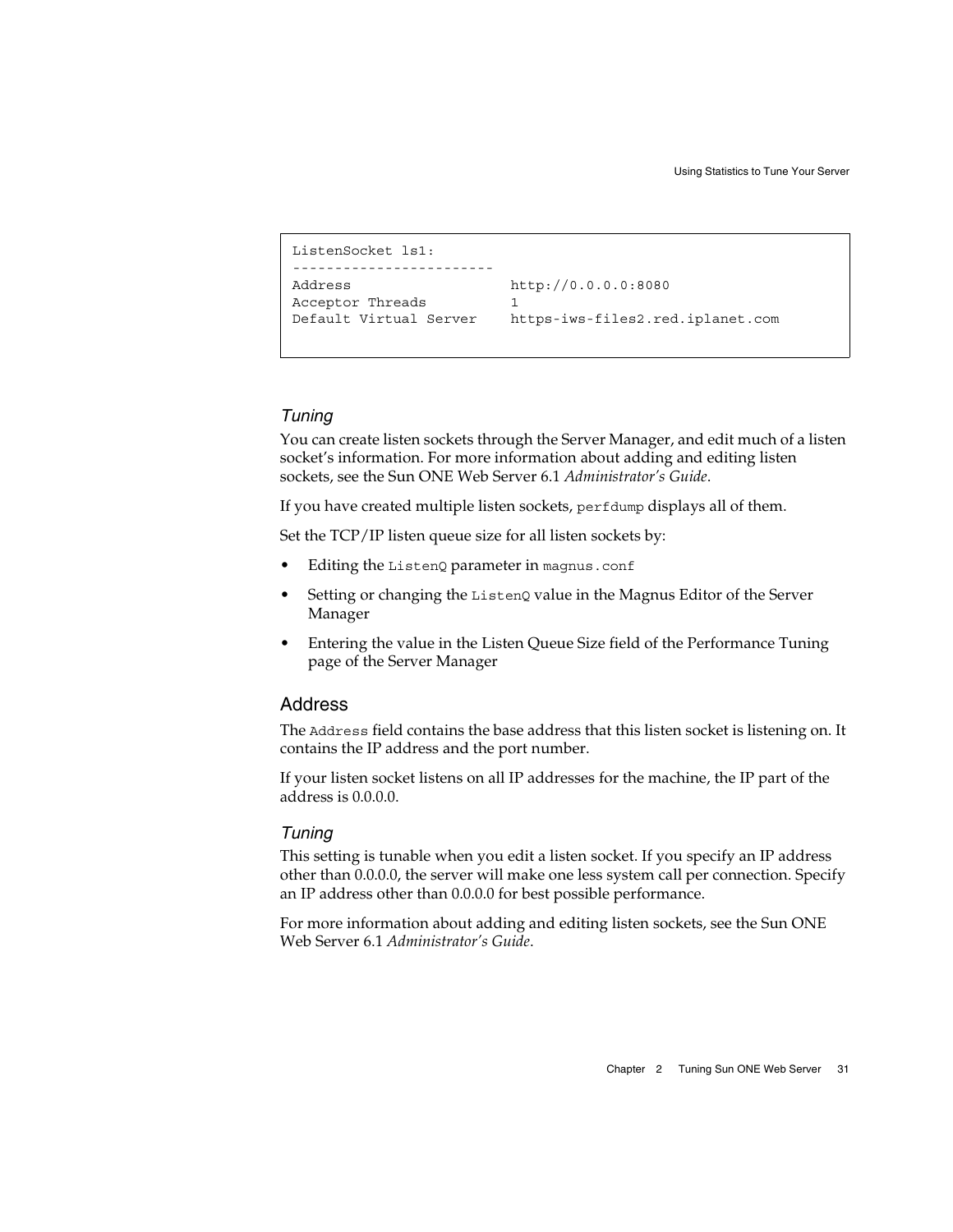## <span id="page-31-0"></span>Acceptor Threads

Acceptor threads are threads that wait for connections. The threads accept connections and put them in a queue where they are then picked up by worker threads. Ideally, you want to have enough acceptor threads so that there is always one available when a user needs one, but few enough so that they do not provide too much of a burden on the system. A good rule is to have one acceptor thread per CPU on your system. You can increase this value to about double the number of CPUs if you find indications of TCP/IP listen queue overruns.

### *Tuning*

You can tune this number through the user interface when you edit a listen socket.

For more information about adding and editing listen sockets, see the Sun ONE Web Server 6.1 *Administrator's Guide*.

## <span id="page-31-1"></span>Default Virtual Server

Software virtual servers work using the HTTP/1.1 Host header. If the end user's browser does not send the Host header, or if the server cannot find the virtual server specified by the Host header, Sun ONE Web Server handles the request using a default virtual server. Also, for hardware virtual servers, if Sun ONE Web Server cannot find the virtual server corresponding to the IP address, it displays the default virtual server. You can configure the default virtual server to send an error message or serve pages from a special document root.

### *Tuning*

You can specify a default virtual server for an individual listen socket and for the server instance. If a given listen socket does not have a default virtual server, the server instance's default virtual server is used.

You can specify a default virtual server for a listen socket by:

- Setting or changing the default virtual server information using the Edit Listen Sockets page on the Preferences tab of the Server Manger.
- Editing the defaultvs attribute of the CONNECTIONGROUP element in the server.xml file. For more information about server.xml, see the Sun ONE Web Server 6.1 *Administrator's Configuration File Reference*.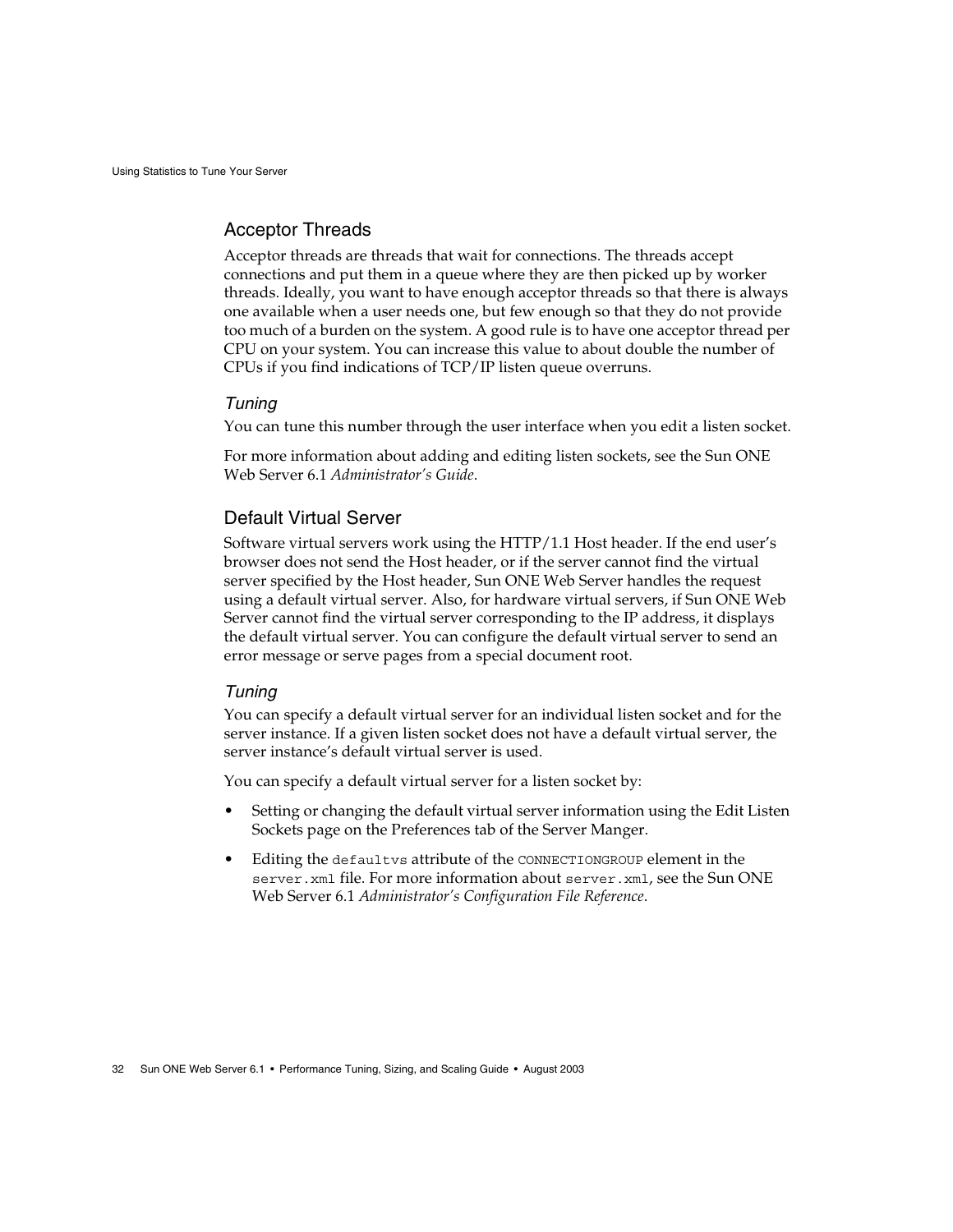# <span id="page-32-0"></span>Keep-Alive/Persistent Connection Information

This section provides information about the server's HTTP-level keep-alive system. For additional tuning information, see ["Keep-Alive Subsystem Tuning" on](#page-49-0)  [page 50.](#page-49-0)

The following example shows the keep-alive statistics displayed by perfdump:

```
KeepAliveInfo:
--------------------
KeepAliveCount 0/256
KeepAliveHits 0
KeepAliveFlushes 0
KeepAliveRefusals 0
KeepAliveTimeouts 0
KeepAliveTimeout 30 seconds
```
**NOTE** The name "keep-alive" should not be confused with TCP "keep-alives." Also, note that the name "keep-alive" was changed to "Persistent Connections" in HTTP/1.1, but the .perf continues to refer to them as "KeepAlive" connections.

Both HTTP/1.0 and HTTP/1.1 support the ability to send multiple requests across a single HTTP session. A web server can receive hundreds of new HTTP requests per second. If every request was allowed to keep the connection open indefinitely, the server could become overloaded with connections. On UNIX/Linux systems this could lead to a file table overflow very easily.

To deal with this problem, the server maintains a "Maximum number of waiting keep-alive connections" counter. A "waiting" keep-alive connection has fully completed processing the previous request, and is now waiting for a new request to arrive on the same connection. If the server has more than the maximum waiting connections open when a new connection waits for a keep-alive request, the server closes the oldest connection. This algorithm keeps an upper bound on the number of open waiting keep-alive connections that the server can maintain.

Sun ONE Web Server does not always honor a keep-alive request from a client. The following conditions cause the server to close a connection, even if the client has requested a keep-alive connection: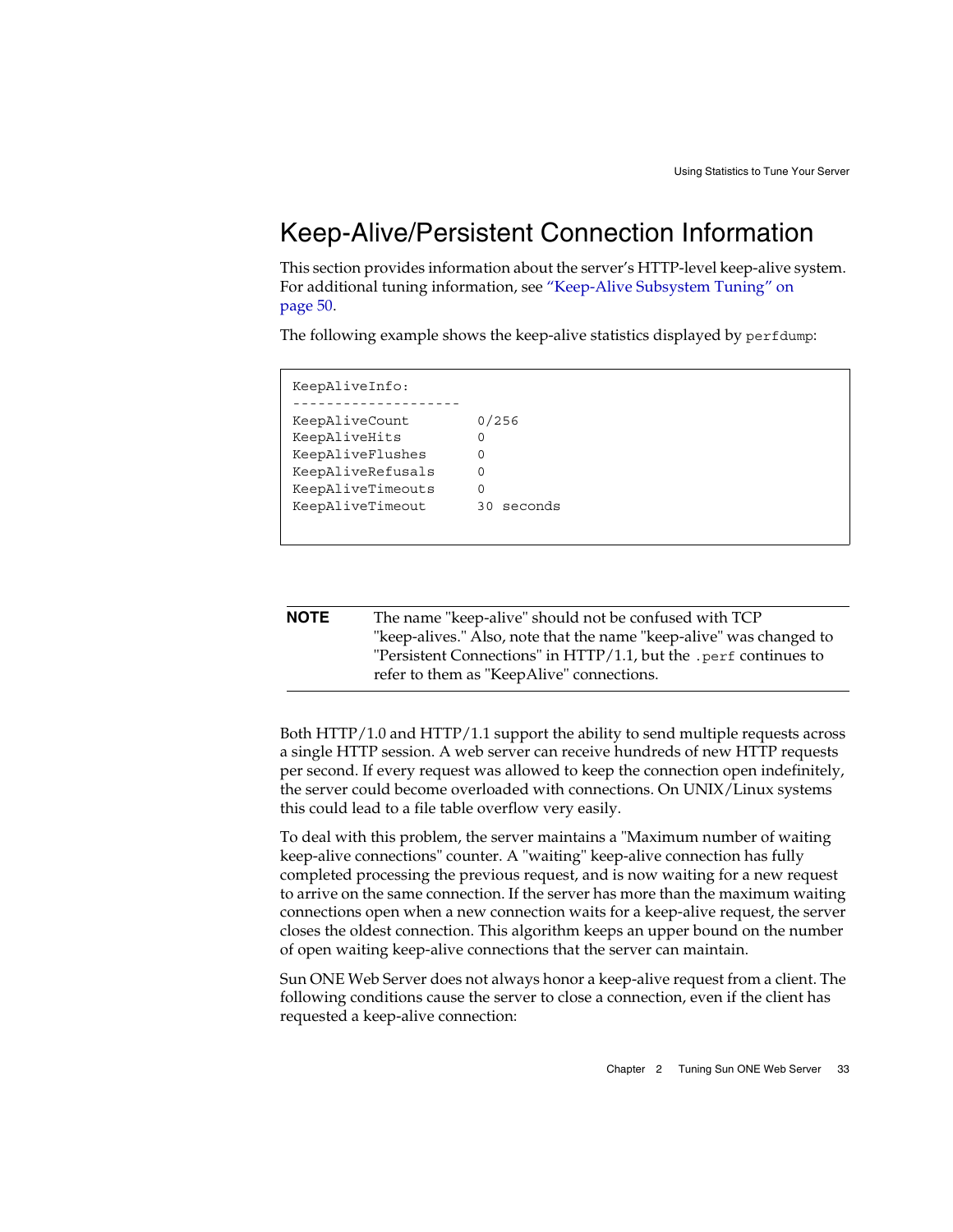- KeepAliveTimeout is set to 0.
- MaxKeepAliveConnections count is exceeded.
- Dynamic content, such as a CGI, does not have an HTTP content-length header set. This applies only to HTTP/1.0 requests. If the request is HTTP/1.1, the server honors keep-alive requests even if the content-length is not set. The server can use chunked encoding for these requests if the client can handle them (indicated by the request header transfer-encoding: chunked). For more information about chunked encoding, see the Sun ONE Web Server 6.1 *NSAPI Programmer's Guide.*
- Request is not HTTP GET or HEAD.
- The request was determined to be bad. For example, if the client sends only headers with no content.

#### <span id="page-33-0"></span>KeepAliveThreads

You can configure the number of threads used in the keep-alive system by:

- Editing the KeepAliveThreads parameter in magnus.conf
- Setting or changing the KeepAliveThreads value in the Magnus Editor of the Server Manager

#### <span id="page-33-1"></span>KeepAliveCount

This setting has two numbers:

- Number of connections in keep-alive mode
- Maximum number of connections allowed in keep-alive mode simultaneously

#### *Tuning*

You can tune the maximum number of sessions that the server allows to wait at one time before closing the oldest connection by:

- Editing the MaxKeepAliveConnections parameter in the magnus.conf file
- Setting or changing the MaxKeepAliveConnections value in the Magnus Editor of the Server Manager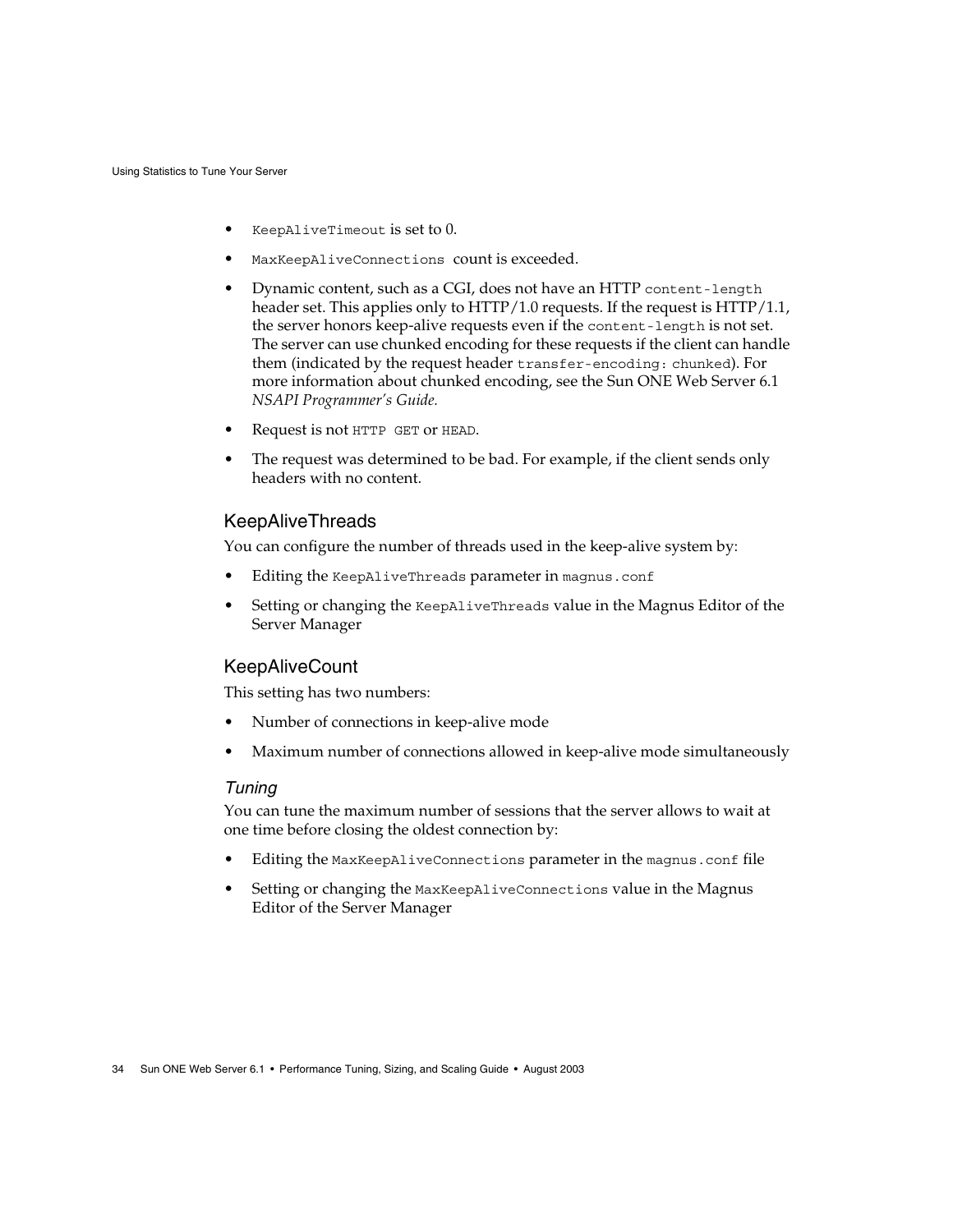| <b>NOTE</b> | The number of connections specified by                            |
|-------------|-------------------------------------------------------------------|
|             | MaxKeepAliveConnections is divided equally among the              |
|             | keep-alive threads. If MaxKeeepAliveConnections is not equally    |
|             | divisible by KeepAliveThreads, the server may allow slightly more |
|             | than MaxKeepAliveConnections simultaneous keep-alive              |
|             | connections.                                                      |

#### <span id="page-34-0"></span>KeepAliveHits

The number of times a request was successfully received from a connection that had been kept alive.

This setting is not tunable.

### <span id="page-34-1"></span>KeepAliveFlushes

The number of times the server had to close a connection because the KeepAliveCount exceeded the MaxKeepAliveConnections. In the current version of the server, the server does not close existing connections when the KeepAliveCount exceeds the MaxKeepAliveConnections. Instead, new keep-alive connections are refused and the KeepAliveResusals count is incremented.

### <span id="page-34-2"></span>KeepAliveRefusals

The number of times the server could not hand off the connection to a keep-alive thread, possibly due to too many persistent connections (or when KeepAliveCount exceeds MaxKeepAliveConnections). Suggested tuning would be to increase MaxKeepAliveConnections.

### <span id="page-34-3"></span>KeepAliveTimeout

The time (in seconds) before idle keep-alive connections are closed.

### <span id="page-34-4"></span>KeepAliveTimeouts

The number of times the server terminated keep-alive connections as the client connections timed out, without any activity. This is a useful statistic to monitor; no specific tuning is advised.

### <span id="page-34-5"></span>UseNativePoll

This option is not displayed in perfdump or Server Manager statistics. However, for UNIX/Linux users, it should be enabled for maximum performance.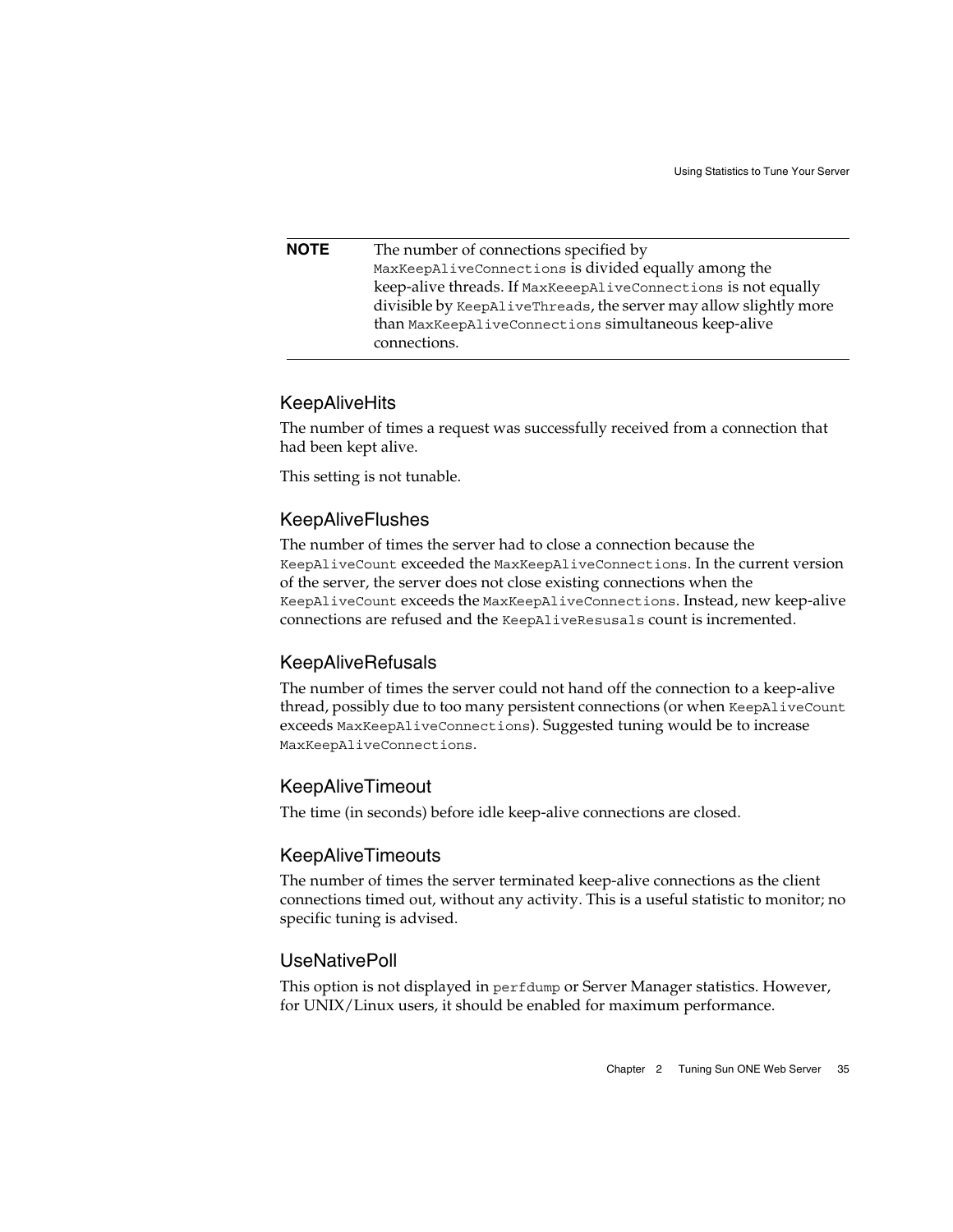To enable native poll for your keep-alive system from the Server Manager, follow these steps:

- **1.** Go to the Server Manager Preferences tab and select the Mangus Editor.
- **2.** From the drop-down list, choose Keep-Alive Settings and click Manage.
- **3.** Use the drop-down list to set UseNativePoll to On.
- **4.** Click OK, and then click Apply.
- **5.** Select Apply Changes to restart the server for your changes to take effect.

## <span id="page-35-0"></span>Session Creation Information

Session creation statistics are only displayed in perfdump. Following is an example of the statistics displayed*:*

```
SessionCreationInfo:
------------------------
Active Sessions 1
Total Sessions Created 48/128
```
Active Sessions shows the number of sessions (request processing threads) currently servicing requests.

Total Sessions Created shows both the number of sessions that have been created and the maximum number of sessions allowed.

Reaching the maximum number of configured threads is not necessarily undesirable, and you do not need to automatically increase the number of threads in the server. Reaching this limit means that the server needed this many threads at peak load, but as long as it was able to serve requests in a timely manner, the server is adequately tuned. However, at this point connections will queue up in the connection queue, potentially overflowing it. If you check your perfdump output on a regular basis and notice that total sessions created is often near the RqThrottle maximum, you should consider increasing your thread limits.

#### *Tuning*

You can increase your thread limits by: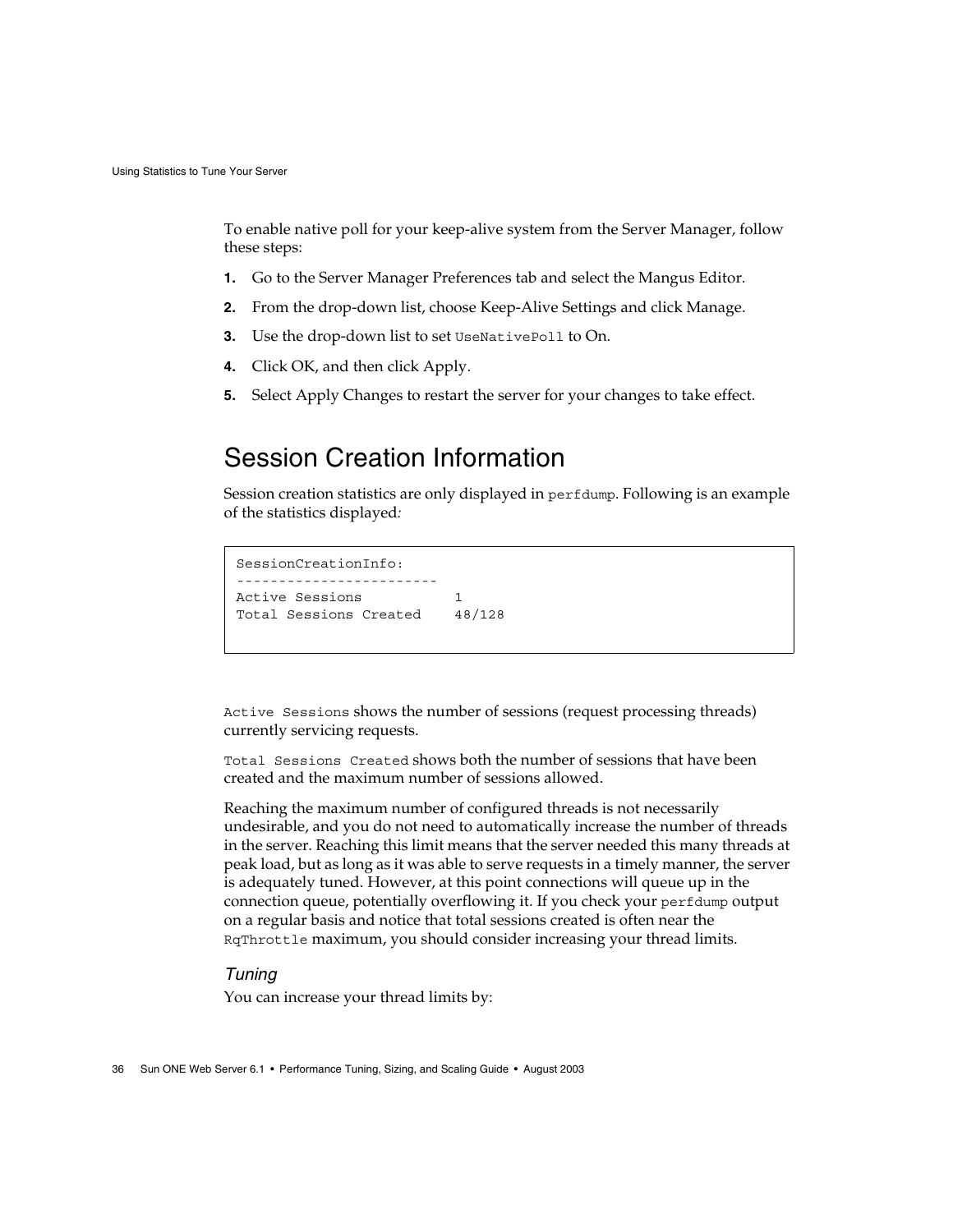- Editing the RqThrottle parameter in magnus.conf
- Setting or changing the RqThrottle value in the Magnus Editor of the Server Manager
- Entering the value in the Maximum Simultaneous Requests field of the Performance Tuning page in the Server Manager

### Cache Information

The cache information section provides statistics on how your file cache is being used. The file cache caches static content so that the server handles requests for static content quickly. For tuning information, see ["Tuning the File Cache" on](#page-52-0)  [page 53.](#page-52-0)

Following is an example of how the cache statistics are displayed in perfdump:

```
CacheInfo:
------------------
enabled yes
CacheEntries 0/1024
Hit Ratio 0/0 ( 0.00%)
Maximum Age 30
```
### enabled

If the cache is disabled, the rest of this section is not displayed.

#### *Tuning*

The cache is enabled by default. You can disable it by:

- Unselecting it from the File Cache Configuration page under Preferences in the Server Manger.
- Editing the FileCacheEnable parameter in the nsfc.conf file. For more information about this file, see the Sun ONE Web Server 6.1 *Administrator's Configuration File Reference*.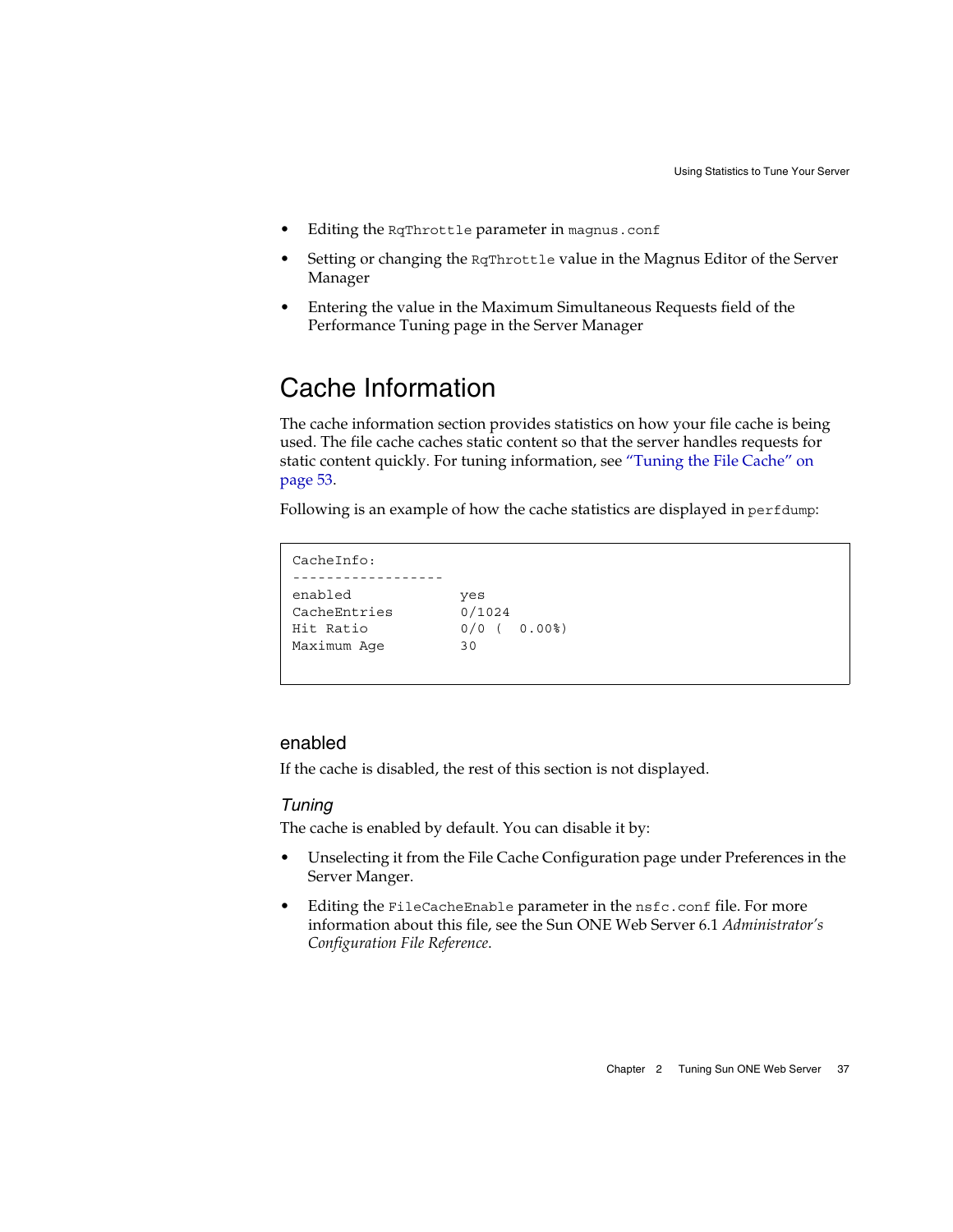### **CacheFntries**

The number of current cache entries and the maximum number of cache entries are both displayed. A single cache entry represents a single URI.

### *Tuning*

You can set the maximum number of cached entries by:

- Entering a value in the Maximum # of Files field on the File Cache Configuration page under Preferences in the Server Manger
- Creating or editing the MaxFiles parameter in the nsfc.conf file. For more information about this file, see the Sun ONE Web Server 6.1 *Administrator's Configuration File Reference*.

### Hit Ratio (CacheHits / CacheLookups)

The hit ratio gives you the number of file cache hits versus cache lookups. Numbers approaching 100% indicate the file cache is operating effectively, while numbers approaching 0% could indicate that the file cache is not serving many requests.

This setting is not tunable.

### Maximum Age

This displays the maximum age of a valid cache entry. The parameter controls how long cached information is used after a file has been cached. An entry older than the maximum age is replaced by a new entry for the same file.

### *Tuning*

If your web site's content changes infrequently, you may want to increase this value for improved performance. You can set the maximum age by:

- Entering or changing the value in the Maximum Age field of the File Cache Configuration page in the Server Manager.
- Editing the MaxAge parameter in the nsfc.conf file. For more information about this file, see the Sun ONE Web Server 6.1 *Administrator's Configuration File Reference*.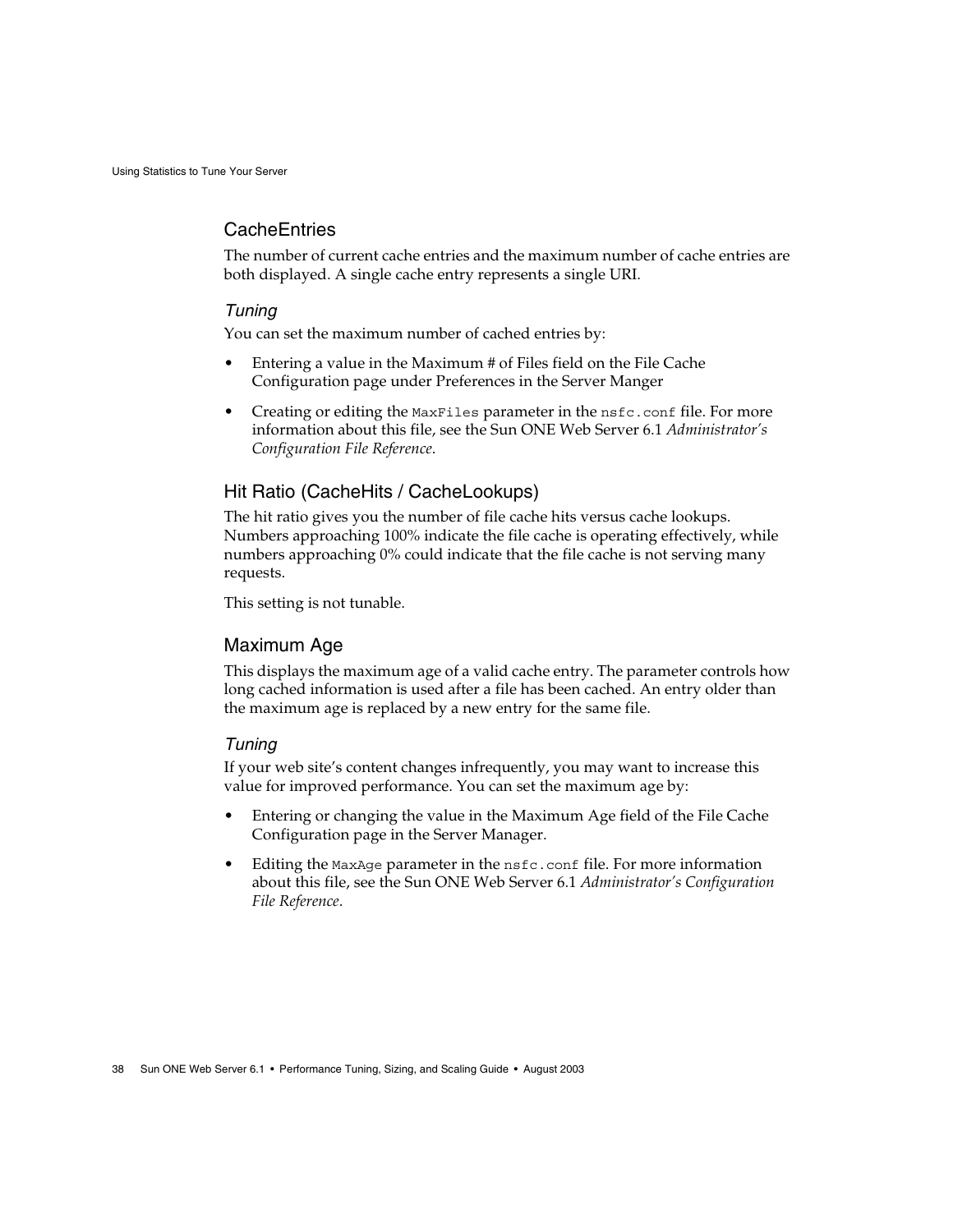## Thread Pools

Three types of thread pools can be configured through the Server Manager:

- Thread Pools (UNIX/Linux)
- Native Thread Pools (Windows)
- Generic Thread Pools (Windows)

### Thread Pools (UNIX/Linux Only)

Since threads on UNIX/Linux are always operating system (OS)-scheduled, as opposed to user-scheduled, UNIX/Linux users do not need to use native thread pools, and this option is not offered in the user interface for these platforms. However, you can edit the OS-scheduled thread pools and add new thread pools if needed, using the Server Manager.

### Native Thread Pools (Windows Only)

On Windows, the native thread pool (NativePool) is used internally by the server to execute NSAPI functions that require a native thread for execution. Windows users can edit native thread pool settings using the Server Manager.

Sun ONE Web Server uses NSPR, which is an underlying portability layer providing access to the host OS services. This layer provides abstractions for threads that are not always the same as those for the OS-provided threads. These non-native threads have lower scheduling overhead so their use improves performance. However, these threads are sensitive to blocking calls to the OS, such as I/O calls. To make it easier to write NSAPI extensions that can make use of blocking calls, the server keeps a pool of threads that safely support blocking calls. This usually means it is a native OS thread. During request processing, any NSAPI function that is not marked as being safe for execution on a non-native thread is scheduled for execution on one of the threads in the native thread pool.

If you have written your own NSAPI plugins such as NameTrans, Service, or PathCheck functions, these execute by default on a thread from the native thread pool. If your plugin makes use of the NSAPI functions for I/O exclusively or does not use the NSAPI I/O functions at all, then it can execute on a non-native thread. For this to happen, the function must be loaded with a NativeThread="no" option, indicating that it does not require a native thread.

To do this, add the following to the "load-modules" Init line in the magnus.conf file: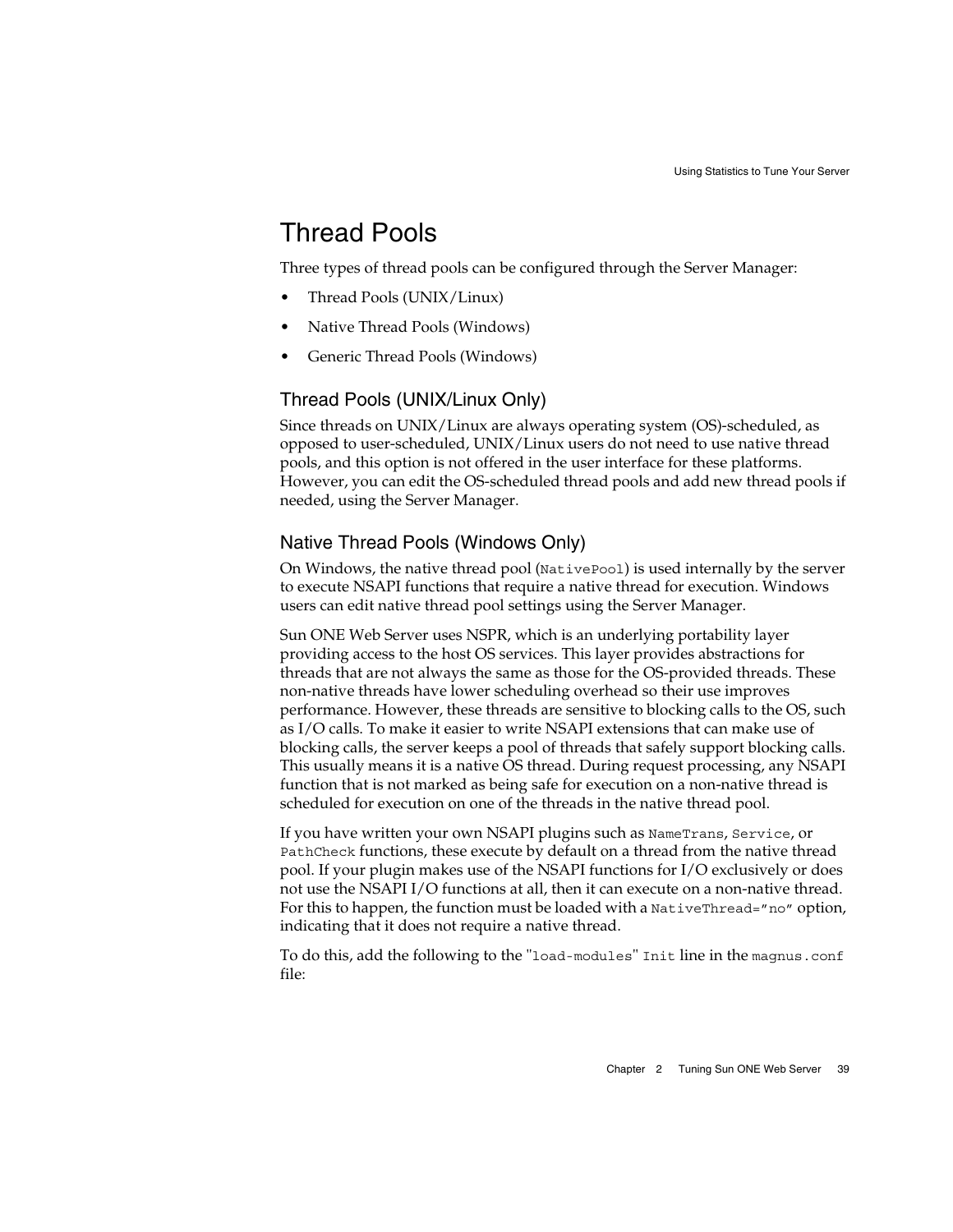```
Init funcs="pcheck_uri_clean_fixed_init" 
shlib="C:/Netscape/p186244/P186244.dll" fn="load-modules" 
NativeThread="no"
```
The NativeThread flag affects all functions in the funcs list, so if you have more than one function in a library, but only some of them use native threads, use separate Init lines.

### Generic Thread Pools (Windows Only)

On Windows, you can set up additional thread pools using the Server Manger. Use thread pools to put a limit on the maximum number of requests answered by a service function at any moment. Additional thread pools are a way to run thread-unsafe plugins. By defining a pool with a maximum number of threads set to 1, only one request is allowed into the specified service function.

### Idle /Peak /Limit

Idle indicates the number of threads that are currently idle. Peak indicates the peak number in the pool. Limit indicates the maximum number of native threads allowed in the thread pool, and is determined by the setting of NativePoolMaxThreads.

### *Tuning*

You can modify the NativePoolMaxThreads by:

- Editing the NativePoolMaxThreads parameter in magnus.conf
- Entering or changing the value in the Maximum Threads field of the Native Thread Pool page in the Server Manager

### Work Queue Length /Peak /Limit

These numbers refer to a queue of server requests that are waiting for the use of a native thread from the pool. The Work Queue Length is the current number of requests waiting for a native thread.

Peak is the highest number of requests that were ever queued up simultaneously for the use of a native thread since the server was started. This value can be viewed as the maximum concurrency for requests requiring a native thread.

Limit is the maximum number of requests that can be queued at one time to wait for a native thread, and is determined by the setting of NativePoolQueueSize.

### *Tuning*

You can modify the NativePoolQueueSize by: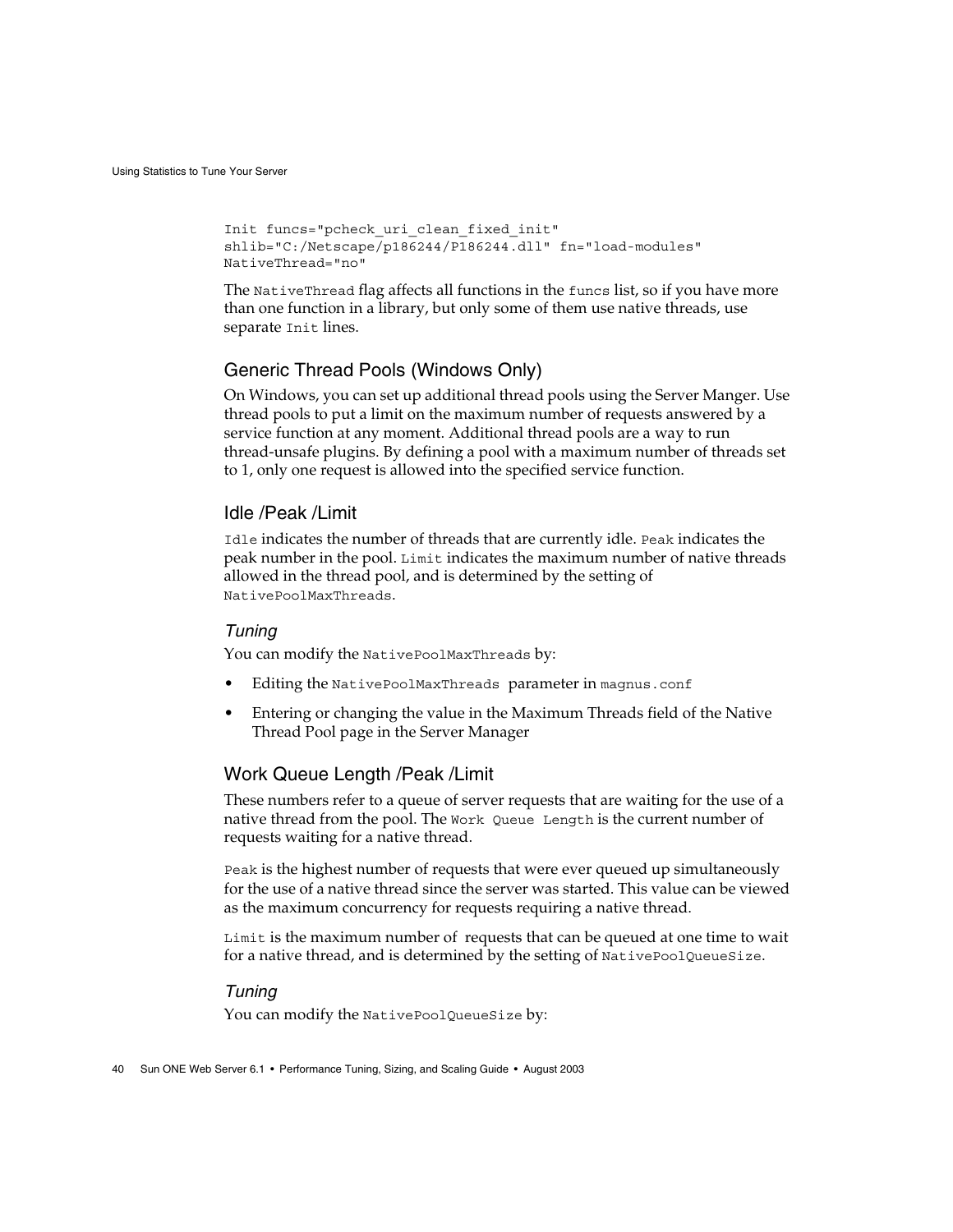- Editing the NativePoolQueueSize parameter in magnus.conf
- Entering or changing the value in the Queue Size field of the Native Thread Pool page in the Server Manager

### NativePoolStackSize

The NativePoolStackSize determines the stack size in bytes of each thread in the native (kernel) thread pool.

### *Tuning*

You can modify the NativePoolStackSize by:

- Editing the NativePoolStackSize parameter in magnus.conf
- Setting or changing the NativePoolStackSize value in the Magnus Editor of the Server Manager
- Entering or changing the value in the Stack Size field of the Native Thread Pool page in the Server Manager

### NativePoolQueueSize

The NativePoolQueueSize determines the number of threads that can wait in the queue for the thread pool. If all threads in the pool are busy, then the next request-handling thread that needs to use a thread in the native pool must wait in the queue. If the queue is full, the next request-handling thread that tries to get in the queue is rejected, with the result that it returns a busy response to the client. It is then free to handle another incoming request instead of being tied up waiting in the queue.

Setting the NativePoolQueueSize lower than the RqThrottle value causes the server to execute a busy function instead of the intended NSAPI function whenever the number of requests waiting for service by pool threads exceeds this value. The default returns a "503 Service Unavailable" response and logs a message if LogVerbose is enabled. Setting the NativePoolQueueSize higher than RqThrottle causes the server to reject connections before a busy function can execute.

This value represents the maximum number of concurrent requests for service that require a native thread. If your system is unable to fulfill requests due to load, letting more requests queue up increases the latency for requests, and could result in all available request threads waiting for a native thread. In general, set this value to be high enough to avoid rejecting requests by anticipating the maximum number of concurrent users who would execute requests requiring a native thread.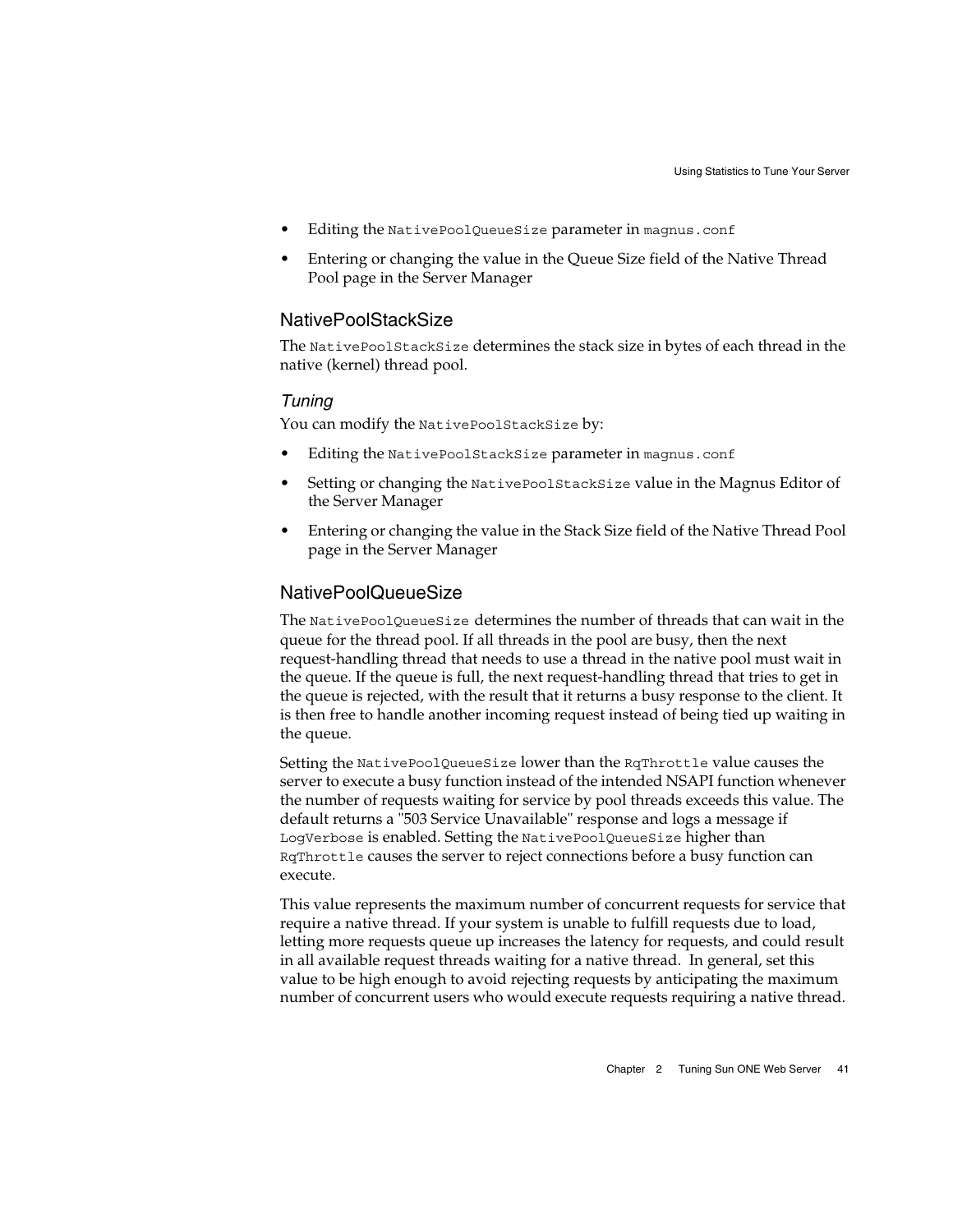The difference between this value and RqThrottle is the number of requests reserved for non-native thread requests, such as static HTML and image files. Keeping a reserve and rejecting requests ensures that your server continues to fill requests for static files, which prevents it from becoming unresponsive during periods of very heavy dynamic content load. If your server consistently rejects connections, this value is either set too low, or your server hardware is overloaded.

### *Tuning*

You can modify the NativePoolQueueSize by:

- Editing the NativePoolQueueSize parameter in magnus.conf
- Entering or changing the value in the Queue Size field of the Native Thread Pool page in the Server Manager

### NativePoolMaxThreads

NativePoolMaxThreads determine the maximum number of threads in the native (kernel) thread pool.

A higher value allows more requests to execute concurrently, but has more overhead due to context switching, so bigger is not always better. Typically, you will not need to increase this number, but if you are not saturating your CPU and you are seeing requests queue up, then you should increase this number.

### *Tuning*

You can modify the NativePoolMaxThreads by:

- Editing the NativePoolMaxThreads parameter in magnus.conf
- Entering or changing the value in the Maximum Threads field of the Native Thread Pool page in the Server Manager

### NativePoolMinThreads

Determines the minimum number of threads in the native (kernel) thread pool.

### *Tuning*

You can modify the NativePoolMinThreads by:

- Editing the NativePoolMinThreads parameter in magnus.conf
- Setting or changing the NativePoolMinThreads value in the Magnus Editor of the Server Manager
- Entering or changing the value in the Minimum Threads field of the Native Thread Pool page in the Server Manager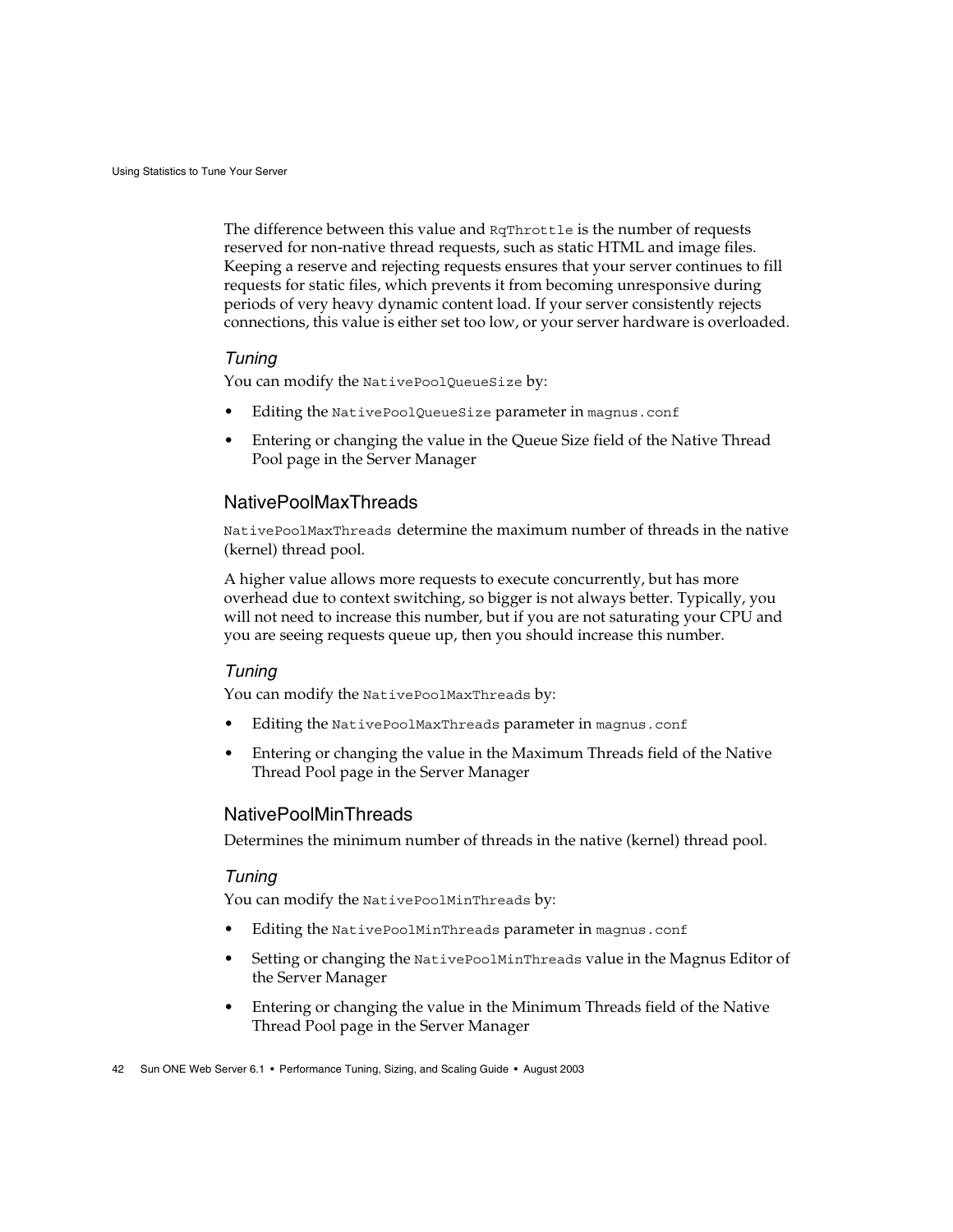## DNS Cache Information

The DNS cache caches IP addresses and DNS names. Your server's DNS cache is disabled by default. Statistics are displayed in the DNS Statistics for Process ID page under Monitor in the Server Manager.

### enabled

If the DNS cache is disabled, the rest of this section is not displayed.

### *Tuning*

By default, the DNS cache is off. You can enable DNS caching by:

Adding the following line to magnus.conf:

Init fn=dns-cache-init

- Setting the DNS value to "on" in the Magnus Editor of the Server Manager
- Selecting DNS Enabled from the Performance Tuning page under Preferences in the Server Manger

### CacheEntries (CurrentCacheEntries / MaxCacheEntries)

The number of current cache entries and the maximum number of cache entries. A single cache entry represents a single IP address or DNS name lookup. The cache should be as large as the maximum number of clients that will access your web site concurrently. Note that setting the cache size too high will waste memory and degrade performance.

### *Tuning*

You can set the maximum size of the DNS cache by:

Adding the following line to the magnus.conf file:

Init fn=dns-cache-init cache-size=1024

The default cache size is 1024

• Entering or changing the value in the Size of DNS cache field of the Performance Tuning page in the Server Manager

### HitRatio (CacheHits / CacheLookups)

The hit ratio displays the number of cache hits versus the number of cache lookups.

This setting is not tunable.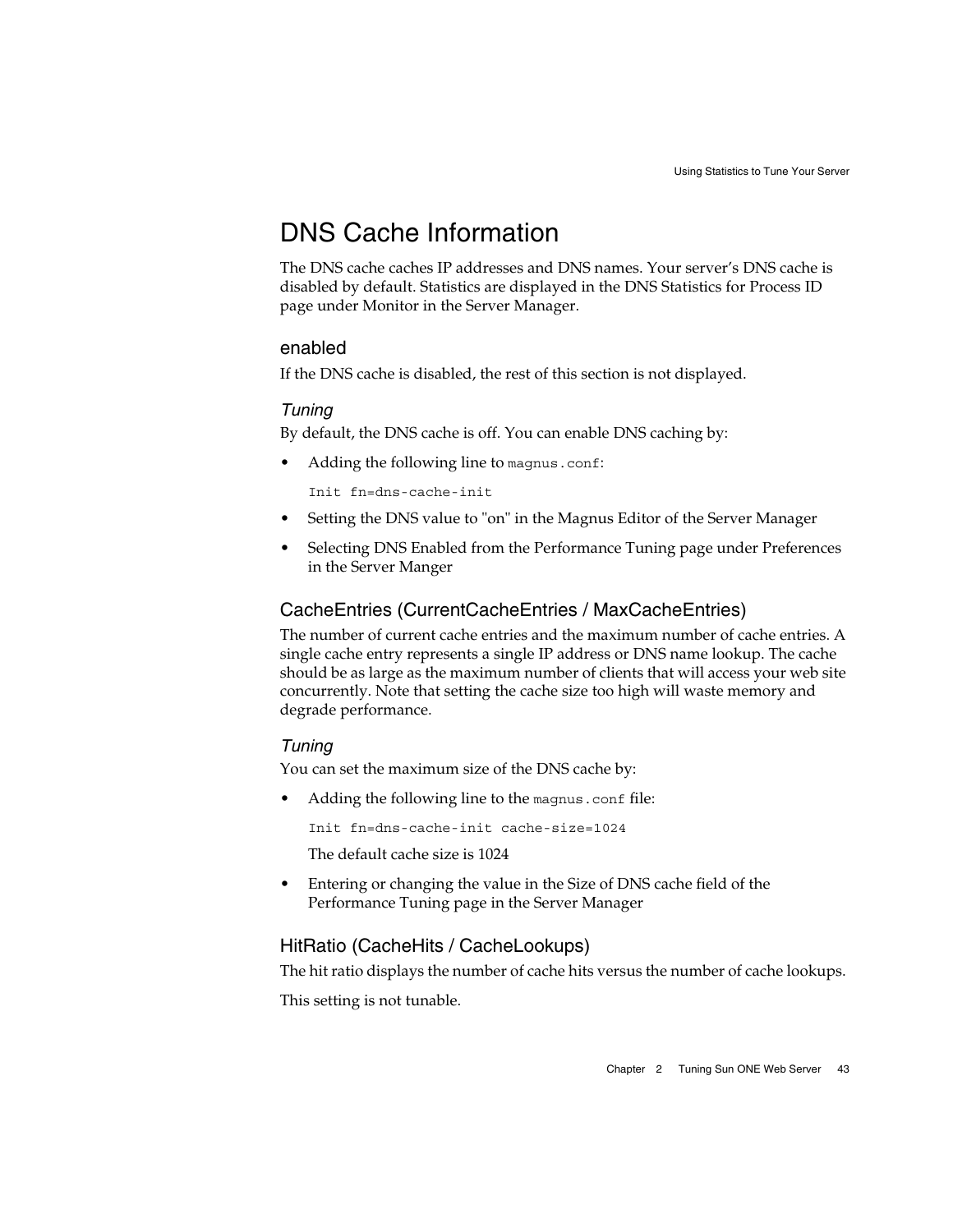## Busy Functions

The default busy function returns a "503 Service Unavailable" response and logs a message if LogVerbose is enabled. You may wish to modify this behavior for your application. You can specify your own busy functions for any NSAPI function in the obj.conf file by including a service function in the configuration file in this format:

```
busy="<my-busy-function>"
```
For example, you could use this sample service function:

Service fn="send-cgi" busy="service-toobusy"

This allows different responses if the server become too busy in the course of processing a request that includes a number of types (such as Service, AddLog, and PathCheck). Note that your busy function will apply to all functions that require a native thread to execute when the default thread type is non-native.

To use your own busy function instead of the default busy function for the entire server, you can write an NSAPI init function that includes a func\_insert call as shown below:

```
extern "C" NSAPI_PUBLIC int my_custom_busy_function(pblock *pb, 
Session *sn, Request *rq);
my_init(pblock *pb, Session *, Request *)
{
func insert("service-toobusy", my custom busy function);
}
```
Busy functions are never executed on a pool thread, so you must be careful to avoid using function calls that could cause the thread to block.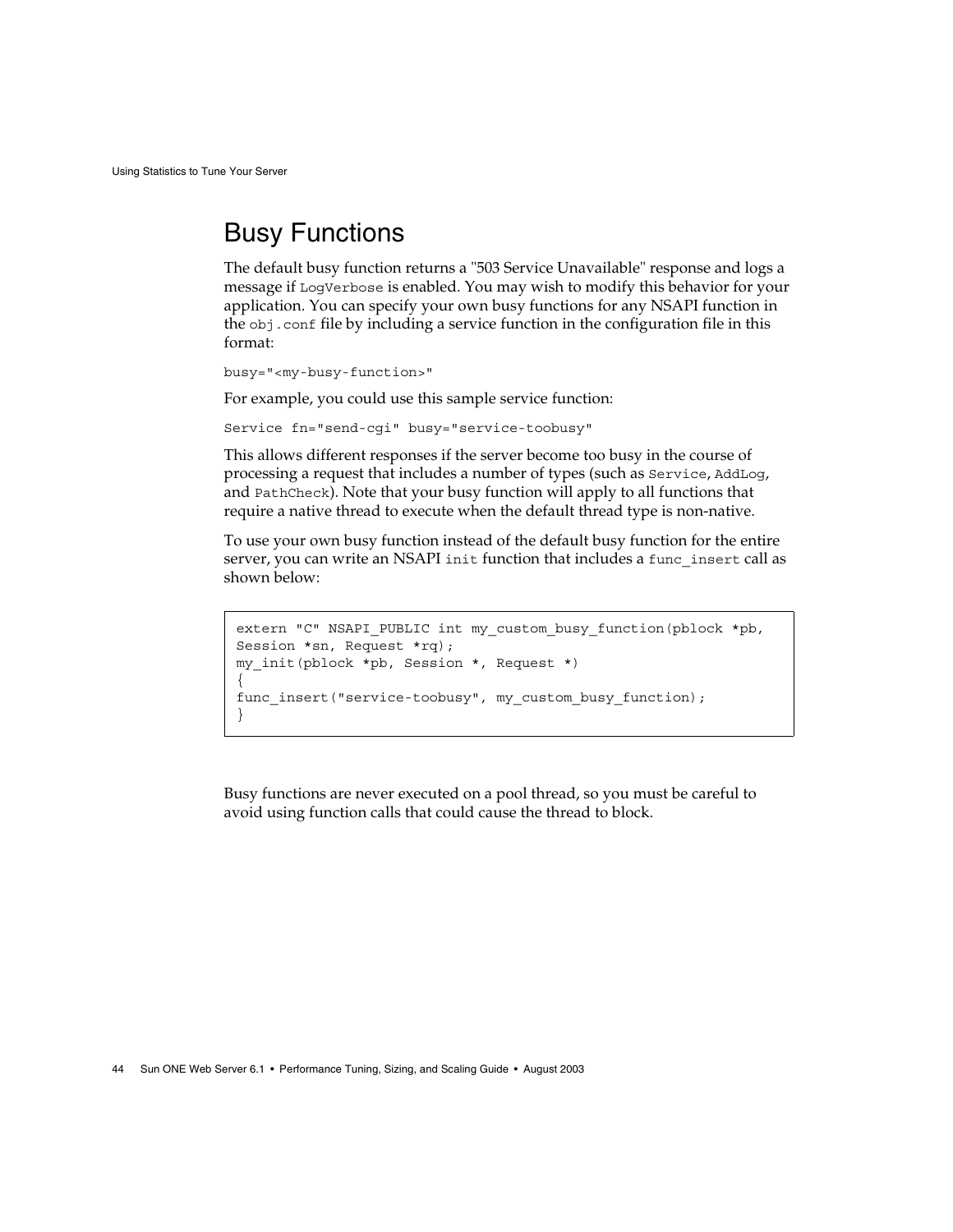# Threads, Processes, and Connections

This section includes the following topics:

- [Connection-Handling Overview](#page-44-0)
- [Process Modes](#page-45-0)
- [Listen Socket Acceptor Threads](#page-47-0)
- [Maximum Simultaneous Requests](#page-47-1)
- [Keep-Alive Subsystem Tuning](#page-49-0)

## <span id="page-44-0"></span>Connection-Handling Overview

In Sun ONE Web Server, acceptor threads on a listen socket accept connections and put them into a connection queue. Session threads then pick up connections from the queue and service the requests. The session threads post more session threads if required at the end of the request. The policy for adding new threads is based on the connection queue state:

- Each time a new connection is returned, the number of connections waiting in the queue (the backlog of connections) is compared to the number of session threads already created. If it is greater than the number of threads, more threads are scheduled to be added the next time a request completes.
- The previous backlog is tracked, so that if it is seen to be increasing over time, and if the increase is greater than the ThreadIncrement value, and the number of session threads minus the backlog is less than the ThreadIncrement value, then another ThreadIncrement number of threads are scheduled to be added.
- The process of adding new session threads is strictly limited by the RqThrottle value.
- To avoid creating too many threads when the backlog increases suddenly (such as the startup of benchmark loads), the decision as to whether more threads are needed is made only once every 16 or 32 times a connection is made based on how many session threads already exist.

The following directives that affect the number and timeout of threads, processes, and connections can be tuned in the Magnus Editor or magnus.conf:

- AcceptTimeout
- ConnQueueSize
- HeaderBufferSize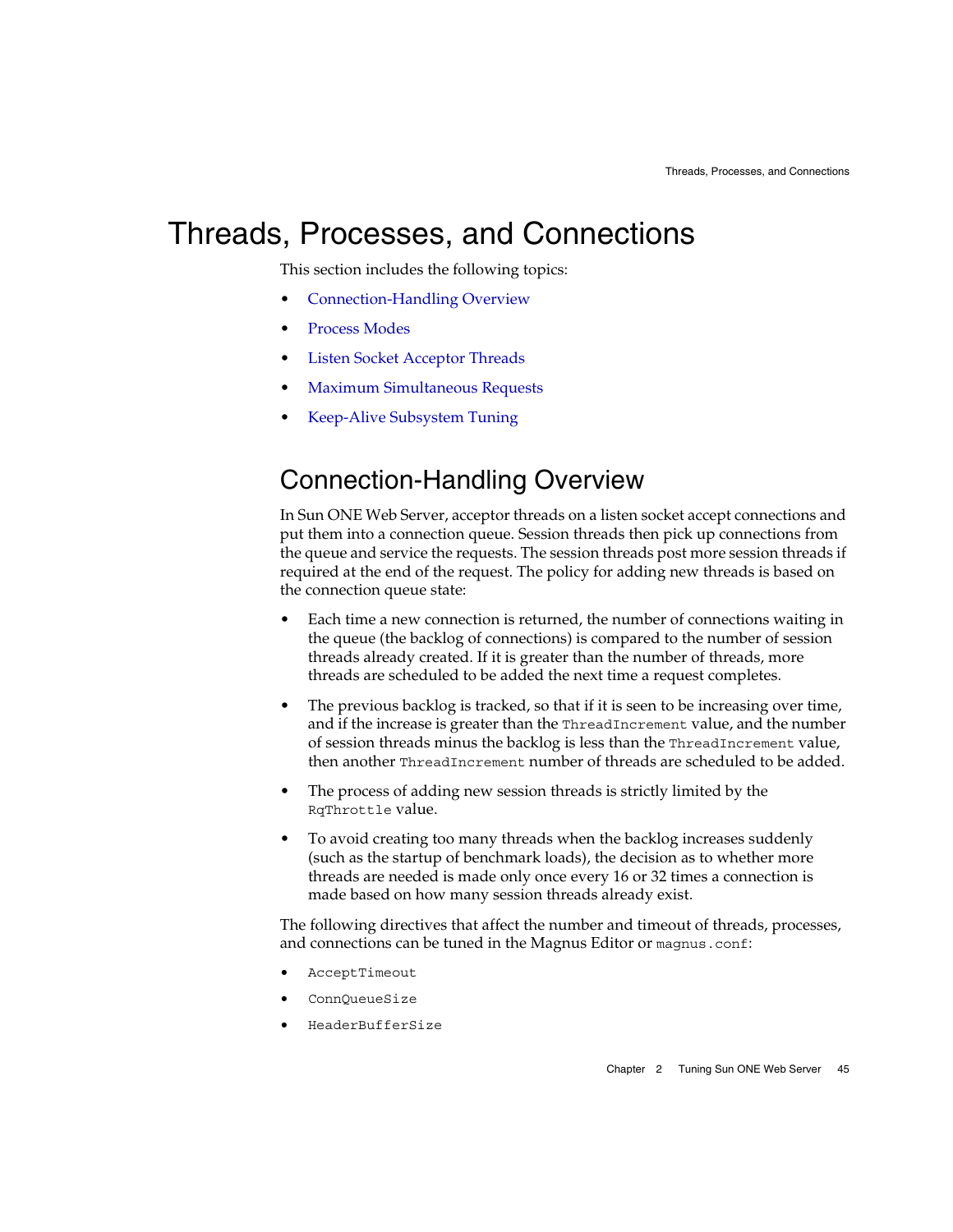- KeepAliveThreads
- KeepAliveTimeout
- KernelThreads
- ListenQ
- MaxKeepAliveConnections
- MaxProcs (UNIX Only)
- PostThreadsEarly
- RcvBufSize
- RqThrottle
- RqThrottleMin
- SndBufSize
- StackSize
- StrictHttpHeaders
- TerminateTimeout
- ThreadIncrement
- UseNativePoll (UNIX only)

For detailed information about these directives, see the Sun ONE Web Server 6.1 *Administrator's Configuration File Reference*.

### <span id="page-45-0"></span>Process Modes

You can run Sun ONE Web Server in one of the following two modes:

- Sun ONE Web Server with a single process
- Sun ONE Web Server with multiple processes

### Single-Process Mode

In the single-process mode the server receives requests from web clients to a single process. Inside the single server process many threads are running that are waiting for new requests to arrive. When a request arrives, it is handled by the thread receiving the request. Because the server is multi-threaded, all NSAPI extensions written to the server must be thread-safe. This means that if the NSAPI extension uses a global resource, like a shared reference to a file or global variable, then the use of that resource must be synchronized, so that only one thread accesses it at a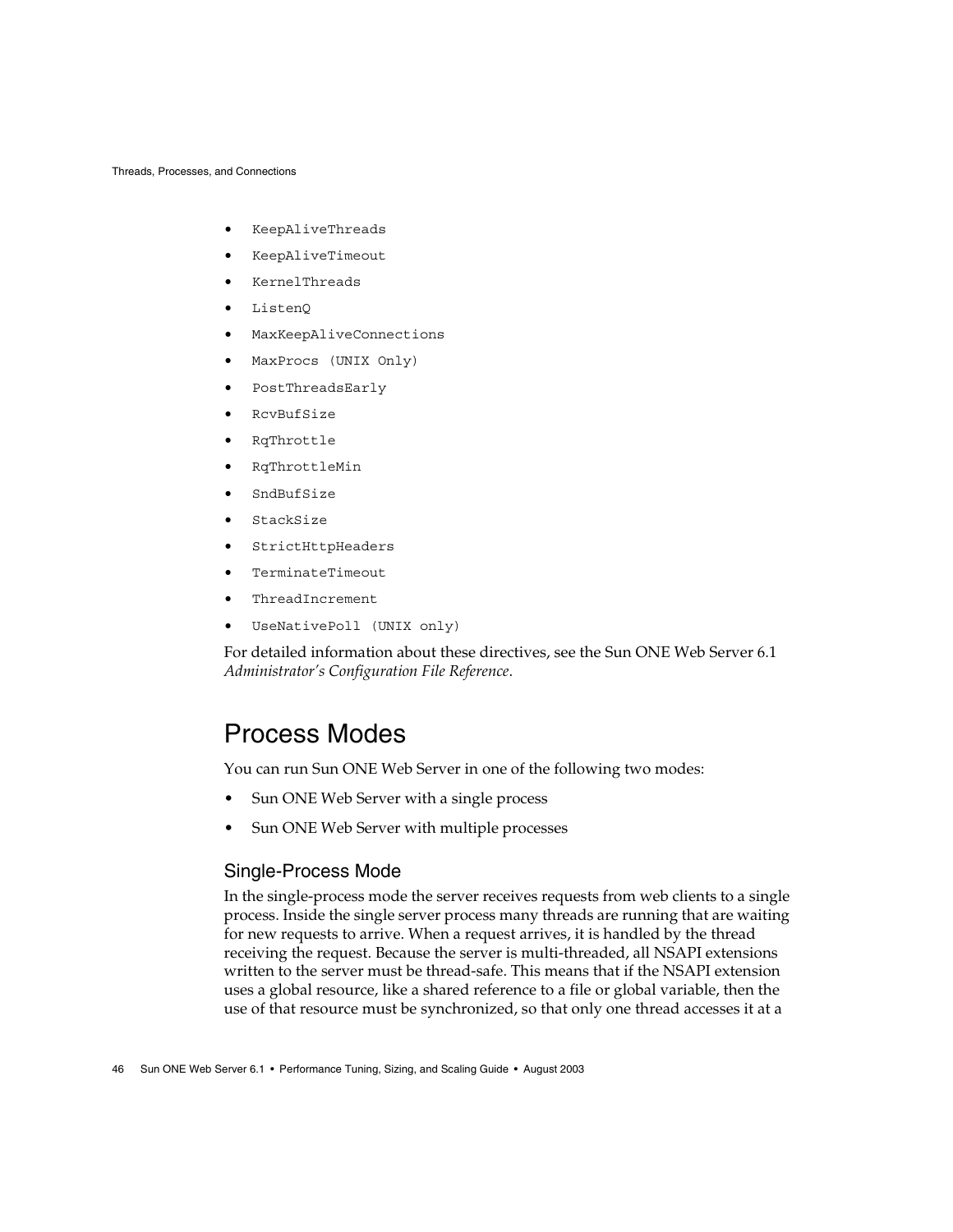time. All plugins provided by Netscape/Sun ONE are thread-safe and thread-aware, providing good scalability and concurrency. However, your legacy applications may be single-threaded. When the server runs the application, it can only execute one at a time. This leads to server performance problems when put under load. Unfortunately, in the single-process design, there is no real workaround.

### Multi-Process Mode

You can configure the server to handle requests using multiple processes with multiple threads in each process. This flexibility provides optimal performance for sites using threads, and also provides backward compatibility to sites running legacy applications that are not ready to run in a threaded environment. Because applications on Windows generally already take advantage of multi-thread considerations, this feature applies to UNIX/Linux platforms.

The advantage of multiple processes is that legacy applications that are not thread-aware or thread-safe can be run more effectively in Sun ONE Web Server. However, because all of the Netscape/Sun ONE extensions are built to support a single-process threaded environment, they may not run in the multi-process mode, and the Search plugins will fail on startup if the server is in multi-process mode.

In the multi-process mode, the server spawns multiple server processes at startup. Each process contains one or more threads (depending on the configuration) that receive incoming requests. Since each process is completely independent, each one has its own copies of global variables, caches, and other resources. Using multiple processes requires more resources from your system. Also, if you try to install an application that requires shared state, it has to synchronize that state across multiple processes. NSAPI provides no helper functions for implementing cross-process synchronization.

If you are not running any NSAPI in your server, you should use the default settings: one process and many threads. If you are running an application that is not scalable in a threaded environment, you should use a few processes and many threads, for example, 4 or 8 processes and 128 or 512 threads per process.

### MaxProcs (UNIX/Linux)

Use this directive to set your UNIX/Linux server in multi-process mode, which may allow for higher scalability on multi-processor machines. If you set the value to less than 1, it will be ignored and the default value of 1 will be used.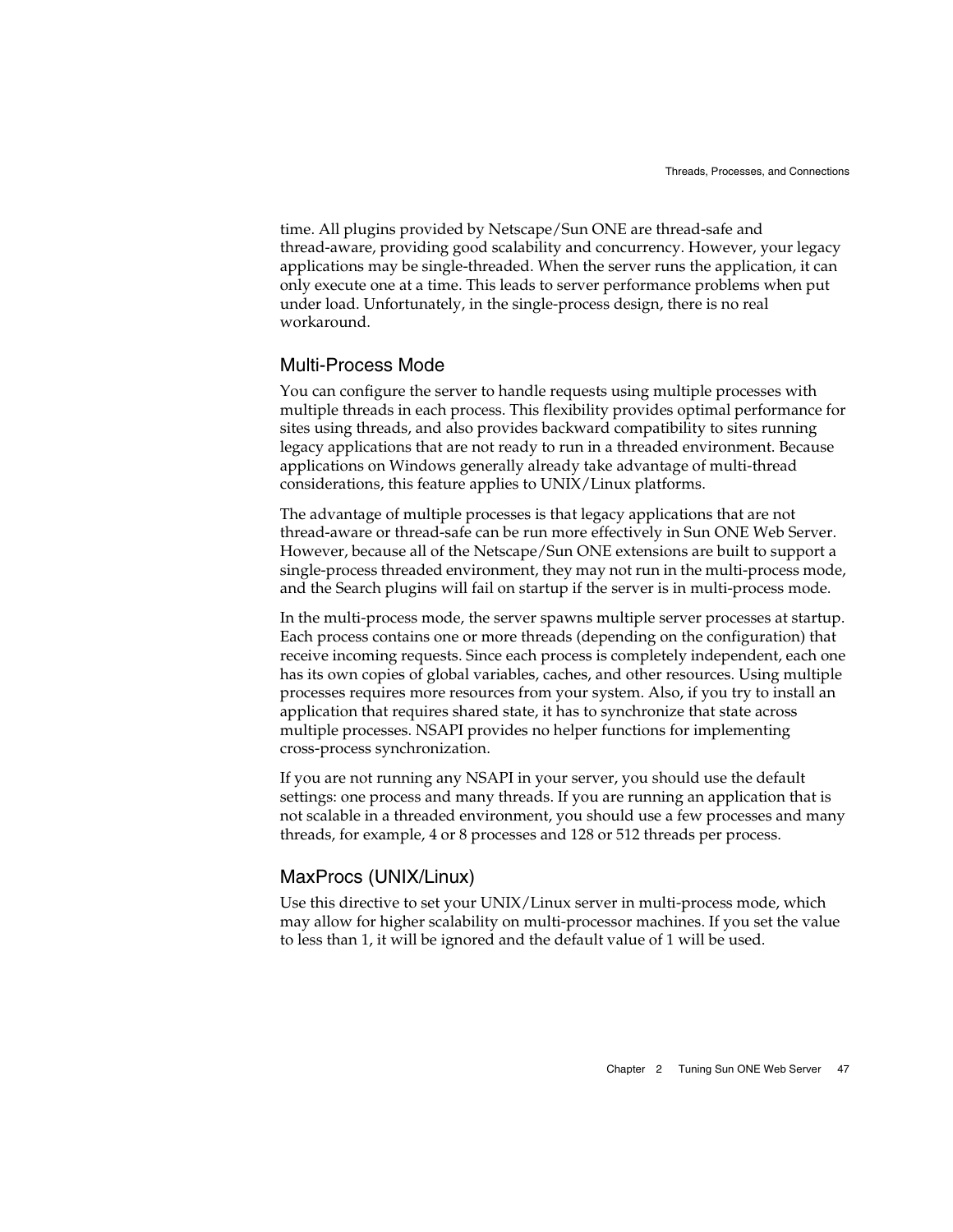### *Tuning*

You can set the value for MaxProcs by:

- Editing the MaxProcs parameter in magnus.conf
- Setting or changing the MaxProcs value in the Magnus Editor of the Server Manager

| <b>NOTE</b> | You will receive duplicate startup messages when running your |
|-------------|---------------------------------------------------------------|
|             | server in MaxProcs mode.                                      |

## <span id="page-47-0"></span>Listen Socket Acceptor Threads

You can specify how many threads you want in accept mode on a listen socket at any time. It's a good practice to set this to less than or equal to the number of CPUs in your system.

### *Tuning*

You can set the number of listen socket acceptor threads by:

- Editing the server. xml file
- Entering the number of acceptor threads you want in the Number of Acceptor Threads field of the Edit Listen Socket page of the Server Manager

## <span id="page-47-1"></span>Maximum Simultaneous Requests

The RqThrottle parameter in the magnus.conf file specifies the maximum number of simultaneous transactions the Web Server can handle. The default value is 128. Changes to this value can be used to throttle the server, minimizing latencies for the transactions that are performed. The RqThrottle value acts across multiple virtual servers, but does not attempt to load balance.

To compute the number of simultaneous requests, the server counts the number of active requests, adding one to the number when a new request arrives, subtracting one when it finishes the request. When a new request arrives, the server checks to see if it is already processing the maximum number of requests. If it has reached the limit, it defers processing new requests until the number of active requests drops below the maximum amount.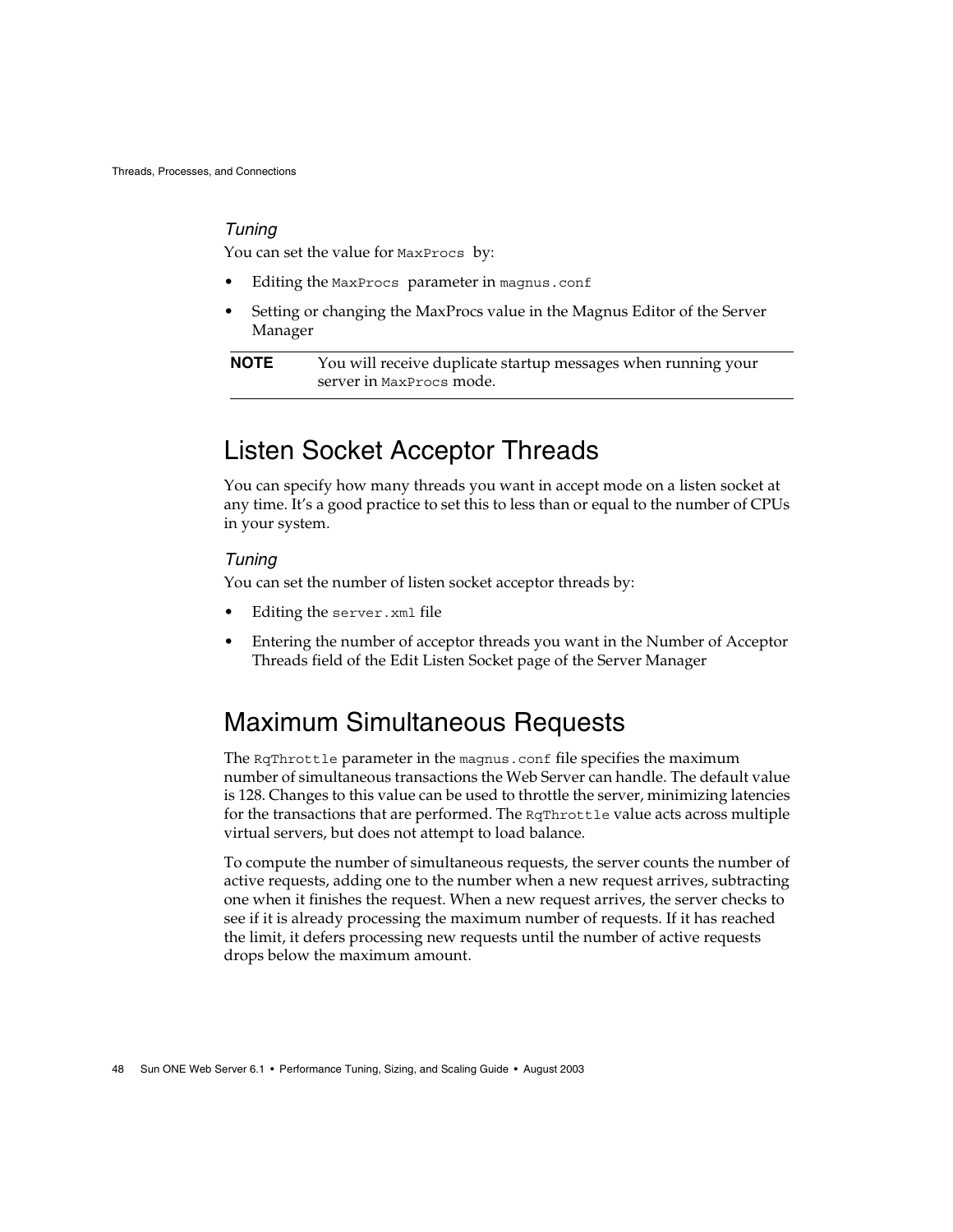In theory, you could set the maximum simultaneous requests to 1 and still have a functional server. Setting this value to 1 would mean that the server could only handle one request at a time, but since HTTP requests for static files generally have a very short duration (response time can be as low as 5 milliseconds), processing one request at a time would still allow you to process up to 200 requests per second.

However, in actuality, Internet clients frequently connect to the server and then do not complete their requests. In these cases, the server waits 30 seconds or more for the data before timing out. You can define this timeout period using the AcceptTimeout directive in magnus.conf. The default value is 30 seconds. By setting it to less than the default you can free up threads sooner, but you might also disconnect users with slower connections. Also, some sites perform heavyweight transactions that take minutes to complete. Both of these factors add to the maximum simultaneous requests that are required. If your site is processing many requests that take many seconds, you may need to increase the number of maximum simultaneous requests. For more information about AcceptTimeout, see the Sun ONE Web Server 6.1 *Administrator's Configuration File Reference*.

Suitable RqThrottle values range from 100-500, depending on the load.

RqThrottleMin is the minimum number of threads the server initiates upon startup. The default value is 48. RqThrottle represents a hard limit for the maximum number of active threads that can run simultaneously, which can become a bottleneck for performance. The default value is 128.

**NOTE** If you are using older NSAPI plugins that are not reentrant, they will not work with the multi-threading model described in this document. To continue using them, you should revise them so that they are reentrant. If this is not possible, you can configure your server to work with them by setting RqThrottle to 1, and then using a high value for MaxProcs, such as 48 or greater, but this will adversely impact your server's performance.

### *Tuning*

You can tune the number of simultaneous requests by:

- Editing RqThrottleMin and RqThrottle in the magnus.conf file
- Entering or changing values for the RqThrottleMin and RqThrottle fields in the Magnus Editor of the Server Manager
- Entering the desired value in the Maximum Simultaneous Requests field from the Performance Tuning page under Preferences in the Server Manger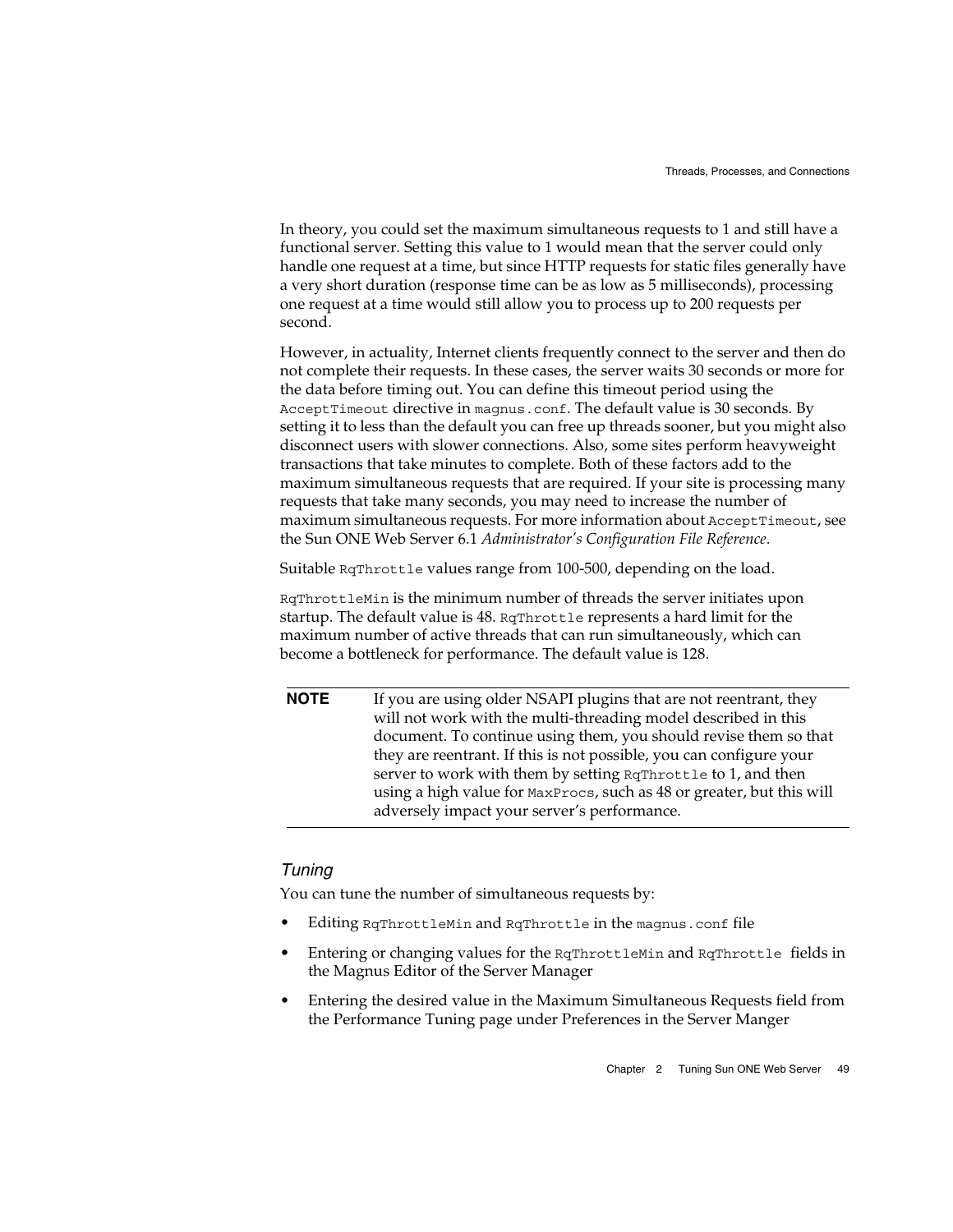## <span id="page-49-0"></span>Keep-Alive Subsystem Tuning

The keep-alive (or HTTP/1.1 persistent connection handling) subsystem in Sun ONE Web Server 6.1 is designed to be massively scalable. The out-of-the-box configuration can be less than optimal if the workload is non-persistent (that is, HTTP/1.0 without the KeepAlive header), or for a lightly loaded system that's primarily servicing keep-alive connections.

There are several tuning parameters that can help improve performance. Those parameters are listed below:

- acceptorthreads: Number of threads waiting to accept incoming connections on a given network port. This is specified per the listen socket (LS) element in server.xml.
- ConnQueueSize: Size of the queue of active, ready-to-process connections.
- RqThrottle: Number of worker threads in the server. Each thread parses and services a request from an active connection. Worker threads, in contrast with acceptor threads, service requests. The maximum number of worker threads is configured using RqThrottle. For more information, see ["Maximum](#page-47-1)  [Simultaneous Requests" on page 48.](#page-47-1)
- MaxKeepAliveConnections: This controls the maximum number of keep-alive connections the Web Server can maintain at any time. The default is 256. The range is 0 to 32768.
- KeepAliveTimeout: This directive determines the maximum time (in seconds) that the server holds open an HTTP keep-alive connection or a persistent connection between the client and the server. The default is 30 seconds. The connection will timeout if idle for more than 30 seconds. The maximum is 300 seconds (5 minutes).
- KeepAliveThreads: This directive determines the number of threads in the keep-alive subsystem. It is recommended that this number be a small multiple of the number of processors on the system (for example, a 2 CPU system should have 2 or 4 keep-alive threads). The default is 1.
- KeepAliveQueryMaxSleepTime: Specifies an upper limit to the time slept (in milliseconds) after polling keep-alive connections for further requests. The default is 100. On lightly loaded systems that primarily service keep-alive connections, you can lower this number to enhance performance. Doing so can increase CPU usage, however.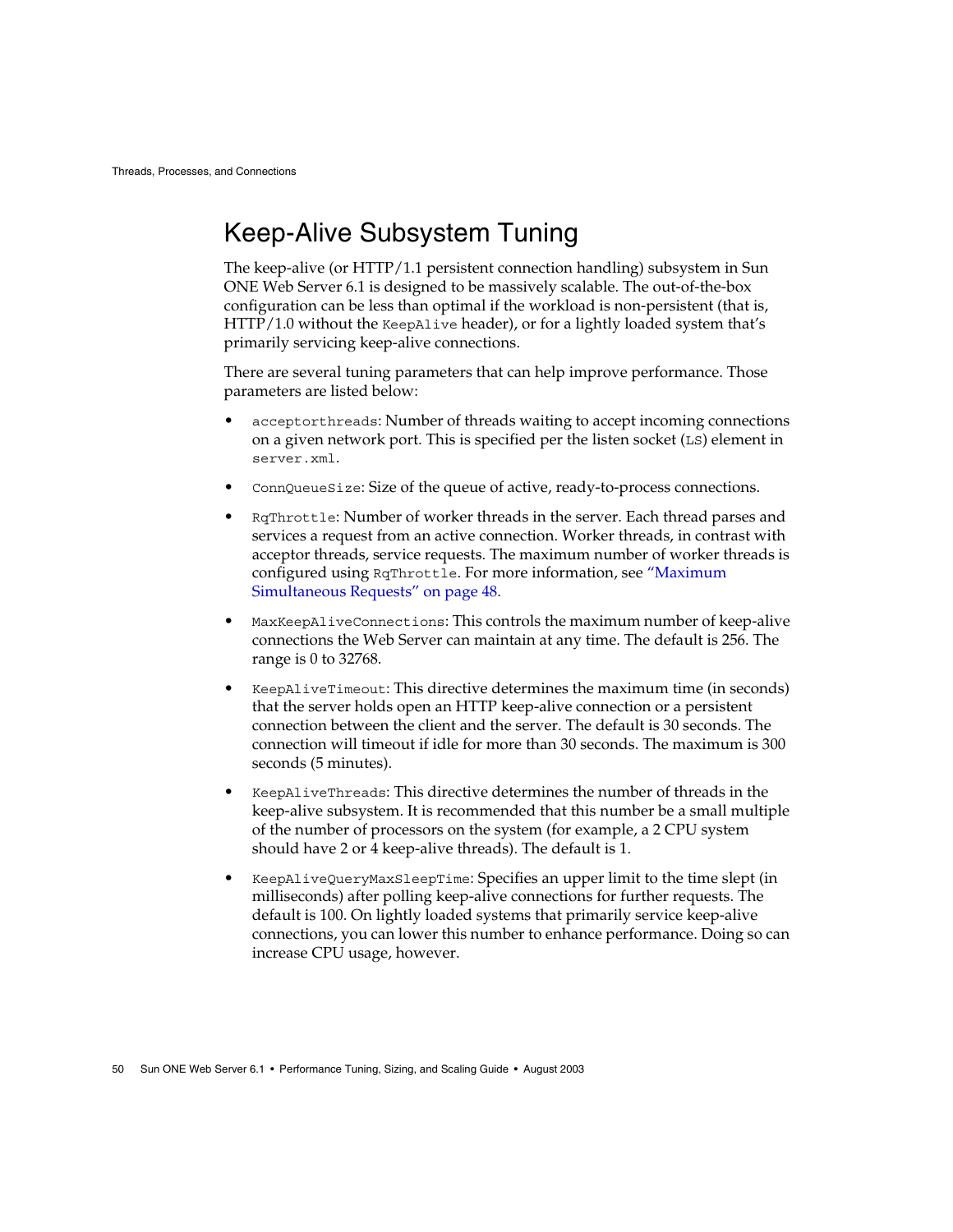• KeepAliveQueryMeanTime: Specifies the desired keep-alive latency in milliseconds. The default value of 100 is appropriate for almost all installations. Note that CPU usage will increase with lower KeepAliveQueryMeanTime values.

For more information about the Web Server's keep-alive subsystem, see ["Keep-Alive/Persistent Connection Information" on page 33.](#page-32-0)

For information about connection queue sizing, see ["Connection Queue](#page-28-0)  [Information" on page 29](#page-28-0).

### HTTP/1.0-style Workload

Since HTTP/1.0 results in a large number of new incoming connections, the default acceptor threads of 1 per listen socket would be suboptimal. Increasing this to a higher number should improve performance for HTTP/1.0-style workloads. For instance, for a system with 2 CPUs, you may want to set it to 2.

#### **Example**

In the following example, acceptor threads are increased, and keep-alive connections are reduced:

```
In magnus.conf:
MaxKeepAliveConnections 0
RqThrottle 128
RcvBufSize 8192
In server.xml:
<SERVER legacyls="ls1">
    <LS id="ls1" ip="0.0.0.0" port="8080" security="off" 
blocking="no"
        acceptorthreads="2"
</SERVER>
```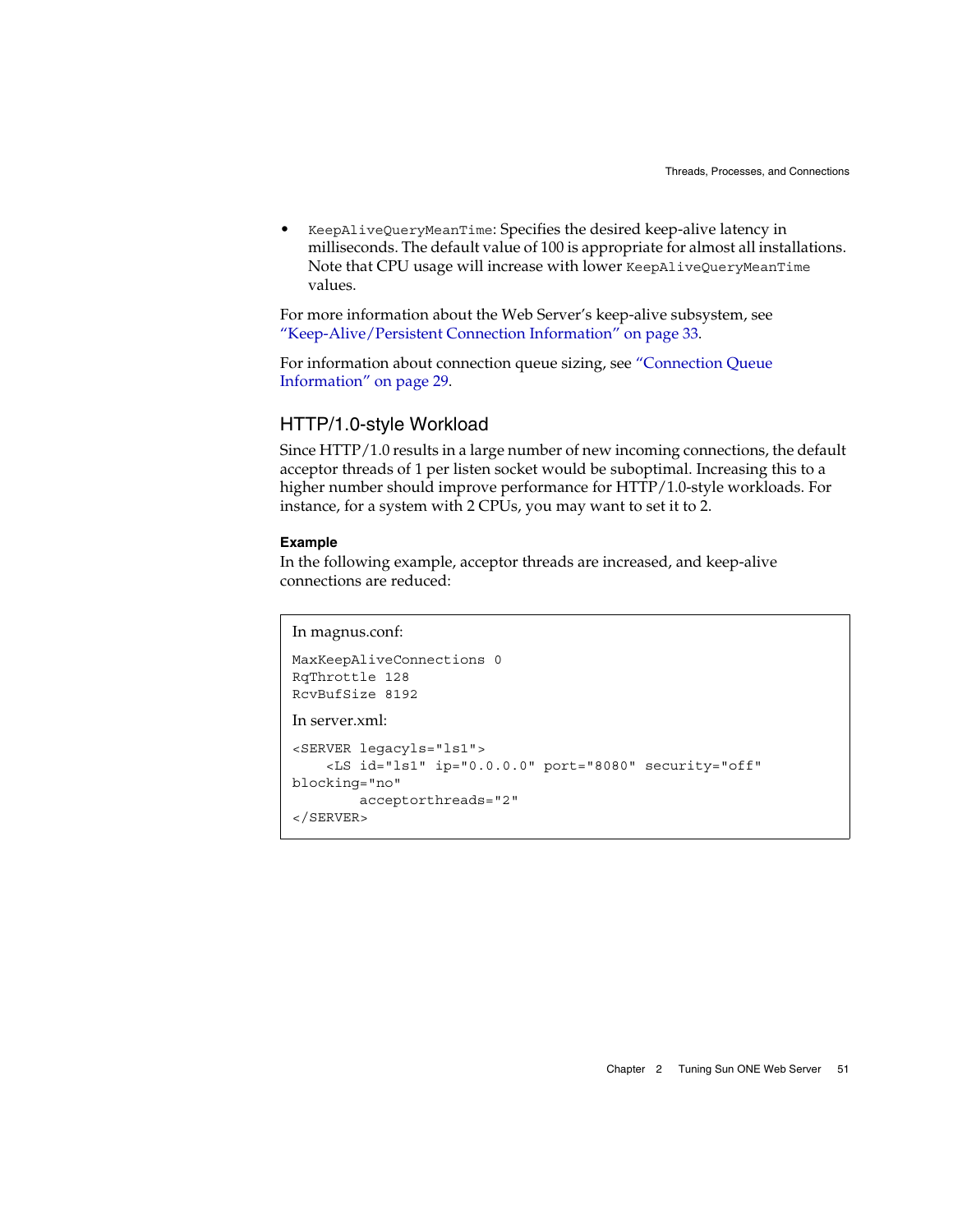HTTP/1.0-style workloads would have many connections established and terminated.

If users are experiencing connection timeouts from a browser to Sun ONE Web Server when the server is heavily loaded, you can increase the size of the HTTP listener backlog queue by setting the ListenQ parameter in the magnus.conf file to:

ListenQ 8192

The ListenQ parameter specifies the maximum number of pending connections on a listen socket. Connections that time out on a listen socket whose backlog queue is full will fail.

### HTTP/1.1-style Workload

In general, it is a tradeoff between throughput and latency while tuning server persistent connection handling. The KeepAliveQueryQuery\* directives (KeepAliveQueryMeanTime and KeepAliveQueryMaxSleepTime) control latency. Lowering the values of these directives is intended to lower latency on lightly loaded systems (for example, reduce page load times). Increasing the values of these directives is intended to raise aggregate throughput on heavily loaded systems (for example, increase the number of requests per second the server can handle). However, if there's too much latency and too few clients, aggregate throughput will suffer as the server sits idle unnecessarily. As a result, the general keep-alive subsystem tuning rules at a particular load are as follows:

- If there's idle CPU time, decrease KeepAliveQueryMeanTime and/or KeepAliveQueryMaxSleepTime.
- If there's no idle CPU time, increase KeepAliveQueryMeanTime and/or KeepAliveQueryMaxSleepTime.

For more information about these directives, see ["Keep-Alive Subsystem Tuning"](#page-49-0)  [on page 50.](#page-49-0)

Also, chunked encoding could affect the performance for HTTP/1.1 workload. Tuning the response buffer size could positively affect the performance. A higher OutputStreamSize for a plugin would result in sending Content-length: header, instead of chunking the response.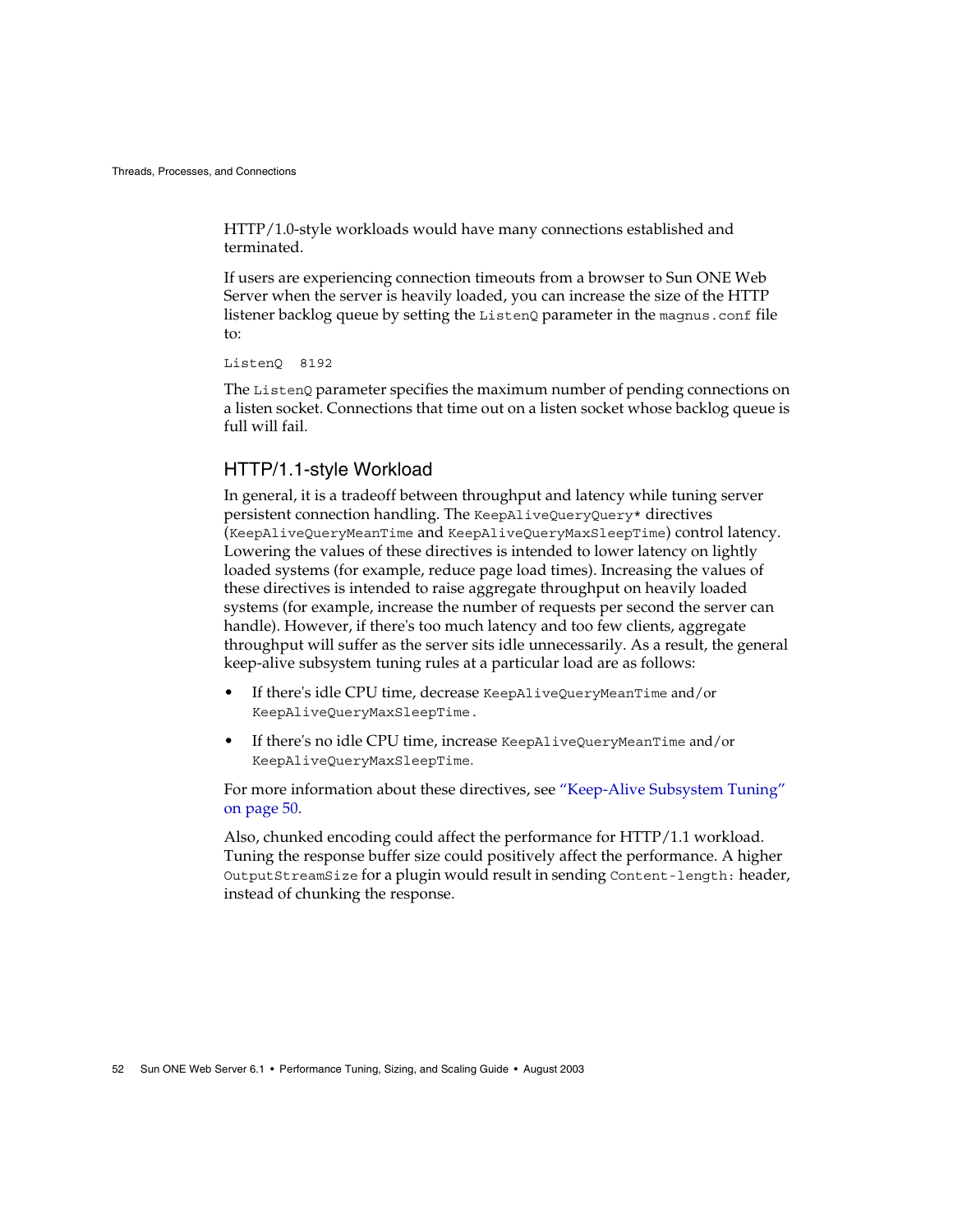#### **Example**

In the following example, MaxKeepAliveConnections is increased, as is UseOutputStreamSize for the nsapi test Service function:

```
In magnus.conf:
MaxKeepAliveConnections 8192
KeepAliveThreads 2
UseNativePoll 1
RqThrottle 128
RcvBufSize 8192
In obj.conf:
<Object name="nsapitest"> 
ObjectType fn="force-type" type="magnus-internal/nsapitest" 
Service method=(GET) type="magnus-internal/nsapitest" 
fn="nsapi_test"
UseOutputStreamSize=8192 
</Object>
```
## <span id="page-52-0"></span>Tuning the File Cache

Sun ONE Web Server uses a file cache to serve static information faster. In previous versions of the server, there was also an accelerator cache that routed requests to the file cache, but the accelerator cache is no longer used. The file cache contains information about files and static file content. The file cache also caches information that is used to speed up processing of server-parsed HTML.

This section includes the following topics:

- [Configuring the File Cache](#page-53-0)
- [Using the nocache Parameter](#page-55-0)
- [Monitoring the File Cache with the Server Manager](#page-55-1)
- [File Cache Dynamic Control and Monitoring](#page-56-0)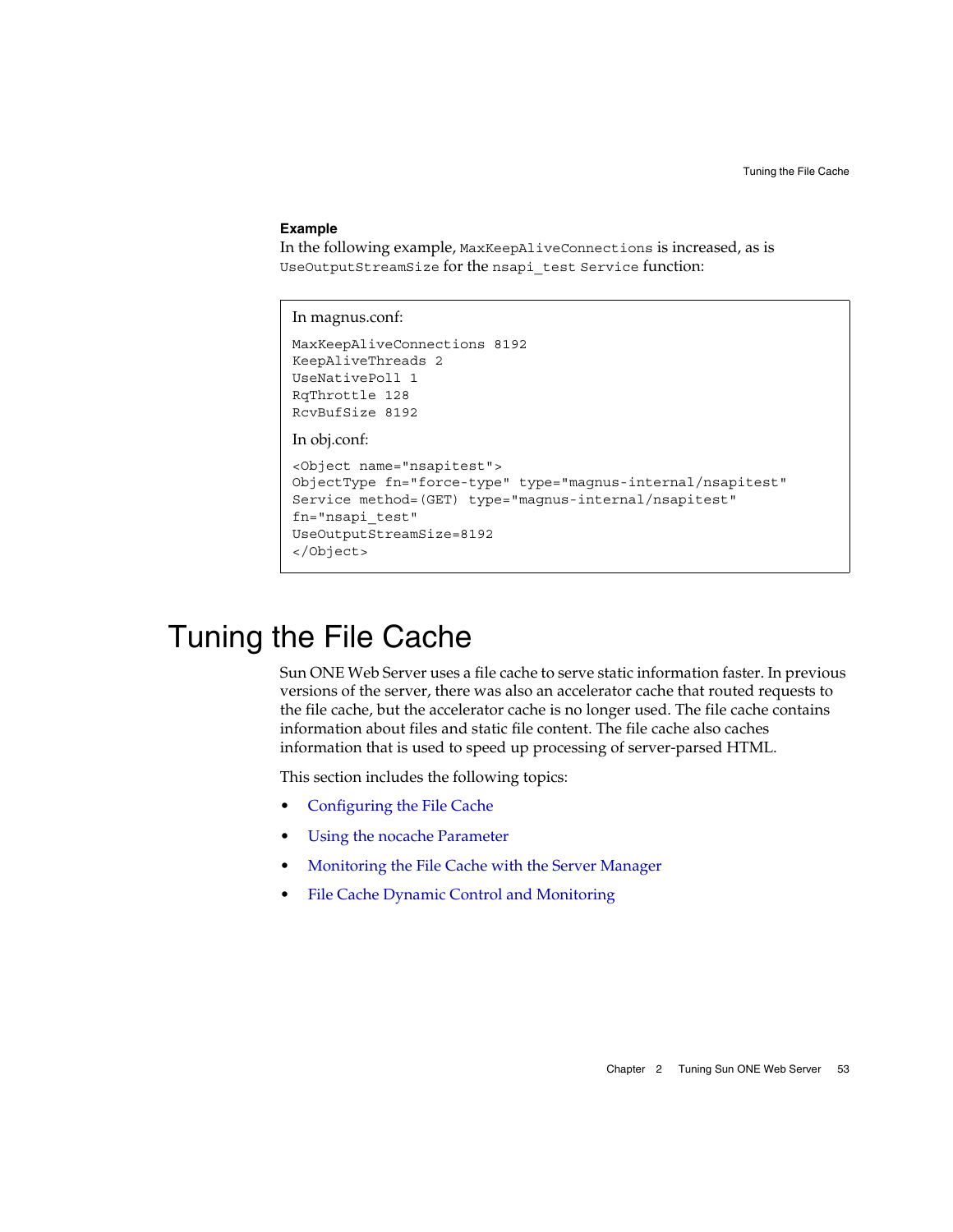## <span id="page-53-0"></span>Configuring the File Cache

The file cache is turned on by default. The file cache settings are contained in a file called nsfc.conf. You can use the Server Manager to change the file cache settings. For more information about nsfc.conf, see the Sun ONE Web Server 6.1 *Administrator's Configuration File Reference*.

To configure the file cache, follow these steps:

- **1.** From the Server Manager, select the Preferences tab.
- **2.** Select File Cache Configuration.
- **3.** Select Enable File Cache, if not already selected.
- **4.** Choose whether to transmit files.

When you enable Transmit File, the server caches open file descriptors for files in the file cache, rather than the file contents, and PR\_TransmitFile is used to send the file contents to a client. When Transmit File is enabled, the distinction normally made by the file cache between small, medium, and large files no longer applies, since only the open file descriptor is being cached. By default, Transmit File is enabled on Windows, and disabled on UNIX. On UNIX, only enable Transmit File for platforms that have native OS support for PR TransmitFile, which currently includes HP-UX and AIX. It is not recommended for other UNIX/Linux platforms.

**5.** Enter a size for the hash table.

The default size is twice the maximum number of files plus 1. For example, if your maximum number of files is set to 1024, the default hash table size is 2049.

**6.** Enter a maximum age in seconds for a valid cache entry.

By default, this is set to 30.

This setting controls how long cached information will continue to be used once a file has been cached. An entry older than MaxAge is replaced by a new entry for the same file, if the same file is referenced through the cache.

Set the maximum age based on whether the content is updated (existing files are modified) on a regular schedule. For example, if content is updated four times a day at regular intervals, you could set the maximum age to 21600 seconds (6 hours). Otherwise, consider setting the maximum age to the longest time you are willing to serve the previous version of a content file after the file has been modified.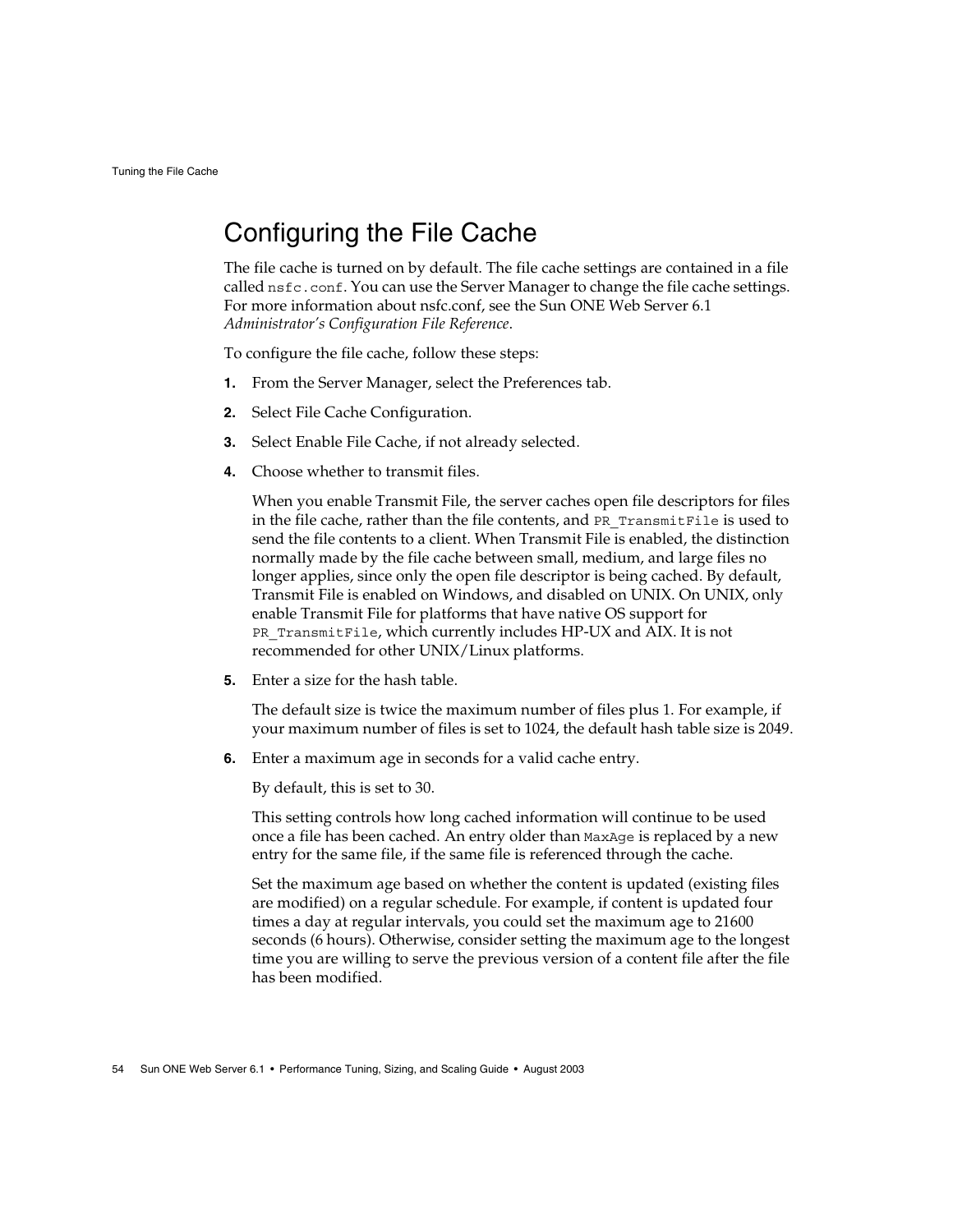**7.** Enter the Maximum Number of Files to be cached.

By default, this is set to 1024.

**8.** (UNIX/Linux only) Enter medium and small file size limits in bytes.

By default, the Medium File Size Limit is set to 537600.

By default, the Small File Size Limit is set to 2048.

The cache treats small, medium, and large files differently. The contents of medium files are cached by mapping the file into virtual memory (currently only on UNIX/Linux platforms). The contents of small files are cached by allocating heap space and reading the file into it. The contents of large files (larger than medium) are not cached, although information about large files is cached.

The advantage of distinguishing between small files and medium files is to avoid wasting part of many pages of virtual memory when there are lots of small files. So the Small File Size Limit is typically a slightly lower value than the VM page size.

**9.** (UNIX/Linux only) Set the medium and small file space.

The medium file space is the size in bytes of the virtual memory used to map all medium sized files. By default, this is set to 10485760.

The small file space is the size of heap space in bytes used for the cache, including heap space used to cache small files. By default, this is set to 1048576 for UNIX/Linux.

- **10.** Click OK, and then click Apply.
- **11.** Select Apply Changes to restart your server and put your changes into effect.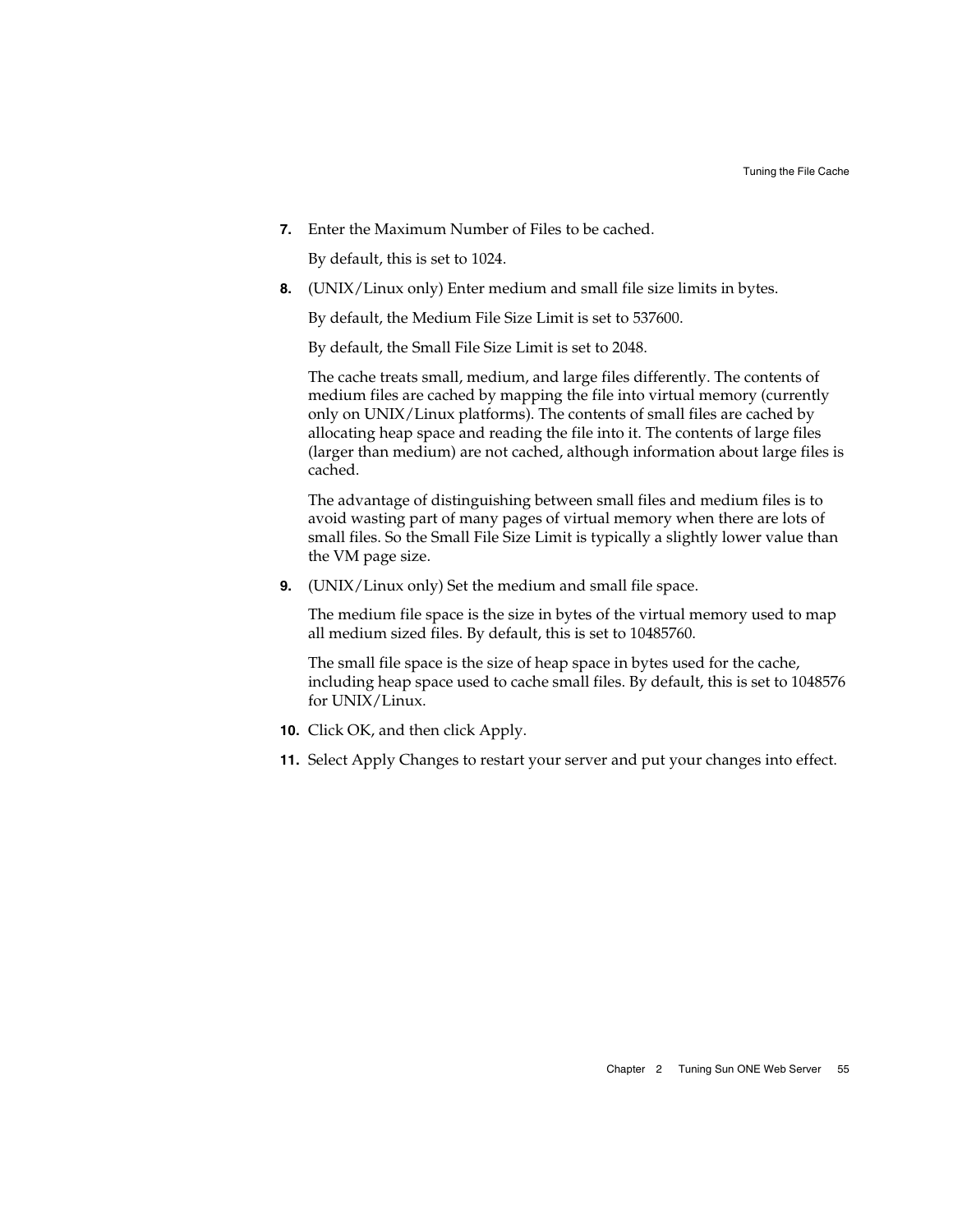## <span id="page-55-2"></span><span id="page-55-0"></span>Using the nocache Parameter

You can use the parameter nocache for the Service function send-file to specify that files in a certain directory should not be cached. For example, if you have a set of files that changes too rapidly for caching to be useful, you can put them into a directory and instruct the server not to cache files in that directory by editing obj.conf.

#### **Example**

```
<Object name=default>
NameTrans fn="pfx2dir" from="/myurl" dir="/export/mydir"
name="myname"
...
Service method=(GET|HEAD|POST) type=*~magnus-internal/*
fn=send-file
...
</Object>
<Object name="myname">
Service method=(GET|HEAD) type=*~magnus-internal/* fn=send-file
nocache=""
</Object>
```
In the above example, the server does not cache static files from /export/mydir/ when requested by the URL prefix /myurl.

## <span id="page-55-1"></span>Monitoring the File Cache with the Server Manager

To view the file cache statistics with the Server Manager, do the following:

- **1.** From the Server Manager, select Monitor.
- **2.** Select Monitor Current Activity.

If you have not yet activated statistics, do so when the Enable Statistics/Profiling page displays, click OK, and then restart the server and return to this page.

**3.** Select a refresh interval from the drop-down list.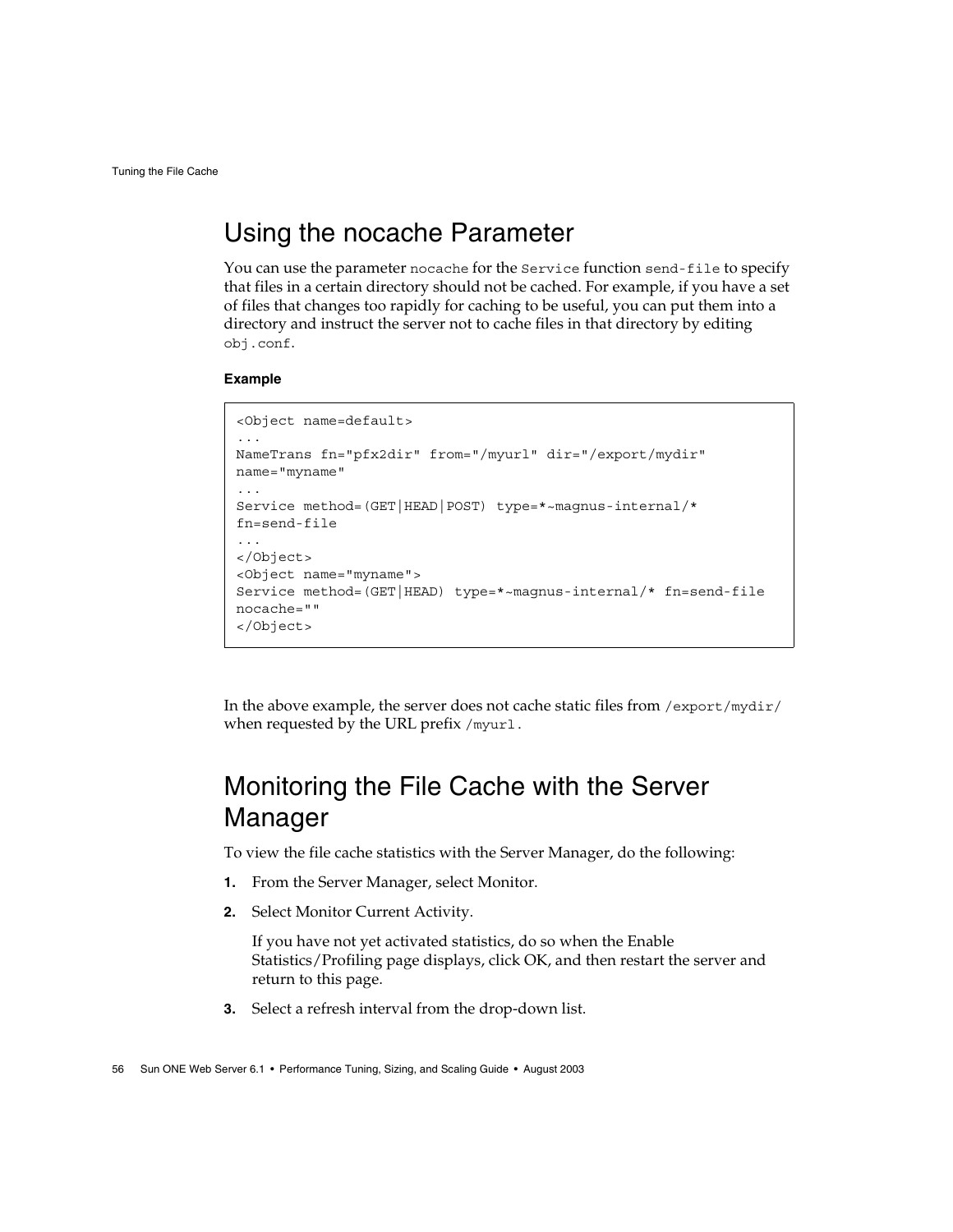- **4.** From the drop-down list of statistics to be displayed, choose Cache and then click Submit.
- **5.** The cache statistics display and are refreshed every 5-15 seconds, depending on the refresh interval.

The statistics include information on your cache settings, how many hits the cache is getting, and so on.

### <span id="page-56-0"></span>File Cache Dynamic Control and Monitoring

You can add an object to  $\circ$ bj.conf to dynamically monitor and control the nsfc.conf file cache while the server is running. To do this:

**1.** Add a NameTrans directive to the default object:

NameTrans fn="assign-name" from="/nsfc" name="nsfc"

**2.** Add an nsfc object definition:

```
<Object name="nsfc"> 
Service fn=service-nsfc-dump 
</Object>
```
This enables the file cache control and monitoring function (nsfc-dump) to be accessed via the URI, "/nsfc." By changing the "from" parameter in the NameTrans directive, a different URI can be used.

The following is an example of the information you receive when you access the URI: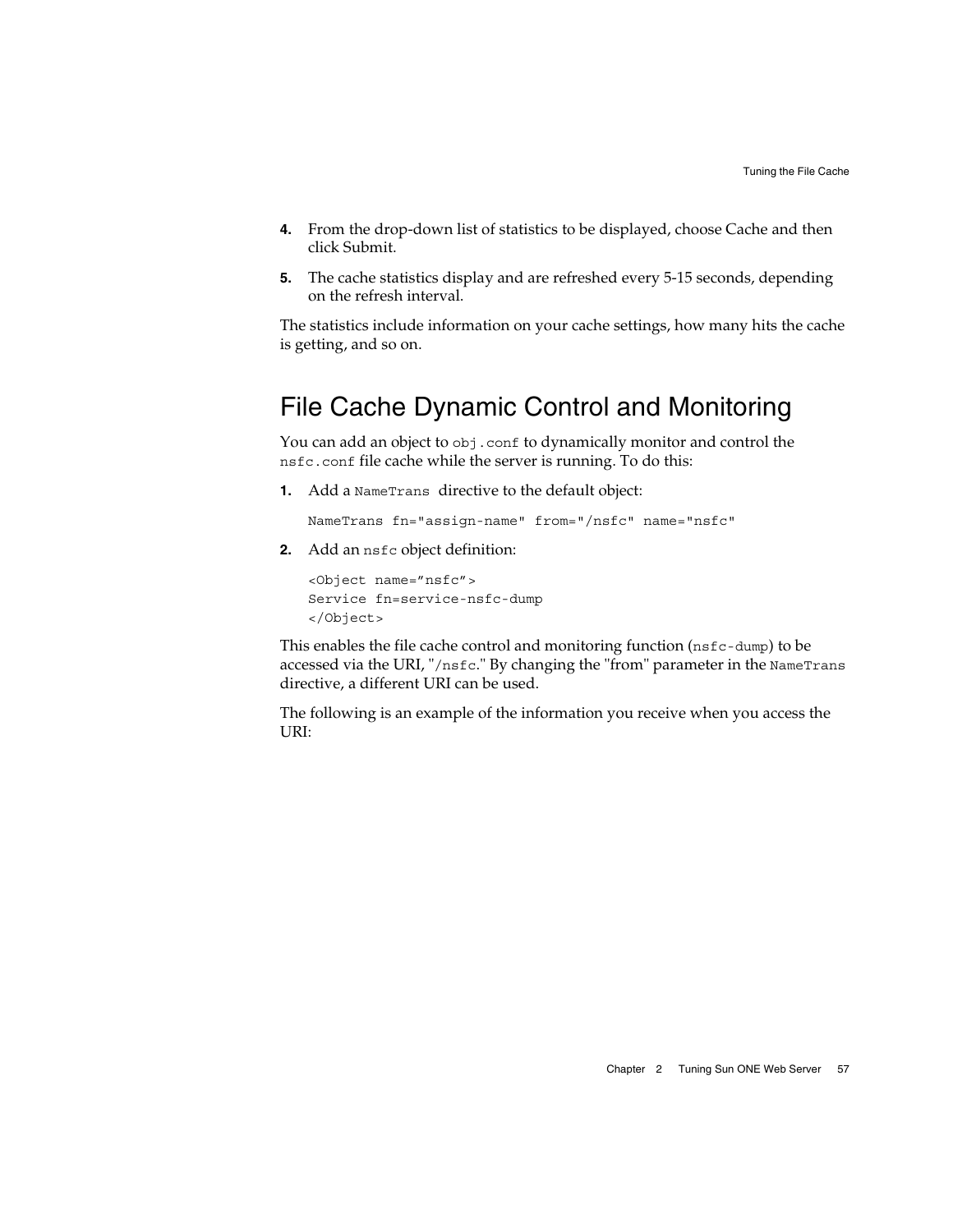```
Sun ONE Web Server File Cache Status (pid 7960)
The file cache is enabled. 
Cache resource utilization
Number of cached file entries = 1039 (112 bytes each, 116368 total
bytes)
Heap space used for cache = 237641/1204228 bytes
Mapped memory used for medium file contents = 5742797/10485760 
bytes
Number of cache lookup hits = 435877/720427 ( 60.50 %)
Number of hits/misses on cached file info = 212125/128556
Number of hits/misses on cached file content = 19426/502284
Number of outdated cache entries deleted = 0
Number of cache entry replacements = 127405
Total number of cache entries deleted = 127407
Number of busy deleted cache entries = 17
Parameter settings
HitOrder: false
CacheFileInfo: true
CacheFileContent: true
TransmitFile: false
MaxAge: 30 seconds
MaxFiles: 1024 files
SmallFileSizeLimit: 2048 bytes
MediumFileSizeLimit: 537600 bytes
CopyFiles: false
Directory for temporary files: 
/tmp/netscape/https-axilla.mcom.com
Hash table size: 2049 buckets
```
You can include a query string when you access the "/nsfc" URI. The following values are recognized:

- ?list: Lists the files in the cache.
- ?refresh=*n*: Causes the client to reload the page every *n* seconds.
- ?restart: Causes the cache to be shut down and then restarted.
- ?start: Starts the cache.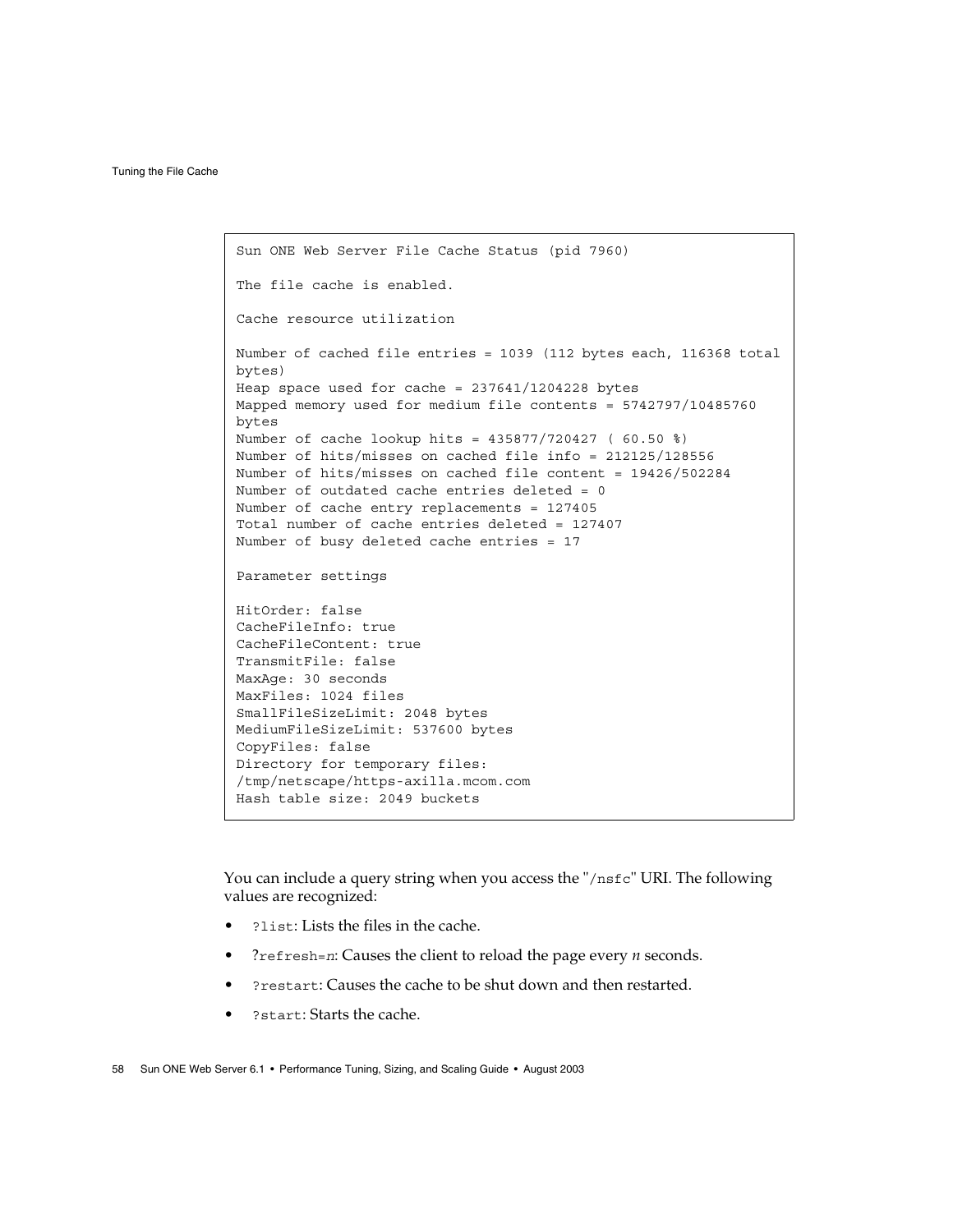?stop: Shuts down the cache.

If you choose the ?list option, the file listing includes the file name, a set of flags, the current number of references to the cache entry, the size of the file, and an internal file ID value. The flags are as follows:

- C: File contents are cached.
- D: Cache entry is marked for delete.
- $E: PR$  GetFileInfo() returned an error for this file.
- I: File information (size, modify date, and so on) is cached.
- M: File contents are mapped into virtual memory.
- O: File descriptor is cached (when TransmitFile is set to true).
- P: File has associated private data (should appear on shtml files).
- T: Cache entry has a temporary file.
- W: Cache entry is locked for write access.

For sites with scheduled updates to content, consider shutting down the cache while the content is being updated, and starting it again after the update is complete. Although performance will slow down, the server operates normally when the cache is off.

## Tuning the ACL User Cache

The ACL user cache is on by default. Because of the default size of the cache (200 entries), the ACL user cache can be a bottleneck, or can simply not serve its purpose on a site with heavy traffic. On a busy site, more than 200 users can hit ACL-protected resources in less time than the lifetime of the cache entries. When this situation occurs, Sun ONE Web Server must query the LDAP server more often to validate users, which impacts performance.

This bottleneck can be avoided by increasing the size of the ACL cache with the ACLUserCacheSize directive in magnus.conf. Note that increasing the cache size will use more resources; the larger you make the cache, the more RAM you'll need to hold it.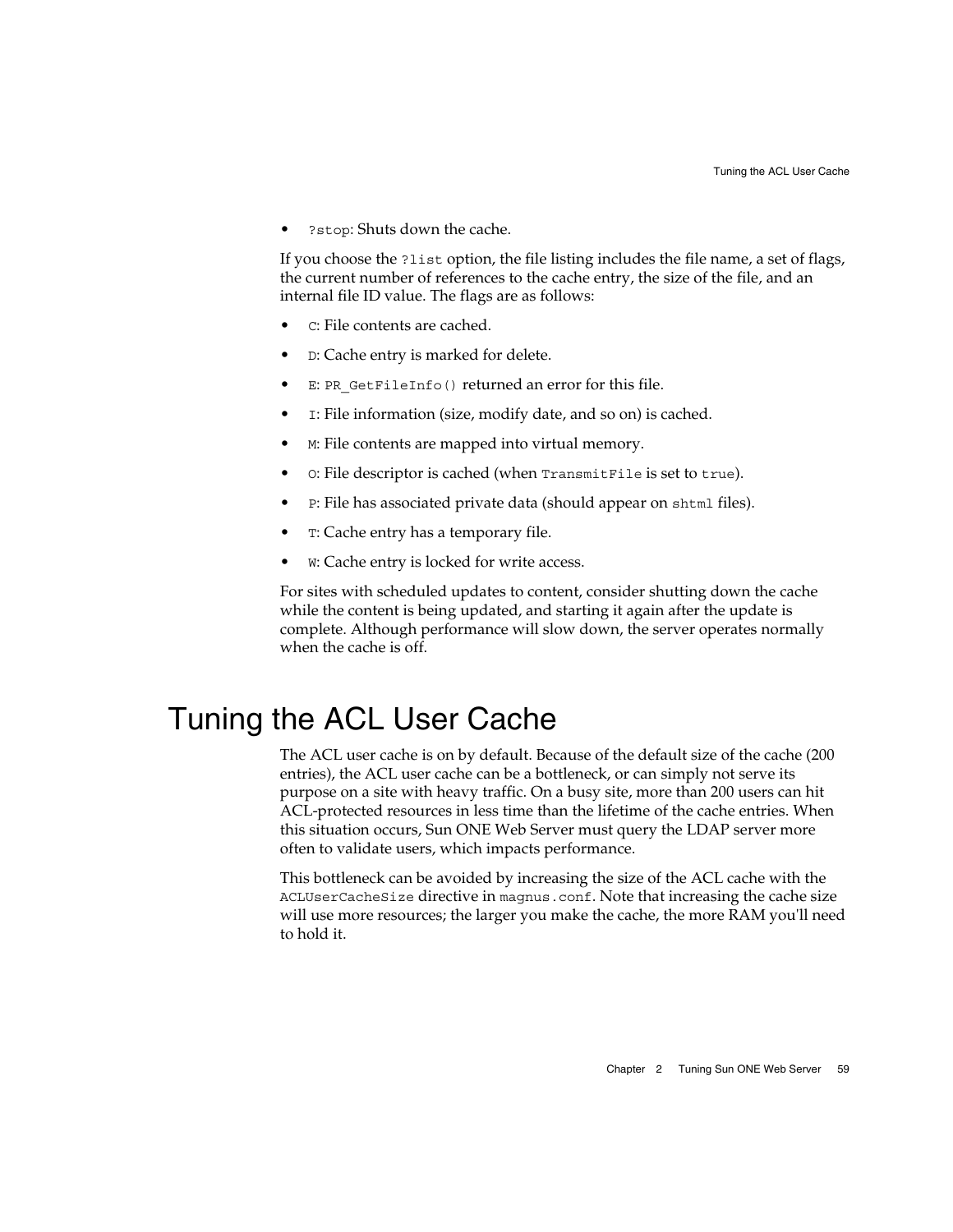There can also be a potential (but much harder to hit) bottleneck with the number of groups stored in a cache entry (4 by default). If a user belongs to 5 groups and hits 5 ACLs that check for these different groups within the ACL cache lifetime, an additional cache entry is created to hold the additional group entry. When there are 2 cache entries, the entry with the original group information is ignored.

While it would be extremely unusual to hit this possible performance problem, the number of groups cached in a single ACL cache entry can be tuned with the ACLGroupCacheSize directive.

This section includes the following topics:

- [ACL User Cache Directives](#page-59-0)
- [Verifying ACL User Cache Settings](#page-60-0)

## <span id="page-59-0"></span>ACL User Cache Directives

To adjust the ACL user cache values you must manually add the following directives to your magnus.conf file:

- ACLCacheLifetime
- ACLUserCacheSize
- ACLGroupCacheSize

### ACLCacheLifetime

Set this directive to a number that determines the number of seconds before the cache entries expire. Each time an entry in the cache is referenced, its age is calculated and checked against ACLCacheLifetime. The entry is not used if its age is greater than or equal to the ACLCacheLifetime. The default value is 120 seconds. If this value is set to 0, the cache is turned off. If you use a large number for this value, you may need to restart Sun ONE Web Server when you make changes to the LDAP entries. For example, if this value is set to 120 seconds, Sun ONE Web Server might be out of sync with the LDAP server for as long as two minutes. If your LDAP is not likely to change often, use a large number.

### ACLUserCacheSize

Set this directive to a number that determines the size of the User Cache (default is 200).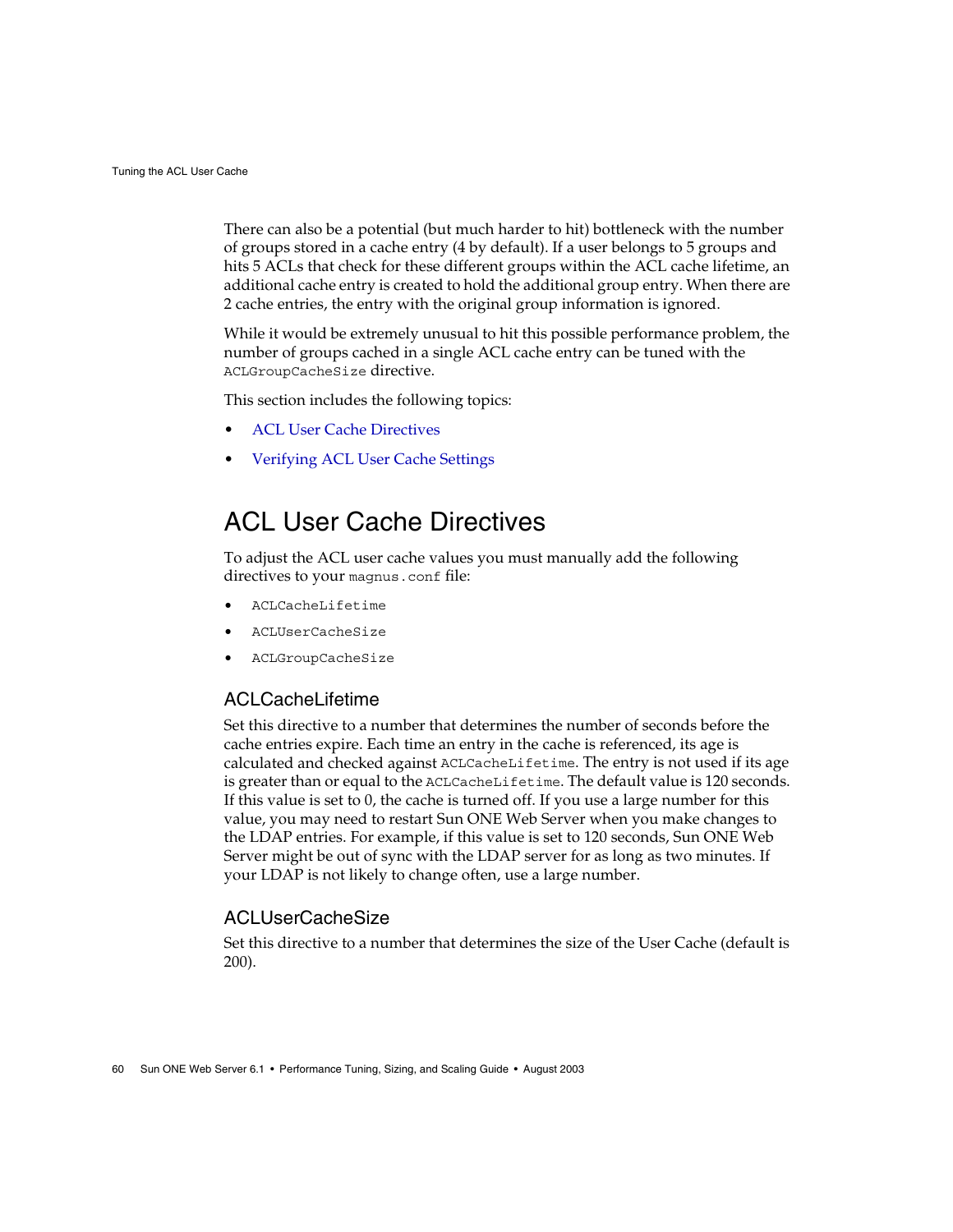### ACLGroupCacheSize

Set this directive to a number that determines how many group IDs can be cached for a single UID/cache entry (default is 4).

## <span id="page-60-0"></span>Verifying ACL User Cache Settings

With LogVerbose you can verify that the ACL user cache settings are being used. When LogVerbose is running you should expect to see these messages in your errors log when the server starts:

User authentication cache entries expire in ### seconds.

User authentication cache holds ### users.

Up to ### groups are cached for each cached user.

### *Tuning*

You can turn LogVerbose on by:

- Editing the LogVerbose parameter in magnus.conf
- Setting or changing the LogVerbose value to "on" in the Magnus Editor of the Server Manager

**CAUTION** Do not turn on LogVerbose on a production server. Doing so degrades performance and greatly increases the size of your error logs.

# Tuning Java Web Applications Performance

This section includes the following topics:

- [Using Java Heap Tuning](#page-61-0)
- [Using Precompiled JSPs](#page-61-1)
- [Using Servlet/JSP Caching](#page-62-0)
- [Configuring the Java Security Manager](#page-62-1)
- [Configuring Class Reloading](#page-62-2)
- [Avoiding Directories in the Classpath](#page-63-0)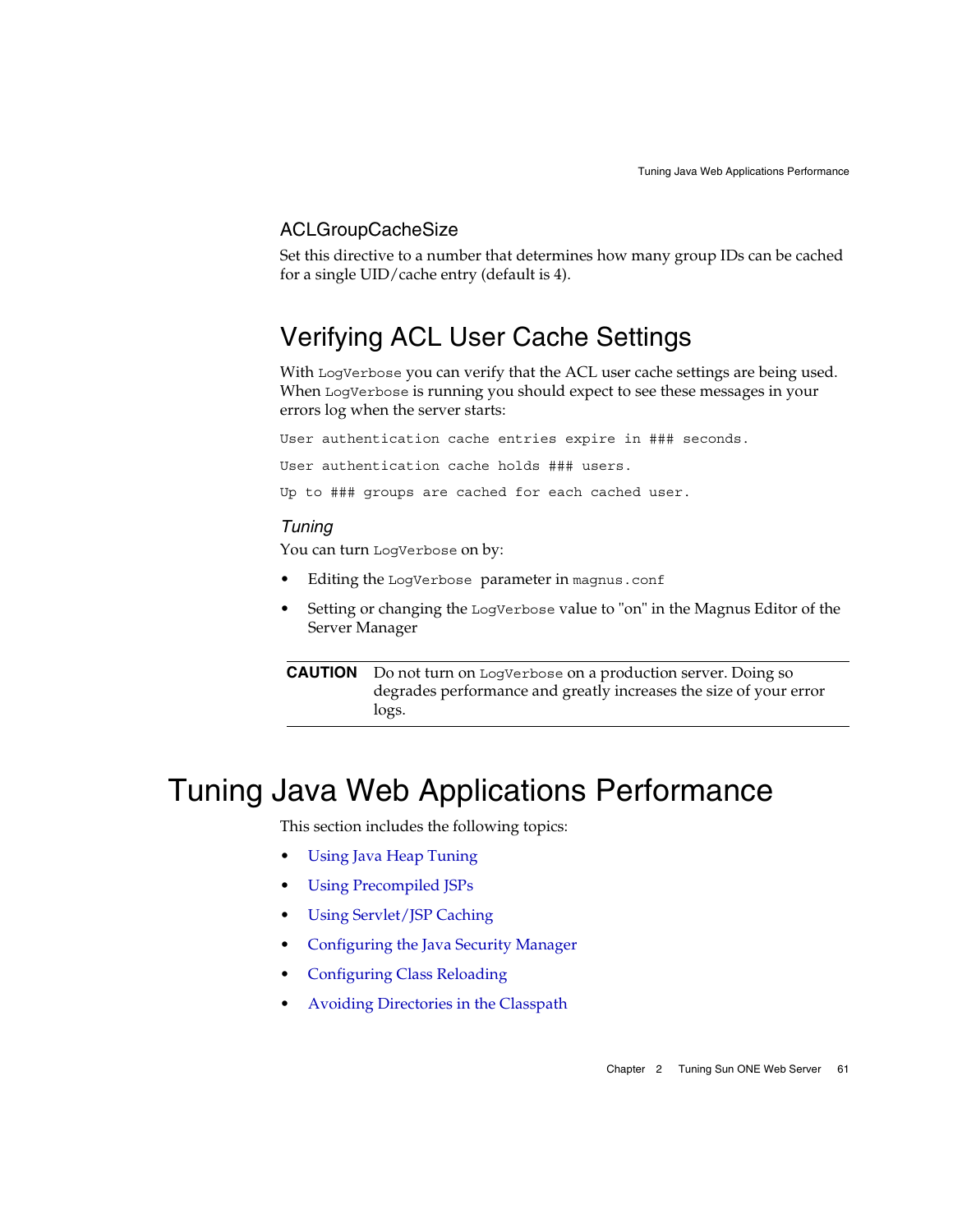- [Configuring the Web Application's Session Settings](#page-63-1)
- [Configuring JDBC Connection Pooling](#page-64-0)
- [JDBC Connection Pool Attributes](#page-65-0)

## <span id="page-61-0"></span>Using Java Heap Tuning

As with all Java programs, the performance of the web applications in the Sun ONE Web Server is dependent on the heap management performed by the virtual machine (VM). There is a trade-off between pause times and throughput. A good place to start is by reading the performance documentation for the Java HotSpot virtual machine, which can be found at the following location:

<http://java.sun.com/docs/hotspot/index.html>

Java VM options are specified using the JVMOPTIONS subelement of the JAVA element in server.xml. For more information, see the Sun ONE Web Server 6.1 *Administrator's Configuration File Reference*.

## <span id="page-61-1"></span>Using Precompiled JSPs

Compiling JSPs is a resource-intensive and relatively time-consuming process. By default, the Web Server periodically checks to see if your JSPs have been modified and dynamically reloads them; this allows you to deploy modifications without restarting the server. The reload-interval property of the jsp-config element in sun-web.xml controls how often the server checks JSPs for modifications. However, there is a small performance penalty for that checking.

When the server detects a change in a  $\cdot$  jsp file, only that JSP is recompiled and reloaded; the entire web application is not reloaded. If your JSPs don't change, you can improve performance by precompiling your JSPs before deploying them onto your server. For more information about jsp-config and about precompiling JSPs for Sun ONE Web Server, see the Sun ONE Web Server 6.1 *Programmer's Guide to Web Applications*. Also see the following section, ["Configuring Class Reloading."](#page-62-2)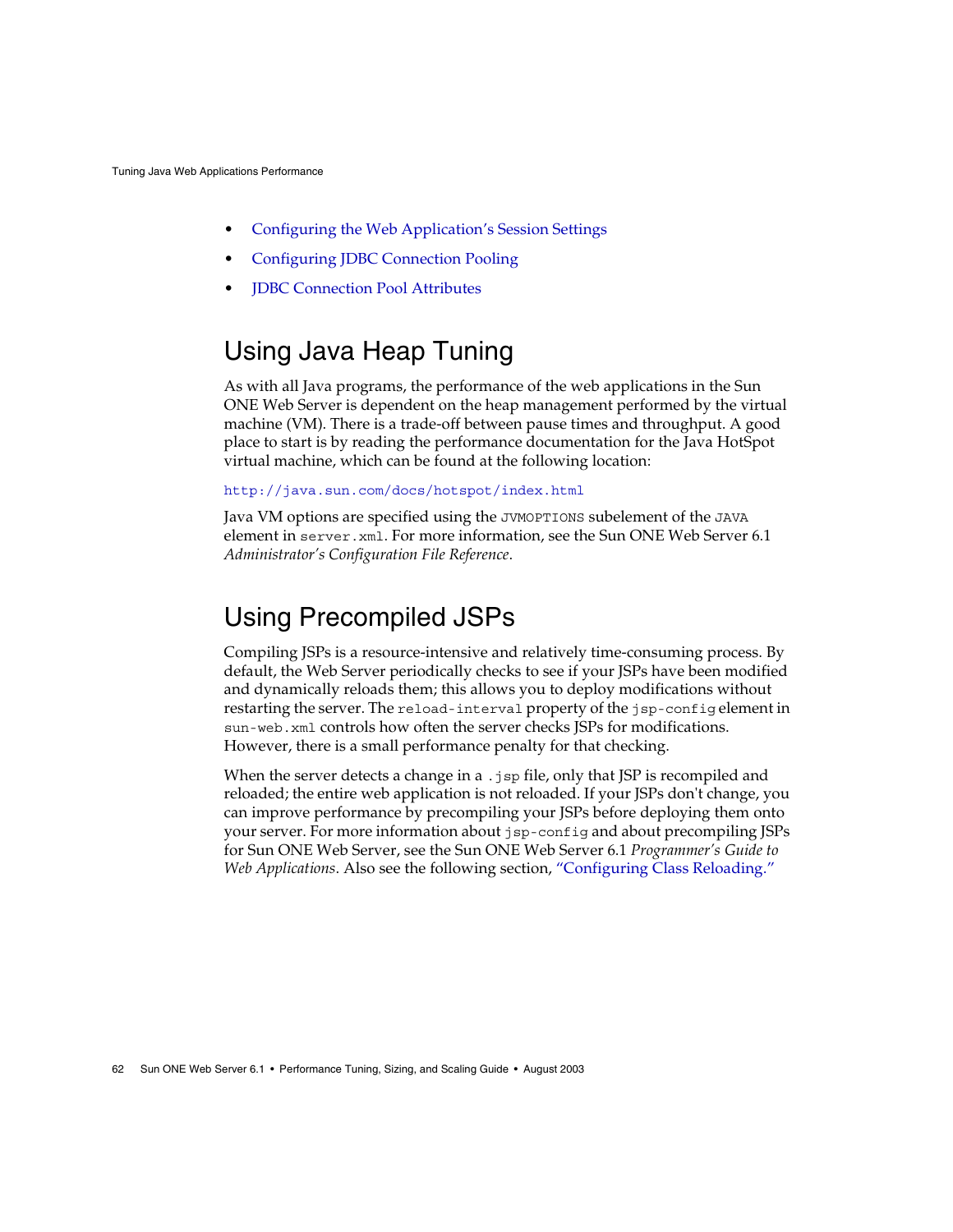## <span id="page-62-0"></span>Using Servlet/JSP Caching

If you spend a lot of time re-running the same servlet/JSP, you can cache its results and return results out of the cache the next time it is run. For example, this is useful for common queries that all visitors to your site run: you want the results of the query to be dynamic because it might change day to day, but you don't need to run the logic for every user.

To enable caching, you configure the caching parameters in the sun-web.xml file of your application. For more details, see information about caching servlet results in the Sun ONE Web Server 6.1 *Programmer's Guide to Web Applications*.

## <span id="page-62-1"></span>Configuring the Java Security Manager

Sun ONE Web Server 6.1 supports the Java Security Manager. The main drawback of running with the Security Manager is that it negatively impacts performance. The Java Security Manager is disabled by default when you install the product. Running without the Security Manager may improve performance significantly for some types of applications. Based on your application and deployment needs, you should evaluate whether to run with or without the Security Manager. For more information, see the Sun ONE Web Server 6.1 *Programmer's Guide to Web Applications*.

## <span id="page-62-2"></span>Configuring Class Reloading

The dynamicreloadinterval of the JAVA element in server.xml and the dynamic-reload-interval of the class-loader element in sun-web.xml controls the frequency at which the server checks for changes in servlet classes. When dynamic reloading is enabled and the server detects that a .class file has changed, the entire web application is reloaded. In a production environment where changes are made in a scheduled manner, set this value to -1 to prevent the server from constantly checking for updates. The default value is -1 (that is, class reloading is disabled). For more information about elements in server.xml, see the Sun ONE Web Server 6.1 *Administrator's Configuration File Reference*. For more information about elements in sun-web.xml, see the Sun ONE Web Server 6.1 *Programmer's Guide to Web Applications*. Also see the previous section in this guide, ["Using](#page-61-1)  [Precompiled JSPs."](#page-61-1)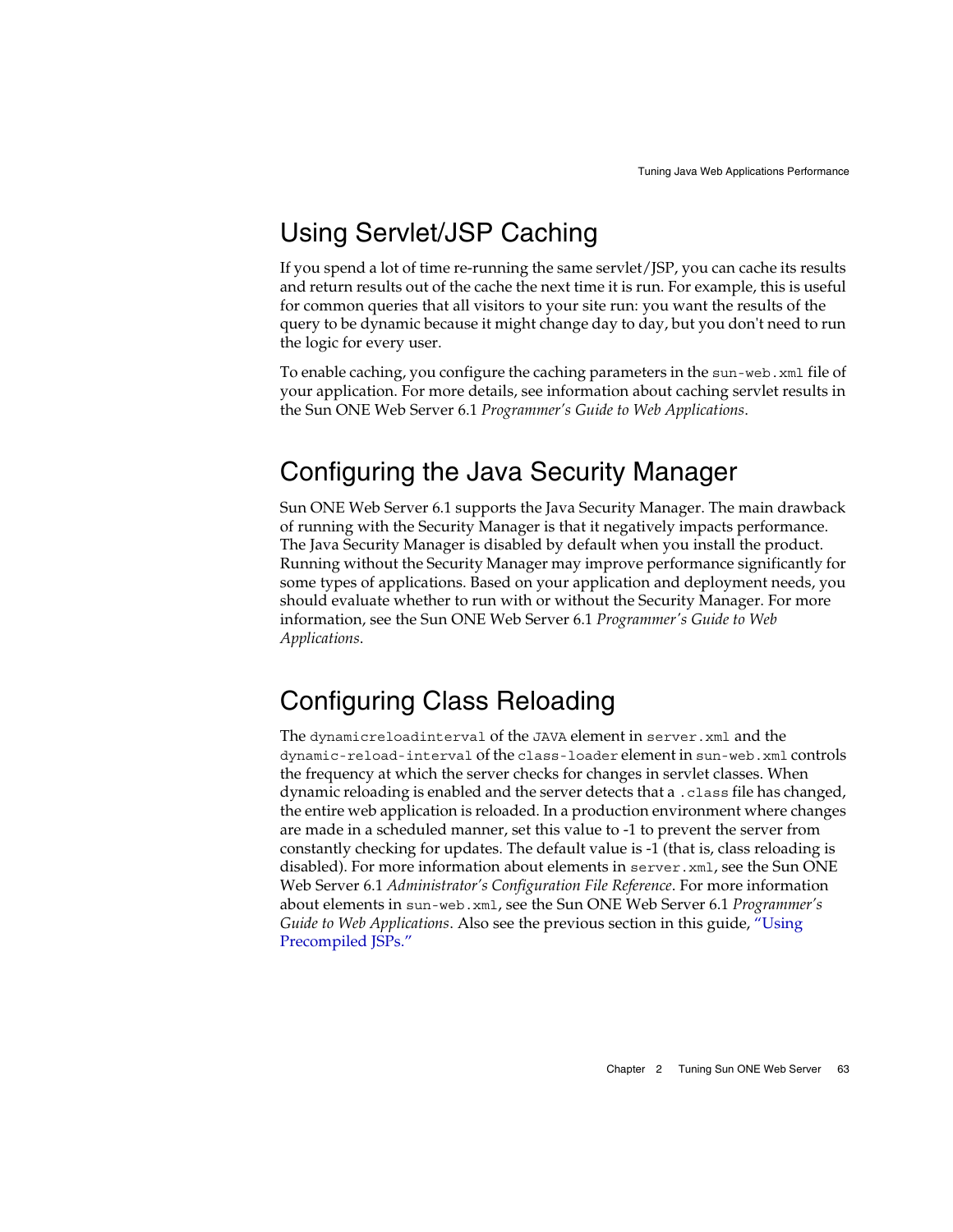## <span id="page-63-0"></span>Avoiding Directories in the Classpath

For certain applications (especially if the Java Security Manager is enabled) you can improve performance by ensuring that there are no directories in the classpath. To do so, ensure that there are no directories in the classpath elements in server.xml (serverclasspath, classpathprefix, classpathsuffix). For more information about these elements, see the Sun ONE Web Server 6.1 *Administrator's Configuration File Reference*. Also, package the web application's .class files in a .jar archive in WEB-INF/lib instead of packaging the .class files as is in WEB-INF/classes, and ensure that the .war archive does not contain a WEB-INF/classes directory.

## <span id="page-63-1"></span>Configuring the Web Application's Session **Settings**

If you have relatively short-lived sessions, try decreasing the session timeout by configuring the value of the timeOutSeconds property under the session-properties element in sun-web.xml from the default value of 10 minutes.

If you have relatively long-lived sessions, you can try decreasing the frequency at which the session reaper runs by increasing the value of the reapIntervalSeconds property from the default value of once every minute.

For more information about these settings, and about session managers, see the Sun ONE Web Server 6.1 *Programmer's Guide to Web Applications*.

In multi-process mode when the persistence-type in sun-web.xml is configured to be either s1ws60 or mmap, the session manager uses cross-process locks to ensure session data integrity. These can be configured to improve performance as described below.

### Tuning maxLocks (UNIX/Linux)

The implication of the number specified in the maxLocks property can be gauged by dividing the value of maxSessions with maxLocks. For example, if maxSessions = 1000 and you set maxLocks = 10, then approximately 100 sessions (1000/10) will contend for the same lock. Increasing maxLocks will reduce the number of sessions that contend for the same lock and may improve performance and reduce latency. However, increasing the number of locks also increases the number of open file descriptors, and reduces the number of available descriptors that would otherwise be assigned to incoming connection requests.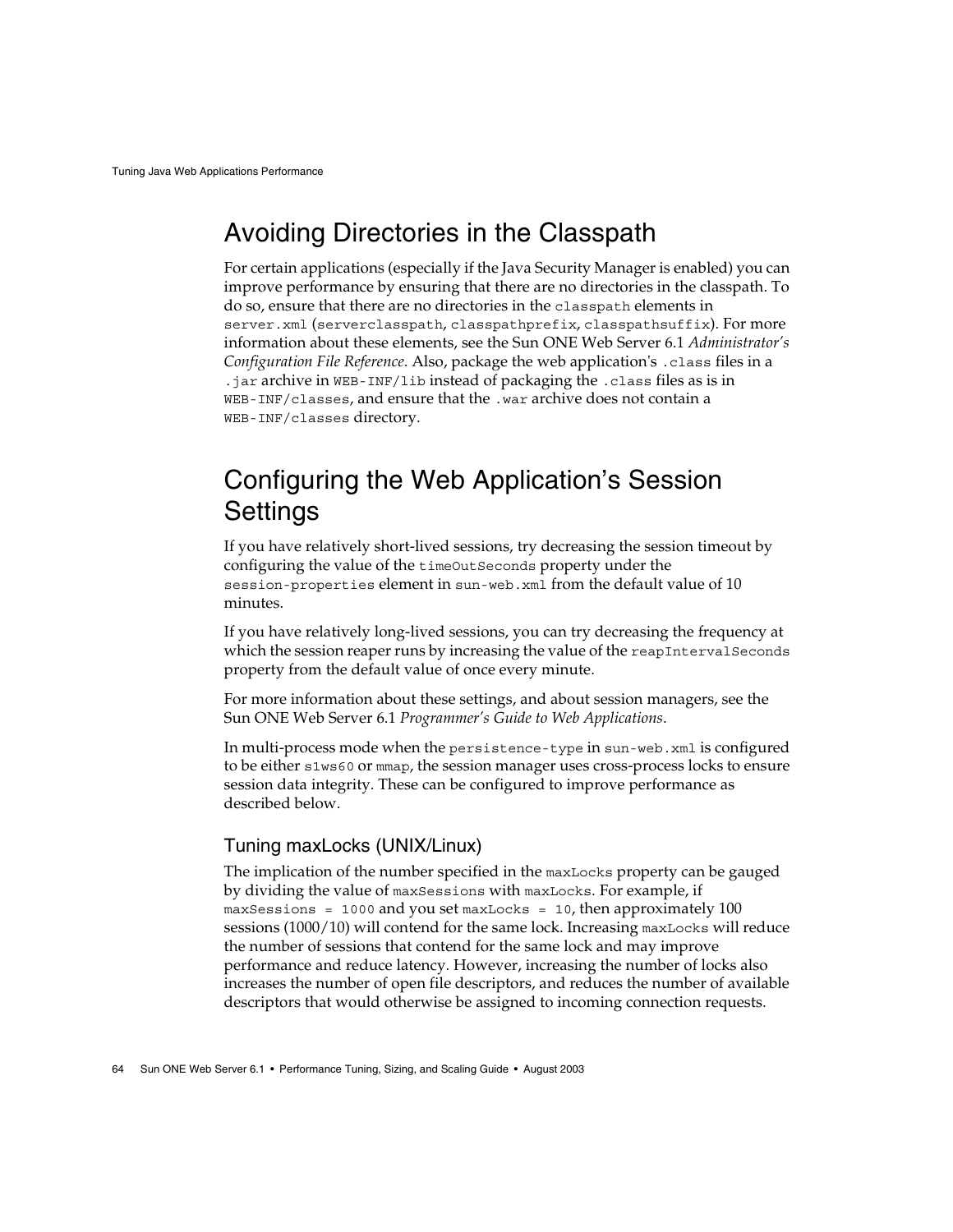For more information about these settings, see the "Session Managers" chapter in the Sun ONE Web Server 6.1 *Programmer's Guide to Web Applications*.

### Tuning MMapSessionManager (UNIX/Linux)

The following example describes the effect on process size when configuring the persistence-type="mmap" using the manager-properties properties (documented for the MMapSessionManager in the Sun ONE Web Server 6.1 *Programmer's Guide to Web Applications*):

```
maxSessions = 1000
maxValuesPerSession = 10
maxValueSize = 4096
```
This example would create a memory mapped file of size 1000 X 10 X 4096 bytes, or  $\sim$ 40 MB. As this is a memory mapped file, the process size will increase by 40 MB upon startup. The larger the values you set for these parameters, the greater will be the increase in process size.

## <span id="page-64-0"></span>Configuring JDBC Connection Pooling

A JDBC connection pool is a named group of JDBC connections to a database. These connections are created when the first request for connection is made on the pool when you start Sun ONE Web Server.

The JDBC connection pool defines the properties used to create a connection pool. Each connection pool uses a JDBC driver to establish a connection to a physical database at server start-up.

A JDBC-based application or resource draws a connection from the pool, uses it, and when no longer needed, returns it to the connection pool by closing the connection. If two or more JDBC resources point to the same pool definition, they will be using the same pool of connections at run time.

The use of connection pooling improves application performance by doing the following:

- Creating connections in advance. The cost of establishing connections is moved outside of the code that is critical for performance.
- Reusing connections. The number of times connections are created is significantly lowered.
- Controlling the amount of resources a single application can use at any moment.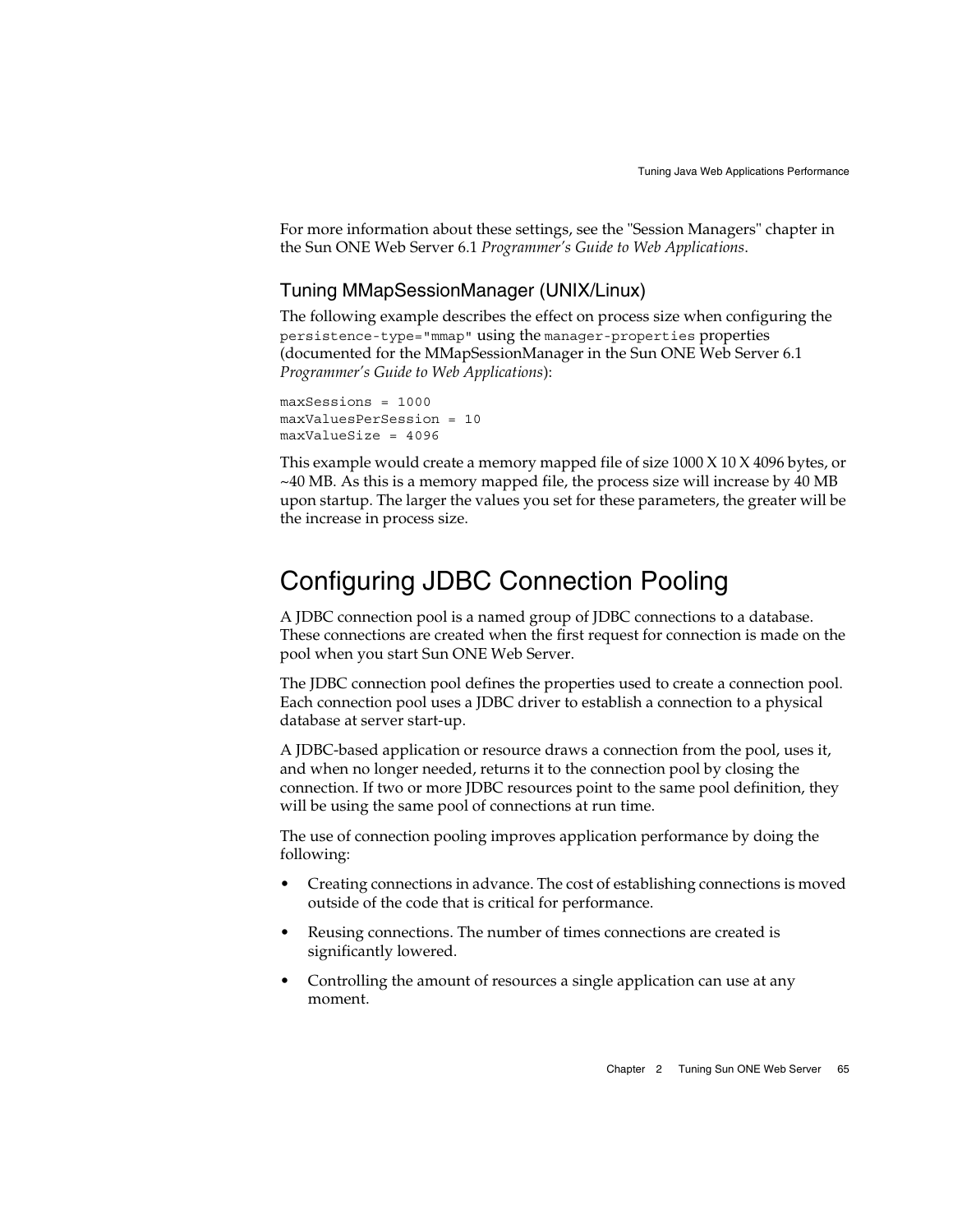JDBC connection pools can be created and edited using the Administration interface, or by editing the attributes of the JDBCCONNECTIONPOOL element in the server.xml file. For more information, see the Sun ONE Web Server 6.1 *Administrator's Guide* and the Sun ONE Web Server *6.1 Administrator's Configuration File Reference*, respectively.

**NOTE** Each defined pool is instantiated during web server startup. However, the connections are only created the first time the pool is accessed. It is recommended that you jump-start a pool before putting it under heavy load.

## <span id="page-65-0"></span>JDBC Connection Pool Attributes

Depending on your application's database activity, you may need to size connection pool attributes. Attributes of a JDBC connection pool are listed below, along with considerations relating to performance.

### name

The pool name.

### datasourceclassname

The jdbc driver class that implements javax.sql.DataSource.

### steadypoolsize

The size the pool will tend to keep during the life of the server instance. Also the initial size of the pool. Defaults to 8.

This number should be as close as possible to the expected average size of the pool. Use a high number for a pool that is expected to be under heavy load. This will minimize creation of connections during the life of the application, and will minimize pool resizing. Use a lower number if the pool load is expected to be small. This will minimize resource consumption.

### maxpoolsize

The maximum number of connections that a pool can have at any given time. Defaults to 32.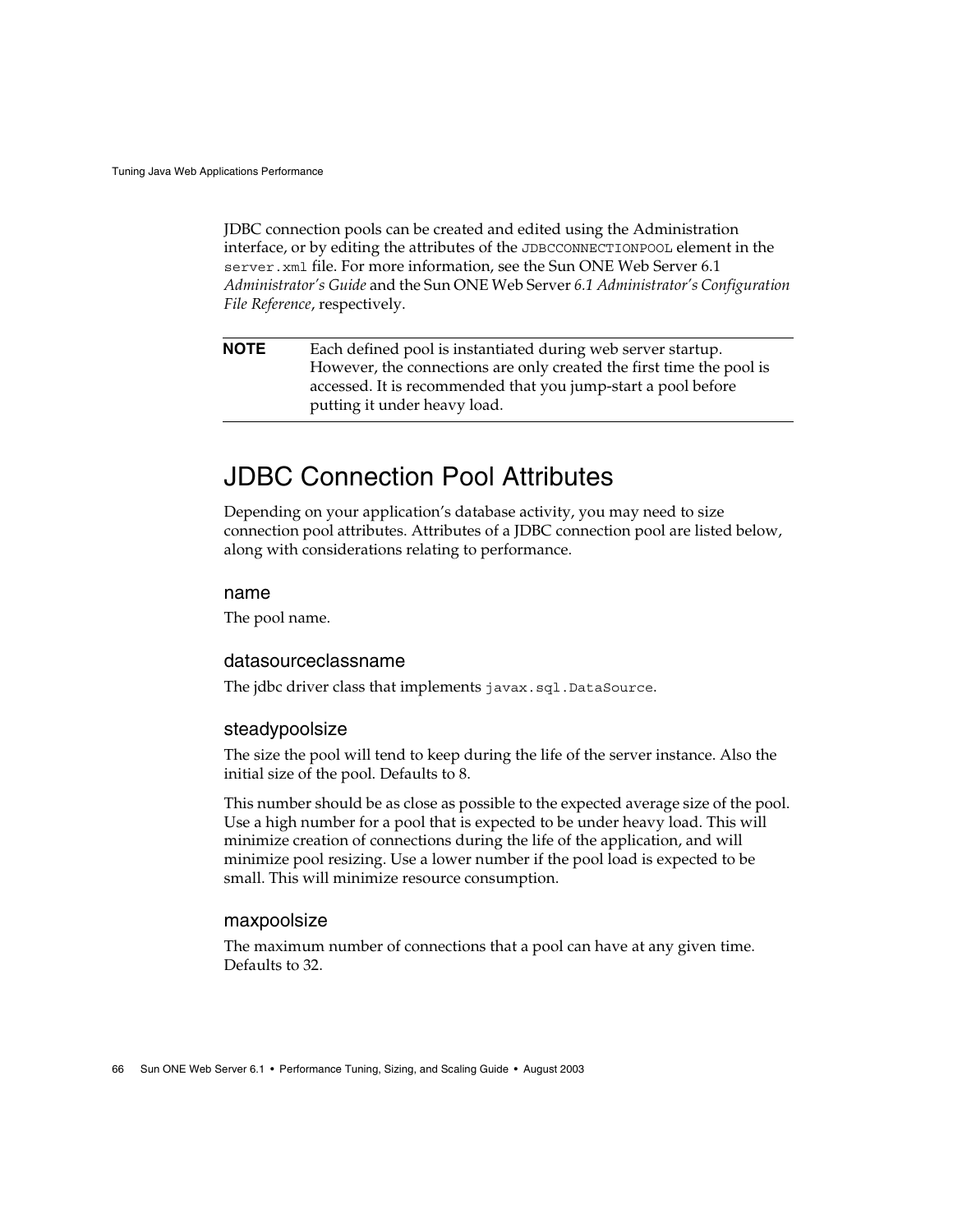Use this parameter to enforce a limit in the amount of connection resources that a pool or application can have. This limit is also beneficial to avoid application failures due to excessive resource consumption.

### poolresizequantity

Number of connections to be removed when the idletimeout timer expires. Connections that have been idle longer than the timeout are candidates for removal. When the pool size reaches steady-pool-size, the connection removal stops. Defaults to 2.

Keep this number low for pools that expect regular and steady changes in demand. A higher number is recommended for pools that expect infrequent and pronounced changes in the load.

### idletimeout

The maximum amount in seconds that a connection is ensured to remain unused in the pool. Also the intervals at which the resizer task will be scheduled.

Note that this does not control connection timeouts enforced at the database server side. Defaults to 300.

Setting this attribute to 0 prevents the connections from being closed and causes the resizing task not to be scheduled. This is recommended for pools that expect continuous high demand. Otherwise, administrators are advised to keep this timeout shorter than the database server-side timeout (if such timeouts are configured on the specific vendor's database), to prevent accumulation of unusable connections in the pool.

### maxwaittime

The amount of time in milliseconds that a request waits for a connection in the queue before timing out. Defaults to 60000.

Setting this attribute to 0 causes a request for a connection to wait indefinitely. This could also improve performance by keeping the pool from having to account for connection timers.

### connectionvalidationrequired

If set to true, the pool will always execute a call on the connection to verify its validity. Defaults to off.

The overhead caused by this call can be avoided by setting the parameter to false.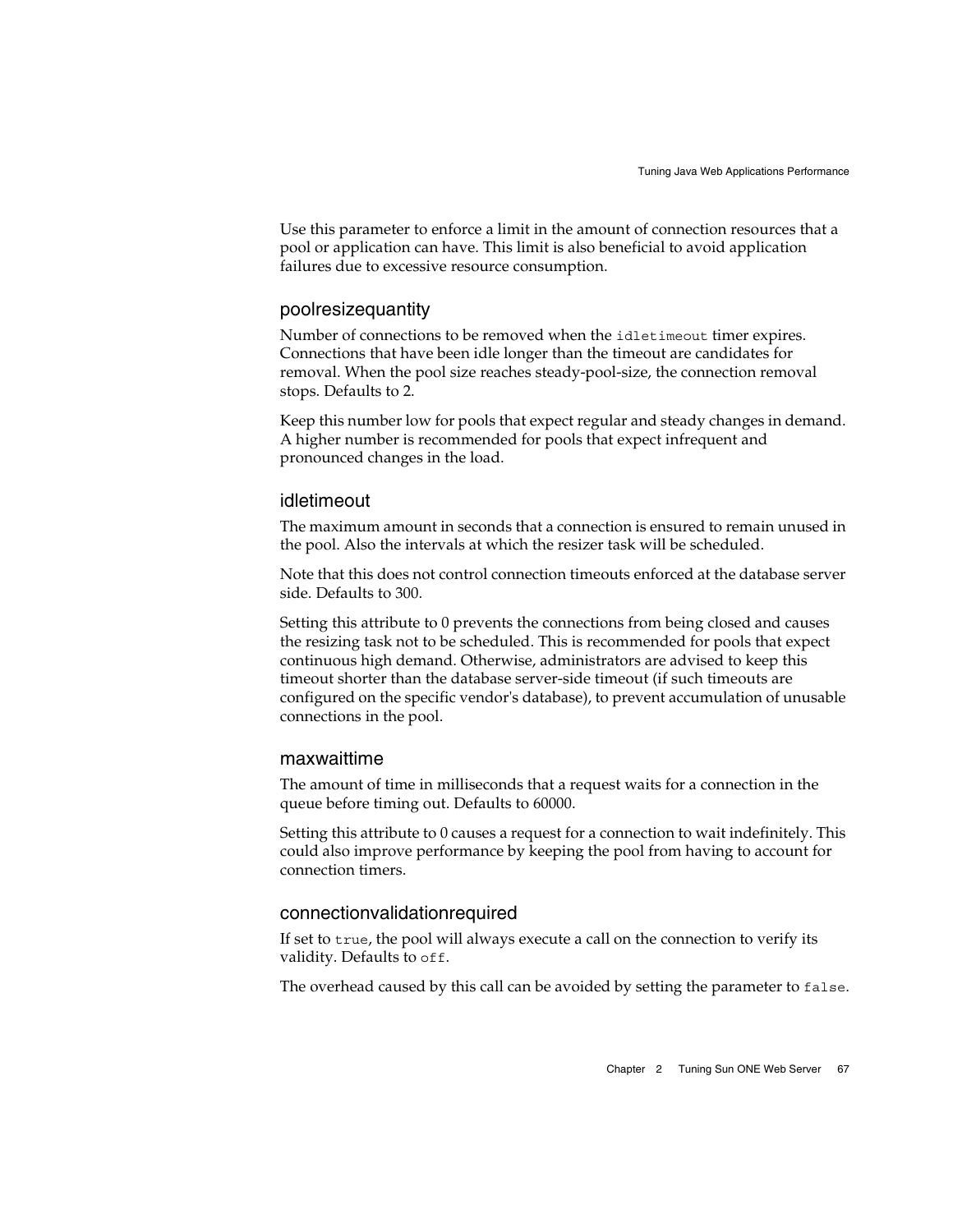### connectionvalidationmethod

The method used for validation. Defaults to auto-commit.

If validation is needed, the methods auto-commit and meta-data are less costly than the method table. The first two require a method call, but they might not be effective if the JDBC driver caches the result of the call. The third method is almost always effective, but it requires the execution of a SQL statement, and thus is less performance-friendly.

### validationtablename

The user-defined table to be use for validation. Defaults to test.

If this method is used, it is strongly recommended that the table used be dedicated only to validation, and the number of rows in the table be kept to a minimum.

### failallconnections

Indicates whether all connection in the pool are re-created when one is found to be invalid or only the invalid one. Only applicable if connectionvalidationrequired is set to true. Defaults to off.

If set to true, all of the re-creation work will be done in one step, and the thread requesting the connection will be heavily affected. If set to false, the load of re-creating connections will be distributed betwen the threads requesting each connection.

### transactionisolationlevel

Specifies the Transaction Isolation Level on the pooled database connections. This setting is optional and has no default.

If left empty, the default isolation level of the connection will be left intact. Setting it to any value will incur the small performance penalty cause by the method call.

### isolationlevelguaranteed

Only applicable if a transactionisolationlevel has been specified. Defaults to off.

Leaving this as off or false will cause the isolation level to be set only when the connection is created. Setting this to true will set the level every time the connection is leased to an application. It is recommended that you leave this set to false.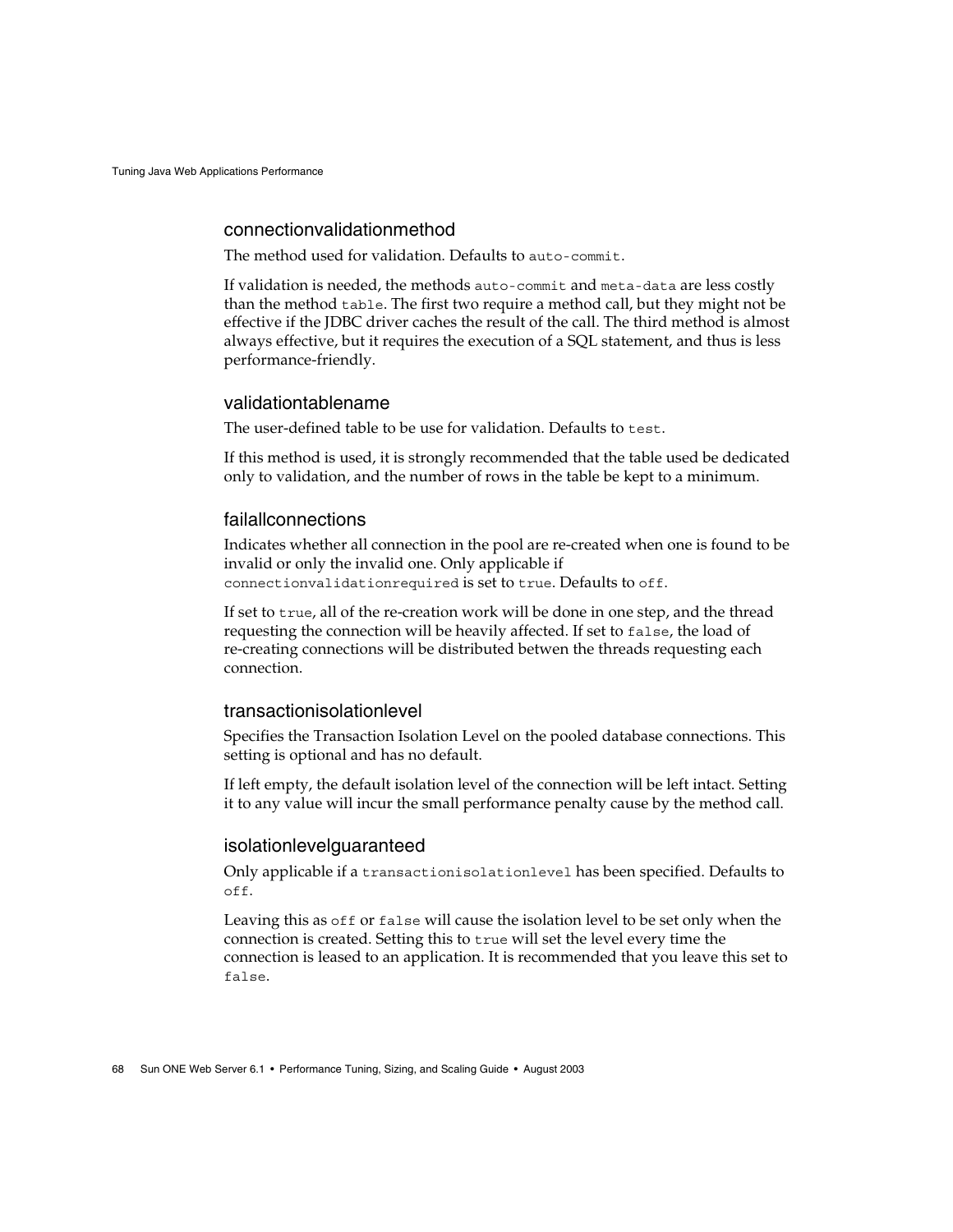# Miscellaneous Performance Topics

This chapter provides miscellaneous performance information and includes the following topics:

- [Miscellaneous magnus.conf Directives](#page-68-0)
- [Miscellaneous obj.conf Parameters](#page-71-0)
- [Using Quality of Service](#page-72-0)
- [Using Load Balancing](#page-73-0)

# <span id="page-68-0"></span>Miscellaneous magnus.conf Directives

The following topics discuss magnus.conf directives you can use to configure your server to function more effectively:

- **[Buffer Size](#page-69-0)**
- [Connection Timeout](#page-69-1)
- [CGIStub Processes \(UNIX/Linux\)](#page-69-2)

For a complete list and description of magnus.conf directives, see the Sun ONE Web Server 6.1 *Administrator's Configuration File Reference*.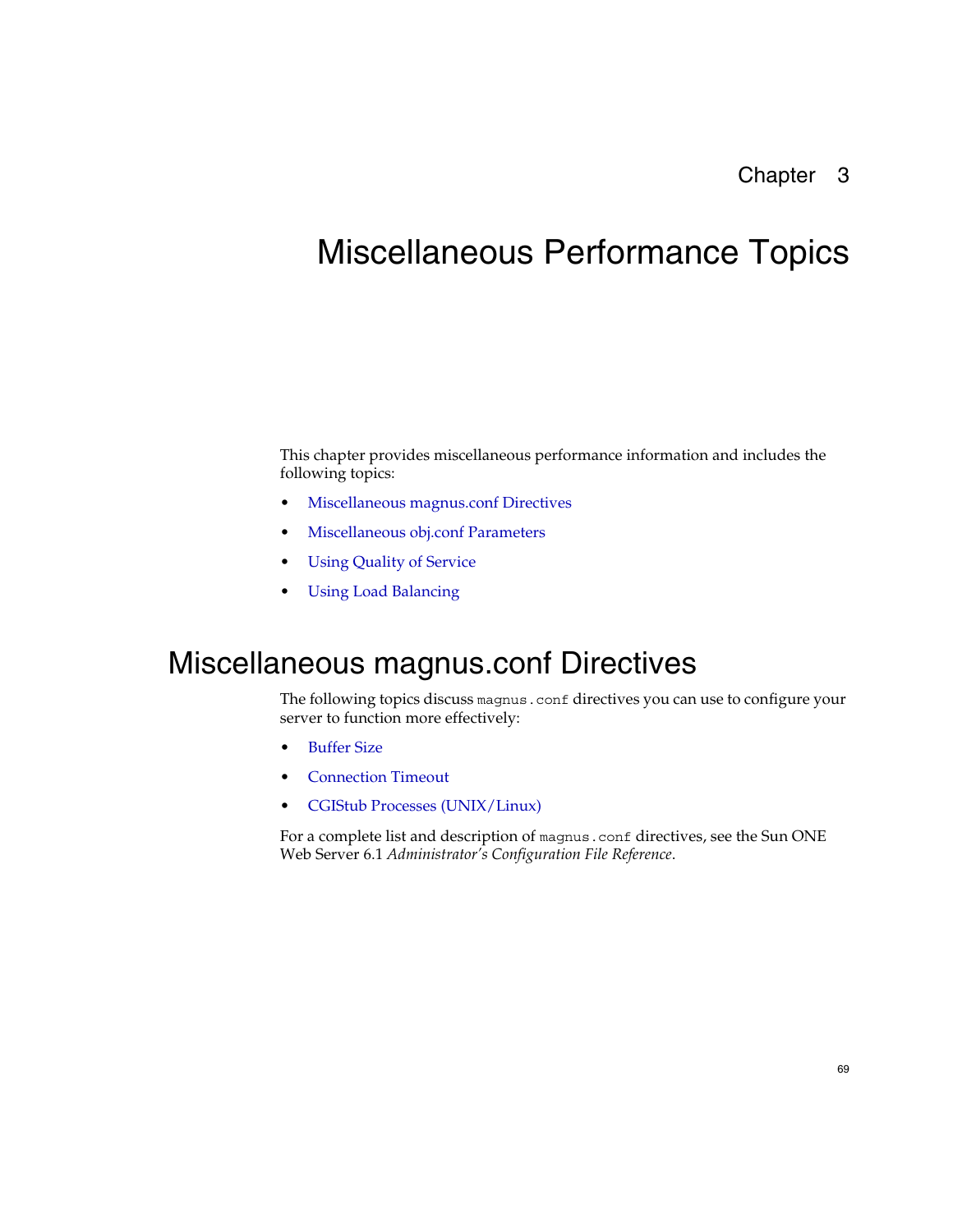## <span id="page-69-0"></span>Buffer Size

You can specify the size of the send buffer (SndBufSize) and the receiving buffer (RcvBufSize) at the server's sockets. For more information regarding these buffers, see your UNIX/Linux documentation.

### Tuning

You can set the buffer size by:

- Editing the SndBufSize and RcvBufSize parameters in magnus.conf
- Setting or changing the SndBufSize and RcvBufSize values in the Magnus Editor of the Server Manager

# <span id="page-69-1"></span>Connection Timeout

You can specify the number of seconds the server waits for data to arrive from the client before closing the connection by using the AcceptTimeout directive. If data does not arrive before the timeout expires, the connection is closed. This is set to 30 seconds by default. Under most circumstances, you won't need to change this setting. You can free up threads by setting this to less than the default, but you might also disconnect users with slower connections.

### Tuning

You can set Accept Timeout by:

- Editing the AcceptTimeout parameter in magnus.conf
- Setting or changing the AcceptTimeout value in the Magnus Editor of the Server Manager

# <span id="page-69-2"></span>CGIStub Processes (UNIX/Linux)

You can adjust the CGIStub parameters on UNIX/Linux systems. In Sun ONE Web Server, the CGI engine creates CGIStub processes as needed. On systems that serve a large load and rely heavily on CGI-generated content, it is possible for the CGIStub processes to consume all system resources. If this is happening on your server, the CGIStub processes can be tuned to restrict how many new CGIStub processes can be spawned, their timeout value, and the minimum number of CGIStub processes that will be running at any given moment.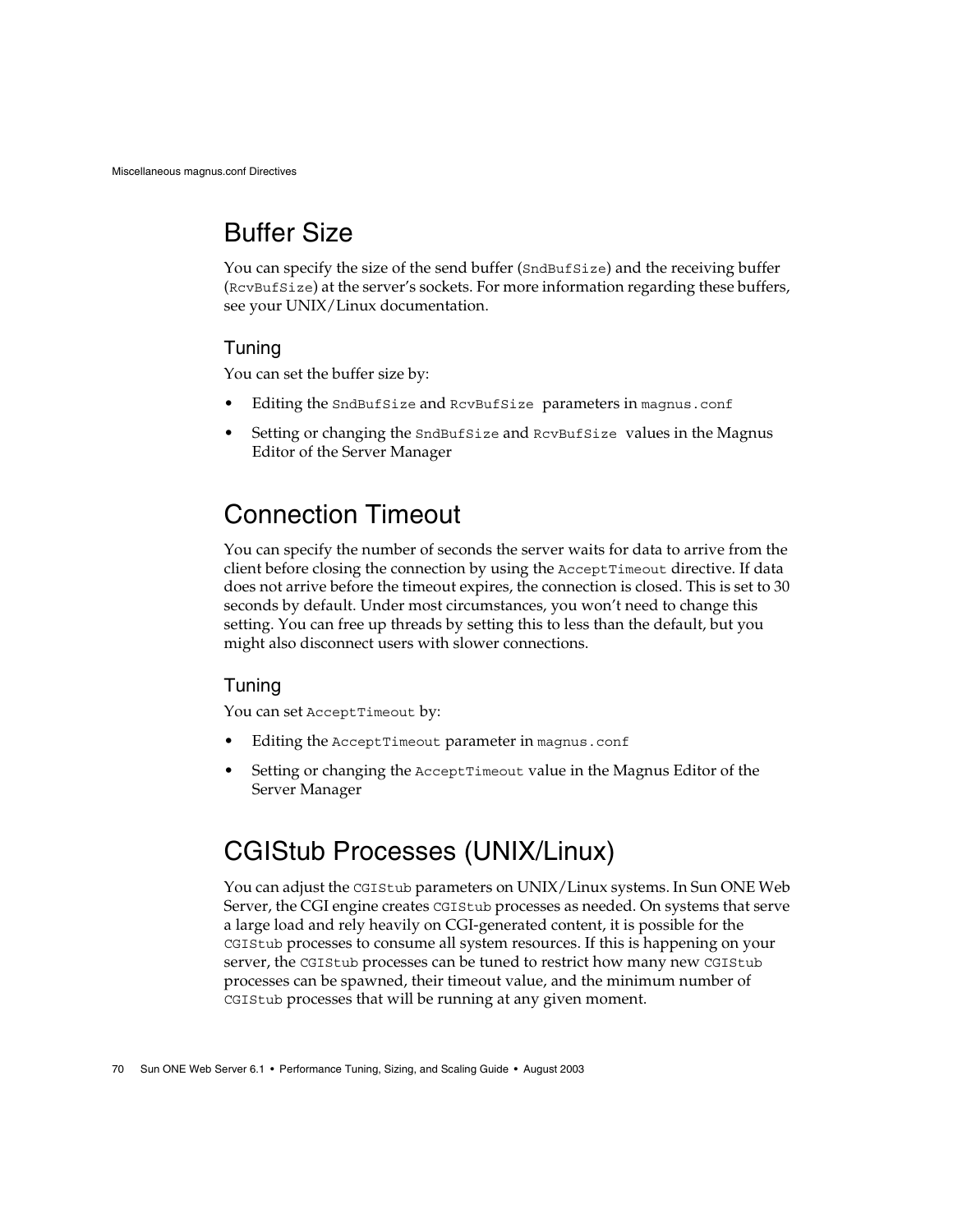**NOTE** If you have an init-cgi function in the magnus.conf file and you are running in multi-process mode, you must add LateInit = yes to the init-cgi line.

The four directives and their defaults that can be tuned to control Cgistub are:

- MinCGIStubs
- MaxCGIStubs
- CGIStubIdleTimeout
- CGIExpirationTimeout

MinCGIStubs controls the number of processes that are started by default. The first CGIStub process is not started until a CGI program has been accessed. The default value is 2. If you have a init-cgi directive in the magnus.conf file, the minimum number of CGIStub processes are spawned at startup.

MaxCGIStubs controls the maximum number of CGIStub processes the server can spawn. This is the maximum concurrent CGIStub processes in execution, not the maximum number of pending requests. The default value shown should be adequate for most systems. Setting this too high may actually reduce throughput. The default is 10.

CGIStubIdleTimeout causes the server to kill any CGIStub processes that have been idle for the number of seconds set by this directive. Once the number of processes is at MinCGIStubs, it does not kill any more processes. The default is 45.

CGIExpirationTimeout limits the maximum time in seconds that CGI processes can run.

### Tuning

You can set the CGIStub processes by:

- Editing them in magnus.conf
- Setting or changing their values in the Magnus Editor of the Server Manager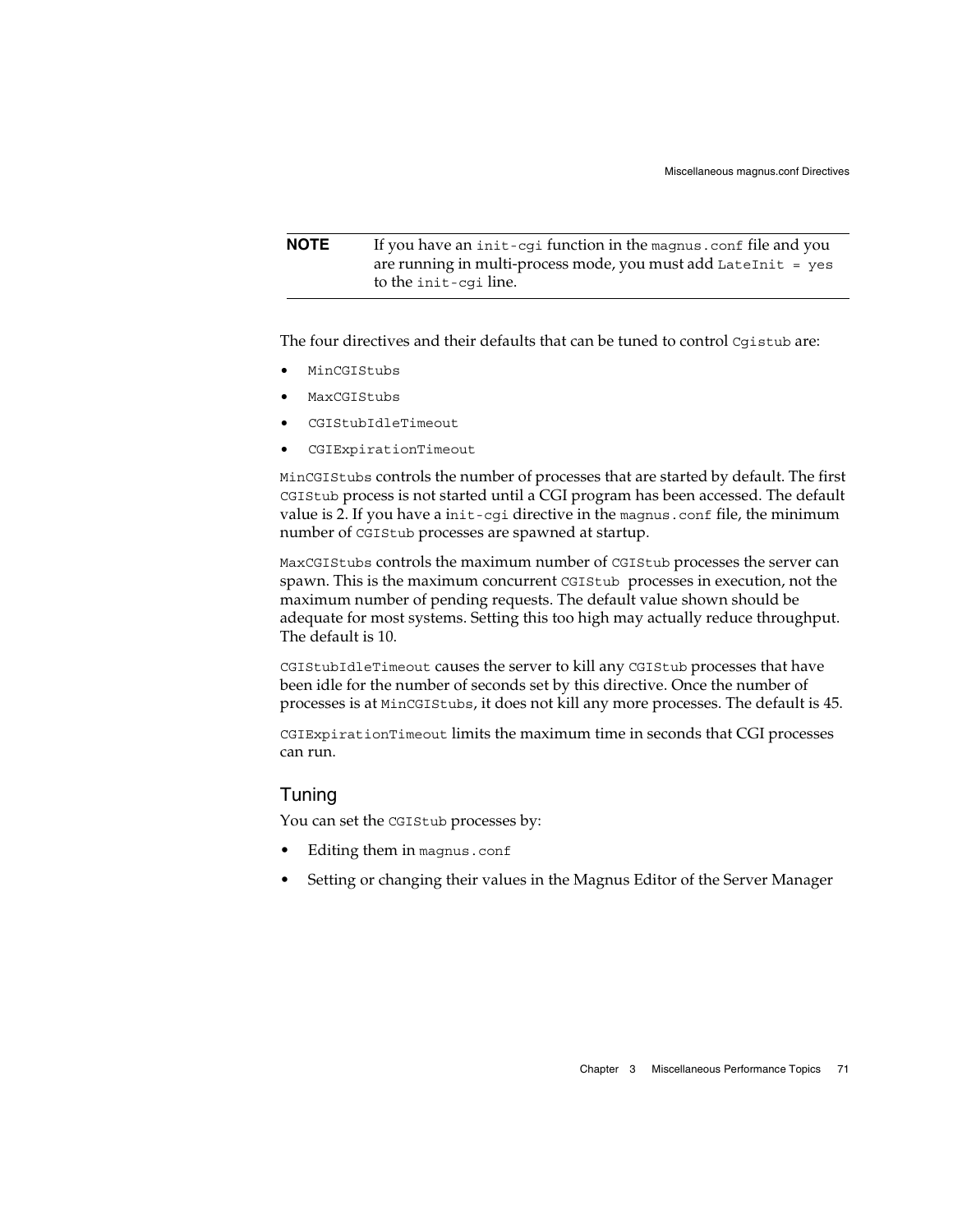# <span id="page-71-0"></span>Miscellaneous obj.conf Parameters

You can use some  $obj$ .conf function parameters to improve your server's performance, as discussed in the topics in this section:

- [find-pathinfo-forward](#page-71-1)
- [nostat](#page-72-1)

In addition to these parameters, see ["Using the nocache Parameter" on page 56](#page-55-2) for information about the nocache parameter.

For more information about obj.conf, see the Sun ONE Web Server 6.1 *Administrator's Configuration File Reference*.

## <span id="page-71-1"></span>find-pathinfo-forward

The parameter find-pathinfo-forward for the PathCheck function find-pathinfo and the NameTrans functions pfx2dir and assign-name can help you improve your performance. The find-pathinfo-forward parameter instructs the server to search forward for PATH\_INFO in the path after ntrans-base, instead of backward from the end of path in the server function find-pathinfo.

**NOTE** The server ignores the find-pathinfo-forward parameter if the ntrans-base parameter is not set in rq->vars when the server function find-pathinfo is called. By default, ntrans-base is set.

### **Example**

```
NameTrans fn="pfx2dir" find-pathinfo-forward="" from="/cgi-bin" 
dir="/export/home/cgi-bin" name="cgi"
NameTrans fn="assign-name" from="/perf" find-pathinfo-forward="" 
name="perf"
```
This feature can improve performance for certain URLs by doing fewer stats in the server function find-pathinfo. On Windows, you can also use this feature to prevent the server from changing "\" to "/" when using the PathCheck server function find-pathinfo.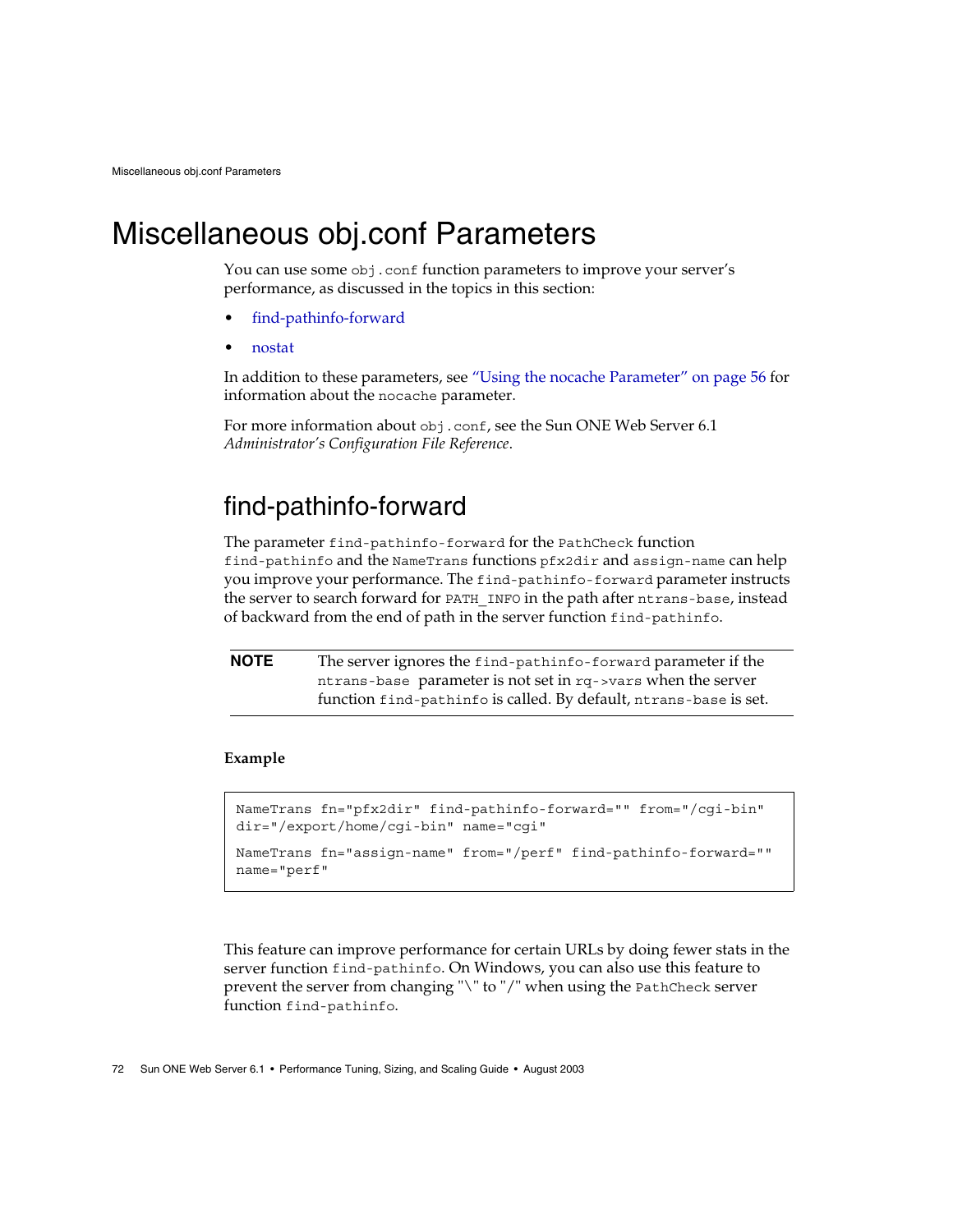#### nostat

You can specify the parameter nostat in the NameTrans function assign-name to prevent the server from doing a stat on a specified URL whenever possible. Use the following syntax:

```
nostat=virtual-path
```
#### **Example**

```
<Object name=default>
NameTrans fn="assign-name" from="/nsfc" nostat="/nsfc" 
name="nsfc"
</Object>
<Object name=nsfc>
Service fn=service-nsfc-dump
</Object>
```
In the previous example, the server does not stat for path /*ntrans-base*/nsfc and /*ntrans-base*/nsfc/\* if *ntrans-base* is set. If *ntrans-base* is not set, the server does not stat for URLs /nsfc and /nsfc/\*. By default, *ntrans-base* is set. The example assumes the default PathCheck server functions are used.

When you use nostat= *virtual-path* in the assign-name NameTrans, the server assumes that stat on the specified *virtual-path* will fail. Therefore, use nostat only when the path of the *virtual-path* does not exist on the system, for example, in NSAPI plugin URLs. Using nostat on those URLs improves performance by avoiding unnecessary stats on those URLs.

### Using Quality of Service

The quality of service features allow you to limit the amount of bandwidth and number of connections for a server instance, class of virtual servers, or an individual virtual server. You can set these performance limits, track them, and optionally enforce them.

For more information about using the quality of service features, see the Sun ONE Web Server 6.1 *Administrator's Guide*.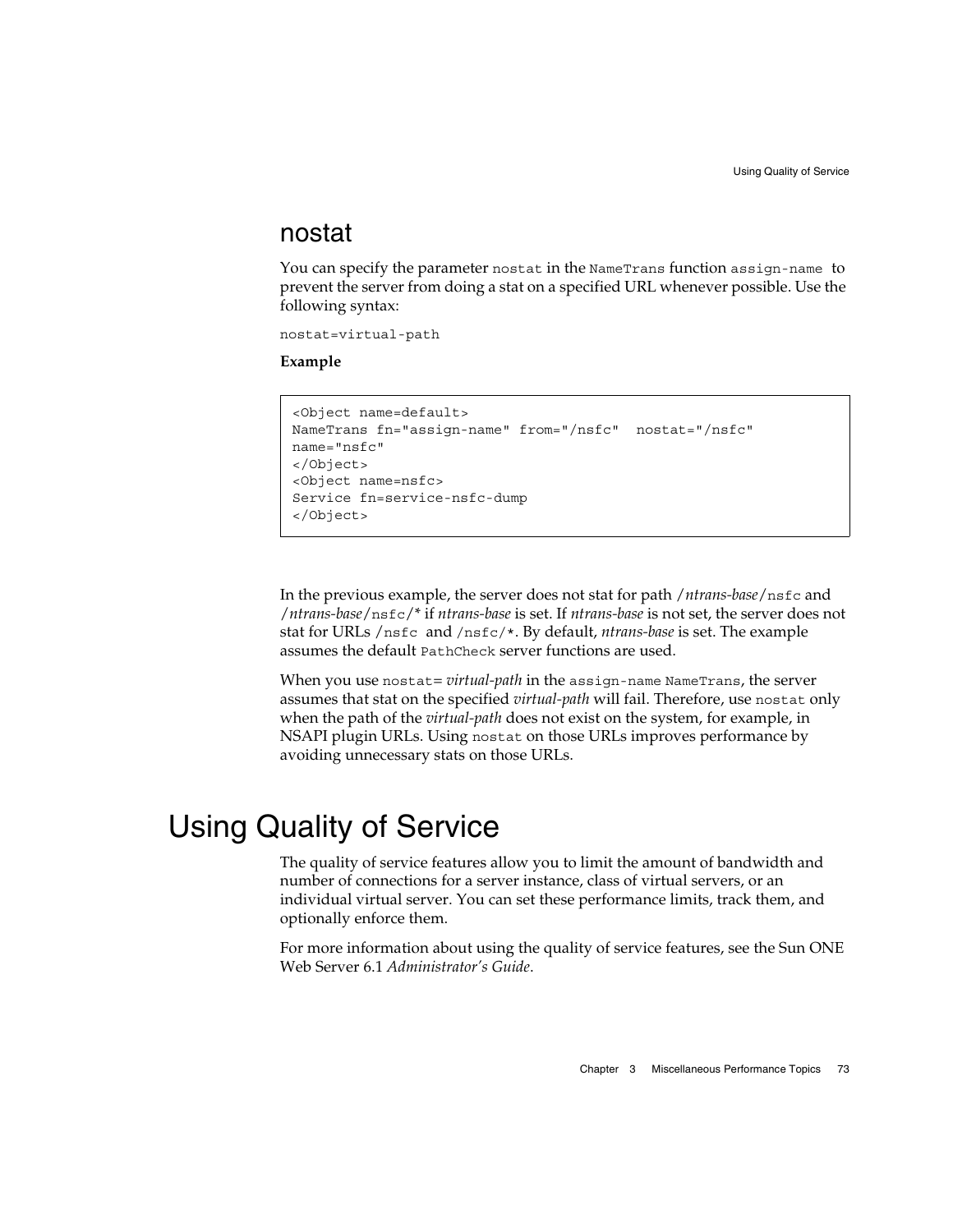# Using Load Balancing

With load balancing, the amount of server traffic is divided between two or more computers so that more work gets done in the same amount of time and all online users will generally be served faster. Third-party plugins can be used to provide load balancing capabilities for Sun ONE Web Server. Contact load balancing plugin providers for information about solutions that work with Sun ONE Web Server.

### Using libloadbal

You can use the load balancing plugin libloadbal to allow your server to execute a program when certain thread load conditions are met, so a load distribution product on the front-end can redistribute the load.

There are two methods that you can use to trigger the load balancer to increase or decrease load, standard or aggressive:

**• Standard**

Base load decisions on the number of queued requests. This is a passive approach. By letting the queue fill up you are already delaying some requests. In this case, you want the HighThreshold to be a low value and LowThreshold to be a high value.

**• Aggressive**

Base load decisions on the number of active threads in the pool. This is designed to more tightly control the requests so that you would reduce the load before requests get queued.

#### Library configuration

To enable the plugin, you must modify magnus.conf manually. This should look something like this:

```
Init fn="load-modules" funcs="init-resonate" 
shlib="server_root/bin/https/lib/libloadbal.so"
Init fn="init-resonate" ThreadPool="sleep" 
EventExePath="/tools/ns/bin/perl5" LateInit="yes" 
CmdLow="/opt/SUNWwbsvr/plugins/loadbal/CmdLow.pl" 
CmdHigh="/opt/SUNWwbsvr/plugins/loadbal/CmdHigh.pl"
```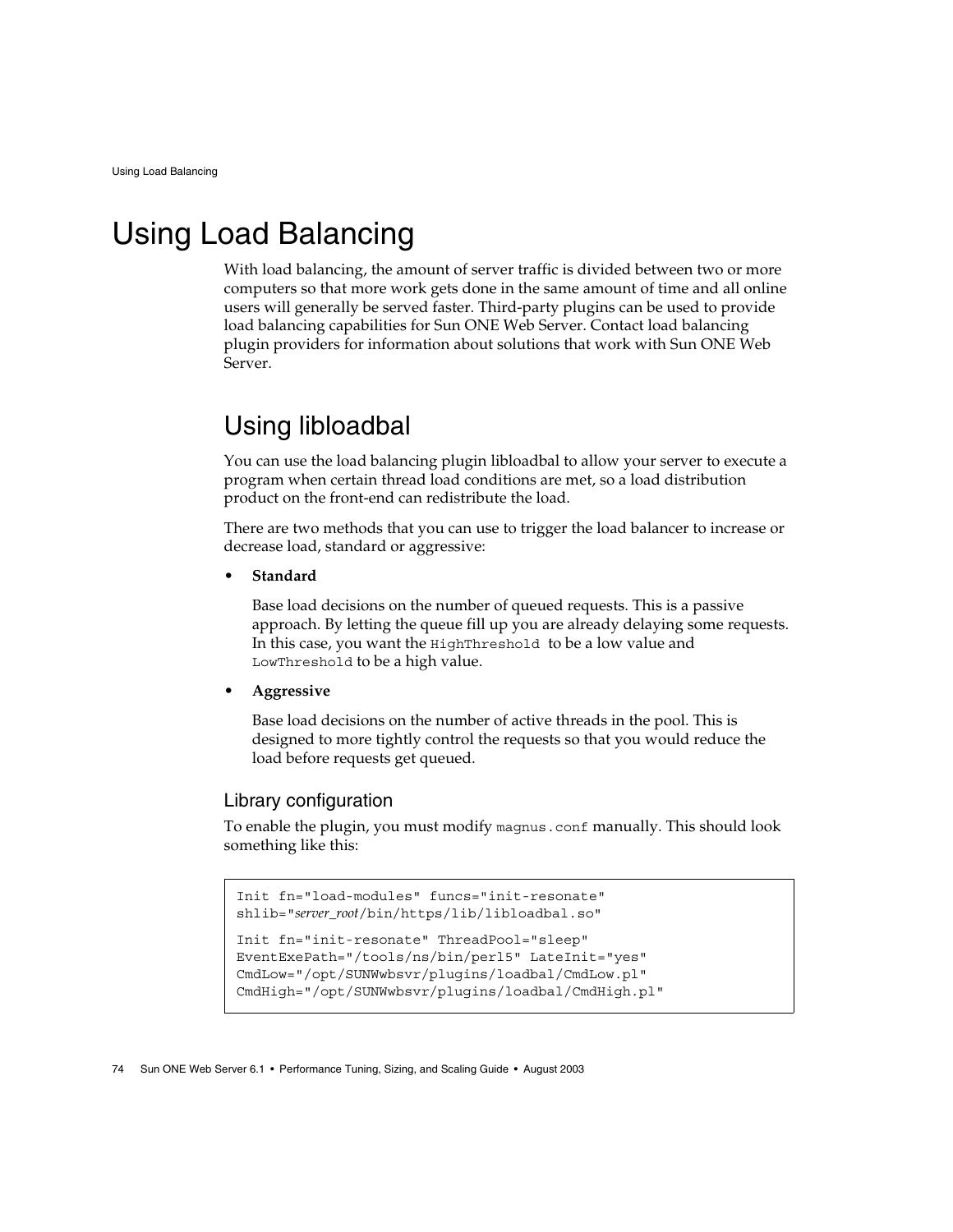The init-resonate function can take the following parameters:

| <b>Parameter</b> | <b>Description</b>                                                                                                                                      |
|------------------|---------------------------------------------------------------------------------------------------------------------------------------------------------|
| ThreadPool       | Name of the thread pool to monitor.                                                                                                                     |
| Aggressive       | If set to TRUE, this argument causes the plugin to use the pool<br>thread count rather than the queue thread count.                                     |
| PollTime         | How frequently to check the thread status. The default is 2000<br>milliseconds.                                                                         |
| HighThreshold    | Defines the queue size/# of threads where $HighCmd$ is<br>executed to increase load on the server. The default is 4096.                                 |
| LowThreshold     | Defines the queue size/# of threads where the LowCmd is<br>executed to decrease load on the server. The default is 1.                                   |
| EventExePath     | Pointer to the script program you want to run (for instance,<br>/usr/bin/perl or /bin/sh). Defaults to perl or<br>perl. exe, depending on the platform. |
| CmdLow           | Pointer to the script to be run when the LowThreshold is<br>met.                                                                                        |
| ArgsLow          | Arguments to send to CmdLow.                                                                                                                            |
| CmdHigh          | Pointer to the script to be run when the HighThreshold is<br>met.                                                                                       |
| ArqsHiqh         | Arguments to send to CmdHigh.                                                                                                                           |

**Table 3-1** init-resonate Parameters

| <b>NOTE</b> | You must specify LateInit="yes" when loading this module. The  |
|-------------|----------------------------------------------------------------|
|             | module creates a monitoring thread, and this monitoring thread |
|             | must start after ns-httpd has started.                         |

If you set LogVerbose on in magnus.conf, the error log contains information on how the plugin is configured and when it is invoked.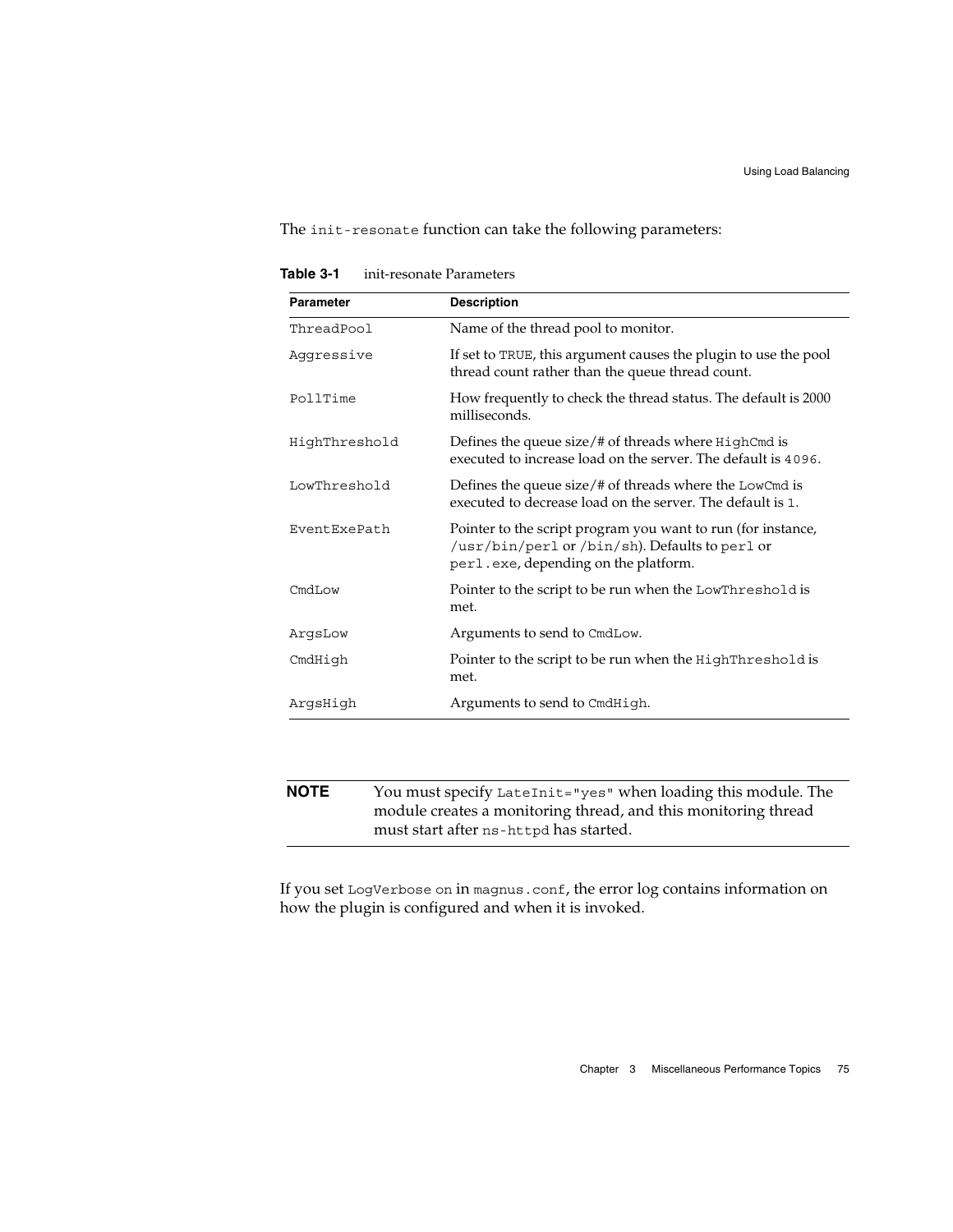A sample of the information in the error log is shown below:

```
[12/Jun/2003:09:36:35] verbose (20685): Resonate plugin watching 
thread pool sleep 
[12/Jun/2003:09:36:35] verbose (20685): Resonate plugin 
aggressive setting is FALSE 
[12/Jun/2003:09:36:35] verbose (20685): Resonate plugin poll time 
set to 2000 
[12/Jun/2003:09:36:35] verbose (20685): Resonate plugin 
HighThreshold set to 5 
[12/Jun/2003:09:36:35] verbose (20685): Resonate plugin 
LowThreshold set to 1 
[12/Jun/2003:09:36:35] verbose (20685): Resonate plugin event 
executable path set to /tools/ns/bin/perl5 
[12/Jun/2003:09:36:35] verbose (20685): Resonate plugin low 
command set to /opt/SUNWwbsvr/plugins/loadbal/CmdLow.pl 
[12/Jun/2003:09:36:35] verbose (20685): Resonate plugin high 
command set to /opt/SUNWwbsvr/plugins/loadbal/CmdHigh.pl
```
This is what the log entries will look like when LogVerbose on is set and the plugin is activated:

```
[12/Jun/2003:09:40:12] verbose (20699): Resonate plugin reducing 
load. 
[12/Jun/2003:09:40:14] verbose (20699): Resonate plugin reducing 
load. 
[12/Jun/2003:09:40:16] verbose (20699): Resonate plugin reducing 
load. 
[12/Jun/2003:09:40:18] verbose (20699): Resonate plugin reducing 
load. 
[12/Jun/2003:09:40:20] verbose (20699): Resonate plugin reducing 
load. 
[12/Jun/2003:09:40:30] verbose (20699): Resonate plugin 
increasing load.
```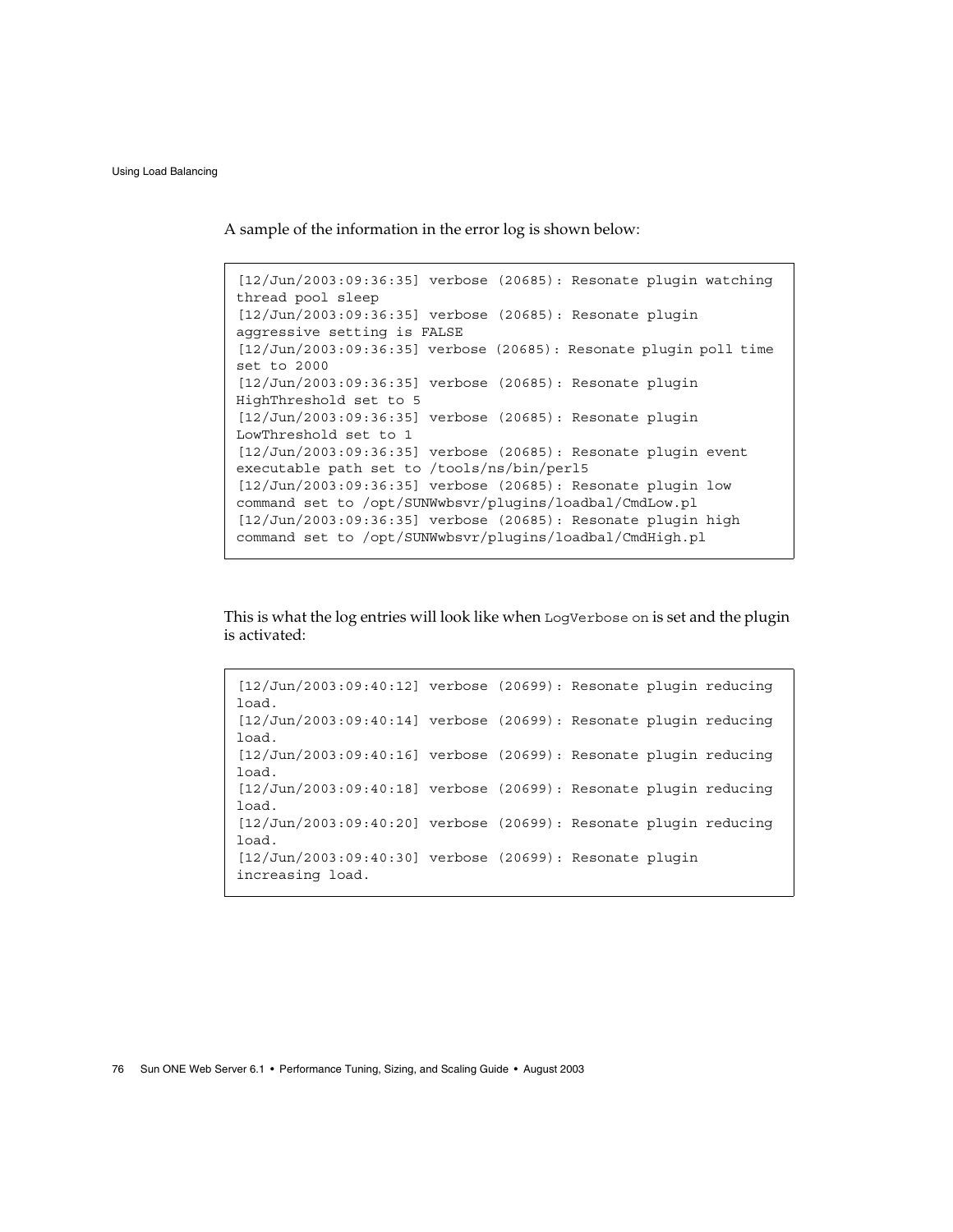#### **Testing**

To test the load balancer, you can create an NSAPI plugin that prints an HTML page and then calls sleep() for a period to simulate execution time. This way you can build up a simulated load on the server and ensure that the load balancer commands are working properly.

To configure the sample program:

**1.** Add a new mime.type so this isn't run for every request by modifying config/mime.types and adding:

type=magnus-internal/sleep exts=sleep

**2.** Create a file in your document root directory with the extension of .sleep.

It doesn't matter if anything is in this file; it is used only as a placeholder.

**3.** Load the module into the server by editing magnus.conf.

```
Init fn="load-modules" funcs="dosleep" 
shlib="/opt/SUNWwbsvr/plugins/nsapi/examples/dosleep.so" 
pool="sleep"
```
In the example above, you are changing shlib to the location of the library, and setting pool to the name of the thread pool you defined earlier.

**4.** Add this Service line where the others are found (note that order is not important):

```
Service method="(GET|HEAD)" fn="dosleep" duration="10" 
type="magnus-internal/sleep"
```
The argument duration tells the server how long to sleep for each request in seconds.

**5.** Restart your server.

You should now be ready to test the load balancer plugin. The NSAPI plugin will keep the threads busy long enough to simulate your desired load. The load balancing plugin is tested by retrieving the .sleep file you created earlier.

#### Sample

Below is a sample dosleep.c:

```
#ifdef XP_WIN32
#define NSAPI_PUBLIC __declspec(dllexport)
#else /* !XP WIN32 */#define NSAPI_PUBLIC
#endif /* !XP_WIN32 */
```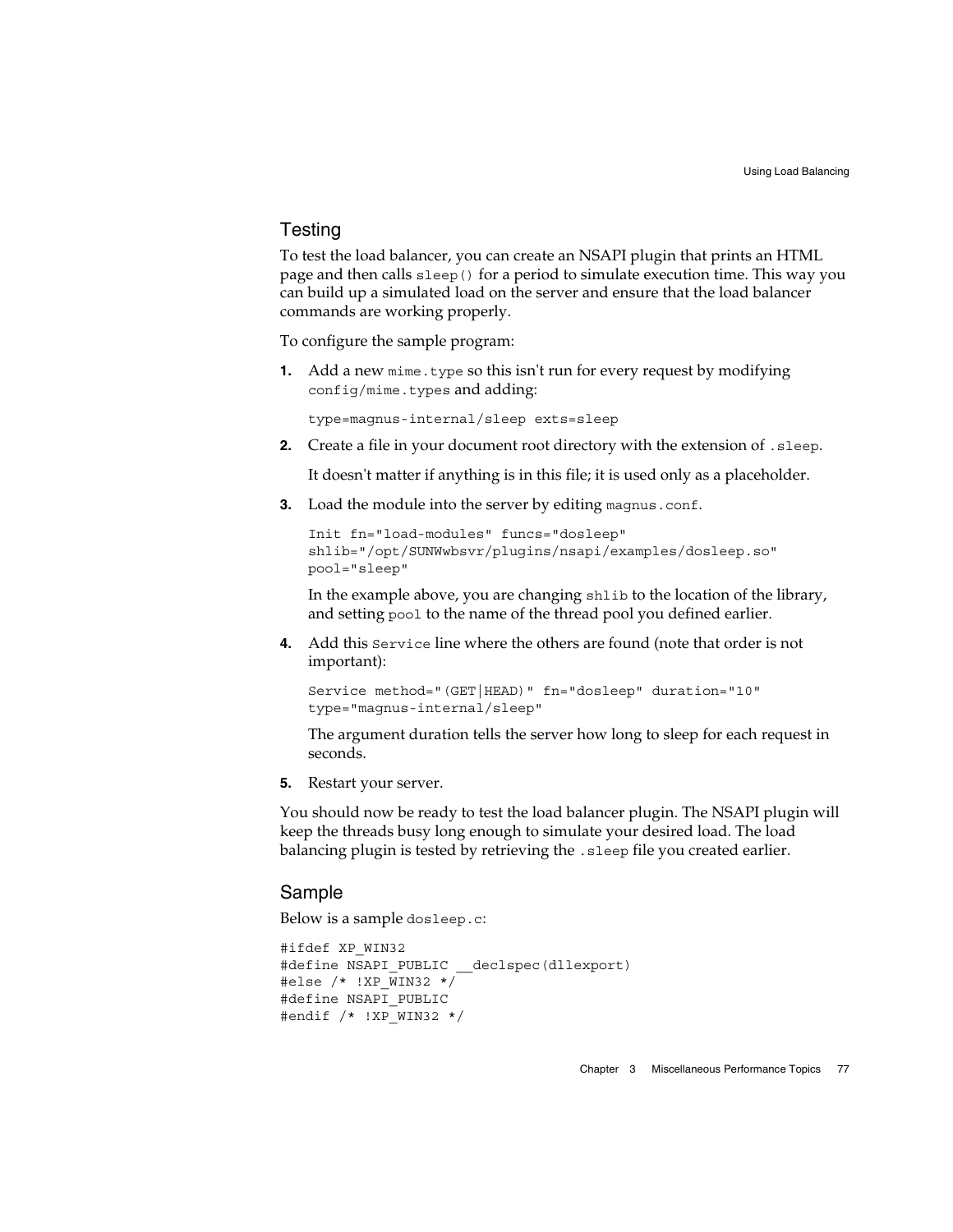```
#include "nsapi.h"
#define BUFFER_SIZE 1024
#ifdef cplusplus
extern "C"
#endif
NSAPI PUBLIC int dosleep(pblock *pb, Session *sn, Request *rq)
{
    char buf[BUFFER_SIZE];
    int length, duration;
   char *dur = phlock findval("duration", pb);if (!dur) {
       log error(LOG WARN, "dosleep", sn, rq, "Value for duration
is not set.");
       return REQ_ABORTED;
    }
    duration = atoi(dur);/* We need to get rid of the internal content type. */param_free(pblock_remove("content-type", rq->srvhdrs));
    pblock_nvinsert("content-type", "text/html", rq->srvhdrs);
   protocol status(sn, rq, PROTOCOL OK, NULL);
    /* get ready to send page */
   protocol start response(sn, rq);
    /* fill the buffer with our message */
    length = util snprintf(buf, BUFFER SIZE,
"<title>%s</title><h1>%s</h1>\n", "Sleeping", "Sleeping");
    length += util_snprintf(&buf[length], BUFFER_SIZE - length, 
"Sample NSAPI that is sleeping for %d seconds...\n", duration);
    /* write the message to the client */if (net_write(sn->csd, buf, length) == IO_ERROR)
    \mathcal{L}return REQ_EXIT;
    }
   sleep(duration);
   return REQ_PROCEED;
}
```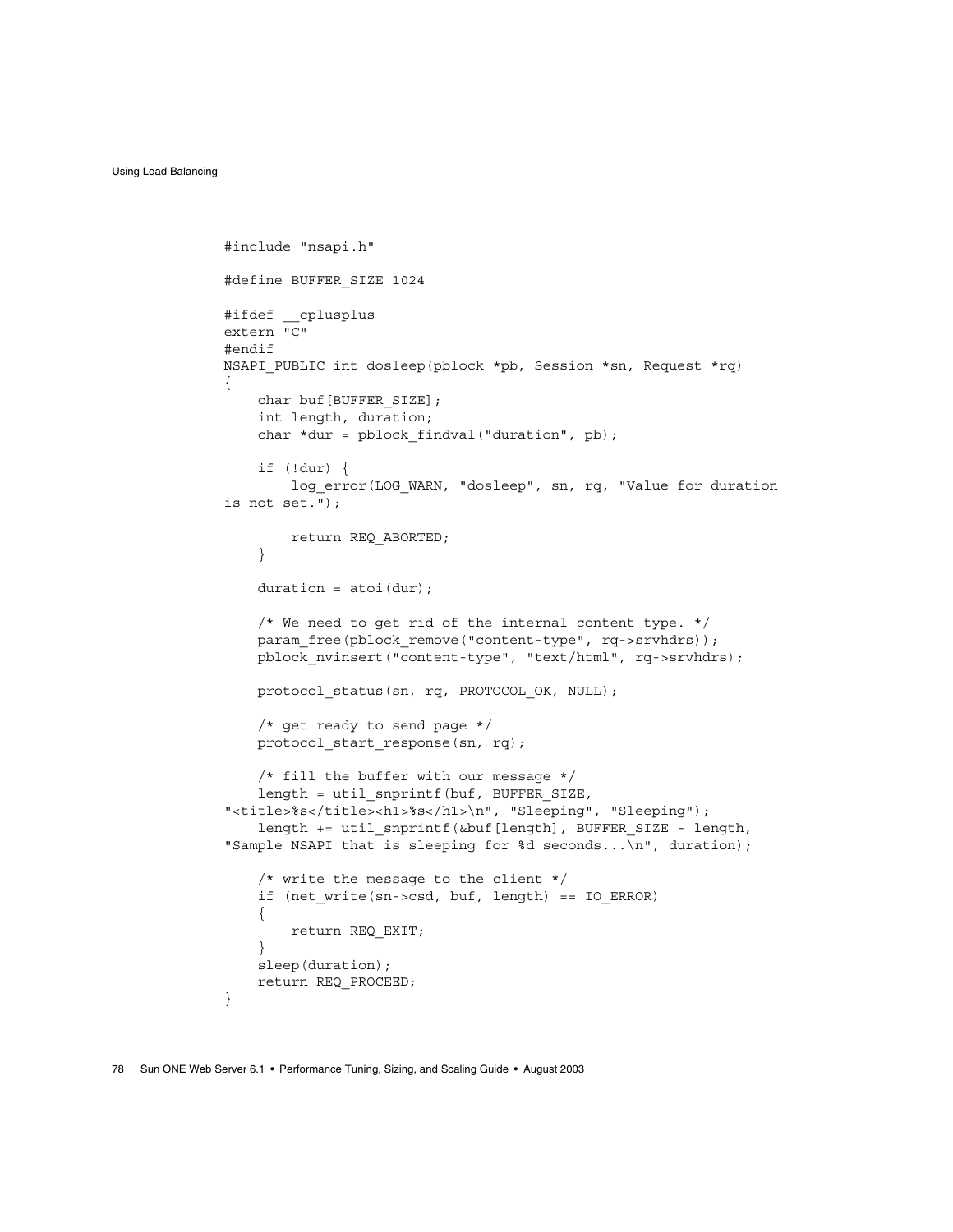# Common Performance Problems

This chapter discusses common web site performance problems, and includes the following topics:

- [Magnus Editor Values](#page-78-0)
- [check-acl Server Application Functions](#page-79-1)
- [Low-memory Situations](#page-79-0)
- [Under-throttled Server](#page-80-0)
- [Cache Not Utilized](#page-80-1)
- [Keep-Alive Connections Flushed](#page-81-0)
- [Log File Modes](#page-81-1)

**NOTE** For platform-specific issues, see Chapter 5, "Platform-specific Issues [and Tips."](#page-82-0)

# <span id="page-78-0"></span>Magnus Editor Values

You can set most of the tuning parameter values of the magnus.conf file using the Magnus Editor in the Server Manager. However, note that once you have set the values, the Administration Server does not verify that they are valid.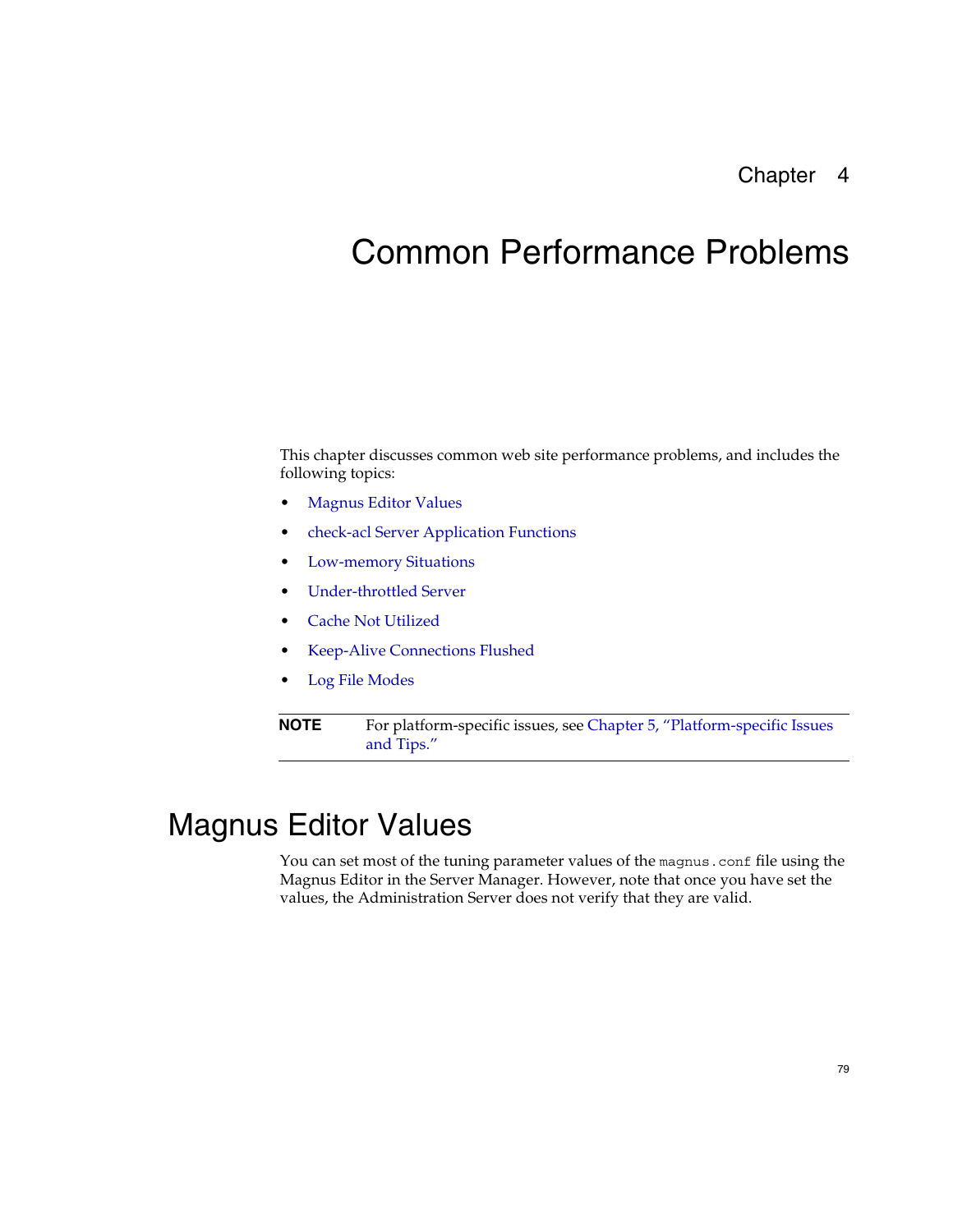# <span id="page-79-1"></span>check-acl Server Application Functions

For optimal performance of your server, use ACLs only when required.

The default server is configured with an ACL file containing the default ACL allowing write access to the server only to "all," and an es-internal ACL for restricting write access for "anybody." The latter protects the manuals, icons, and search UI files in the server.

The default obj.conf file has NameTrans lines mapping the directories that need to be read-only to the es-internal object, which in turn has a check-acl SAF for the es-internal ACL.

The default object also contains a check-acl SAF for the "default" ACL.

You can improve your server's performance by removing the aclid properties from virtual server tags in server.xml. This stops any ACL processing.

You can also improve performance by removing the check-acl SAF from the default object for URIs that are not protected by ACLs.

# <span id="page-79-0"></span>Low-memory Situations

If Sun ONE Web Server must run in low-memory situations, reduce the thread limit to a bare minimum by lowering the value of RqThrottle. Also, you may want to reduce the maximum number of processes that the server will spawn by lowering the value of the MaxProcs value.

Your web applications running under stress may sometimes result in the server running out of Java VM runtime heap space, as can be seen by java.lang.OutOfMemoryError messages in the server log file. There could be several reasons for this (such as excessive allocation of objects), but such behavior could affect performance. To address this problem, you would need to profile the application. Refer to the following HotSpot VM performance FAQ for tips on profiling allocations (objects and their sizes) of your application:

<http://java.sun.com/docs/hotspot/PerformanceFAQ.html>

At times your application could be running out of maximum sessions (as evidenced by the "too many active sessions message" in the server log file), which would result in the container throwing exceptions, which in turn impacts application performance. A due consideration of session manager properties, session creation activity (note that JSPs have session enabled by default), and session idle time would be needed to address this situation.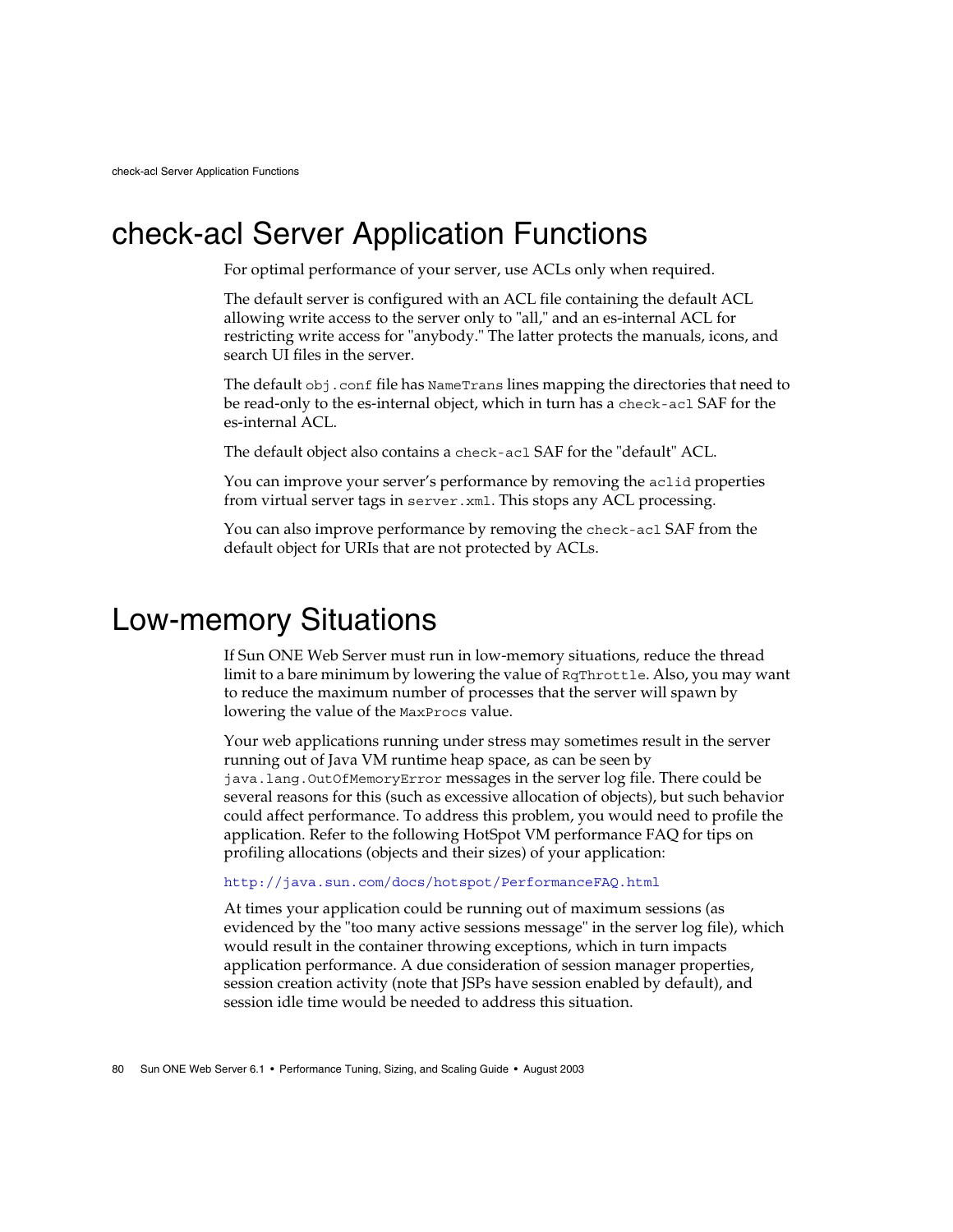### <span id="page-80-0"></span>Under-throttled Server

The server does not allow the number of active threads to exceed the thread limit value. If the number of simultaneous requests reaches that limit, the server stops servicing new connections until the old connections are freed up. This can lead to increased response time.

In Sun ONE Web Server, the server's default RqThrottle value is 128. If you want your server to process more requests concurrently, you need to increase the RqThrottle value.

The symptom of an under-throttled server is a server with a long response time. Making a request from a browser establishes a connection fairly quickly to the server, but on under-throttled servers it may take a long time before the response comes back to the client.

The best way to tell if your server is being throttled is to see if the number of active sessions is close to, or equal to, the maximum number allowed via RqThrottle. To do this, see ["Maximum Simultaneous Requests" on page 48](#page-47-0).

# <span id="page-80-1"></span>Cache Not Utilized

If the cache is not utilized, your server is not performing optimally. Since most sites have lots of GIF or JPEG files that should always be cacheable, you need to use your cache effectively.

Some sites, however, do almost everything through CGIs, SHTML, or other dynamic sources. Dynamic content is generally not cacheable, and inherently yields a low cache hit rate. Don't be too alarmed if your site has a low cache hit rate. The most important thing is that your response time is low. You can have a very low cache hit rate and still have very good response time. As long as your response time is good, you may not care that the cache hit rate is low.

Check your hit ratio using statistics from perfdump or the Monitor Current Activity page of the Server Manager. The hit ratio is the percentage of times the cache was used with all hits to your server. A good cache hit rate is anything above 50%. Some sites may even achieve 98% or higher. For more information, see ["Cache](#page-36-0)  [Information" on page 37](#page-36-0).

In addition, if you are doing a lot of CGI or NSAPI calls, you may have a low cache hit rate. If you have custom NSAPI functions, you may also have a low cache hit rate.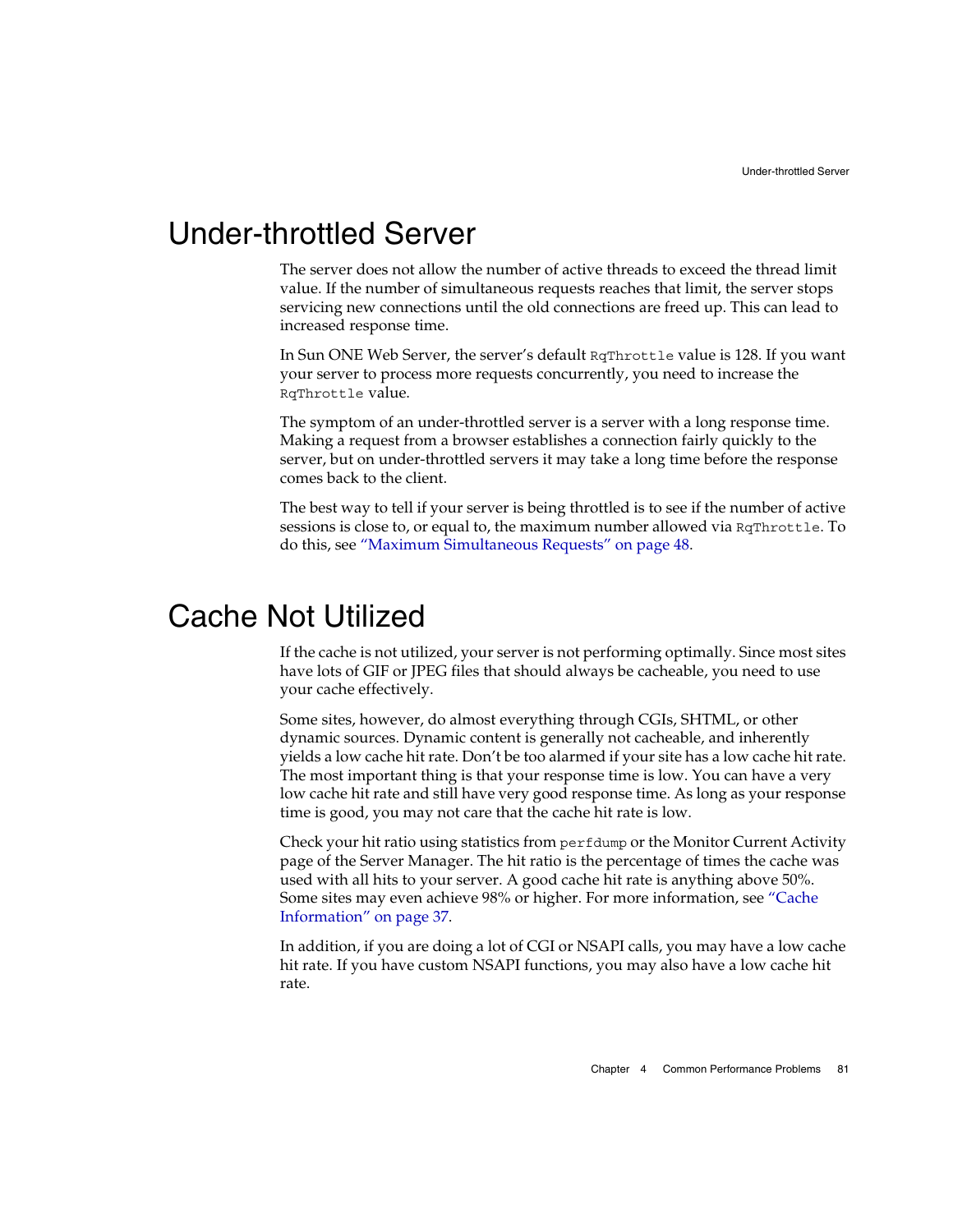# <span id="page-81-0"></span>Keep-Alive Connections Flushed

A web site that might be able to service 75 requests per second without keep-alive connections may be able to do 200-300 requests per second when keep-alive is enabled. Therefore, as a client requests various items from a single page, it is important that keep-alive connections are being used effectively. If the KeepAliveCount exceeds the MaxKeepAliveConnections, subsequent keep-alive connections will be closed, or "flushed," instead of being honored and kept alive.

Check the KeepAliveFlushes and KeepAliveHits values using statistics from perfdump or the Monitor Current Activity page of the Server Manager. For more information, see ["Keep-Alive/Persistent Connection Information" on page 33.](#page-32-0)

On a site where keep-alive connections are running well, the ratio of KeepAliveFlushes to KeepAliveHits is very low. If the ratio is high (greater than 1:1), your site is probably not utilizing keep-alive connections as well as it could.

To reduce keep-alive flushes, increase the MaxKeepAliveConnections value in the magnus.conf file or the Magnus Editor of the Server Manager. The default value is 200. By raising the value, you keep more waiting keep-alive connections open.

**CAUTION** On UNIX/Linux systems, if the MaxKeepAliveConnections value is too high, the server can run out of open file descriptors. Typically 1024 is the limit for open files on UNIX/Linux, so increasing this value above 500 is not recommended.

# <span id="page-81-1"></span>Log File Modes

Keeping the log files on verbose mode can have a significant impact on performance. You can set LogVerbose to "on" in magnus.conf or the Magnus Editor of the Server Manager.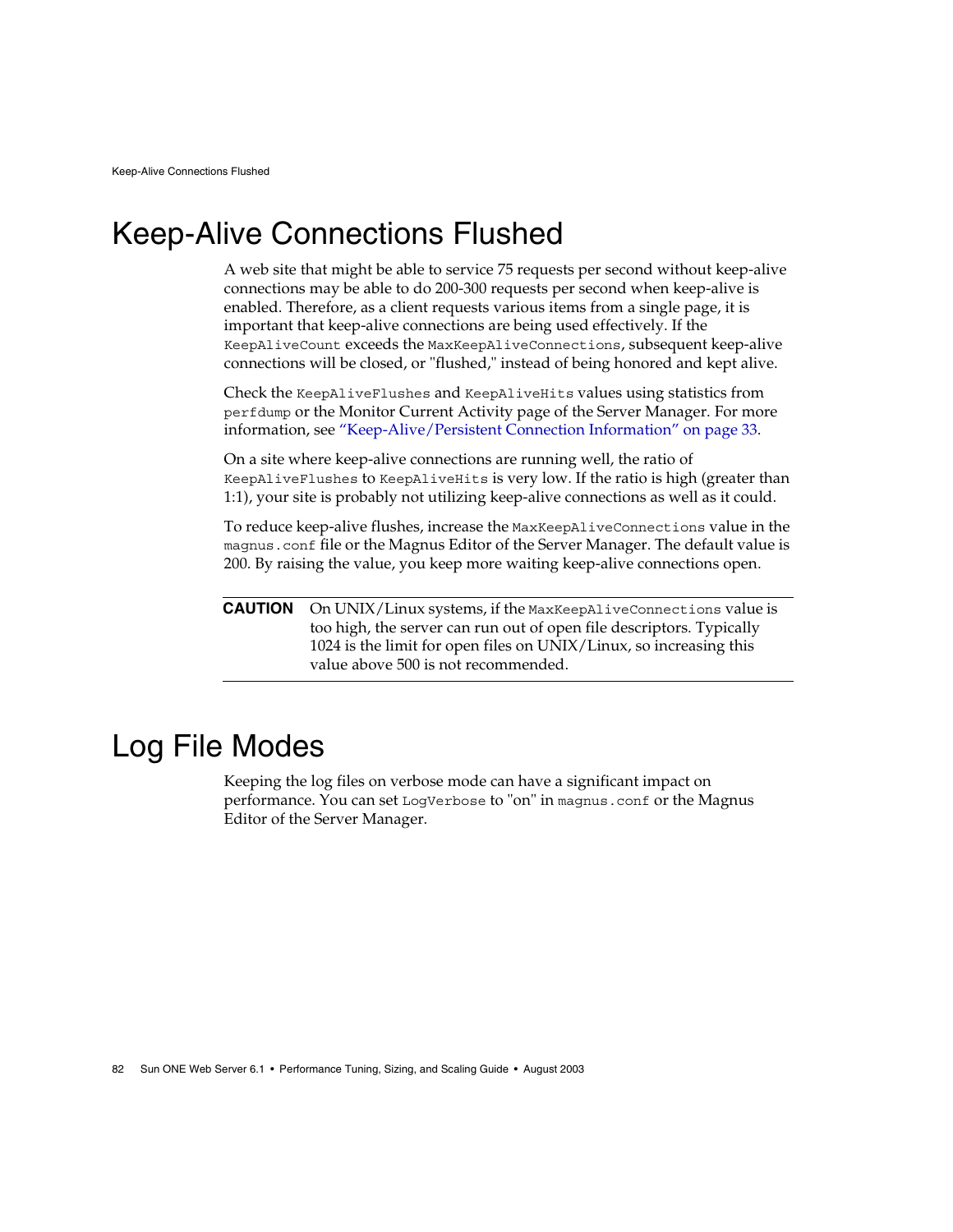# <span id="page-82-0"></span>Platform-specific Issues and Tips

This chapter provides platform-specific tuning tips, and includes the following topics:

- [Solaris-specific Issues](#page-82-1)
- [Solaris File System Tuning](#page-85-1)
- [Tuning Solaris for Performance Benchmarking](#page-89-0)

## <span id="page-82-1"></span>Solaris-specific Issues

This section discusses Solaris-specific issues and tuning tips, and includes the following topics:

- [Files Open in a Single Process](#page-82-2)
- [File Descriptor Limits](#page-83-0)
- [Failure to Connect to HTTP Server](#page-83-1)
- [Connection Refused Errors](#page-84-0)
- [Tuning TCP Buffering](#page-85-0)

### <span id="page-82-2"></span>Files Open in a Single Process

Different platforms each have limits on the number of files that can be open in a single process at one time. For busy sites, increase that number to 8192. To do so on Solaris, make the change in the file /etc/system by setting  $rlim$  fd max, and then rebooting.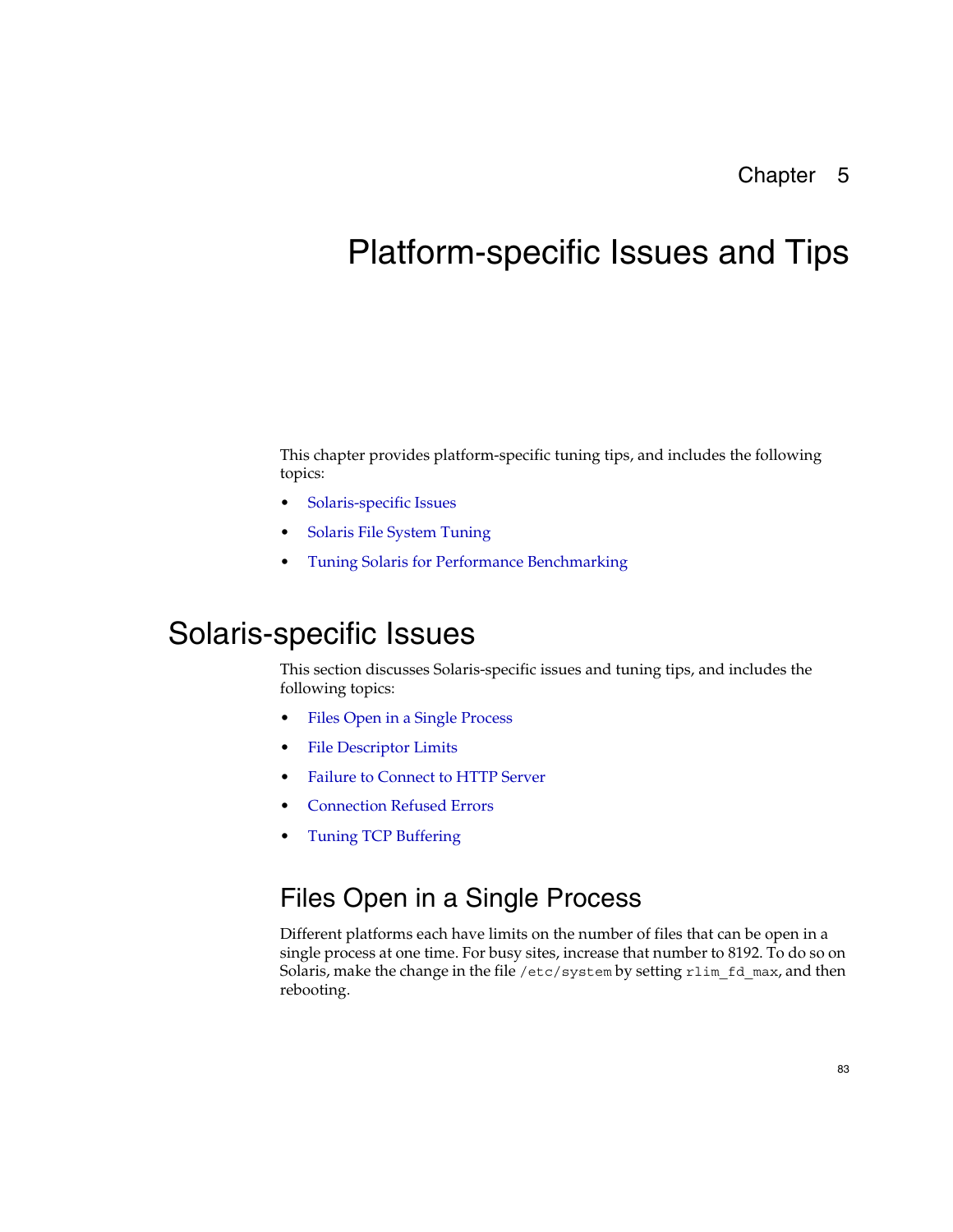#### <span id="page-83-0"></span>File Descriptor Limits

Append the following line to the file /etc/system to increase the number of file descriptors for Sun ONE Web Server:

set rlim\_fd\_max=65536

After making this or any change in the /etc/system file, reboot Solaris to put the new settings into effect. In addition, if you upgrade to a new version of Solaris, any line added to /etc/system should be removed and added again only after verifying that it is still valid.

#### <span id="page-83-1"></span>Failure to Connect to HTTP Server

If users are experiencing connection timeouts from a browser to Sun ONE Web Server when the server is heavily loaded, you can increase the size of the HTTP listener backlog queue. To increase this setting, edit the file ListenQ parameter in the magnus.conf file:

ListenQ 8192

In addition to this setting, you must also increase the limits within the Solaris TCP/IP networking code. There are two parameters that are changed by executing the following commands:

```
/usr/sbin/ndd -set /dev/tcp tcp_conn_req_max_q 8192
/usr/sbin/ndd -set /dev/tcp tcp_conn_req_max_q0 8192
```
These two settings increase the maximum number of two Solaris listen queues that can fill up with waiting connections. tcp\_conn\_req\_max\_q increases the number of completed connections waiting to return from an accept() call.

tcp conn req max  $q0$  increases the maximum number of connections with the handshake incomplete. The default values are 128 and 1024 respectively. To automatically have these ndd commands executed after each system reboot, place them in a file called /etc/init.d/network-tuning and create a link to that file named /etc/rc2.d/S99network-tuning.

You can monitor the effect of these changes by using the netstat -s command and looking at the tcpListenDrop, tcpListenDropQ0, and tcpHalfOpenDrop values. Review them before adjusting these values. If they are not zero, adjust the value to 2048 initially, and continue to monitor the netstat output.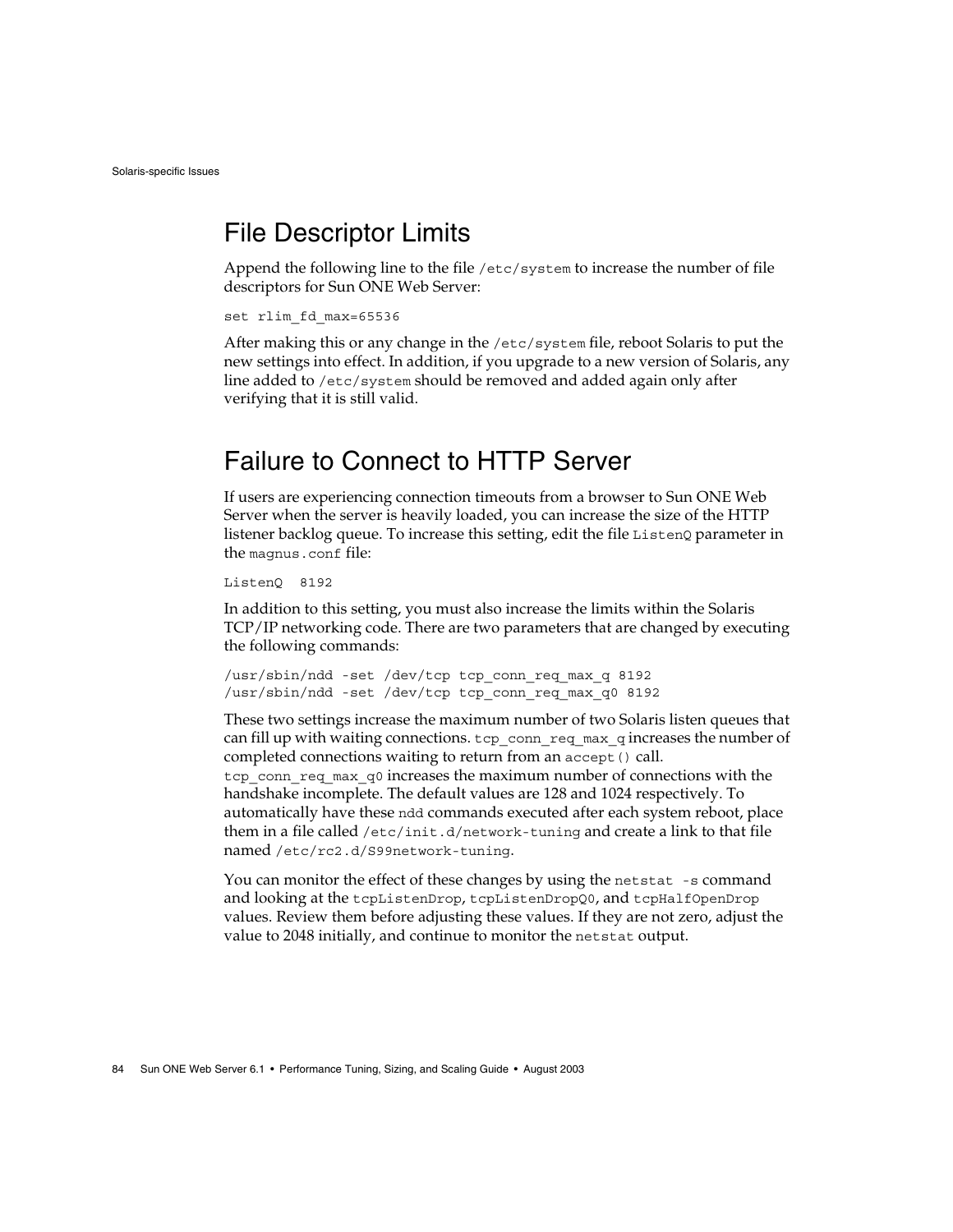The Sun ONE Web Server ListenQ setting and the related Solaris tcp\_conn\_req\_max\_q and tcp\_conn\_req\_max\_q0 settings should match the throughput of the Sun ONE Web Server HTTP server. These queues act as a "buffer" to manage the irregular rate of connections coming from web users. These queues allow Solaris to accept the connections and hold them until they are processed by the Sun ONE Web Server HTTP server application.

You don't want to accept more connections than the Sun ONE Web Server HTTP server will be able to process. It is better to limit the size of these queues and reject further connections than to accept excess connections and fail to service them. The value of 2048 for these three parameters will typically reduce connection request failures, and improvement has been seen with values as high as 4096.

This adjustment is not expected to have any adverse impact in any web hosting environment, so you can consider this suggestion even if your system is not showing the symptoms mentioned.

#### <span id="page-84-0"></span>Connection Refused Errors

If users are experiencing connection refused errors on a heavily loaded server, you can tune the use of network resources on the server.

When a TCP/IP connection is closed, the port is not reused for the duration of tcp\_time\_wait\_interval (default value of 240000 milliseconds). This is to ensure that there are no leftover segments. The shorter the tcp\_time\_wait\_interval, the faster precious network resources are again available. This parameter is changed by executing the following command (do not reduce it below 60000):

usr/sbin/ndd -set /dev/tcp tcp\_time\_wait\_interval 60000

To automatically have this ndd command executed after each system reboot, place it in a file called /etc/init.d/network-tuning and create a link to that file named /etc/rc2.d/S99network-tuning.

If your system is not exhibiting the symptoms mentioned, and if you are not well-versed in tuning the TCP protocol, it is suggested that you do not change the above parameter.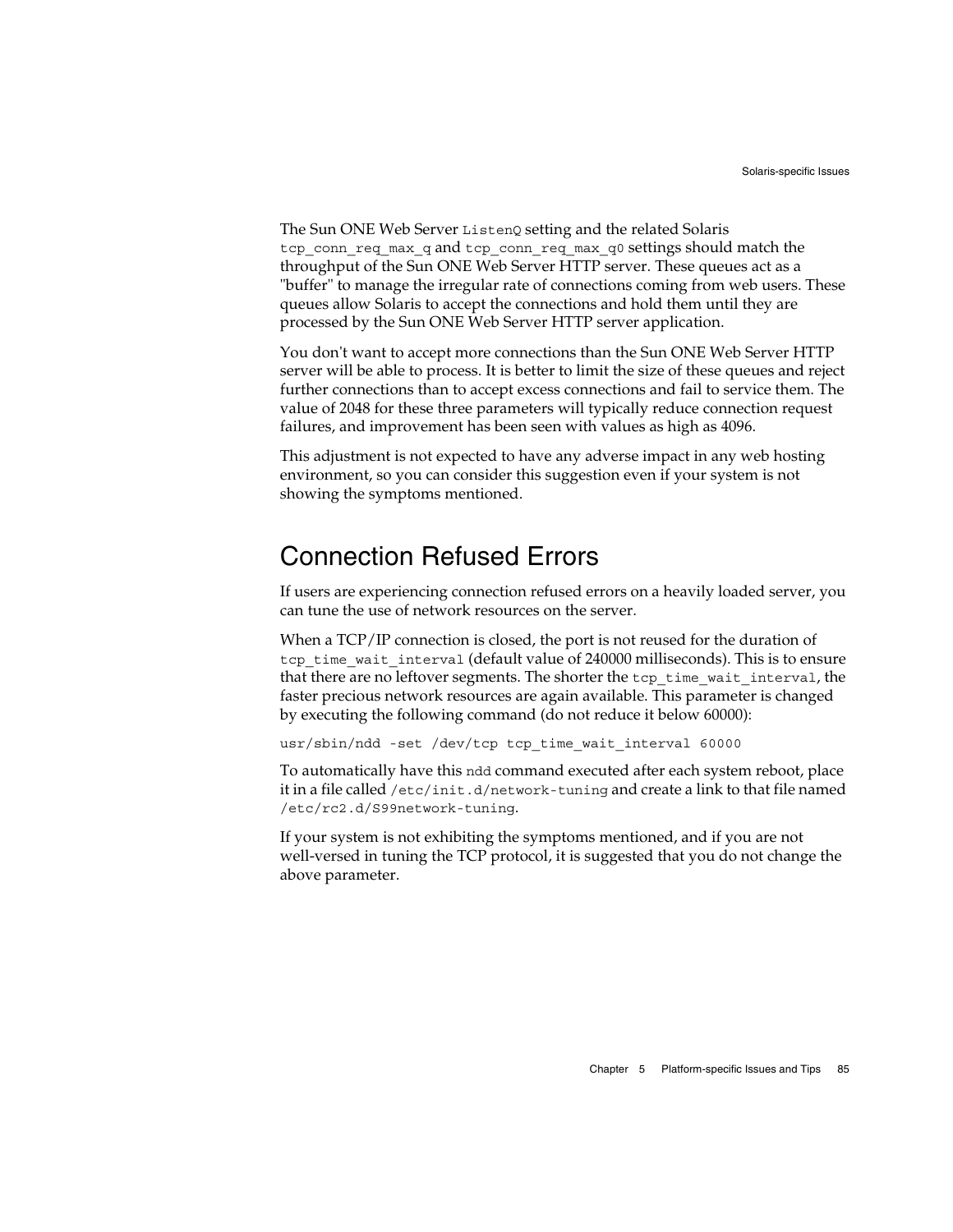### <span id="page-85-0"></span>Tuning TCP Buffering

If you are seeing unpredictable intermittent slowdowns in network response from a consistently loaded server, you might investigate setting the sq max size parameter by adding the following line to the /etc/system file:

set sq\_max\_size=512

This setting adjusts the size of the sync queue, which transfers packets from the hardware driver to the TCP/IP protocol driver. Using the value of 512 allows the queue to accommodate high volumes of network traffic without overflowing.

You should monitor your system to see if using this higher value improves network response consistency. Do not bother to change this parameter if your system is not exhibiting the symptoms mentioned.

# <span id="page-85-1"></span>Solaris File System Tuning

This section discusses changes that can be made for file system tuning, and includes topics that address the following issues:

- [High File System Page-in Rate](#page-85-2)
- [Reduce File System Housekeeping](#page-86-0)
- [Long Service Times on Busy Disks or Volumes](#page-86-1)

Please read the descriptions of the following parameters carefully. If the description matches your situation, consider making the adjustment.

#### <span id="page-85-2"></span>High File System Page-in Rate

If you are seeing high file system page-in rates on Solaris 8 or 9, you may benefit from increasing the value of segmap\_percent. This parameter is set by adding the following line to the /etc/system file:

```
set segmap_percent=25
```
segmap percent adjusts the percentage of memory that the kernel will map into its address space for the file system cache. The default value is 12; that is, the kernel will reserve enough space to map at most 12% of memory for the file system cache. On a heavily loaded machine with 4 GB of physical memory, improvements have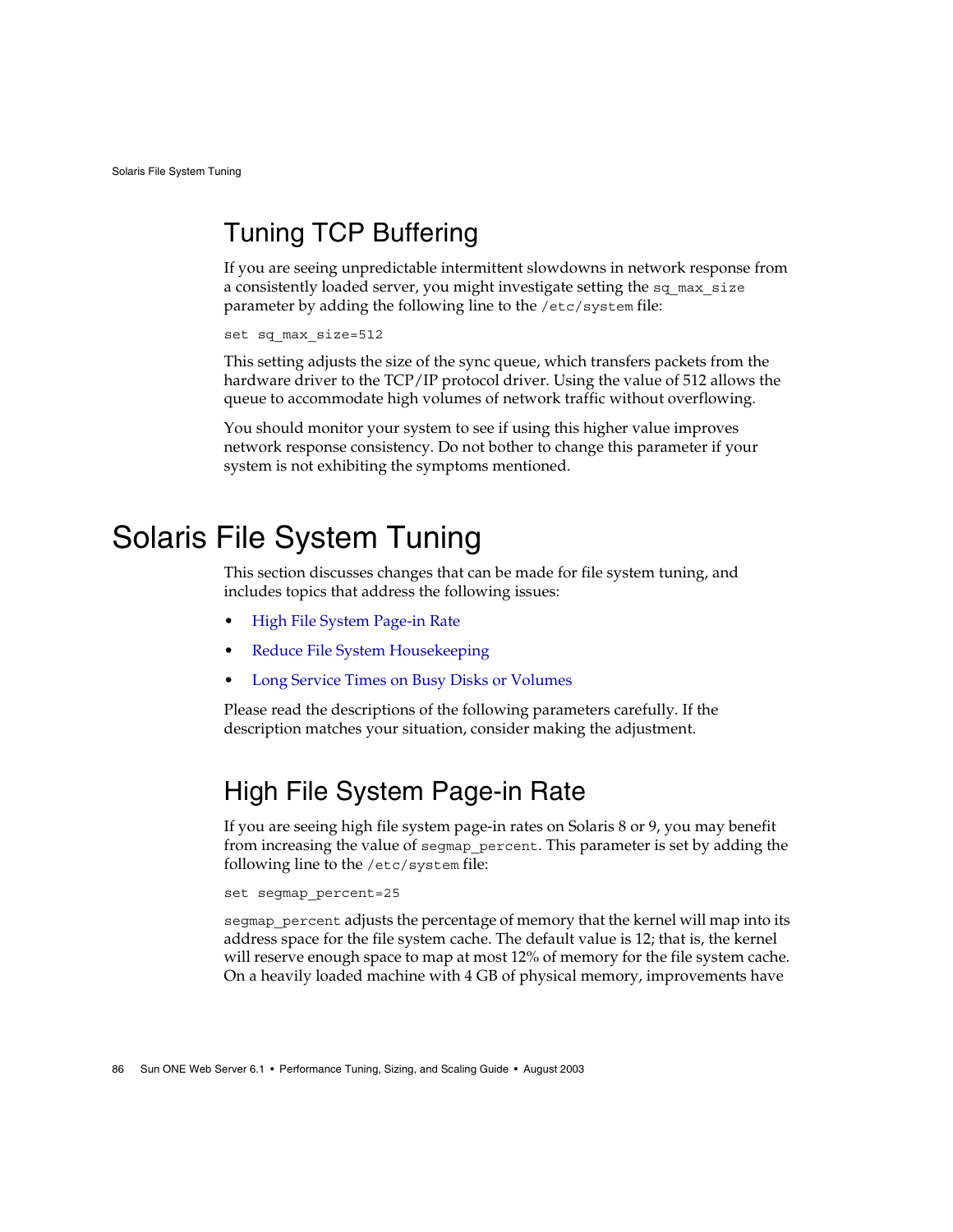been seen with values as high as 60. You should experiment with this value, starting with values around 25. On systems with large amounts of physical memory, you should raise this value in small increments, as it can significantly increase kernel memory requirements.

#### <span id="page-86-0"></span>Reduce File System Housekeeping

UNIX file system (UFS) volumes maintain the time that each file was accessed. Note that the following change does not turn off the access time updates when the file is modified, but only when the file is accessed. If the file access time updates are not important in your environment, you could turn off the same by adding the noatime parameter to the data volume's mount point in /etc/vfstab. For example:

/dev/dsk/c0t5d0s6 /dev/rdsk/c0t5d0s6 /data0 ufs 1 yes noatime

### <span id="page-86-1"></span>Long Service Times on Busy Disks or Volumes

Sun ONE Web Server's responsiveness depends greatly on the performance of the disk subsystem. Use the iostat utility to monitor how busy the disks are and how rapidly they complete I/O requests (the  $\&b$  and svc t columns, respectively). Service times are unimportant for disks that are less than about 30% busy, but for busier disks service times should not exceed about 20 milliseconds. If your busy disks have slower service times, improving disk performance may help Sun ONE Web Server performance substantially.

Your first step should be to balance the load: if some disks are busy while others are lightly loaded, move some files off of the busy disks and onto the idle disks. If there is an imbalance, correcting it will usually give a far greater payoff than trying to tune the overloaded disks.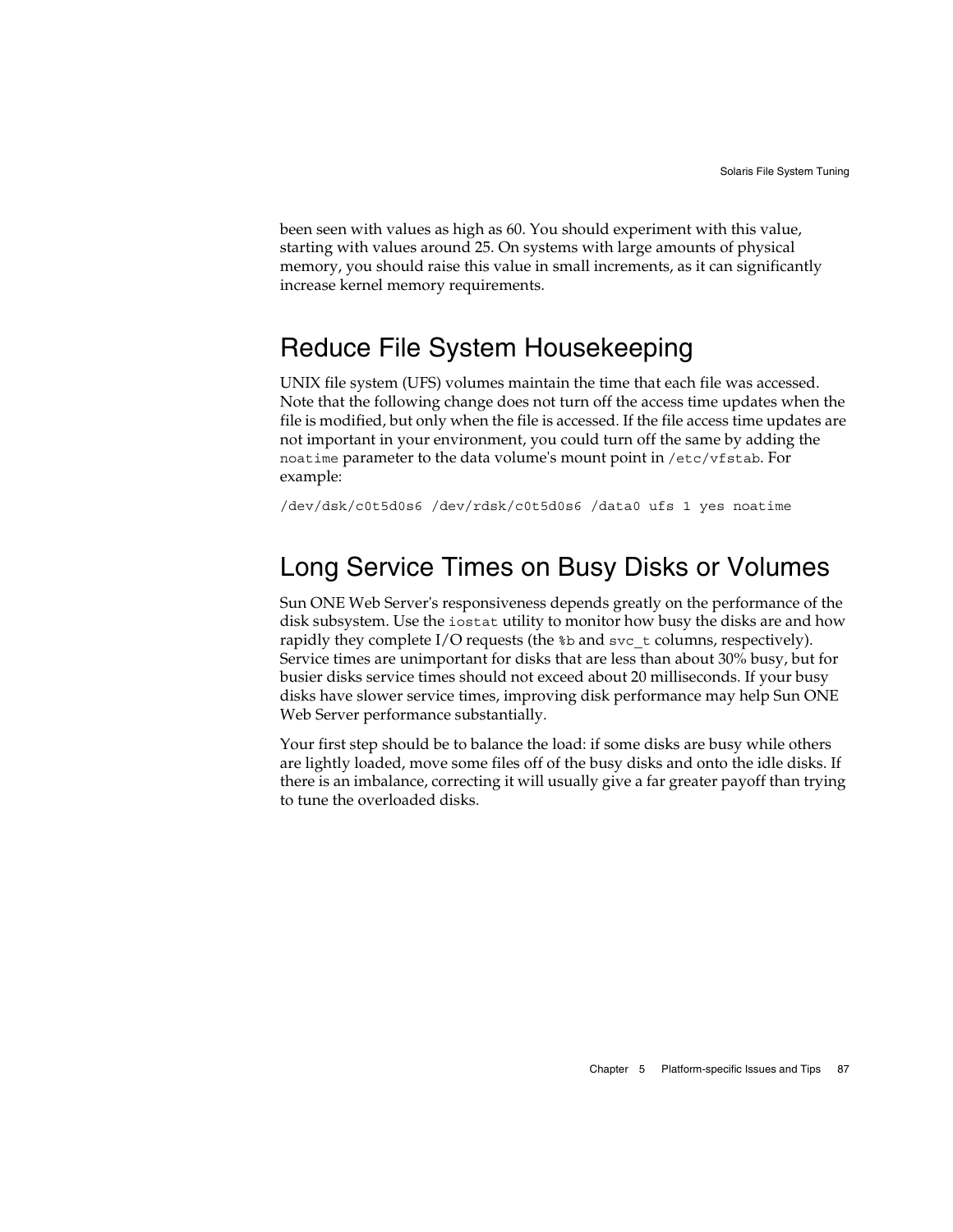# Solaris-specific Performance Monitoring

This section describes some of the Solaris-specific tools and utilities you can use to monitor your system's behavior, and includes the following topics:

- [Short-term System Monitoring](#page-87-0)
- [Long-term System Monitoring](#page-88-0)
- ["Intelligent" Monitoring](#page-88-1)

The tools described in this section monitor performance from the standpoint of how the system responds to the load Sun ONE Web Server generates. For information about using Sun ONE Web Server's own capabilities to track the demands users place on the Web Server itself, see ["Monitoring Server](#page-16-0)  [Performance" on page 17](#page-16-0).

## <span id="page-87-0"></span>Short-term System Monitoring

Solaris offers several tools for taking "snapshots" of system behavior. Although you can capture their output in files for later analysis, the tools listed below are primarily intended for monitoring system behavior in real time:

The iostat -x 60 command reports disk performance statistics at 60-second intervals.

Watch the %b column to see how much of the time each disk is busy, and for any disk busy more than about 20% of the time pay attention to the service time as reported in the svct column. Other columns report the I/O operation rates, the amount of data transferred, and so on.

• The vmstat 60 command summarizes virtual memory activity and some CPU statistics at 60-second intervals.

Monitor the sr column to keep track of the page scan rate and take action if it's too high (note that "too high" is very different for Solaris 8 and 9 than for earlier releases). Watch the us, sy, and id columns to see how heavily the CPUs are being used; remember that you need to keep plenty of CPU power in reserve to handle sudden bursts of activity. Also keep track of the r column to see how many threads are contending for CPU time; if this remains higher than about four times the number of CPUs, you may need to reduce the server's concurrency.

The mpstat 60 command gives a detailed look at CPU statistics, while the netstat -i 60 command summarizes network activity.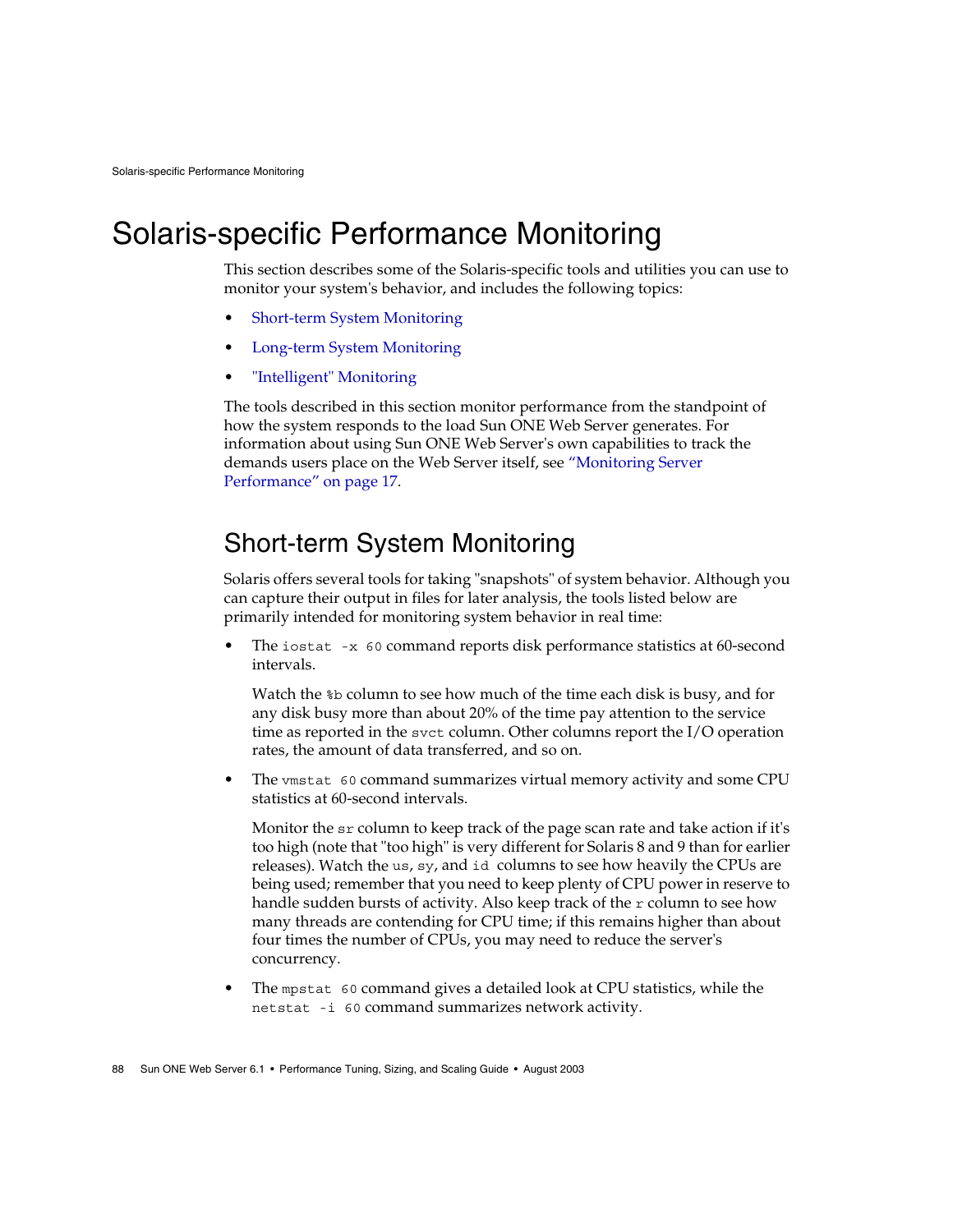#### <span id="page-88-0"></span>Long-term System Monitoring

It is important not only to "spot-check" system performance with the tools mentioned above, but to collect longer-term performance histories so you can detect trends. If nothing else, a baseline record of a system performing well may help you figure out what has changed if the system starts behaving poorly. We recommend you enable the system activity reporting package by doing the following:

- Edit the file /etc/init.d/perf and remove the # comment characters from the lines near the end of the file.
- Run the command crontab -e sys and remove the  $\#$  comment characters from the lines with the sa1 and sa2 commands. You may also wish to adjust how often the commands run and at what times of day depending on your site's activity profile (see man crontab for an explanation of the format of this file).

This causes the system to store performance data in files in the  $/\text{var/adm/sa}$ directory, where by default they are retained for one month. You can then use the sar command to examine the statistics for time periods of interest.

#### <span id="page-88-1"></span>"Intelligent" Monitoring

The "SE toolkit" is a freely downloadable software package developed by Sun performance experts. In addition to collecting and monitoring raw performance statistics, the toolkit can apply heuristics to characterize the overall health of the system and highlight areas that may need adjustment. You can download the toolkit and its documentation from the following location:

<http://www.setoolkit.com/>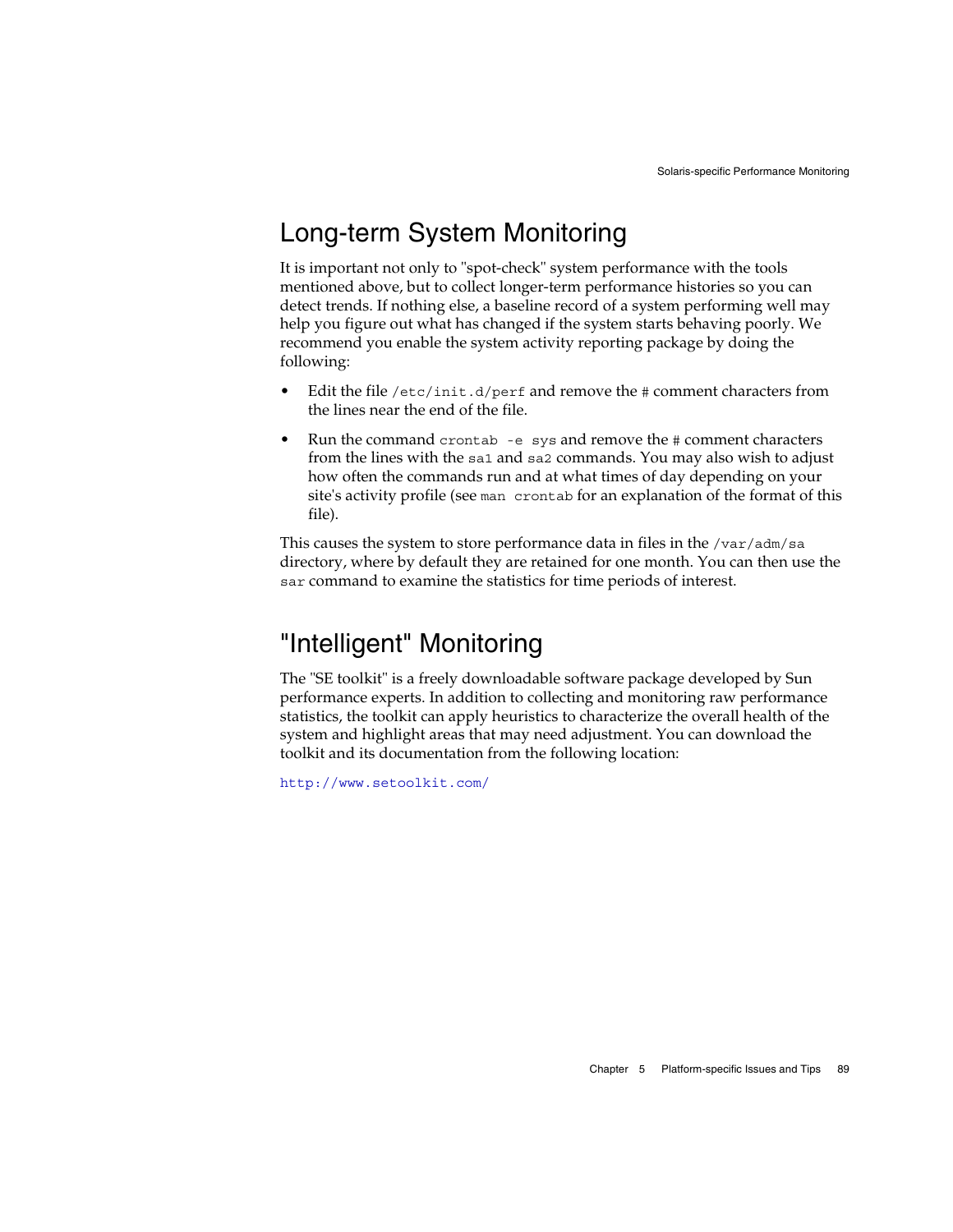# <span id="page-89-0"></span>Tuning Solaris for Performance Benchmarking

The following table shows the operating system tuning for Solaris used when benchmarking for performance and scalability. These values are an example of how you might tune your system to achieve the desired result.

| <b>Parameter</b>               | <b>Scope</b>    | <b>Default Value</b> | <b>Tuned Value</b> | <b>Comments</b>                                                                                                                                                     |
|--------------------------------|-----------------|----------------------|--------------------|---------------------------------------------------------------------------------------------------------------------------------------------------------------------|
| rlim_fd_max                    | /etc/syst<br>em | 1024                 | 8192               | Process open file descriptors<br>limit; should account for the<br>expected load (for the<br>associated sockets, files,<br>pipes if any).                            |
| rlim fd cur                    | /etc/syst<br>em | 64                   | 8192               |                                                                                                                                                                     |
| sq max size                    | /etc/syst<br>em | 2                    | $\theta$           | Controls streams driver<br>queue size; setting to 0 makes<br>it infinity so the performance<br>runs won't be hit by lack of<br>buffer space. Set on clients<br>too. |
| tcp_close_wait_inter<br>val    | ndd<br>/dev/tcp | 240000               | 60000              | Set on clients too.                                                                                                                                                 |
| tcp time wait interv<br>al     | ndd<br>/dev/tcp | 240000               | 60000              | For Solaris 7 only. Set on<br>clients too.                                                                                                                          |
| tcp conn req max q             | ndd<br>/dev/tcp | 128                  | 1024               |                                                                                                                                                                     |
| tcp conn req max q0            | ndd<br>/dev/tcp | 1024                 | 4096               |                                                                                                                                                                     |
| tcp_ip_abort_interva<br>1      | ndd<br>/dev/tcp | 480000               | 60000              |                                                                                                                                                                     |
| tcp keepalive interv<br>al     | ndd<br>/dev/tcp | 7200000              | 900000             | For high traffic web sites,<br>lower this value.                                                                                                                    |
| tcp rexmit interval<br>initial | ndd<br>/dev/tcp | 3000                 | 3000               | If retransmission is greater<br>than 30-40%, you should<br>increase this value.                                                                                     |
| tcp rexmit interval<br>max     | ndd<br>/dev/tcp | 240000               | 10000              |                                                                                                                                                                     |

| Tuning Solaris for performance benchmarking |
|---------------------------------------------|
|                                             |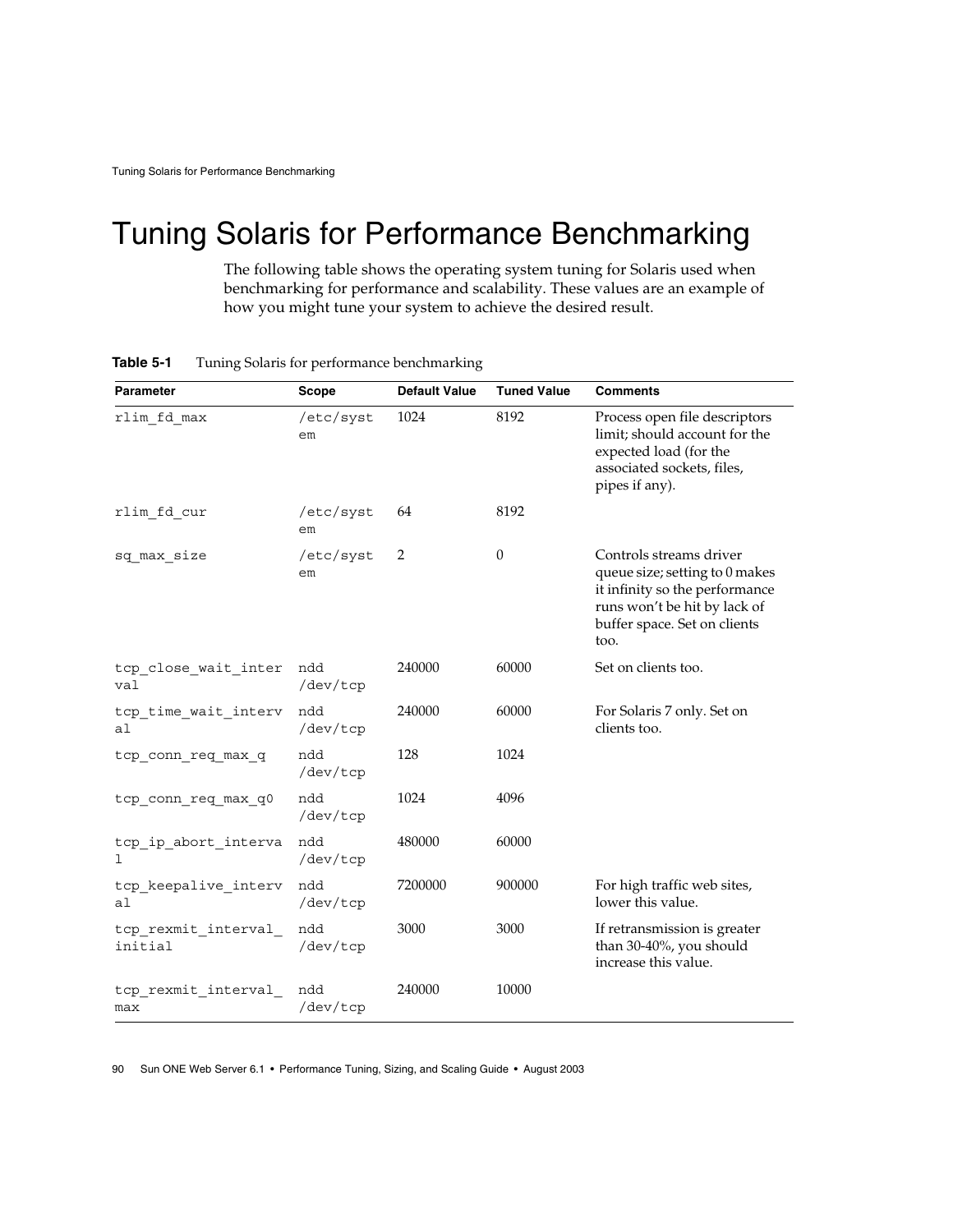| <b>Parameter</b>           | <b>Scope</b>    | <b>Default Value</b> | <b>Tuned Value</b> | <b>Comments</b>                                           |
|----------------------------|-----------------|----------------------|--------------------|-----------------------------------------------------------|
| tcp rexmit interval<br>min | ndd<br>/dev/tcp | 200                  | 3000               |                                                           |
| tcp smallest anon po<br>rt | ndd<br>/dev/tcp | 32768                | 1024               | Set on clients too.                                       |
| tcp_slow_start_initi<br>a1 | ndd<br>/dev/tcp |                      | 2                  | Slightly faster transmission<br>of small amounts of data. |
| tcp xmit hiwat             | ndd<br>/dev/tcp | 8129                 | 32768              | To increase the transmit<br>buffer.                       |
| tcp recv hiwat             | ndd<br>/dev/tcp | 8129                 | 32768              | To increase the receive<br>buffer.                        |

**Table 5-1** Tuning Solaris for performance benchmarking *(Continued)*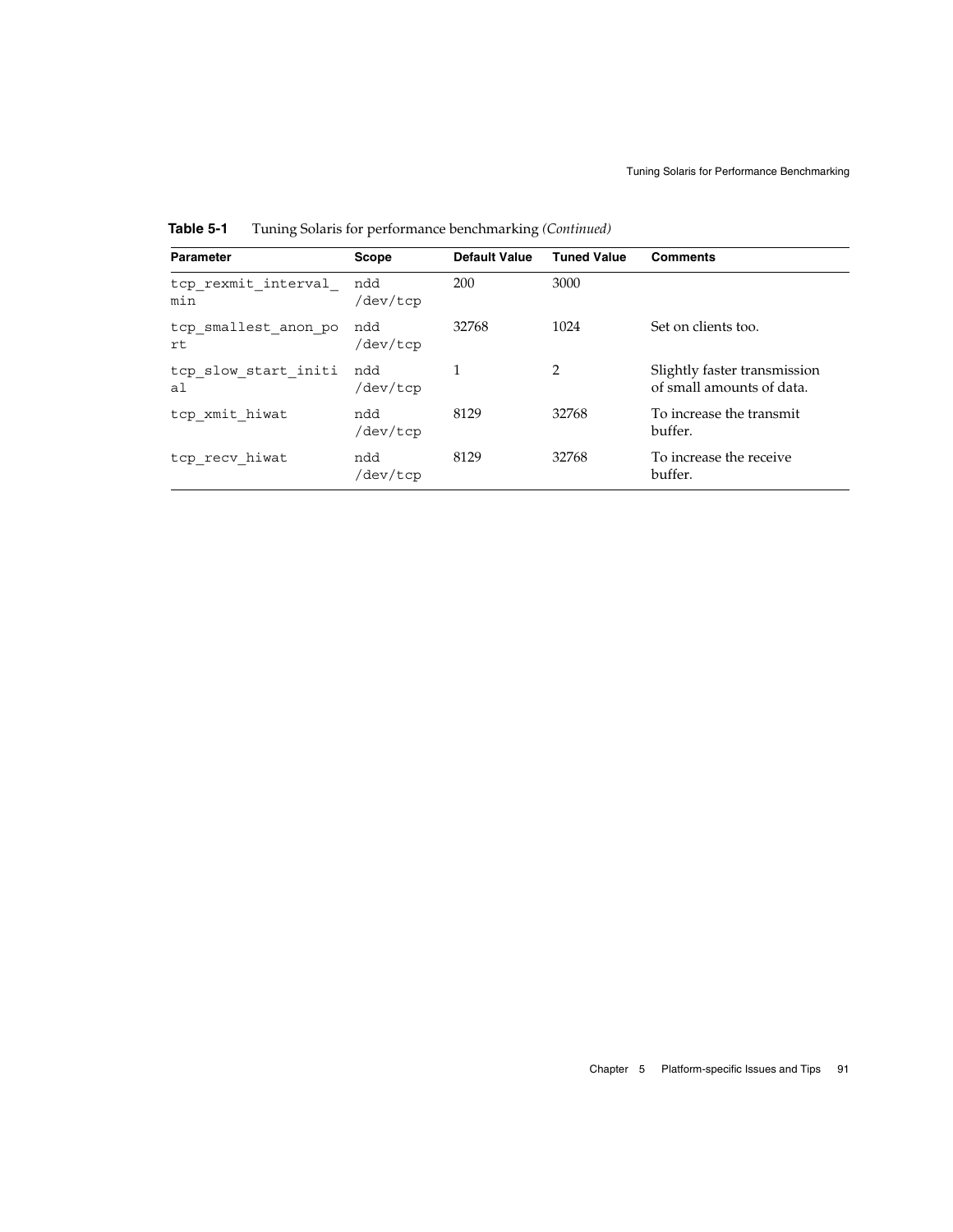Tuning Solaris for Performance Benchmarking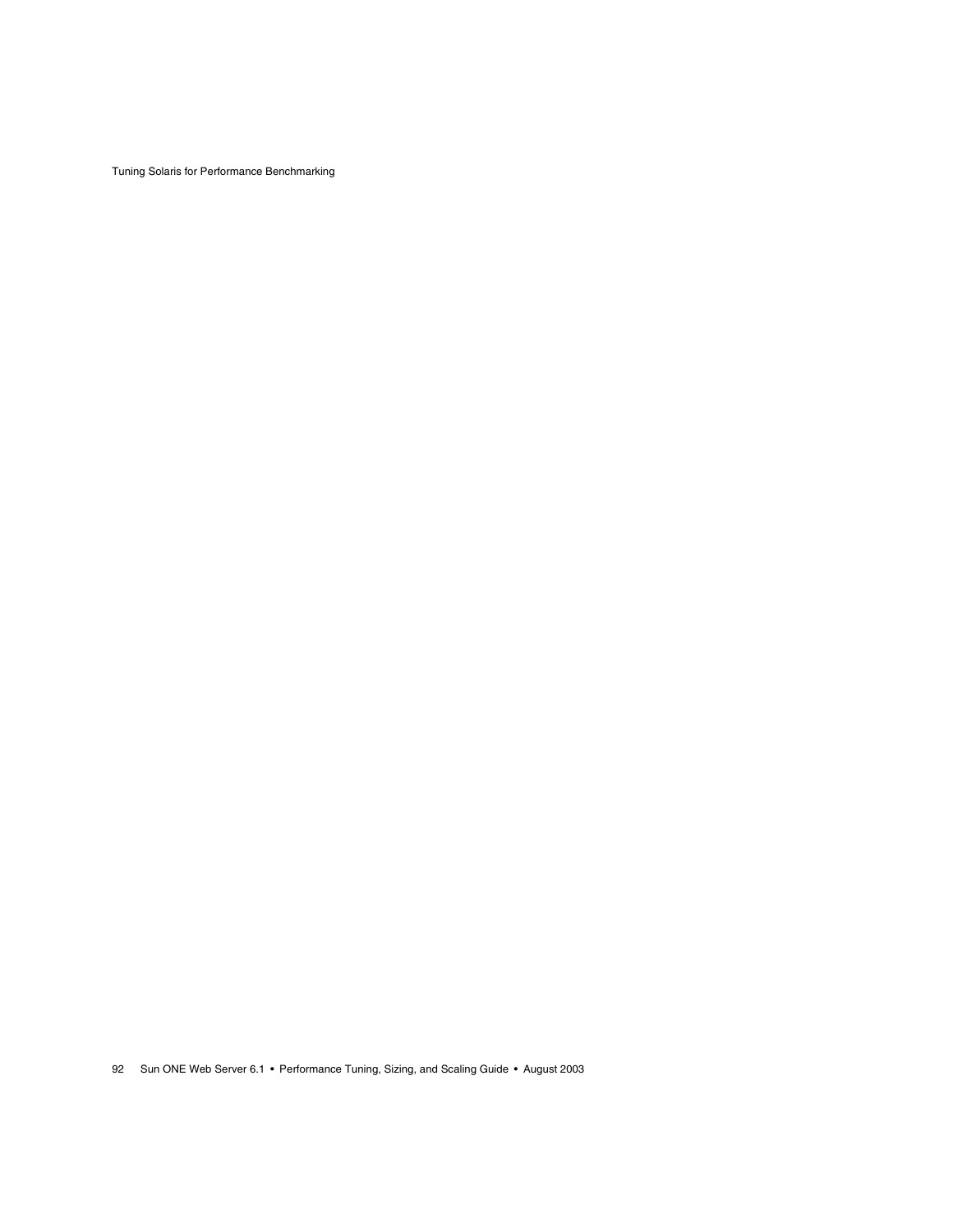# Sizing and Scaling Your Server

This chapter examines the subsystems of your server, and provides recommendations for optimal performance. The chapter includes the following topics:

- **[Processors](#page-92-0)**
- **[Memory](#page-92-1)**
- **[Drive Space](#page-93-0)**
- **[Networking](#page-93-1)**

#### <span id="page-92-0"></span>Processors

On Solaris and Windows, Sun ONE Web Server transparently takes advantage of multiple CPUs. In general, the effectiveness of multiple CPUs varies with the operating system and the workload. Dynamic content performance improves as more processors are added to the system. Because static content involves mostly IO, and more primary memory means more caching of the content (assuming the server is tuned to take advantage of the memory) more time is spent in IO rather than any busy CPU activity.

#### <span id="page-92-1"></span>**Memory**

As a baseline, Sun ONE Web Server requires 64 MB RAM. Multiple CPUs require at least 64 MB per CPU. For example, if you have four CPUs, you should install at least 256 MB RAM for optimal performance. For high numbers of peak concurrent users, also allow extra RAM for the additional threads. After the first 50 concurrent users, add an extra 512 KB per peak concurrent user.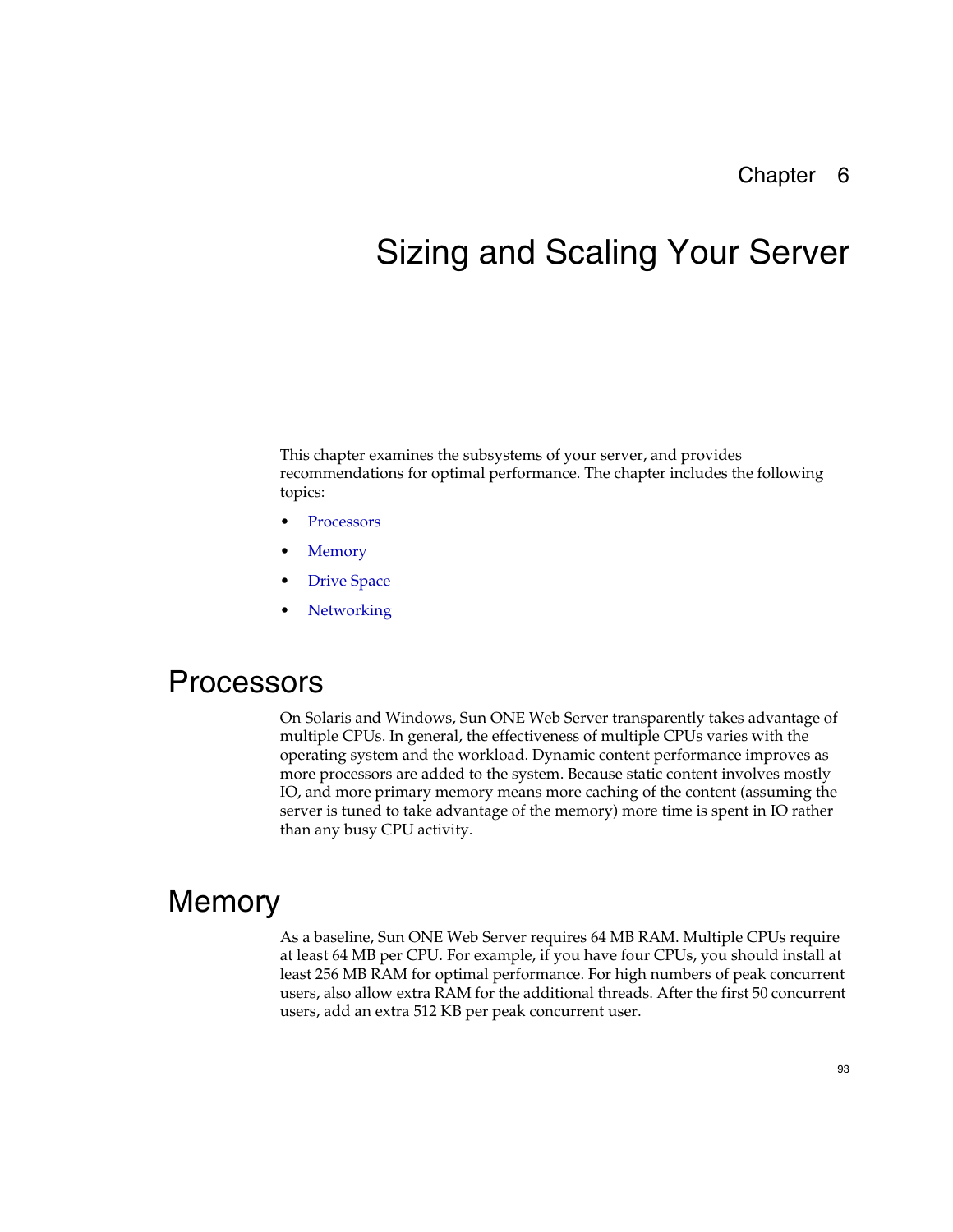## <span id="page-93-0"></span>Drive Space

You need to have enough drive space for your OS, document tree, and log files. In most cases 2 GB total is sufficient.

Put the OS, swap/paging file, Sun ONE Web Server logs, and document tree each on separate hard drives. Thus, if your log files fill up the log drive, your OS will not suffer. Also, you'll be able to tell whether, for example, the OS paging file is causing drive activity.

Your OS vendor may have specific recommendations for how much swap or paging space you should allocate. Based on our testing, Sun ONE Web Server performs best with swap space equal to RAM, plus enough to map the document tree.

# <span id="page-93-1"></span>**Networking**

For an Internet site, decide how many peak concurrent users you need the server to handle, and multiply that number of users by the average request size on your site. Your average request may include multiple documents. If you're not sure, try using your home page and all of its associated subframes and graphics.

Next decide how long the average user will be willing to wait for a document, at peak utilization. Divide by that number of seconds. That's the WAN bandwidth your server needs.

For example, to support a peak of 50 users with an average document size of 24 KB, and transferring each document in an average of 5 seconds, we need 240 KBs (1920 Kbit/s). So our site needs two T1 lines (each 1544 Kbit/s). This also allows some overhead for growth.

Your server's network interface card should support more than the WAN it's connected to. For example, if you have up to three T1 lines, you can get by with a 10BaseT interface. Up to a T3 line (45 Mbit/s), you can use 100BaseT. But if you have more than 50 Mbit/s of WAN bandwidth, consider configuring multiple 100BaseT interfaces, or look at Gigabit Ethernet technology.

For an intranet site, your network is unlikely to be a bottleneck. However, you can use the same calculations as above to decide.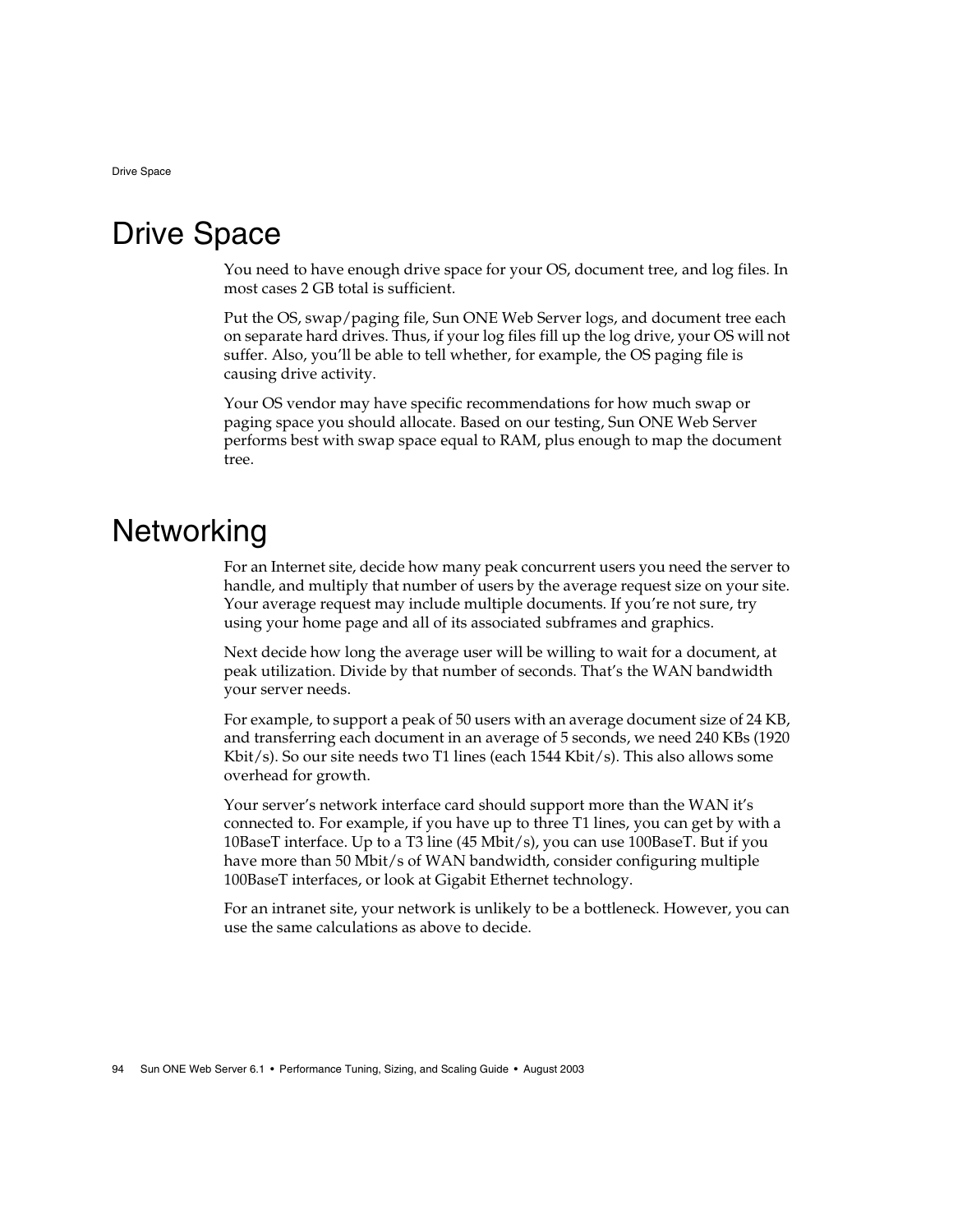# Scalability Studies

This chapter describes the results of scalability studies. You can refer to these studies for a sample of how the server performs, and how you might configure your system to best take advantage of Sun ONE Web Server's strengths.

This chapter includes the following topics:

- [Study Goals](#page-94-0)
- [General Conclusions](#page-95-0)
- [Sun ONE Web Server Configuration](#page-95-1)
- [Performance Results](#page-98-0)

# <span id="page-94-0"></span>Study Goals

This study shows how well Sun ONE Web Server 6.1 scales against 1, 2, and 4 CPUs. The goal of the tests in the study was to saturate the server CPU. The tests also help to determine what kind of configuration (CPU and memory) is required for different types of content. The studies were conducted against the following content:

- 100% static
- 100% C CGI
- 100% Perl CGI
- 100% NSAPI
- 100% Java servlets
- 100% PHP/FastCGI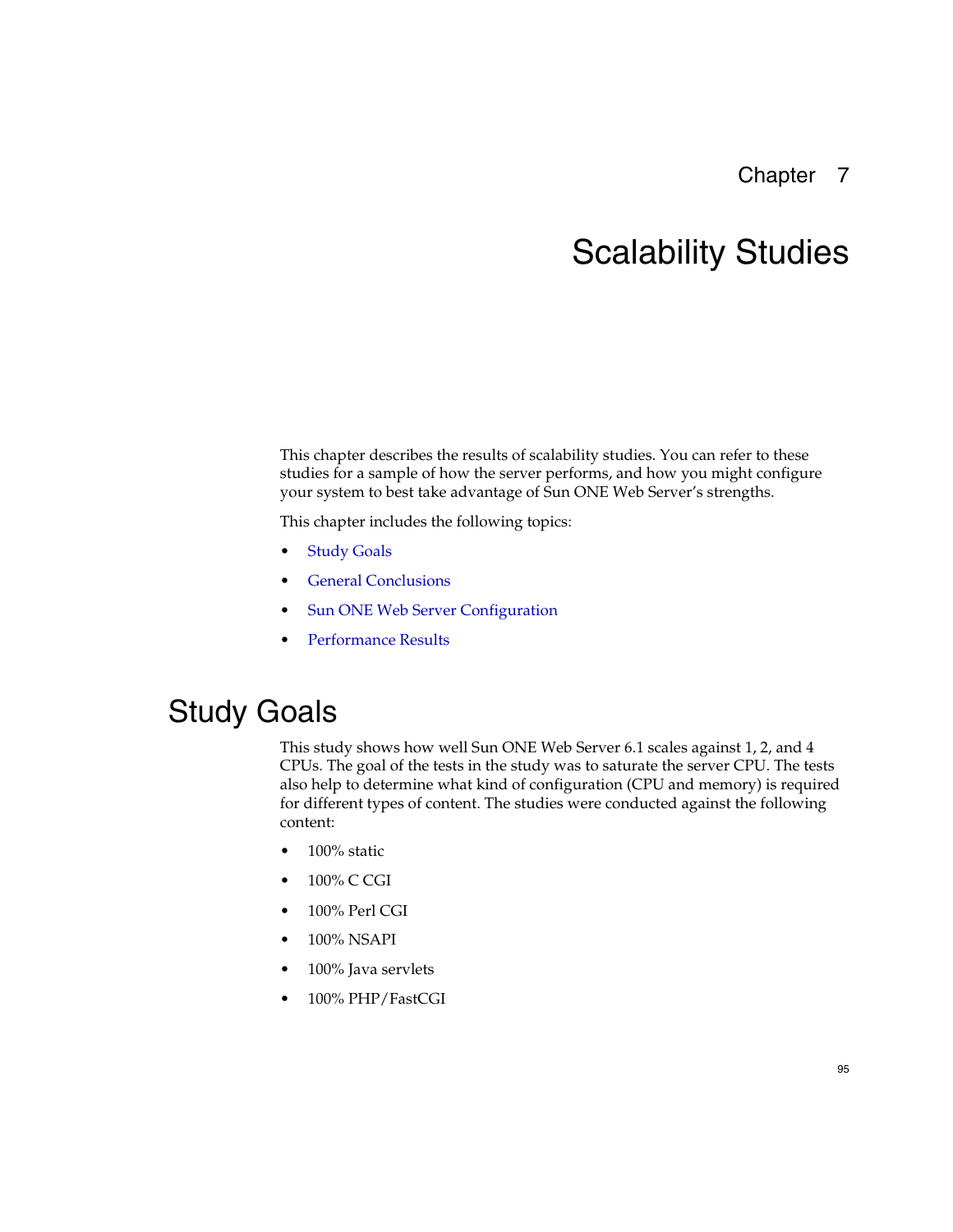# <span id="page-95-0"></span>General Conclusions

- The tuned server performed significantly better than the out-of-the-box server for static loads.
- The tuned server performed slightly better than the out-of-the-box server for dynamic loads.
- The tuned server showed no significant performance improvement for SSL-encrypted static and dynamic workloads.

# <span id="page-95-1"></span>Sun ONE Web Server Configuration

- Mostly out-of-the box settings
- File cache configured via nsfc.conf for cache static tests
- Tested with two virtual servers (secure and non-secure) on two listen sockets of the same instance
- SSL and non-SSL run without configuring two instances
- Java tests run with both the default and /usr/lib/lwp thread libraries
- HTTP/1.0 and HTTP/1.1 for static tests

This section lists:

- [Tuned Server Settings](#page-96-0)
- [nsfc.conf Settings](#page-97-0)
- [System Configuration](#page-97-1)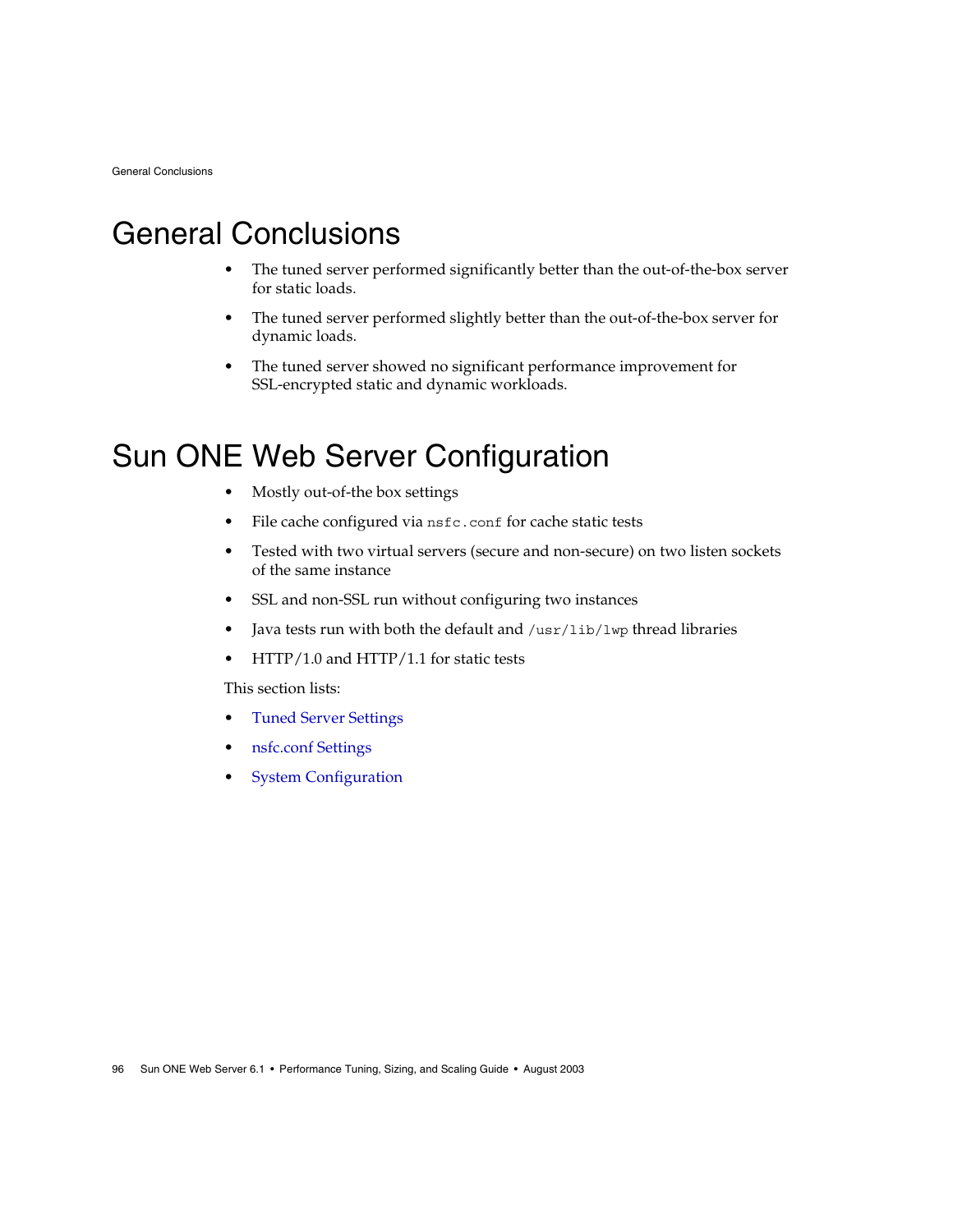#### <span id="page-96-0"></span>Tuned Server Settings

The following table shows the server settings for the non-SSL performance runs. Also note the following:

- nsfc.conf in the tuned server was configured to cache all files in the heap.
- The size of files in the specweb fileset ranged between 102 bytes to 912 KB.
- JVM settings were default.

| <b>Setting</b>          | Value     |
|-------------------------|-----------|
| <b>DNS</b>              | Off       |
| AccessLoq               | Off       |
| StackSize               | 262144    |
| MaxKeepAliveConnections | 2000      |
| ConnOueueSize           | 10000     |
| ListenO                 | 8192      |
| SSLCacheEntries         | 100000000 |
| SSL3SessionTimeout      | 86400     |
| SSLSessonTimeout        | 100       |
| CGIStubIdleTimeout      | 10000     |

**Table 7-1 Tuned Server Settings**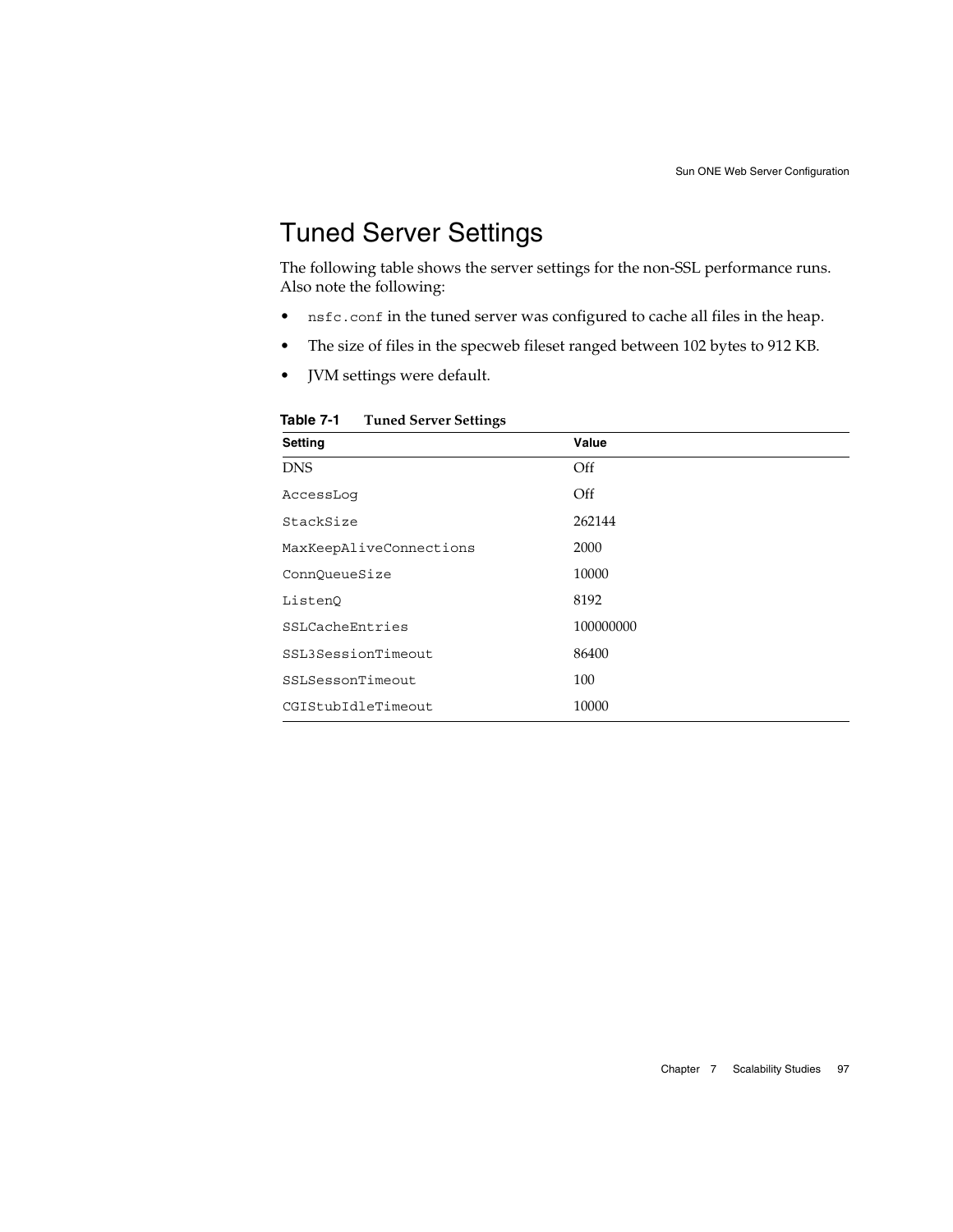#### <span id="page-97-0"></span>nsfc.conf Settings

The following table lists the nsfc.conf settings.

| Table 7-2 | nsfc.conf Settings |
|-----------|--------------------|
|-----------|--------------------|

| $\cdot$<br><b>Setting</b> | Out of the Box | <b>Tuned</b> |
|---------------------------|----------------|--------------|
| MaxAge                    | 30             | 86400        |
| MaxFiles                  | 1024           | 240000       |
| SmallFileSizeLimit        | 2048           | 1000000      |
| SmallFileSpace            | 1048576        | 2147483648   |
| MediumFileSizeLimit       | 537600         | 1000001      |
| MediumFileSpace           | 10485760       |              |

For more information about nsfc.conf, see the Sun ONE Web Server 6.1 *Administrator's Configuration File Reference*.

### <span id="page-97-1"></span>System Configuration

- Server machine: Sun Fire™ V880, 900 Mhz (only 4 CPUs were used for the tests)
- RAM: 16384 MB
- Network connection: 1 GB/sec private interface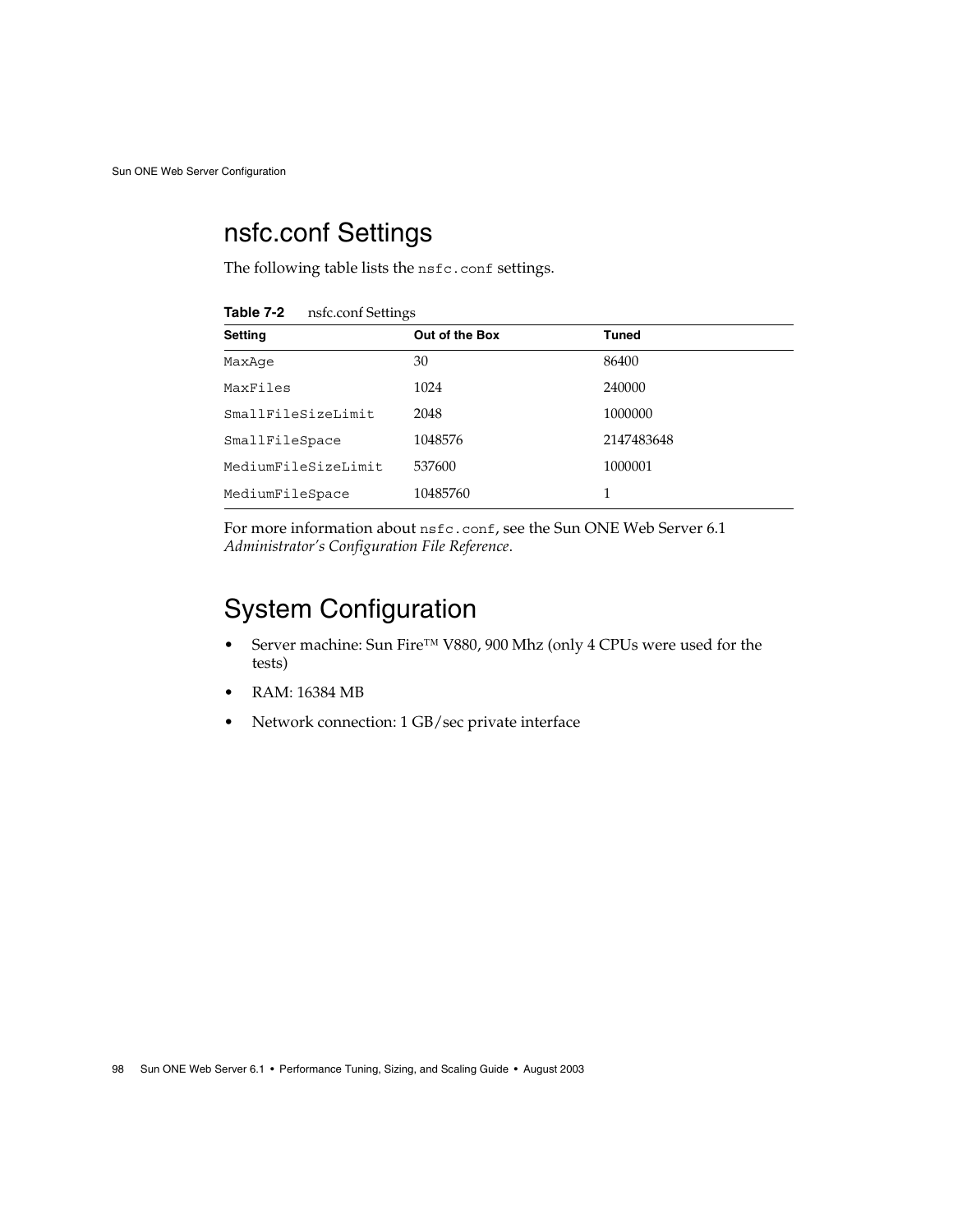### <span id="page-98-0"></span>Performance Results

For most cases, scalability plots are shown. Performance is shown as a function of the number of CPUs enabled. The following metrics were used to characterize performance:

- Operations per second (ops/sec) = successful transactions per second
- Response time for single transaction (round-trip time) in milliseconds

While operations per second (ops/sec) data is shown for most cases, the response time and throughput are shown only where available.

Results are provided for the following tests, which are discussed in the remainder of this chapter:

- [Static Content Test](#page-99-0)
- [Dynamic Content Test: WASP Servlet](#page-100-0)
- [Dynamic Content Test: C CGI](#page-101-0)
- [Dynamic Content Test: Perl CGI](#page-102-0)
- [Dynamic Content Test: NSAPI](#page-103-0)
- [SSL Performance Test: Static Content](#page-104-0)
- [SSL Performance Test: Perl CGI](#page-105-0)
- [SSL Performance Test: C CGI](#page-106-0)
- [SSL Performance Test: NSAPI](#page-108-0)
- [JDBC Connection Pooling with OCI Driver](#page-109-0)
- [PHP Scalability Tests](#page-111-0)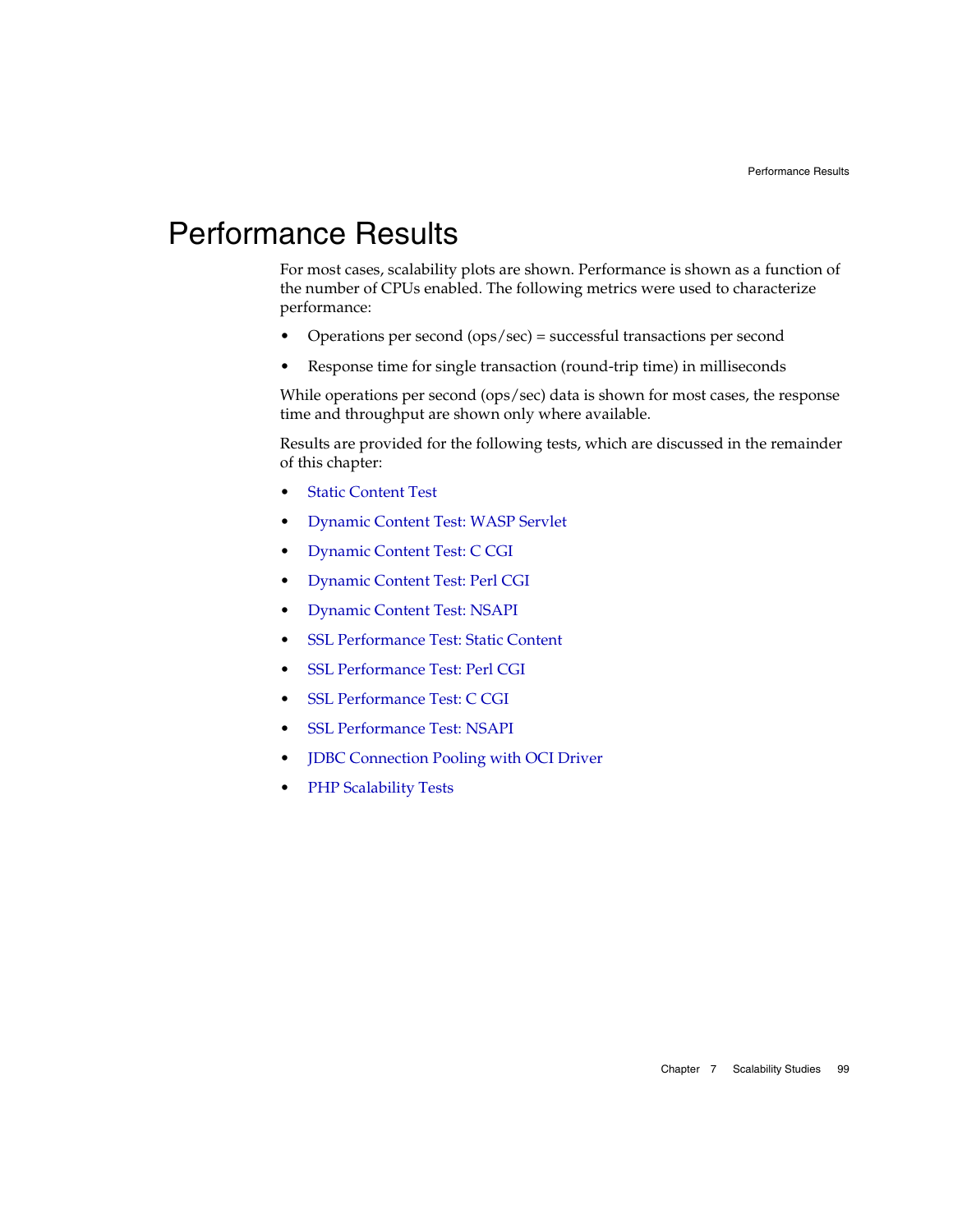#### <span id="page-99-0"></span>Static Content Test

This test was performed with static download of a randomly selected file from a pool of 400 directories, each containing 100 files ranging in size from 5 KB to 250 KB. Tests were done with the file cache configured to include all files in the directories. The goal of static content tests was to identify the maximum number of conforming connections the server could handle. A conforming connection is one that operates faster than 320 Kbps (kilobits per second).

Simultaneous connections: 1500



**Table 7-3** Static Content Test

| <b>CPUs</b> | Response<br>Time<br>(Out of Box)<br>msec | Response<br>Time<br>(Tuned) msec | Op/Sec<br>(Out of Box) | Op/Sec<br>(Tuned) | Number of<br><b>Connections</b><br>(Out of Box) | Number of<br><b>Connections</b><br>(Tuned) |
|-------------|------------------------------------------|----------------------------------|------------------------|-------------------|-------------------------------------------------|--------------------------------------------|
|             | 346.69                                   | 320.5                            | 1456.9                 | 2169.3            | 510                                             | 700                                        |
| 2           | 337.01                                   | 305.3                            | 2280.1                 | 3565.1            | 775                                             | 1100                                       |
| 4           | 307.19                                   | 299.6                            | 3220.8                 | 5279.1            | 1000                                            | 1600                                       |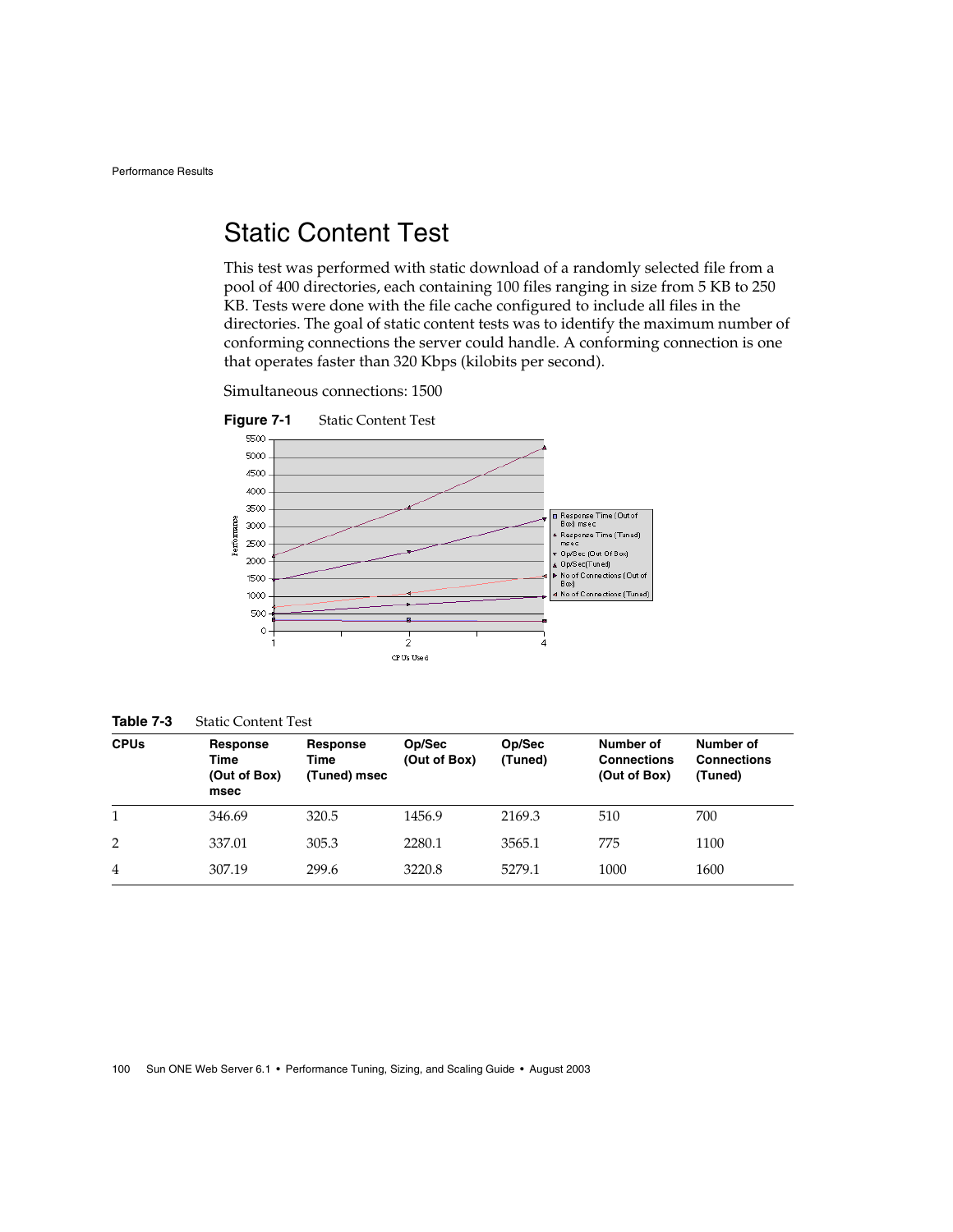#### <span id="page-100-0"></span>Dynamic Content Test: WASP Servlet

This test was conducted using the WASP servlet. It prints out the servlet's initialization arguments, environments, request headers, connection/client info, URL information, and remote user information. The goal was to saturate the CPUs on the server.



**Figure 7-2** Dynamic Content Test: WASP Servlet

|  | Table 7-4 | Dynamic Content Test: WASP Servlet |  |  |  |  |
|--|-----------|------------------------------------|--|--|--|--|
|--|-----------|------------------------------------|--|--|--|--|

| <b>CPUs</b> | <b>Response Time</b><br>(Out of Box) msec | <b>Response Time</b><br>(Tuned) msec | Op/Sec<br>(Out of Box) | Op/Sec (Tuned) |
|-------------|-------------------------------------------|--------------------------------------|------------------------|----------------|
|             | 6436.46                                   | 4159.93                              | 414.6                  | 571.87         |
|             | 4031.66                                   | 2052.63                              | 518.8                  | 870.25         |
|             | 2177.81                                   | 732.42                               | 832.1                  | 1280.43        |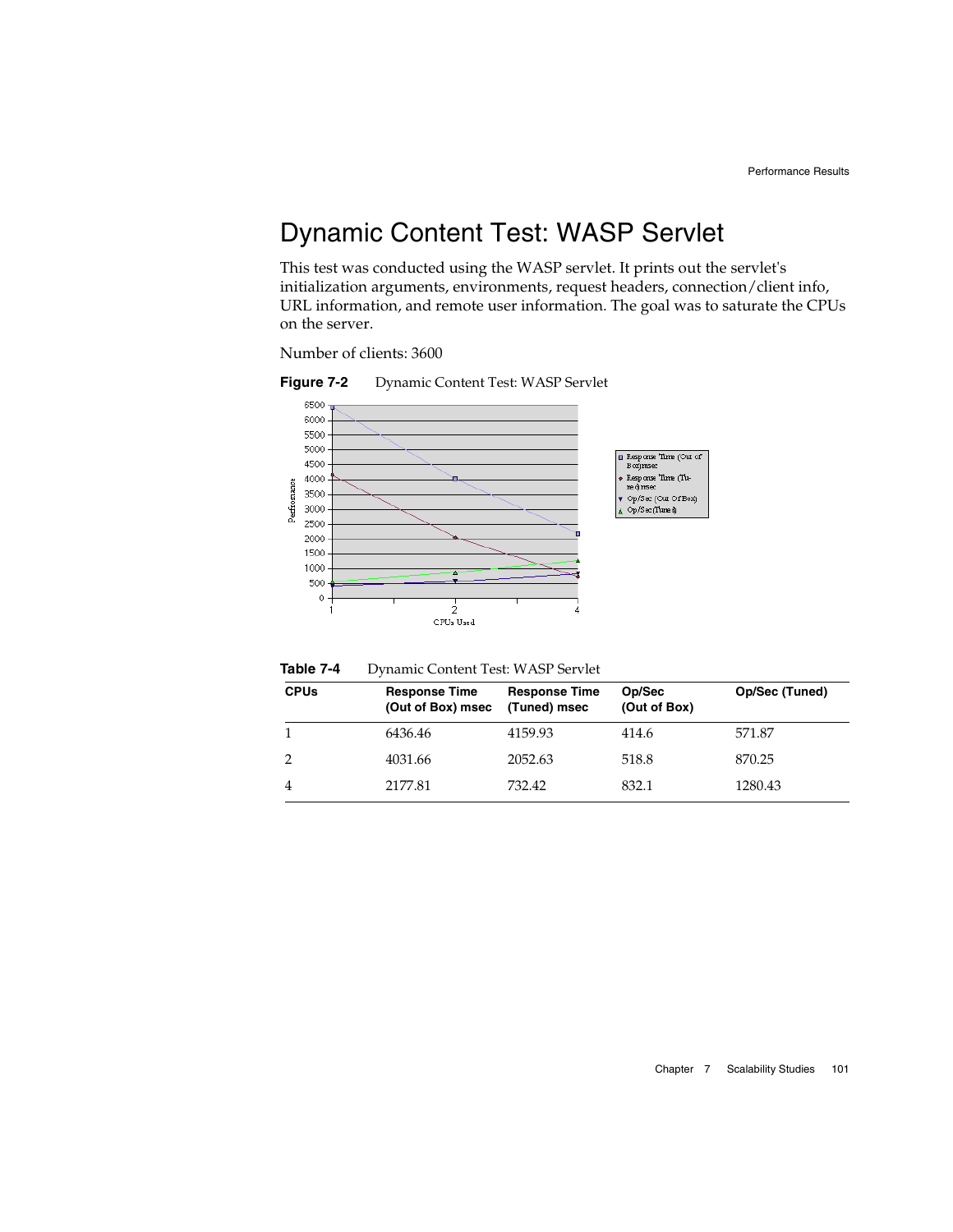### <span id="page-101-0"></span>Dynamic Content Test: C CGI

This test was performed by accessing a C executable called printenv.This executable outputs approximately 0.5 KB of data per request. The goal was to saturate the CPUs on the server.



**Figure 7-3** Dynamic Content Test: C CGI

| Table 7-5 | Dynamic Content Test: C CGI |  |
|-----------|-----------------------------|--|
|-----------|-----------------------------|--|

| <b>CPUs</b>    | <b>Response Time</b><br>(Out of Box) msec | <b>Response Time</b><br>(Tuned) msec | Op/Sec<br>(Out of Box) | Op/Sec (Tuned) |
|----------------|-------------------------------------------|--------------------------------------|------------------------|----------------|
|                | 7350.41                                   | 6819.63                              | 244.8                  | 265.17         |
| 2              | 2801.64                                   | 2391.25                              | 436.8                  | 473.46         |
| $\overline{4}$ | 1127.31                                   | 719.36                               | 750.59                 | 873.6          |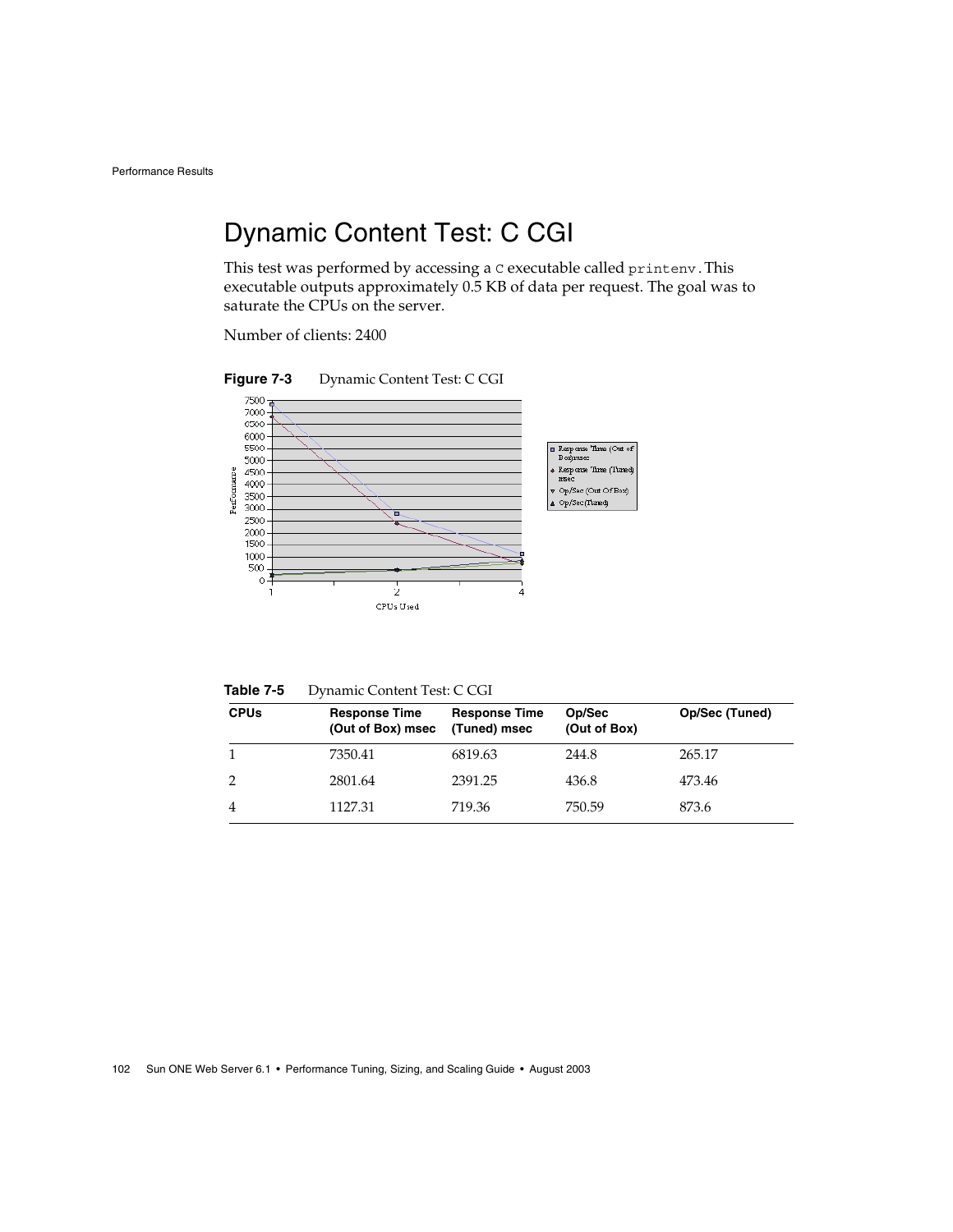#### <span id="page-102-0"></span>Dynamic Content Test: Perl CGI

This test ran against a Perl script called printenv.pl that prints the CGI environment. This script outputs approximately 0.5 KB of data per request. The goal was to saturate the CPUs on the server.



**Figure 7-4** Dynamic Content Test: Perl CGI

**Table 7-6** Dynamic Content Test: Perl CGI

| <b>CPUs</b> | <b>Response Time</b><br>(Out of Box) msec | <b>Response Time</b><br>(Tuned) msec | Op/Sec<br>(Out of Box) | Op/Sec (Tuned) |
|-------------|-------------------------------------------|--------------------------------------|------------------------|----------------|
|             | 5484.17                                   | 4777.72                              | 57.6                   | 62.05          |
|             | 2111.22                                   | 1704.28                              | 107.8                  | 119.32         |
| 4           | 363.81                                    | 132.85                               | 189.6                  | 209.76         |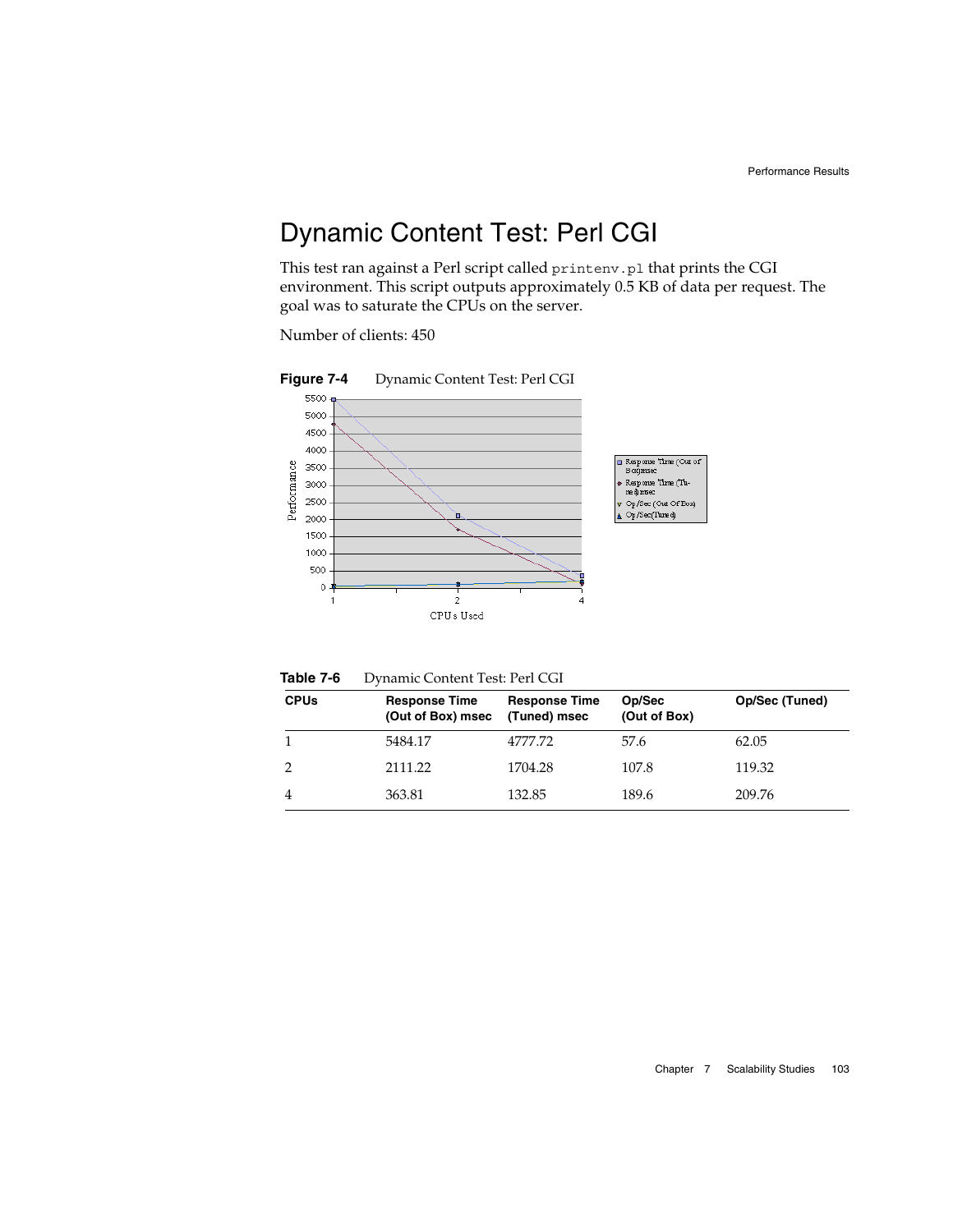### <span id="page-103-0"></span>Dynamic Content Test: NSAPI

The NSAPI module used in this test was printenv2.so. It prints the NSAPI environment variables along with some text to make the entire response 2 KB. The goal was to saturate the CPUs on the server.



**Figure 7-5** Dynamic Content Test: NSAPI

**Table 7-7** Dynamic Content Test: NSAPI

| <b>CPUs</b>    | <b>Response Time</b><br>(Out of Box) msec | <b>Response Time</b><br>(Tuned) msec | Op/Sec<br>(Out of Box) | Op/Sec<br>(Tuned) |
|----------------|-------------------------------------------|--------------------------------------|------------------------|-------------------|
| 1              | 2208.06                                   | 1259.16                              | 758.9                  | 1212.07           |
| 2              | 1123.85                                   | 931.13                               | 1636.3                 | 1965.68           |
| $\overline{4}$ | 952.67                                    | 177.9                                | 2106.1                 | 2804.05           |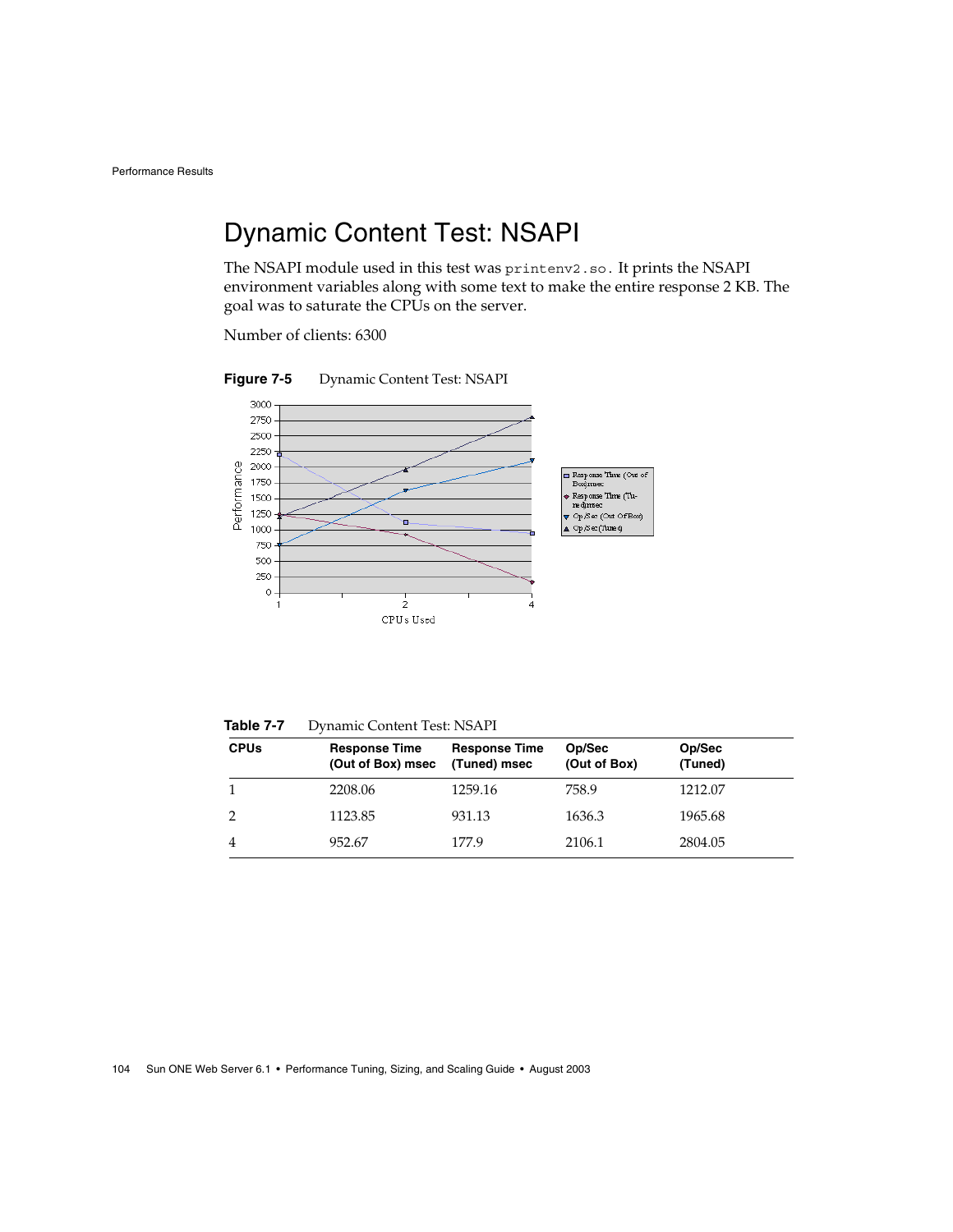#### <span id="page-104-0"></span>SSL Performance Test: Static Content

A 1 KB static SSL file was used for this test. The goal was to saturate the CPUs on the server.

Simultaneous connections: 550



**Figure 7-6** SSL Test: Static Content

Table 7-8 SSL Test: Static Content

| <b>CPUs</b> | <b>Response Time</b><br>(Out of Box) msec | <b>Response Time</b><br>(Tuned) msec | Op/Sec<br>(Out of Box) | Op/Sec<br>(Tuned) |
|-------------|-------------------------------------------|--------------------------------------|------------------------|-------------------|
|             | 1259.11                                   | 1357.81                              | 392.5                  | 404.7             |
|             | 650.61                                    | 697.31                               | 764.3                  | 784.3             |
|             | 351.31                                    | 368.01                               | 1422.6                 | 1484.5            |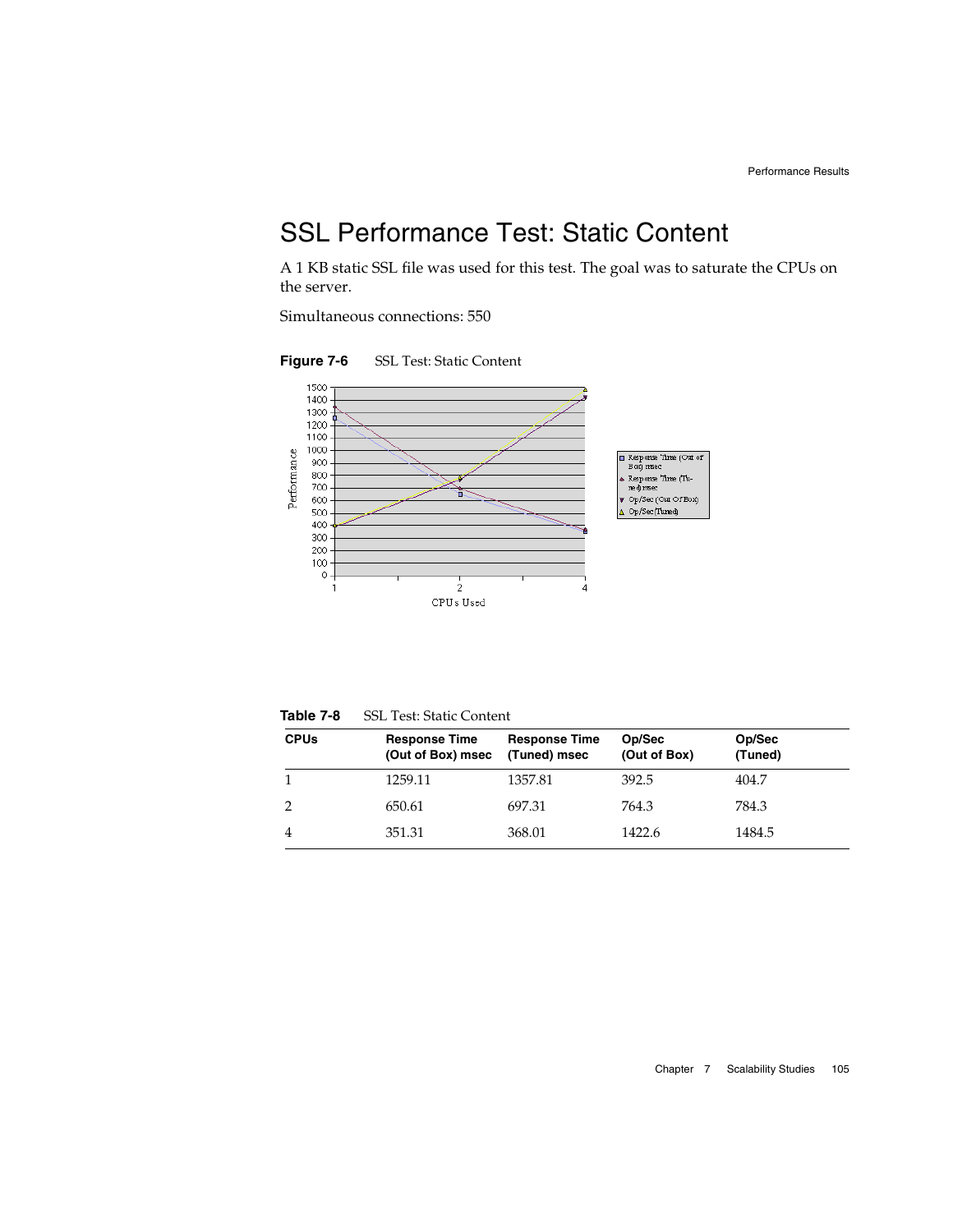#### <span id="page-105-0"></span>SSL Performance Test: Perl CGI

This test was performed by accessing the printenv C executable in SSL mode. The goal was to saturate the CPUs on the server. The test was performed in SSL mode with the SSL session cache both enabled and disabled.



| # of CPUs      | Op/Sec (Out of Box) | Op/Sec (Tuned) |  |
|----------------|---------------------|----------------|--|
|                | 41.9                | 42.19          |  |
| 2              | 81.0                | 81.86          |  |
| $\overline{4}$ | 145.1               | 146.05         |  |

**Table 7-10** SSL/Perl CGI: 100% Session Cache Reuse

| # of CPUs      | Op/Sec (Out of Box) | Op/Sec (Tuned) |
|----------------|---------------------|----------------|
|                | 55.29               | 55.42          |
| 2              | 105.01              | 107.05         |
| $\overline{4}$ | 194.35              | 197.91         |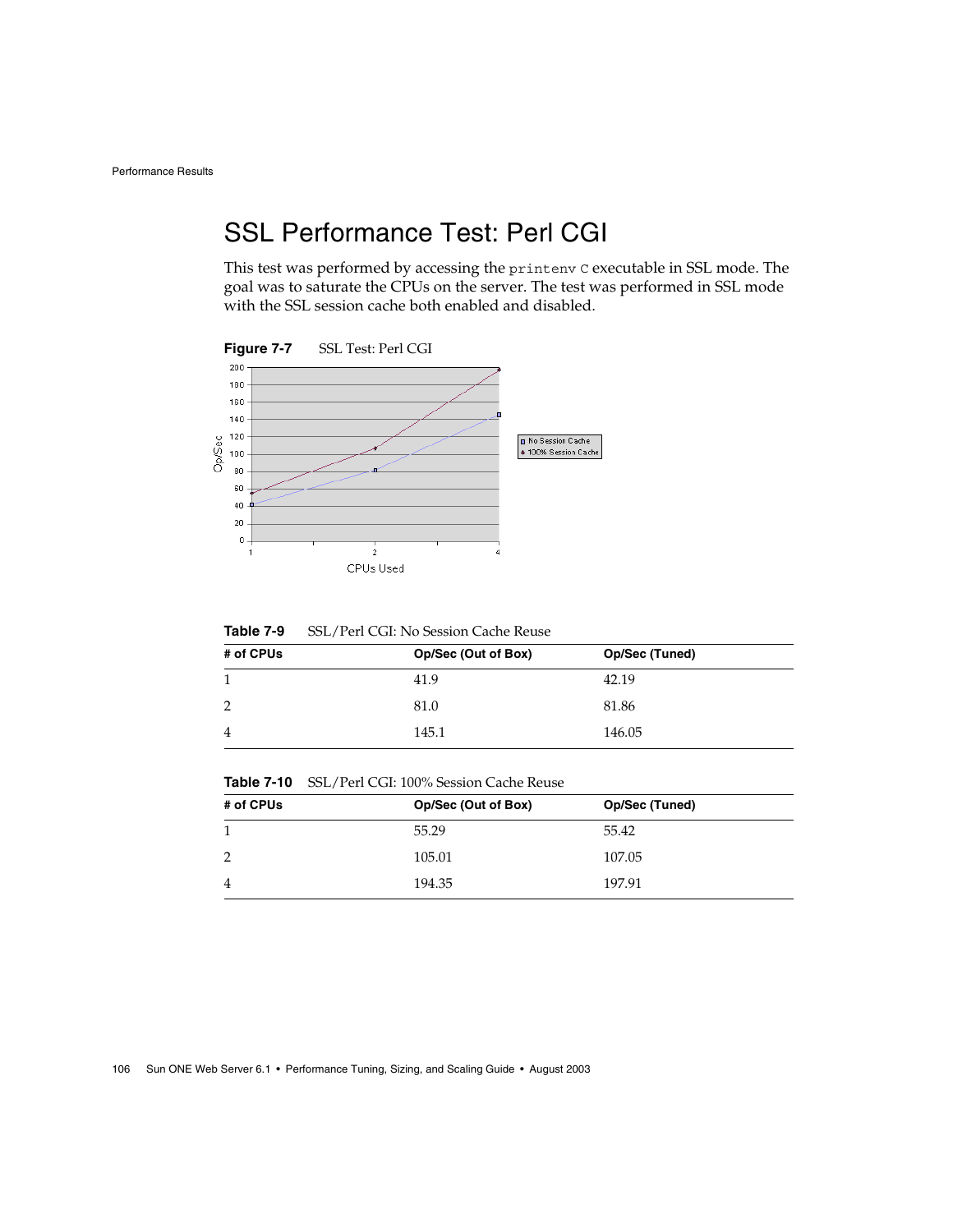| # of CPUs      | <b>No Session Cache</b><br>(Tuned) | 100% Session Cache<br>(Tuned) |  |
|----------------|------------------------------------|-------------------------------|--|
|                | 42.19                              | 55.42                         |  |
| $\overline{2}$ | 81.86                              | 107.05                        |  |
| $\overline{4}$ | 146.05                             | 197.91                        |  |

**Table 7-11** SSL/Perl CGI: Session Cache Comparison

#### <span id="page-106-0"></span>SSL Performance Test: C CGI

This test was performed by accessing the printenv C executable in SSL mode. The goal was to saturate the CPUs on the server. The test was performed in SSL mode with the SSL session cache both enabled and disabled.



**Figure 7-8** SSL Test: C CGI



| <b>CPUs</b> | Op/Sec (Out of Box) | Op/Sec (Tuned) |
|-------------|---------------------|----------------|
|             | 84.8                | 82.73          |
| 2           | 165.0               | 164.38         |
| 4           | 290.6               | 291.63         |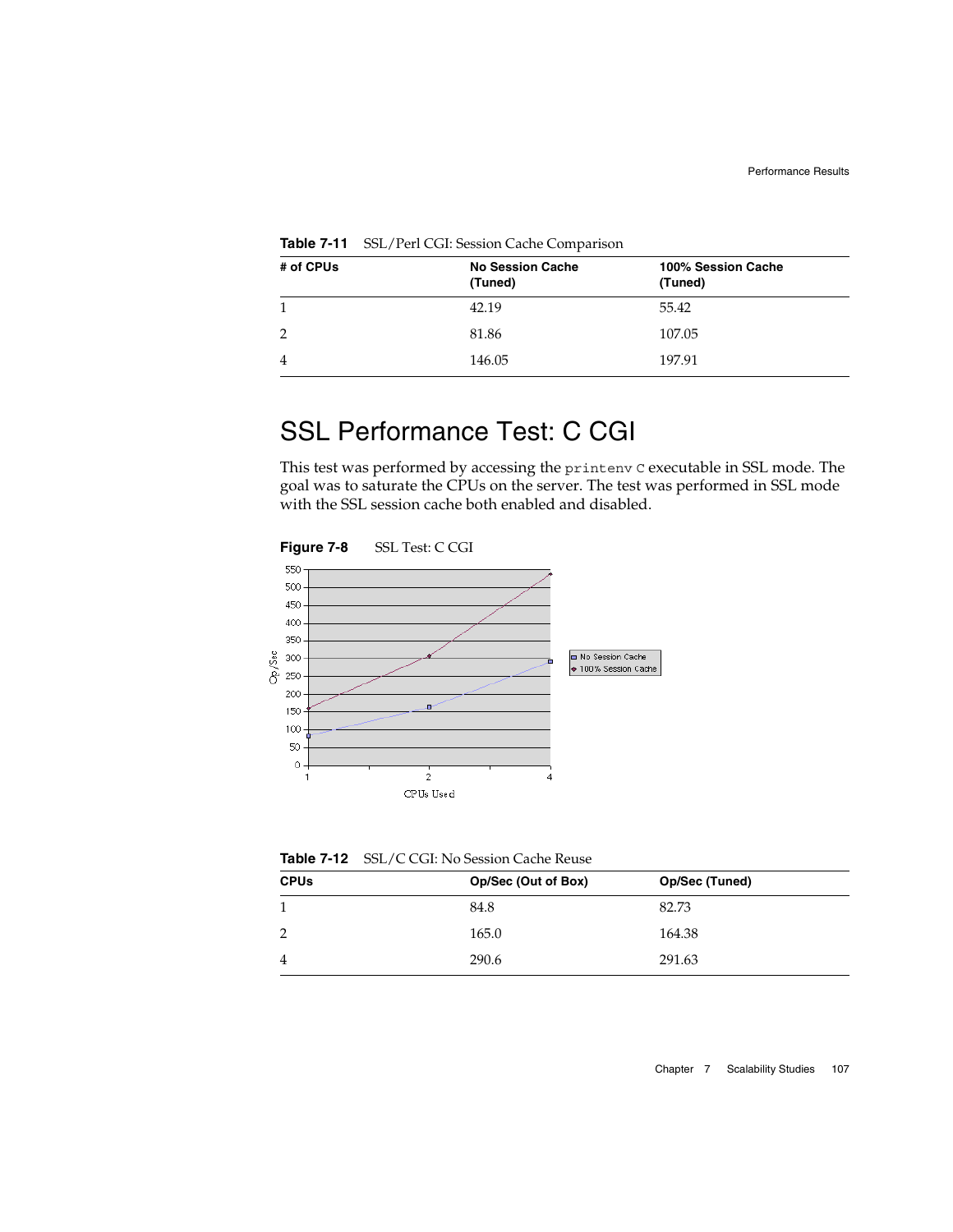| <b>CPUs</b>    | Op/Sec (Out of Box) | Op/Sec (Tuned) |  |
|----------------|---------------------|----------------|--|
|                | 160.65              | 165.69         |  |
| 2              | 308.11              | 310.51         |  |
| $\overline{4}$ | 538.54              | 550.19         |  |

**Table 7-13** SSL/C CGI: 100% Session Cache Reuse

#### **Table 7-14** SSL/C CGI: Session Cache Comparison

| <b>CPUs</b> | <b>No Session Cache</b><br>(Tuned) | 100% Session Cache<br>(Tuned) |
|-------------|------------------------------------|-------------------------------|
| 1           | 82.73                              | 160.65                        |
| 2           | 164.38                             | 308.11                        |
| 4           | 291.63                             | 538.54                        |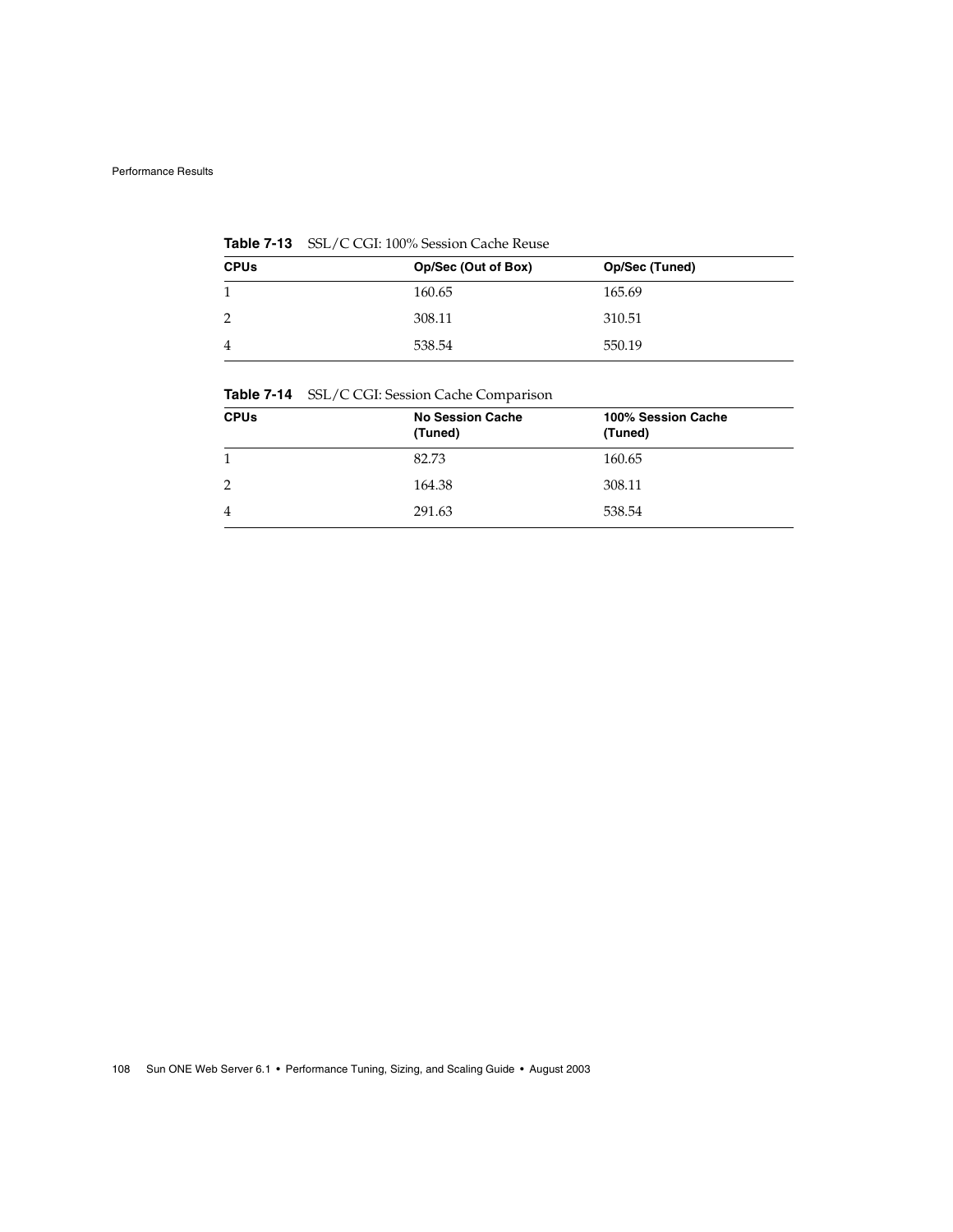## <span id="page-108-0"></span>SSL Performance Test: NSAPI

This test was performed by accessing the printenv C executable in SSL mode. The goal was to saturate the CPUs on the server. The test was performed in SSL mode with the SSL session cache both enabled and disabled.



**Table 7-15** SSL/NSAPI: No Session Cache Reuse

| <b>CPUs</b> | Op/Sec (Out of Box) | Op/Sec (Tuned) |
|-------------|---------------------|----------------|
|             | 114.08              | 114.44         |
|             | 223.58              | 225.04         |
| 4           | 380.88              | 382.78         |

**Table 7-16** SSL/NSAPI: 100% Session Cache Reuse

| <b>CPUs</b>    | Op/Sec (Out of Box) | Op/Sec (Tuned) |  |
|----------------|---------------------|----------------|--|
|                | 321.24              | 333.21         |  |
| $\overline{2}$ | 554.87              | 551.45         |  |
| $\overline{4}$ | 762.04              | 791.62         |  |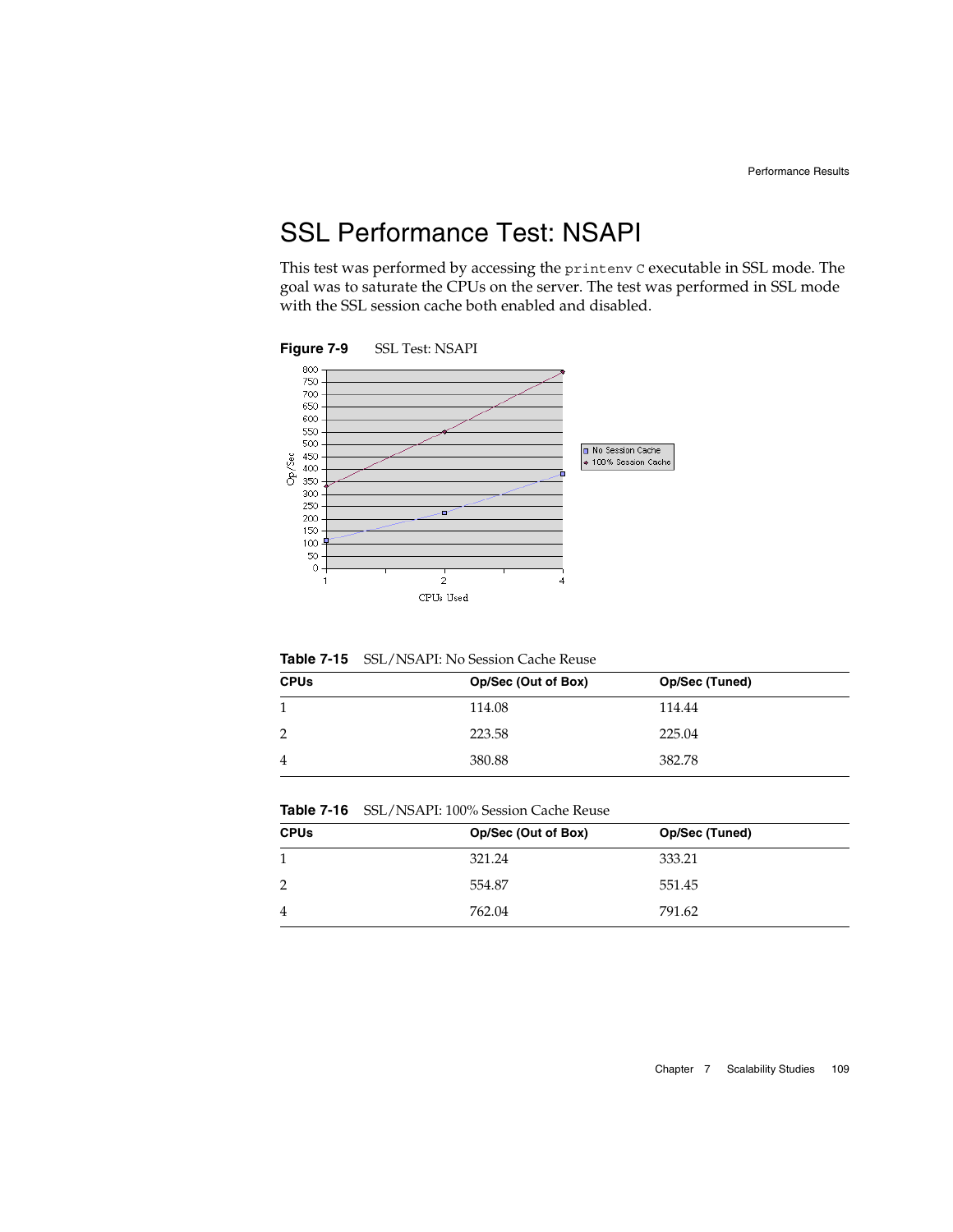| <b>CPUs</b>    | <b>No Session Cache</b><br>(Tuned) | 100% Session Cache<br>(Tuned) |  |
|----------------|------------------------------------|-------------------------------|--|
| 1              | 114.44                             | 333.21                        |  |
| 2              | 225.04                             | 551.45                        |  |
| $\overline{4}$ | 382.78                             | 791.62                        |  |

**Table 7-17** SSL/NSAPI: Session Cache Comparison

# JDBC Connection Pooling with OCI Driver

This test tested the scalability and performance of the JDBC connection pooling module. In this test a simple servlet requests a row from a large database and prints its content. An Oracle database and the Oracle OCI driver were used for the test. JDBC connection pool resource configuration is shown below (server.xml).

```
<RESOURCES>
       <JDBCRESOURCE jndiname="jdbc/tpcwDB" poolname="TpcwPool" 
enabled="true"/>
              <JDBCCONNECTIONPOOL name="TpcwPool" 
datasourceclassname="oracle.jdbc.pool.OracleDataSource"
steadypoolsize="1000" maxpoolsize="1000" poolresizequantity="2"
idletimeout="0" maxwaittime="0" 
connectionvalidationrequired="false"
connectionvalidationmethod="auto-commit" 
validationtablename="string" failallconnections="false" >
    <PROPERTY name="URL" 
value="jdbc:oracle:oci8:@(description=(address=(host=mach-3)
(protocol=tcp)(port=1521))(connect_data=(sid=10K)))"/>
<PROPERTY name="user" value="tpcw"/>
 <PROPERTY name="password" value="tpcw"/>
              </JDBCCONNECTIONPOOL>
 </RESOURCES>
```
Number of clients: 3600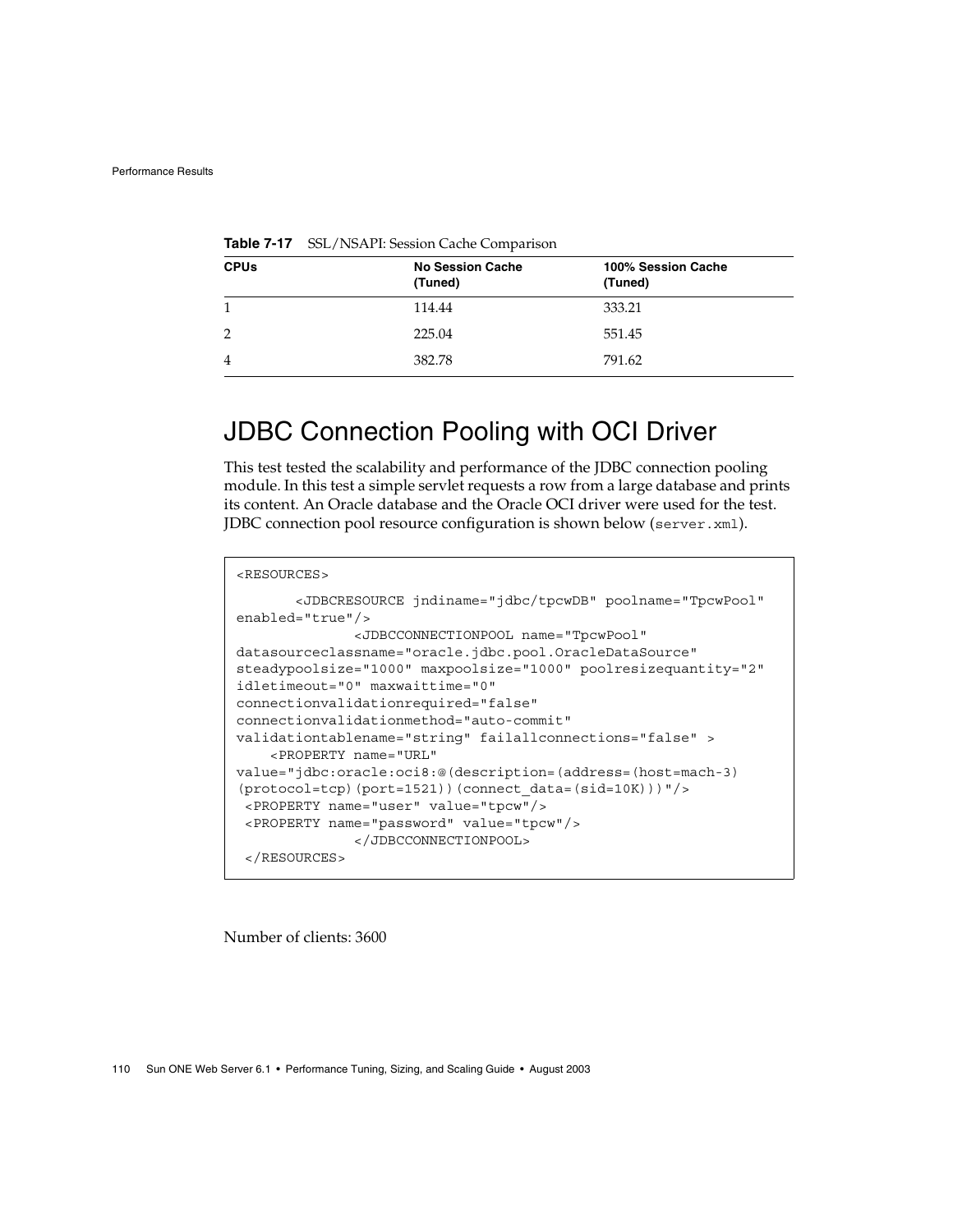

**Figure 7-10** JDBC Connection Pooling Test

**Table 7-18** JDBC Connection Pooling Test

| <b>CPUs</b>    | <b>Response Time (msec)</b> | Op/Sec  |
|----------------|-----------------------------|---------|
| 1              | 4223.66                     | 529.14  |
| 2              | 1508.53                     | 966.74  |
| $\overline{4}$ | 153.19                      | 1634.94 |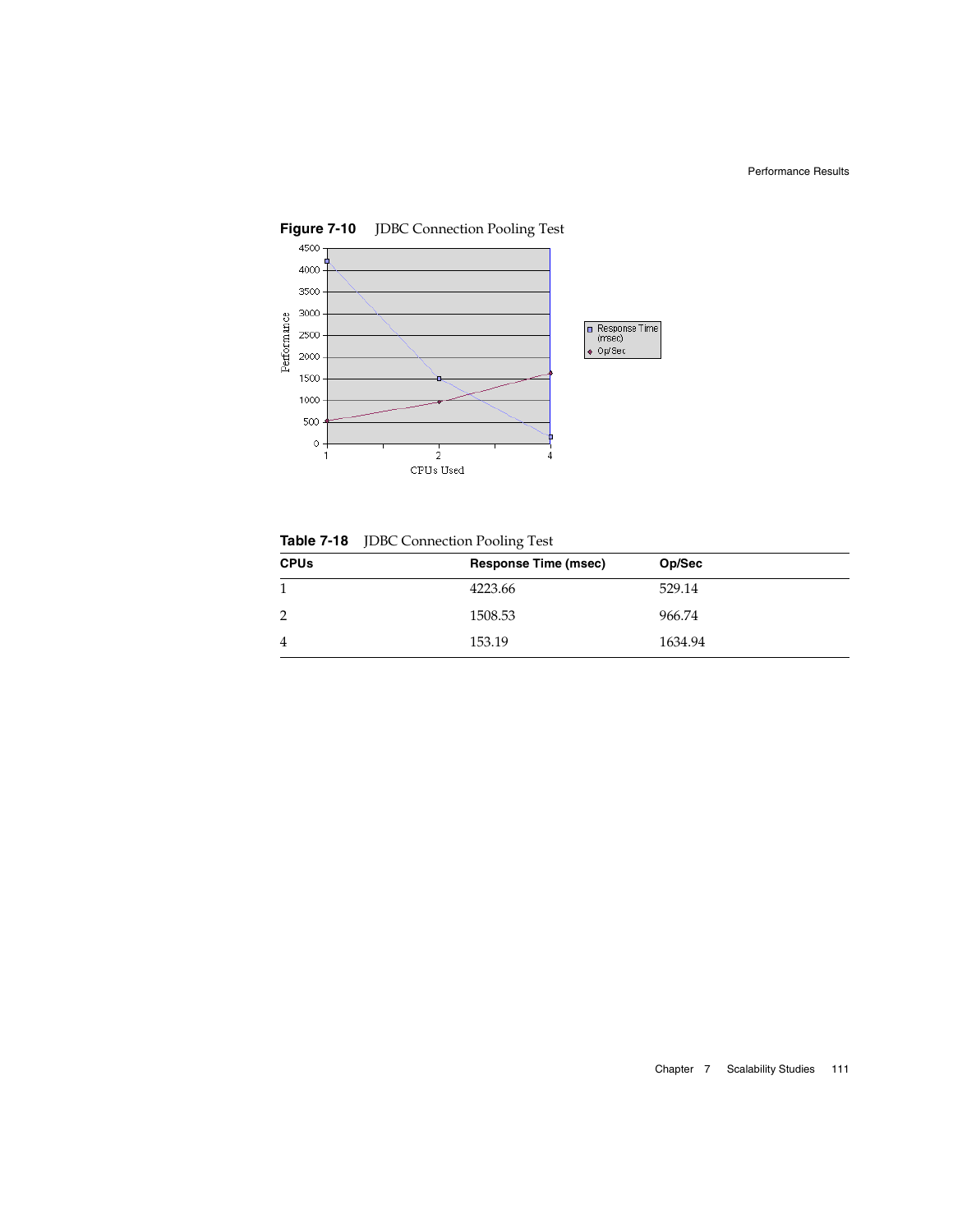# <span id="page-111-0"></span>PHP Scalability Tests

PHP is a widely used scripting language uniquely suited to creating dynamic Web based content. It is the most rapidly expanding scripting language in use on the Internet due to its simplicity, accessibility, wide number of available modules, and large number of easily available applications.

The scalability of Sun ONE Web Server combined with the versatility of the PHP engine provides a highly performant and versatile web deployment platform for dynamic content.

The PHP (version 4.3.2) tests were performed in two modes:

- Out-of-process "fastcgi-php" application invoked using the FastCGI plugin available for Sun ONE Web Server 6.1 (the download will be available from <http://www.zend.com/sun>).
- In-process PHP NSAPI plugin (available with PHP).

The test executes the phpinfo() query. Mostly out-of-the-box settings were used, plus PHP-related settings in the obj.conf and magnus.conf files, as shown after the test graphs and data.

#### FastCGI



**Figure 7-11** PHP Scalability Test: FastCGI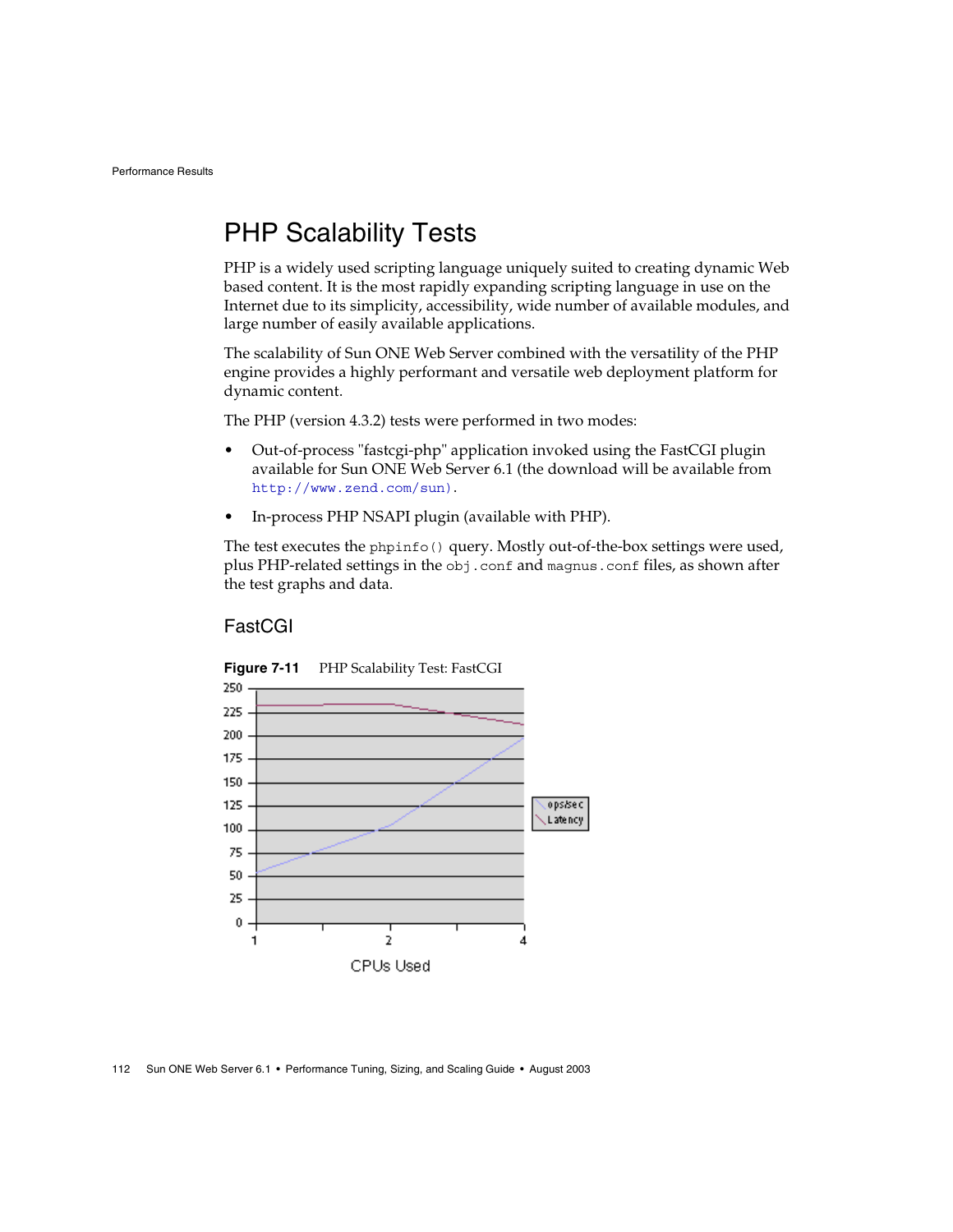| <b>CPUs</b> | Op/Sec | Latency (msec) |  |
|-------------|--------|----------------|--|
|             | 54     | 214            |  |
|             | 105    | 225            |  |
|             | 199    | 230            |  |

Table 7-19 PHP Scalability Test: FastCGI

#### **NSAPI**



**Figure 7-12** PHP Scalability Test: NSAPI

**Table 7-20** PHP Scalability Test: NSAPI

| <b>CPUs</b> | Op/Sec | Latency |
|-------------|--------|---------|
|             | 63     | 190     |
| っ           | 125    | 193     |
| 4           | 251    | 190     |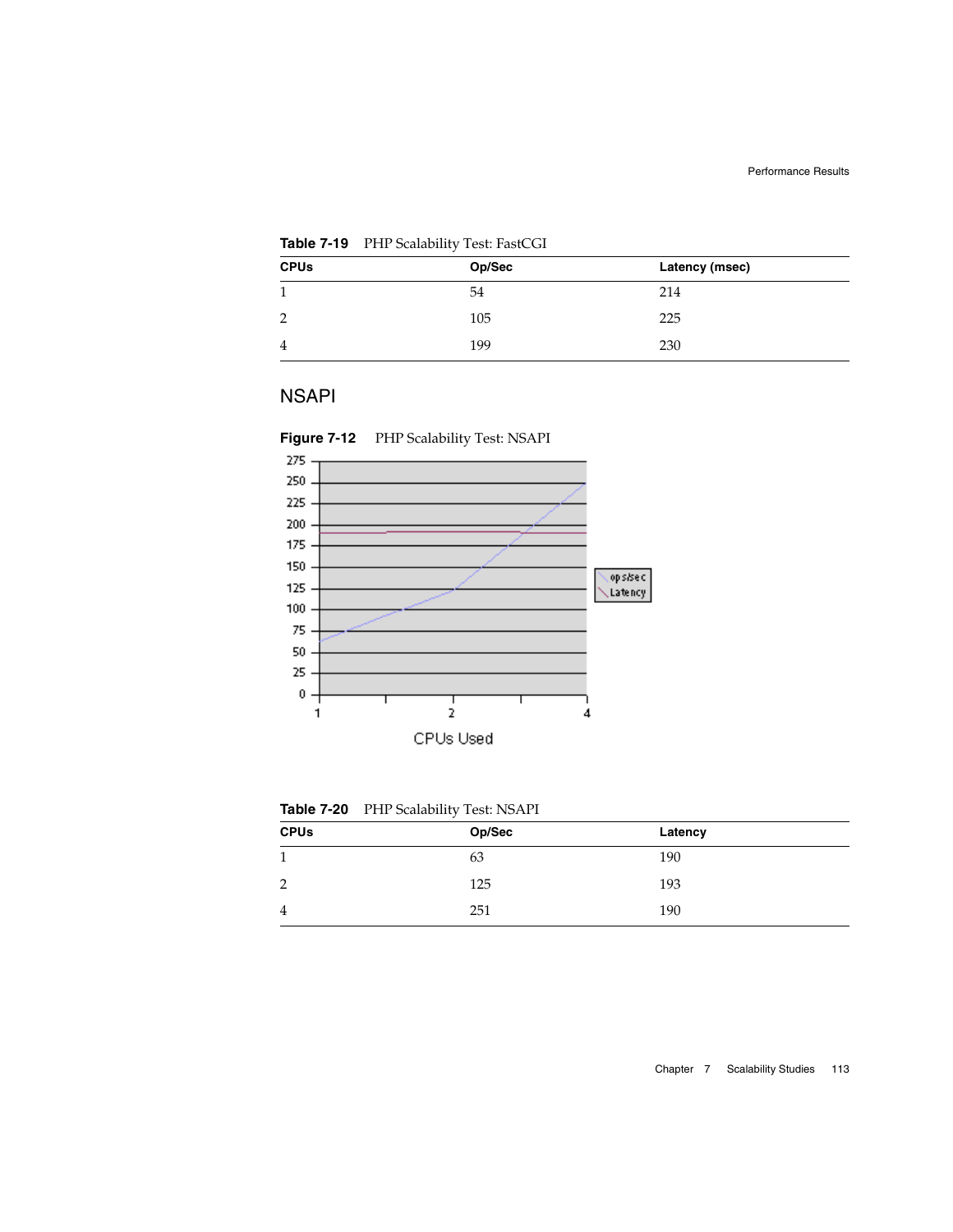#### *magnus.conf Settings*

```
Init fn="load-modules"
shlib="/export0/ES61/install/bin/https/lib/libphp4.so"\
funcs="php4_init,php4_close,php4_execute,php4_auth_trans"
Init fn="php4_init"\
      errorString="PHP Totally Blowed Up!"
Init fn="load-modules"
shlib="/export0/ES61/install/bin/https/lib/libnsapi_fcgi.
so" funcs="FCGIRequestHandler,FCGIInit" 
shlib_flags="(global|now)"
Init fn="FCGIInit" errorString "Unable to start the FCGI NSAPI 
module"
```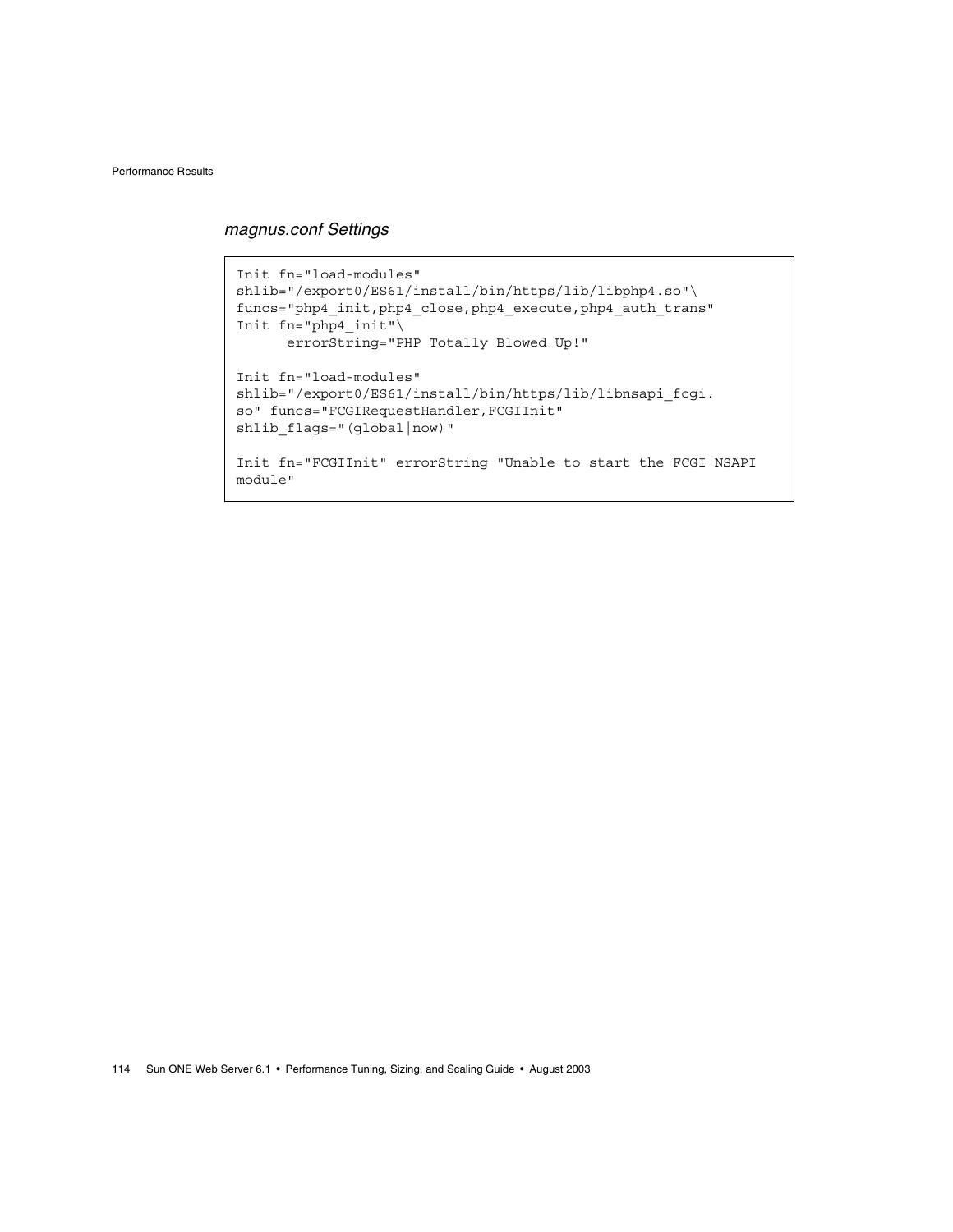#### *obj.conf Settings*

```
NameTrans fn="pfx2dir" 
from="/php-nsapi"dir="/export0/ES61/install/docs/php-nsapi" 
name="php-nsapi"
NameTrans fn="pfx2dir"
from="/php-fcgi"dir="/export0/ES61/install/docs/php-fcgi" 
name="fastcgi"
Service type="magnus-internal/fastcgi-php" 
fn="FCGIRequestHandler"
BindPath="localhost:8082" AppPath="/export0/php-fastcgi/bin/php"
StartServers="5" PHP_FCGI_CHILDREN="10" 
PHP_FCGI_MAX_REQUEST="2000"
<Object name="fastcgi">
ObjectType fn="force-type" type="magnus-internal/fastcgi-php"
Service type="magnus-internal/fastcgi-php"\
         fn=FCGIRequestHandler\
         BindPath="localhost:8082"\
         AppPath="/export0/php-fastcgi/bin/php"
         StartServers="5"\
         PHP_FCGI_CHILDREN="10"\
         PHP_FCGI_MAX_REQUEST="2000"
</Object>
<Object name="php-nsapi">
# Set the MIME type
ObjectType fn="force-type" type="magnus-internal/x-httpd-php"
# Run the function
Service fn=php4_execute
</Object>
```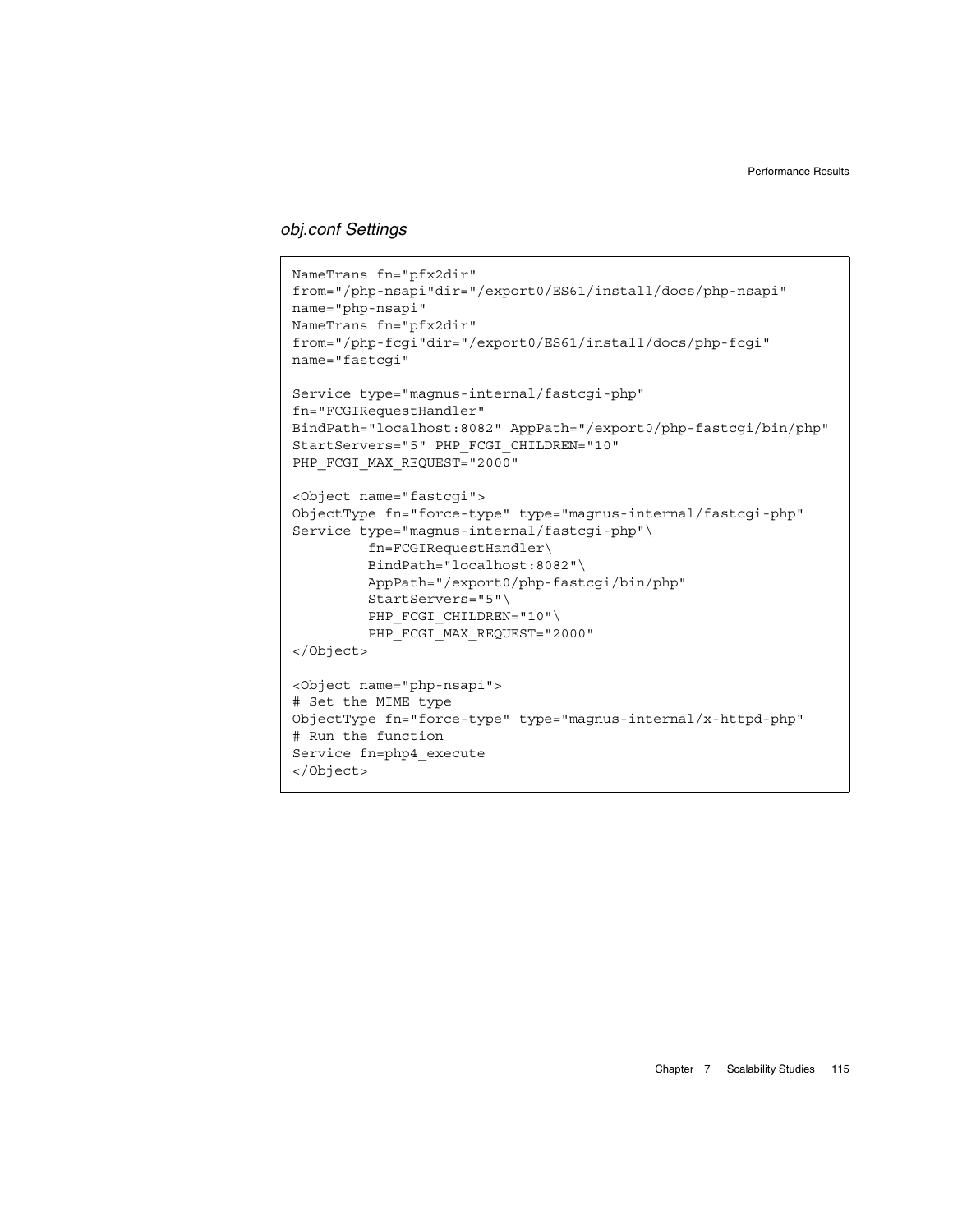Performance Results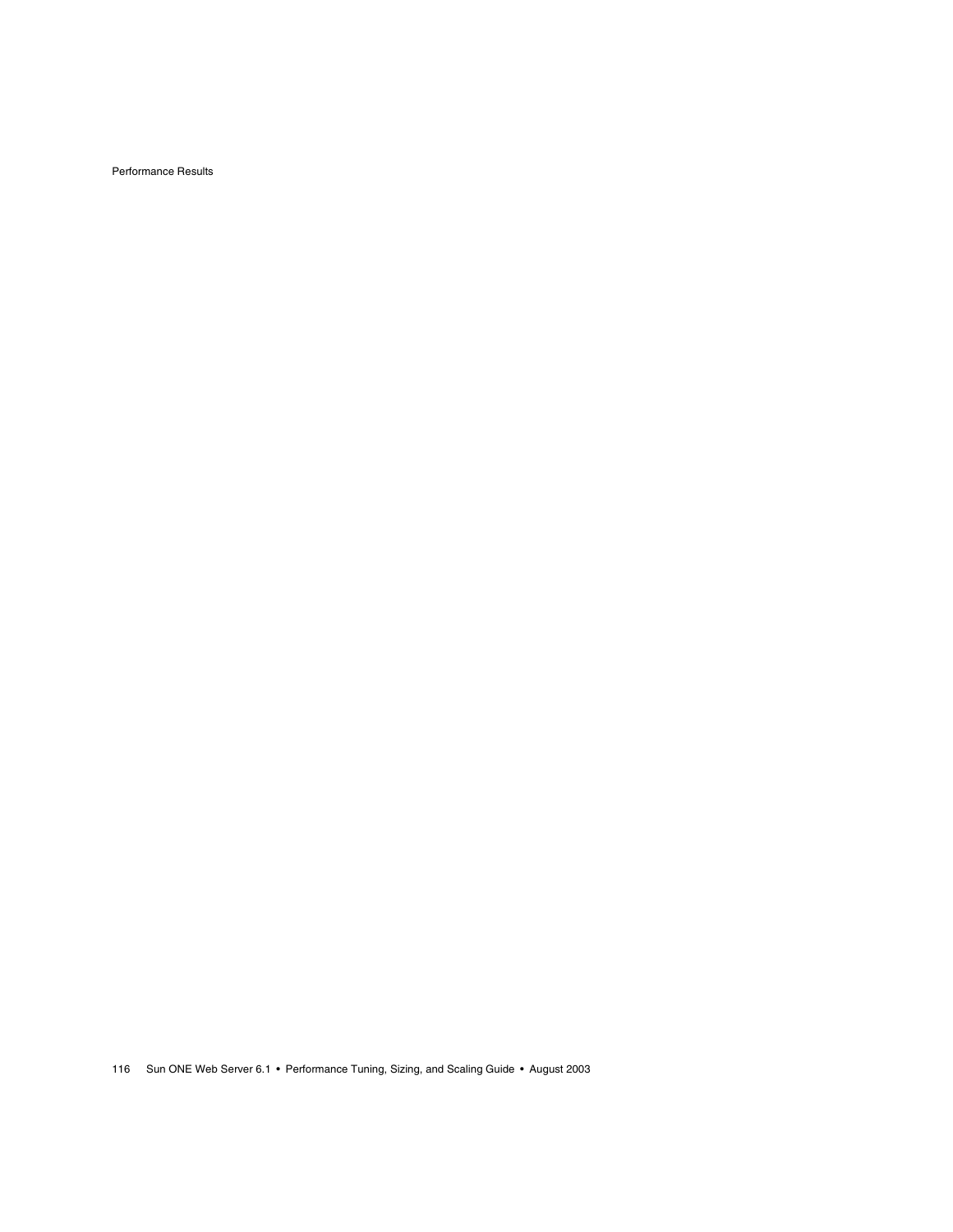# Index

#### **A**

about this guide [9](#page-8-0) audience [9](#page-8-1) contents [12](#page-11-0) conventions [13](#page-12-0) acceptor threads [32](#page-31-0) AcceptTimeout directive [70](#page-69-0) access time updates [87](#page-86-0) ACL cache tuning [59](#page-58-0) acl-bucket [23](#page-22-0) ACLCacheLifetime [60](#page-59-0) ACLGroupCacheSize [61](#page-60-0) ACLUserCacheSize [59,](#page-58-1) [60](#page-59-1) activating statistics from the Server Manager [17](#page-16-0) with stats-xml [18](#page-17-0) AddLog [44](#page-43-0) Administration interface more information about [11](#page-10-0) assign-name [72](#page-71-0), [73](#page-72-0)

### **B**

benchmarking tuning Solaris for [90](#page-89-0) buckets, performance [22](#page-21-0) buffer size, tuning [70](#page-69-1) busy functions [44](#page-43-1)

### **C**

cache information [37](#page-36-0) cache not utilized [81](#page-80-0) cache, DNS [43](#page-42-0) CacheEntries [38,](#page-37-0) [43](#page-42-1) CacheHits [38](#page-37-1) CacheLookups [38,](#page-37-2) [43](#page-42-2) caching, servlet/JSP [63](#page-62-0) cgi-bucket [23](#page-22-1) CGIStub processes [70](#page-69-2) CGIExpirationTimeout [71](#page-70-0) CGIStubIdleTimeout [71](#page-70-1) MaxCGIStubs [71](#page-70-2) MinCGIStubs [71](#page-70-3) check-acl SAF [80](#page-79-0) class reloading, configuring [63](#page-62-1) class-loader [63](#page-62-2) classpath elements [64](#page-63-0) classpath, directories in [64](#page-63-1) classpathprefix [64](#page-63-2) classpathsuffix [64](#page-63-3) common performance problems [79](#page-78-0) connection handling [45](#page-44-0) connection pooling, JDBC [65](#page-64-0) configuring [65](#page-64-1) connection queue information [29](#page-28-0) connection refused errors [85](#page-84-0) connection timeout, tuning [70](#page-69-3) connection timeouts [84](#page-83-0) connections [45](#page-44-1)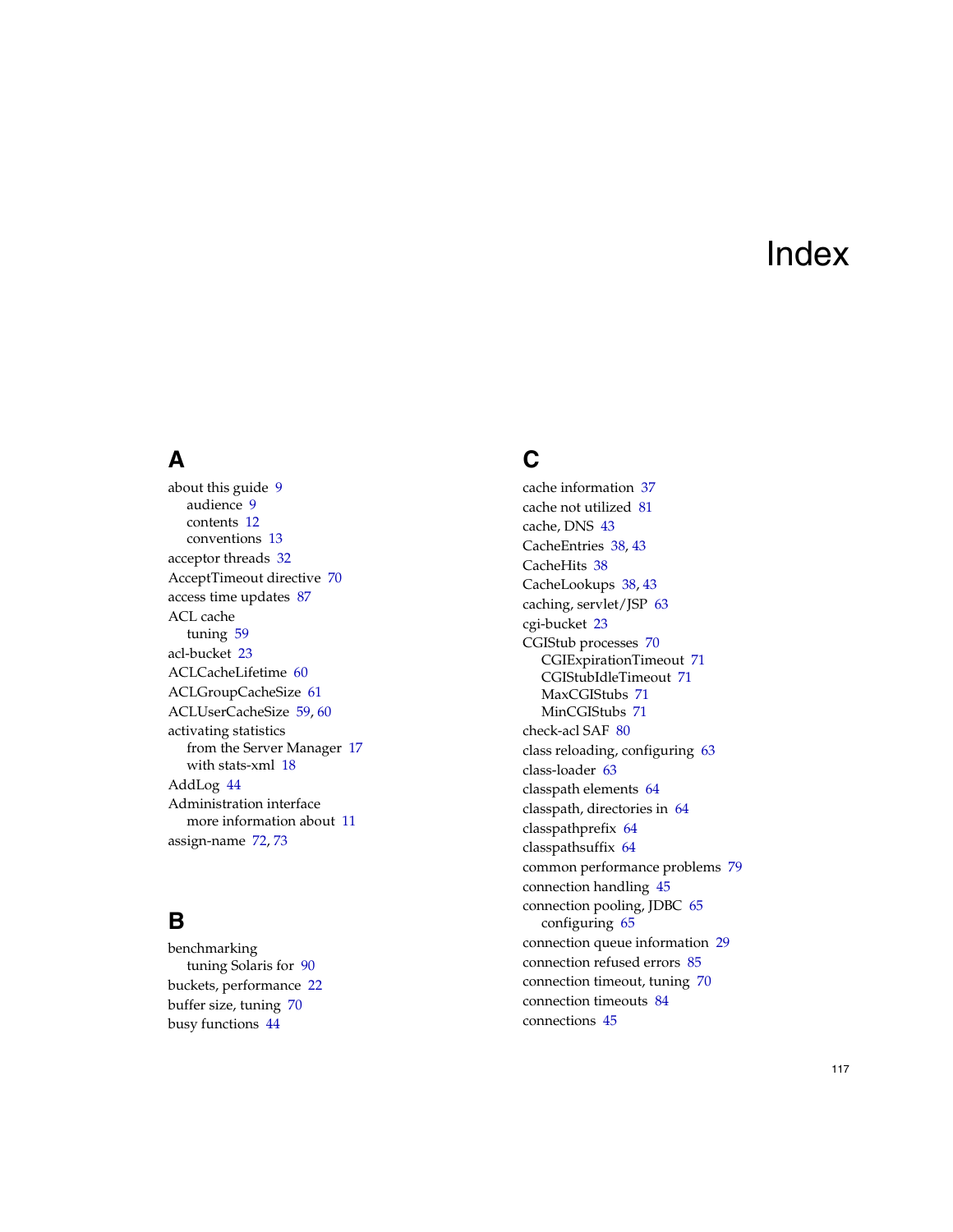closed [33](#page-32-0) settings in magnus.conf [45](#page-44-2) simultaneous via RqThrottle parameter [48](#page-47-0) connectionvalidationmethod [68](#page-67-0) connectionvalidationrequired [67](#page-66-0) content\_length [34](#page-33-0) crontab -e sys command [89](#page-88-0) CurrentCacheEntries [43](#page-42-3)

#### **D**

default-bucket [23](#page-22-2) defaultvs [32](#page-31-1) determining requirements [94](#page-93-0) directives, performance-related [69](#page-68-0) directories in the classpath [64](#page-63-1) DNS cache information [43](#page-42-4) documentation, Web Server [10](#page-9-0) drive space sizing issues [94](#page-93-1) dynamic control and monitoring NSFC file cache [57](#page-56-0) dynamicreloadinterval [63](#page-62-3)

### **F**

failallconnections [68](#page-67-1) file cache configuring [53](#page-52-0) flags for ?list option [59](#page-58-2) low hit rate with custom NSAPI functions [81](#page-80-1) magnus.conf directives [60](#page-59-2) monitoring via statistics [56](#page-55-0) NSFC, dynamic control and monitoring [57](#page-56-0) obj.conf object for monitoring [57](#page-56-1) problems, cache not utilized [81](#page-80-2) tuning [53](#page-52-1) virtual memory [55](#page-54-0) file descriptor limits [84](#page-83-1) file system tuning, Solaris [86](#page-85-0)

file-bucket [23](#page-22-3) FileCacheEnable [37](#page-36-1) find-pathinfo [72](#page-71-1) find-pathinfo-forward [72](#page-71-2) flushed keep-alive connections [82](#page-81-0) func insert [44](#page-43-2)

### **H**

hardware virtual servers [32](#page-31-2) high file system page-in rate [86](#page-85-1) hit ratio [38](#page-37-3), [81](#page-80-3) HitRatio [43](#page-42-5) HotSpot VM performance FAQ [80](#page-79-1) HTTP/1.0-style workload [51](#page-50-0) HTTP/1.1-style workload [52](#page-51-0)

### **I**

Idle [40](#page-39-0) idletimeout [67](#page-66-1) improving application performance [65](#page-64-2) init-cgi multi-process mode [71](#page-70-4) init-resonate parameters [75](#page-74-0) iostat utility [87](#page-86-1) iostat -x 60 command [88](#page-87-0) isolationlevelguaranteed [68](#page-67-2)

#### **J**

Java heap tuning [62](#page-61-0) Java HotSpot VM [62](#page-61-1) Java Security Manager, configuring [63](#page-62-4) Java VM heap space [80](#page-79-2) Java web applications, tuning performance [61](#page-60-1)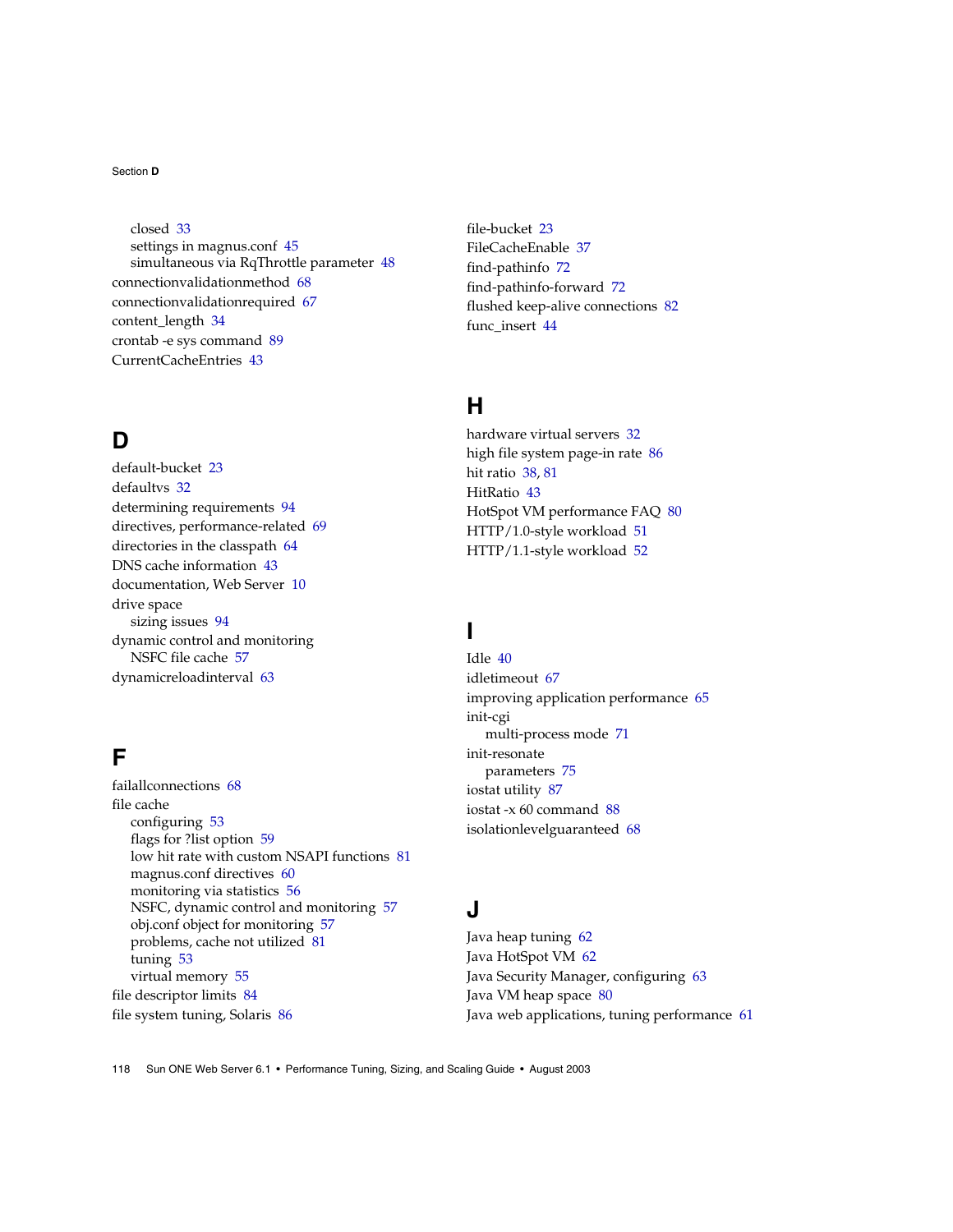java.lang.OutOfMemoryError [80](#page-79-3) JDBC connection pool attributes connectionvalidationmethod [68](#page-67-0) connectionvalidationrequired [67](#page-66-0) failallconnections [68](#page-67-1) idletimeout [67](#page-66-1) isolationlevelguaranteed [68](#page-67-2) maxpoolsize [66](#page-65-0) maxwaittime [67](#page-66-2) name [66](#page-65-1) poolresizequantity [67](#page-66-3) steadypoolsize [66](#page-65-2) transactionisolationlevel [68](#page-67-3) validationtablename [68](#page-67-4) JDBC connection pooling advantages of [65](#page-64-2) configuring [65](#page-64-0) improving application performance [65](#page-64-2) JDBCCONNECTIONPOOL [66](#page-65-3) jsp-config [62](#page-61-2)

### **K**

KeepAlive connections about [33](#page-32-1) keep-alive connections flushed [82](#page-81-1) keep-alive information [33](#page-32-2) KeepAliveCount [34,](#page-33-1) [82](#page-81-2) KeepAliveFlushes [35,](#page-34-0) [82](#page-81-3) KeepAliveHits [35](#page-34-1), [82](#page-81-4) KeepAliveMaxCount [82](#page-81-5) KeepAliveQueryMaxSleepTime [50](#page-49-0) KeepAliveQueryMeanTime [51](#page-50-1) KeepAliveRefusals [35](#page-34-2) KeepAliveThreads [34,](#page-33-2) [50](#page-49-1) KeepAliveTimeout [34](#page-33-3), [35,](#page-34-3) [50](#page-49-2) KeepAliveTimeouts [35](#page-34-4)

#### **L**

libloadbal enabling via magnus.conf [74](#page-73-0) library configuration [74](#page-73-1) plugin [74](#page-73-2) sample [77](#page-76-0) using [74](#page-73-3) listen socket default virtual server [32](#page-31-3) statistics [30](#page-29-0) ListenQ [31,](#page-30-0) [37](#page-36-2), [70,](#page-69-4) [71](#page-70-5), [84](#page-83-2) load balancing, libloadbal plugin [74](#page-73-2) load balancing, using [74](#page-73-4) load-modules [39](#page-38-0) log file modes [82](#page-81-6) verbose [82](#page-81-7) LogVerbose [41](#page-40-0), [44,](#page-43-3) [75](#page-74-1), [76](#page-75-0) long service times [87](#page-86-2) low-memory problems [80](#page-79-4)

### **M**

Magnus Editor, using to tune [79](#page-78-1) magnus.conf ACLUserCacheSize [59](#page-58-3) activating statistics [18](#page-17-1) directives, performance-related [69](#page-68-0) enabling libloadbal [74](#page-73-0) file cache directives, using [60](#page-59-2) init-cgi, multi-process mode [71](#page-70-4) listen queue [31,](#page-30-1) [37](#page-36-3), [70,](#page-69-5) [71](#page-70-6) simultaneous connections via RqThrottle [48](#page-47-0) manager-properties properties [65](#page-64-3) MaxCacheEntries [43](#page-42-6) MaxKeepAlive [34](#page-33-4) MaxKeepAliveConnections [34,](#page-33-5) [50](#page-49-3), [82](#page-81-8) maxLocks, tuning [64](#page-63-4) maxpoolsize [66](#page-65-0) MaxProcs [47,](#page-46-0)80 maxSessions [64](#page-63-5) maxwaittime [67](#page-66-2)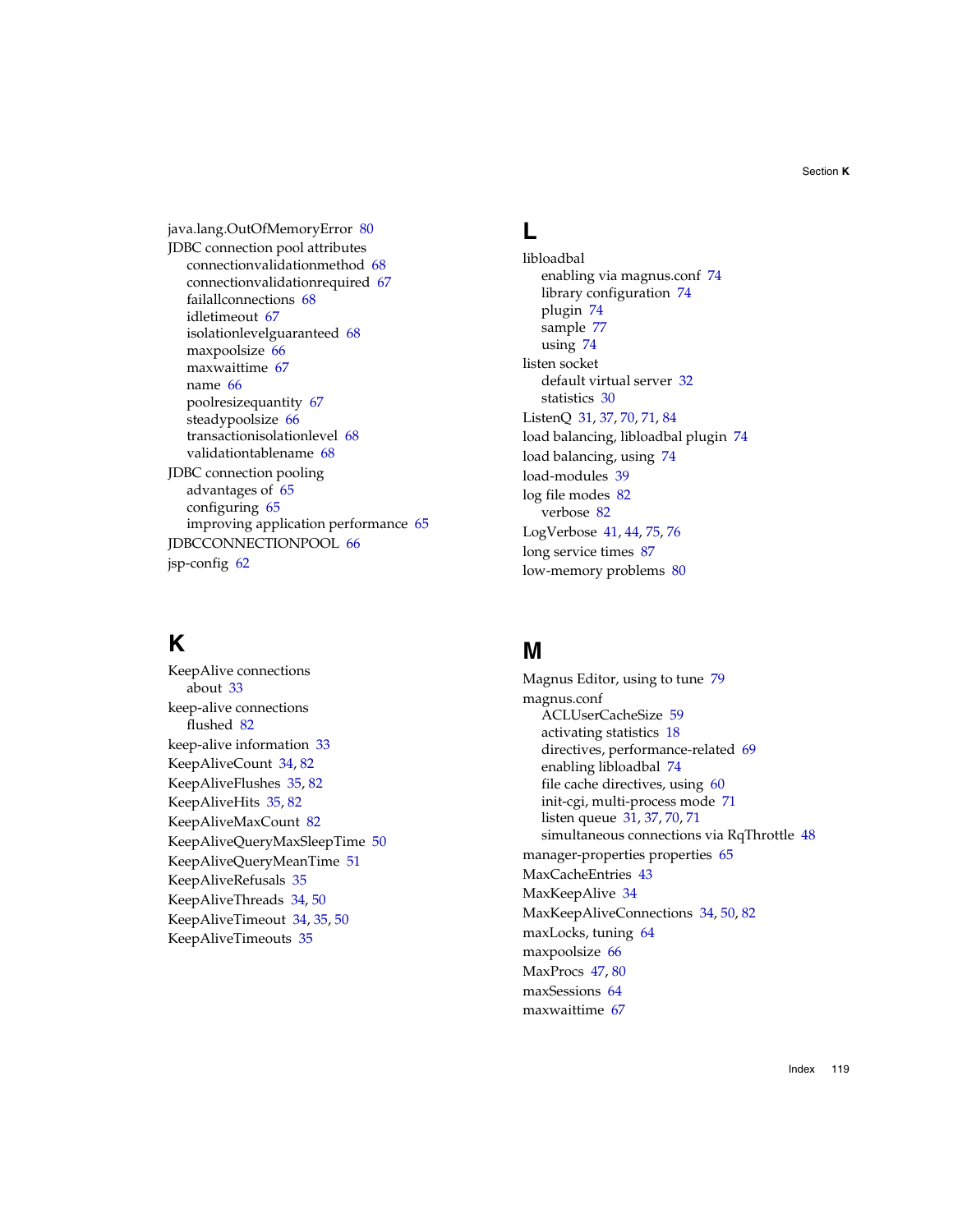memory sizing issues [93](#page-92-0) memory requirements [93](#page-92-0) MinCGIStubs [71](#page-70-3) miscellaneous issues [69](#page-68-1) MMapSessionManager, tuning [65](#page-64-4) modes log file [82](#page-81-6) multi-process [47](#page-46-1) single-process [46](#page-45-0) monitoring server performance overview [15](#page-14-0) using perfdump [20](#page-19-0) using performance buckets [22](#page-21-1) using stats-xml [18](#page-17-0) using the Server Manager [17](#page-16-1) monitoring statistics [19](#page-18-0) SE toolkit [89](#page-88-1) mpstat 60 command [88](#page-87-1) multi-process mode [46,](#page-45-1) [47](#page-46-1) multi-thread mode [46](#page-45-2)

# **N**

NameTrans [39](#page-38-1), [72,](#page-71-3) [73](#page-72-1) native threads pool [39](#page-38-2) NativePool [39](#page-38-3) NativePoolMaxThreads [40](#page-39-1), [42,](#page-41-0) [48](#page-47-1), [61](#page-60-2) NativePoolMinThreads [42](#page-41-1) NativePoolQueueSize [40,](#page-39-2) [41](#page-40-1) NativePoolStackSize [41](#page-40-2) NativeThread [40](#page-39-3) netstat -i 60 [88](#page-87-2) netstat -s command [84](#page-83-3) networking sizing issues [94](#page-93-2) nocache parameter [56](#page-55-1) nostat [73](#page-72-2) NSFC file cache dynamic control and monitoring [57](#page-56-0) nsfc.conf file cache settings [54](#page-53-0)

nsfc.conf settings [98](#page-97-0) NSPR [39](#page-38-4) NSServletService [22](#page-21-2) ntrans-base [72](#page-71-4)

# **O**

obj.conf activating statistics [18](#page-17-1) object for monitoring the NSFC file cache [57](#page-56-1) perfdump utility [20](#page-19-1) performance buckets [23](#page-22-4) performance-related parameters [72](#page-71-5) timeout period [49](#page-48-0)

### **P**

PATH\_INFO [72](#page-71-6) PathCheck [39](#page-38-5), [44,](#page-43-4) [72](#page-71-7) peak concurrent users [94](#page-93-3) perfdump about [20](#page-19-0) installing [20](#page-19-2) performance buckets [22](#page-21-3) sample output [21](#page-20-0) statistics monitored [28](#page-27-0) using to monitor server activity [20](#page-19-0) performance buckets [22](#page-21-0) issues [15](#page-14-1) monitoring tools [17](#page-16-2) overview [15](#page-14-2) problems [79](#page-78-2) studies [95](#page-94-0) tuning [27](#page-26-0) performance buckets configuration of [23](#page-22-5) defining in magnus.conf [23](#page-22-6) information in perfdump [25](#page-24-0) performance report [24](#page-23-0) using to monitor activity [22](#page-21-0)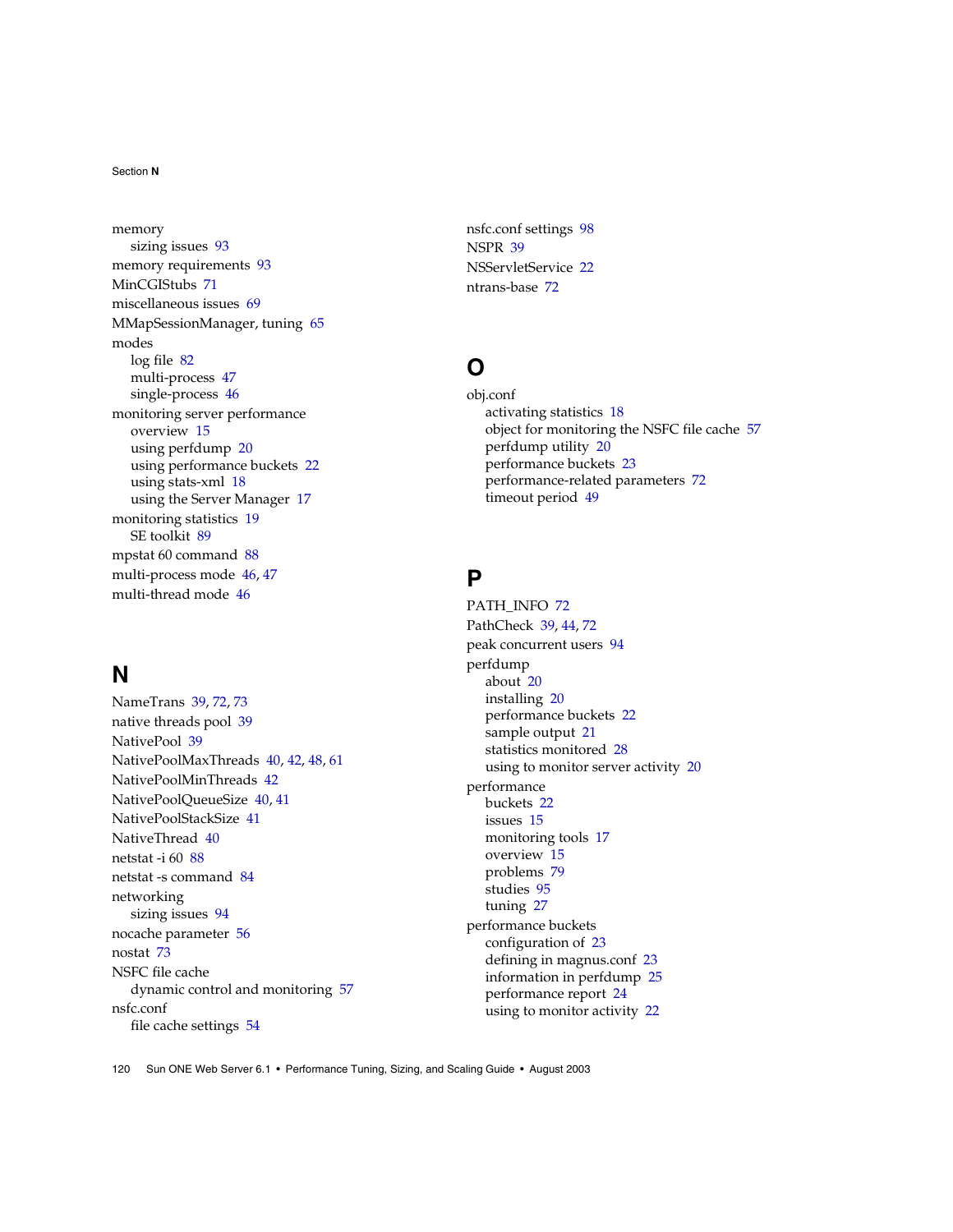performance monitoring, Solaris-specific [88](#page-87-3) performance report performance buckets [24](#page-23-0) persistence-type [64](#page-63-6), [65](#page-64-5) persistent connection information [33](#page-32-2) persistent connections [33](#page-32-3) pfx2dir [72](#page-71-8) PHP scalability tests [112](#page-111-0) platform-specific issues [83](#page-82-0) poll interval [19](#page-18-1) pool, native threads [39](#page-38-2) poolresizequantity [67](#page-66-3) PR\_GetFileInfo [59](#page-58-4) PR\_TransmitFile [54](#page-53-1) precompiled JSPs [62](#page-61-3) problems common [79](#page-78-2) connection timeouts [84](#page-83-0) KeepAlive connections flushed [82](#page-81-9) log file modes [82](#page-81-7) low memory [80](#page-79-4) under-throttled server [81](#page-80-4) process modes [46](#page-45-1) processes [45](#page-44-1) settings in magnus.conf [45](#page-44-2) processors sizing issues [93](#page-92-1) product support [14](#page-13-0) profiling [19](#page-18-2)

### **Q**

quality of service (QOS) features [16,](#page-15-0) [73](#page-72-3) queue, peak work [40](#page-39-4)

### **R**

ratio, hit [38](#page-37-4) RcvBufSize [70](#page-69-6) reapIntervalSeconds [64](#page-63-7) refresh [58](#page-57-0) reload-interval [62](#page-61-4) restart [58](#page-57-1) rlim\_fd\_cur [90](#page-89-1) rlim\_fd\_max [90](#page-89-2) RqThrottle [28,](#page-27-1) [50,](#page-49-4) [80](#page-79-6), [81](#page-80-5) NativePoolQueueSize [41](#page-40-3) simultaneous connections [48](#page-47-0)

### **S**

scalability studies [95](#page-94-0) scaling your server [93](#page-92-2) SE toolkit [89](#page-88-2) segmap\_percent [86](#page-85-2) send-cgi [22](#page-21-4) send-file nocache parameter [56](#page-55-2) serverclasspath [64](#page-63-8) Service [39](#page-38-6), [44](#page-43-5) servlet/JSP caching [63](#page-62-0) session creation information [36](#page-35-0) session settings, web application [64](#page-63-9) session-properties [64](#page-63-10) single-process mode [46](#page-45-0) sizing your server [93](#page-92-2) SndBufSize [70](#page-69-7) Solaris file system tuning [83](#page-82-1) platform-specific issues [83](#page-82-1) tuning for performance benchmarking [90](#page-89-0) Solaris-specific performance monitoring [88](#page-87-3) long-term system monitoring [89](#page-88-3) SE toolkit [89](#page-88-2) short-term system monitoring [88](#page-87-4) solutions to common problems [79](#page-78-0) sq\_max\_size [86,](#page-85-3) [90](#page-89-3) SSL test [105](#page-104-0), [106](#page-105-0), [107](#page-106-0), [109](#page-108-0) static test [100,](#page-99-0) [105](#page-104-1) statistics accessing [19](#page-18-3)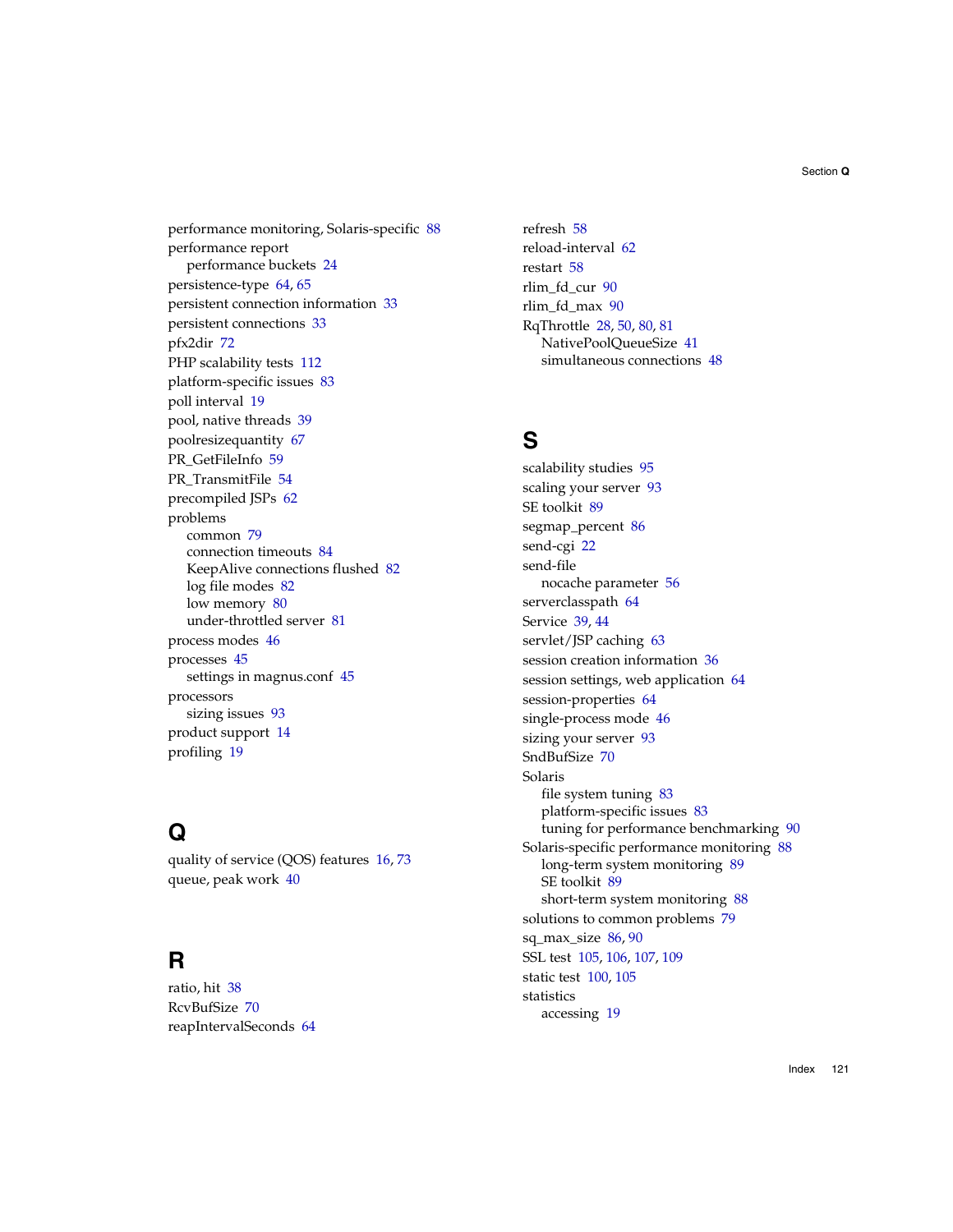activating [17](#page-16-3) busy function [44](#page-43-6) cache information [37](#page-36-4) connection queue [29](#page-28-1) file cache, monitoring [56](#page-55-0) hit ratio [38](#page-37-4) how to activate [18](#page-17-2) listen socket information [30](#page-29-0) monitoring [17](#page-16-4), [19](#page-18-0) nocache parameter [56](#page-55-1) performance buckets [22](#page-21-0) poll interval [19](#page-18-1) types monitored by perfdump [28](#page-27-2) viewing [19,](#page-18-0) [20](#page-19-3) virtual server [19](#page-18-4) stats-init [18](#page-17-3) stats-xml [18](#page-17-4) activating statistics [18](#page-17-0) steadypoolsize [66](#page-65-2) studies [95](#page-94-0) general conclusions [96](#page-95-0) goals [95](#page-94-1) nsfc.conf settings [98](#page-97-0) results [99](#page-98-0) system configuration [98](#page-97-1) tuned server settings [97](#page-96-0) Web Server configuration [96](#page-95-1) Support [14](#page-13-0)

### **T**

TCP buffering, tuning [86](#page-85-4) tcp\_close\_wait\_interval [90](#page-89-4) tcp\_conn\_req\_max\_q [84](#page-83-4), [90](#page-89-5) tcp\_conn\_req\_max\_q0 [84,](#page-83-5) [90](#page-89-6) tcp\_ip\_abort\_interval [90](#page-89-7) tcp\_keepalive\_interval [90](#page-89-8) tcp\_recv\_hiwat [91](#page-90-0) tcp\_rexmit\_interval\_initial [90](#page-89-9) tcp\_rexmit\_interval\_max [90](#page-89-10) tcp\_rexmit\_interval\_min [91](#page-90-1) tcp\_slow\_start\_initial [91](#page-90-2) tcp\_smallest\_anon\_port [91](#page-90-3)

tcp\_time\_wait\_interval [90](#page-89-11) tcp\_xmit\_hiwat [91](#page-90-4) tcpHalfOpenDrop [84](#page-83-6) tcpListenDrop [84](#page-83-7) tcpListenDropQ0 [84](#page-83-8) test results [95](#page-94-0) thread pools [39](#page-38-7) thread POOLS, native [39](#page-38-2) threads [45](#page-44-1) acceptor [32](#page-31-0) multi-process mode [47](#page-46-2) settings in magnus.conf [45](#page-44-2) tips general [27](#page-26-1) platform-specific [83](#page-82-0) transactionisolationlevel [68](#page-67-3) tuning maxLocks [64](#page-63-4) tuning MMapSessionManager [65](#page-64-6) tuning rules, keep-alive subsystem [52](#page-51-1) tuning TCP buffering [86](#page-85-4) tuning the file cache [53](#page-52-2) tuning the Web Server [27](#page-26-2) ACL user cache [59](#page-58-5) Java web applications performance [61](#page-60-3) the file cache [53](#page-52-3) threads, processes, and connections [45](#page-44-3) using statistics [28](#page-27-3) tuning tips general [27](#page-26-1) platform-specific [83](#page-82-2)

### **U**

UFS [87](#page-86-3) under-throttled server [81](#page-80-6) UNIX file system [87](#page-86-4) update-interval [18](#page-17-5) UseNativePoll [35](#page-34-5) using Java heap tuning [62](#page-61-0) using statistics to tune your server [28](#page-27-3)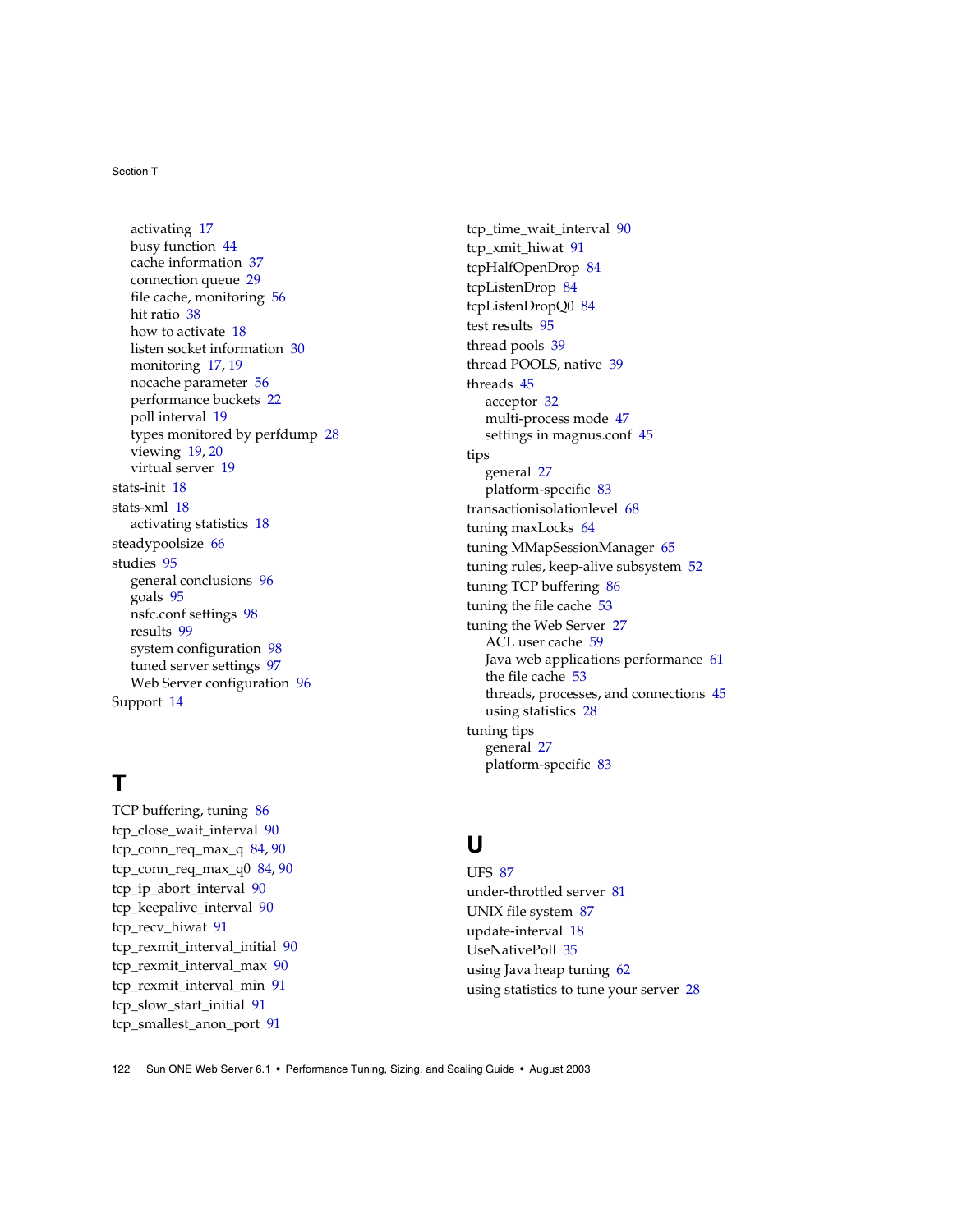### **V**

validationtablename [68](#page-67-4) viewing statistics [19,](#page-18-0) [20](#page-19-3) virtual memory file cache [55](#page-54-0) virtual servers [16](#page-15-1) default [32](#page-31-4) hardware/software [32](#page-31-2) listen sockets [30](#page-29-1) monitoring statistics [19](#page-18-4) performance [16](#page-15-2) vmstat 60 command [88](#page-87-5)

### **W**

WASP servlet test [100](#page-99-0) web application session settings [64](#page-63-9) web applications, tuning performance [61](#page-60-4) work queue length [40](#page-39-5)